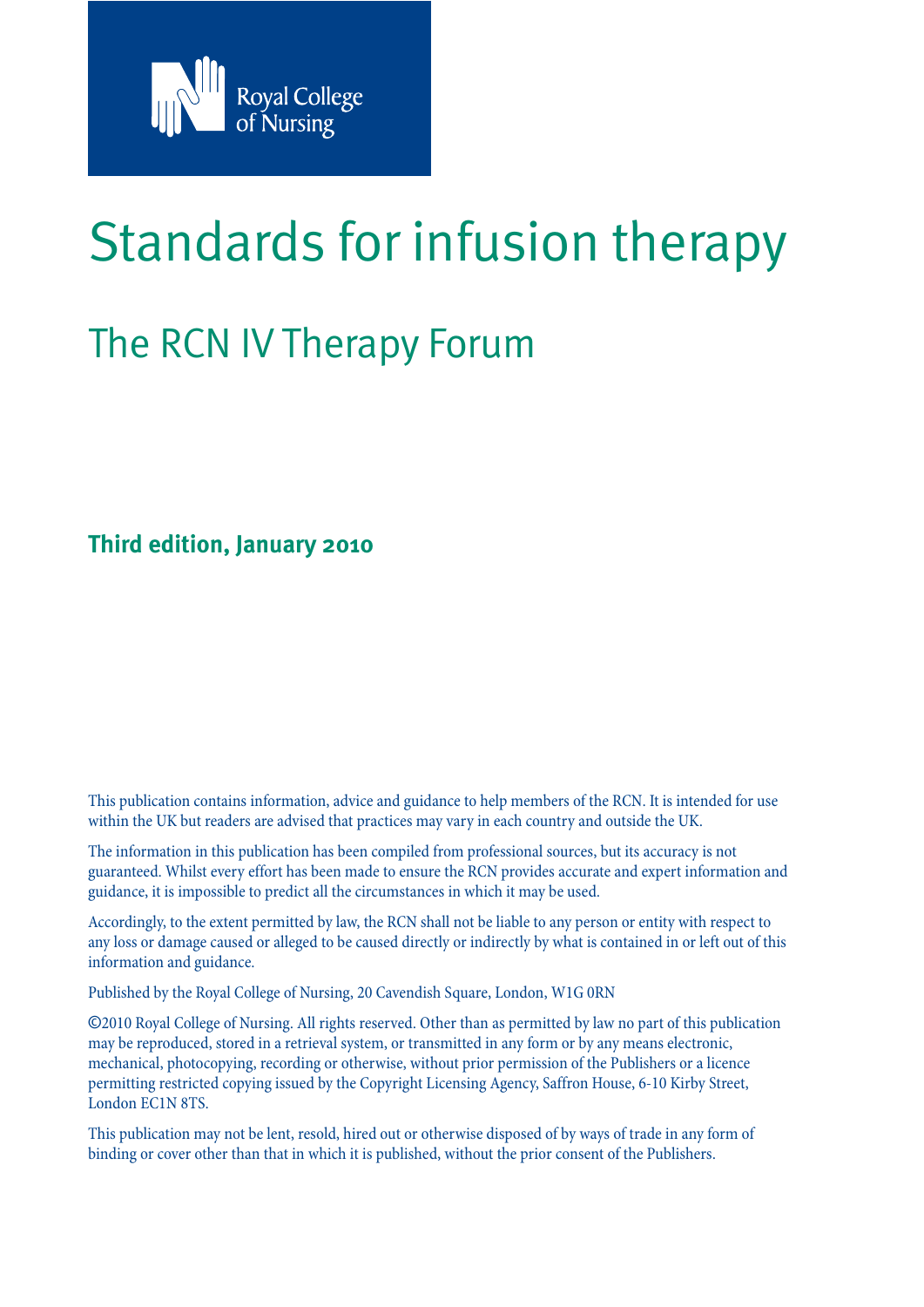# The RCN IV Therapy Forum

Lisa Dougherty (Chair) Nurse Consultant IV Therapy, The Royal Marsden NHS Foundation Trust, London

Karen Bravery Nurse Practitioner/IV Practice Development Lead Infection, Cancer and Immunity Great Ormond Street Hospital for Children NHS Trust, London

Janice Gabriel Nurse Director Central South Coast Cancer Network

Jill Kayley Independent Consultant Community IV Therapy

Michele Malster Specialist Peri-operative Practitioner, St James's University Hospital, Leeds

Katie Scales Nurse Consultant Critical Care, Imperial College Healthcare NHS Trust , Charing Cross Hospital, London

Sheila Inwood Clinical Nurse Specialist, Vascular Access Service, Royal Berkshire NHS Foundation Trust.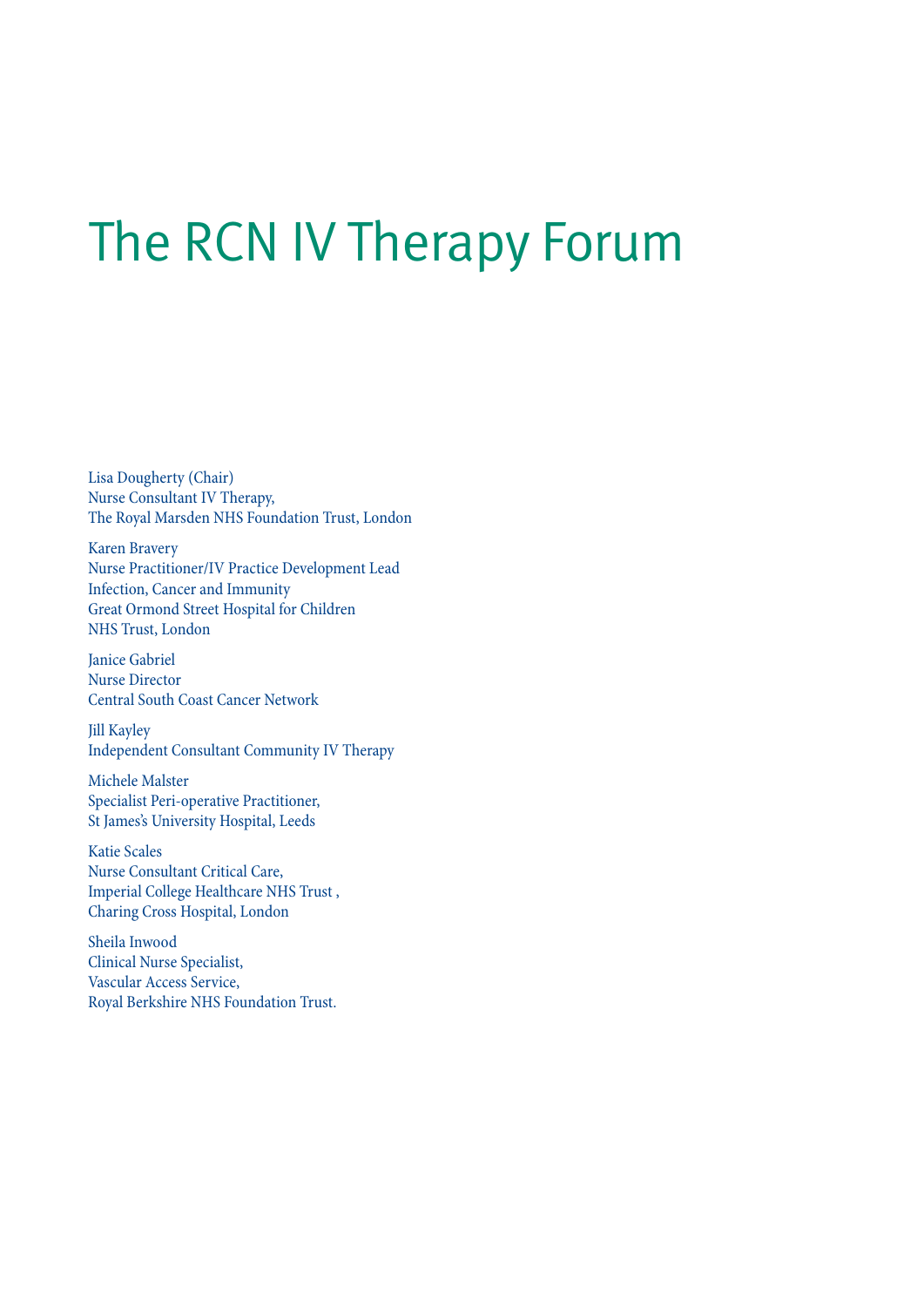# **Contents**

| Acknowledgements         |                                             | 1              | 4.  | <b>Infusion equipment</b>       | 19 |
|--------------------------|---------------------------------------------|----------------|-----|---------------------------------|----|
| From the authors         |                                             | 1              | 4.1 | Add-on devices                  | 19 |
| Foreword                 |                                             | $\overline{2}$ | 4.2 | <b>Splints</b>                  | 19 |
| How to use this document |                                             | $\overline{3}$ | 4.3 | <b>Filters</b>                  | 19 |
| Introduction             |                                             | 4              | 4.4 | Flow control devices            | 20 |
| 1.                       | <b>Education and training</b>               | 7              | 4.5 | Blood/fluid warmers             | 21 |
| 1.1                      | Staff education                             | $\overline{7}$ | 4.6 | Injection and access caps/ports | 22 |
| 1.2                      | Patient and caregiver education             | 8              | 4.7 | Tourniquets                     | 22 |
| 2.                       | Infection control and safety compliance     | 9              | 4.8 | Administration sets             | 23 |
| 2.1                      | Infection control                           | 9              | 5.  | Site selection and placement    | 26 |
| 2.2                      | Hand-washing                                | 10             | 5.1 | Site selection                  | 26 |
| 2.3                      | Personal protective equipment (PPE)         | 10             | 5.2 | Device selection                | 28 |
| 2.4                      | Reconstitution                              | 11             | 5.3 | Hair removal                    | 29 |
| 2.5                      | Compatibility                               | 12             | 5.4 | Local anaesthesia               | 29 |
| 2.6                      | <b>Expiry dates</b>                         | 12             | 5.5 | Insertion site preparation      | 30 |
| 2.7                      | Safe use and disposal of sharps and         | 13             | 5.6 | Device placement                | 30 |
|                          | hazardous material                          |                | 5.7 | Device stabilisation            | 31 |
| 2.8                      | Cleaning and sterilising reusable equipment | -13            | 5.8 | <b>Dressings</b>                | 32 |
| 3.                       | <b>Products and documentation</b>           | 14             | 6.  | Site care and maintenance       | 33 |
| 3.1                      | Product requirements                        | 14             | 6.1 | Site care                       | 33 |
| 3.2                      | Product defect reporting                    | 14             | 6.2 | Maintaining patency             | 33 |
| 3.3                      | Labelling                                   | 15             | 6.3 | Catheter clearance              | 34 |
| 3.4                      | Patient safety incidents                    | 15             | 6.4 | Vascular access device removal  | 35 |
| 3.5                      | Research, audit and benchmarking            | 15             | 6.5 | Catheter malposition            | 36 |
| 3.6                      | Documentation                               | 16             | 6.6 | Catheter exchange               | 37 |
|                          |                                             |                | 6.7 | Catheter repair                 | 38 |
|                          |                                             |                |     |                                 |    |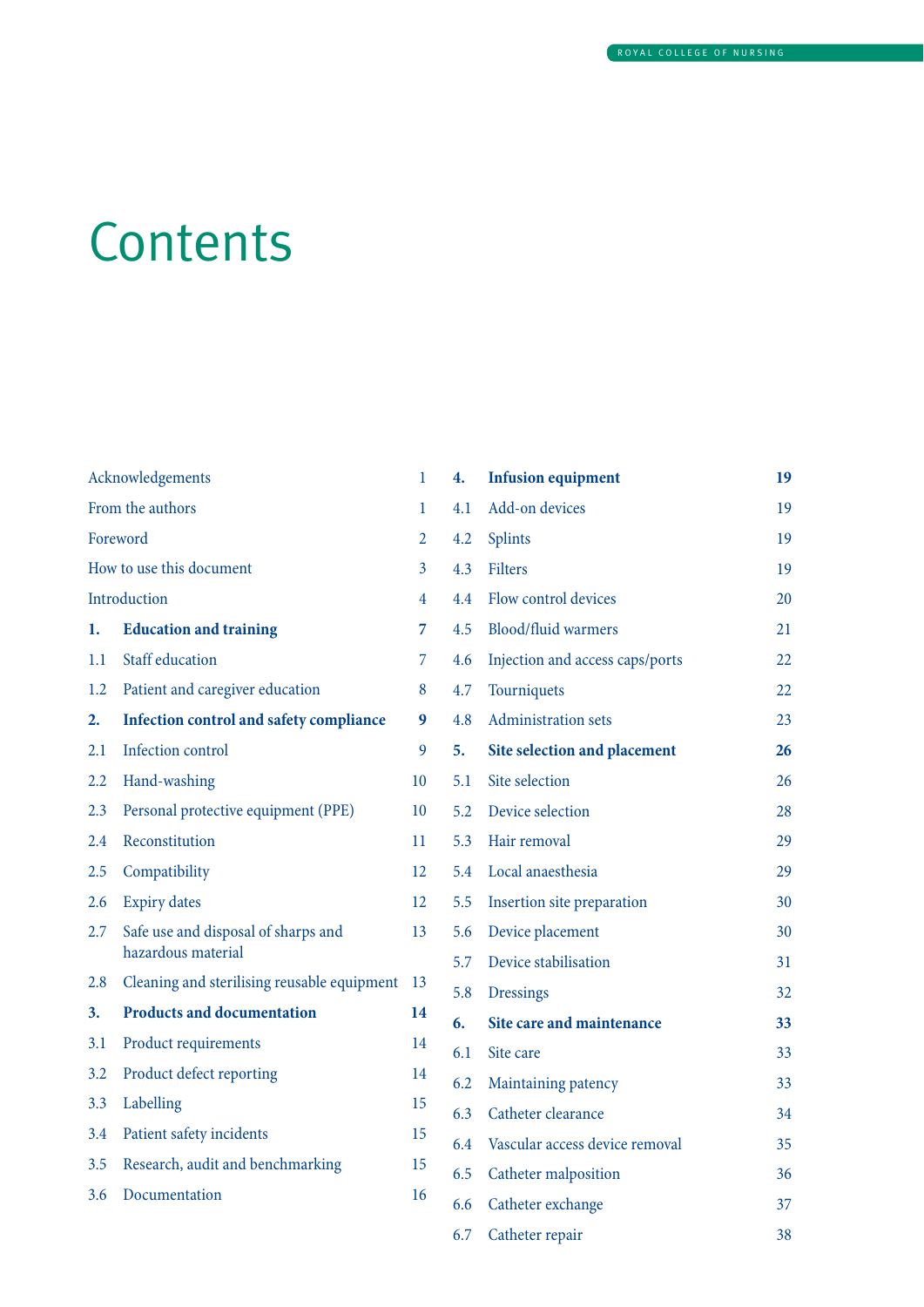| 7.   | <b>Specific devices</b>                                       | 39 |
|------|---------------------------------------------------------------|----|
| 7.1  | Intrapleural catheters                                        | 39 |
| 7.2  | Arteriovenous fistulae, shunts and<br>haemodialysis catheters | 39 |
| 7.3  | Cutdown surgical sites                                        | 40 |
| 7.4  | Intraosseous access                                           | 40 |
| 7.5  | Subcutaneous injection/infusion<br>(hypodermoclysis)          | 42 |
| 7.6  | The Ommaya reservoir (an<br>intraventricular access device)   | 43 |
| 8.   | <b>Infusion therapies</b>                                     | 45 |
| 8.1  | Medication and solution administration                        | 45 |
| 8.2  | Intrathecal chemotherapy administration                       | 45 |
| 8.3  | Oncology and chemotherapy                                     | 46 |
| 8.4  | Patient-controlled analgesia                                  | 47 |
| 8.5  | Parenteral nutrition                                          | 48 |
| 8.6  | <b>Transfusion therapy</b>                                    | 49 |
| 8.7  | Intravenous conscious sedation                                | 51 |
| 8.8  | Epidural analgesia infusion                                   | 53 |
| 8.9  | Intravenous immunoglobulin therapy                            | 55 |
| 8.10 | Apheresis procedures (donor/therapeutic)                      | 57 |
| 8.11 | <b>Blood</b> sampling                                         | 58 |
| 9.   | <b>Infusion-related complications</b>                         | 60 |
| 9.1  | Phlebitis                                                     | 60 |
| 9.2  | Infiltration                                                  | 60 |
| 9.3  | Extravasation                                                 | 61 |
| 9.4  | Haematoma                                                     | 61 |
| 9.5  | Haemorrhage                                                   | 62 |
| 9.6  | Pneumothorax and haemothorax                                  | 62 |
| 9.7  | Cardiac tamponade                                             | 63 |
| 9.8  | Air embolism                                                  | 63 |
| 9.9  | Speedshock/fluid overload                                     | 64 |
| 9.10 | Infusion-related bloodstream infections                       | 64 |
|      | 9.11 Thrombosis                                               | 65 |

| <b>References</b>                                                            | 66 |
|------------------------------------------------------------------------------|----|
| <b>Appendices</b>                                                            | 80 |
| Appendix 1: Phlebitis scale                                                  | 80 |
| Appendix 2: Infiltration scale                                               | 81 |
| Appendix 3: Calculation formulae                                             | 82 |
| Appendix 4: Algorithm persistant<br>withdrawal occlusion                     | 82 |
| Appendix 5: Diagrams                                                         | 84 |
| Appendix 6: Useful organisations                                             | 85 |
| Appendix 7: Examples of audit tools that can<br>be used for infusion therapy | 85 |
| Appendix 8: Issues in clinical practice                                      |    |
| Appendix 9: Glossary                                                         | 86 |
| Appendix 10: Index                                                           | 92 |
|                                                                              |    |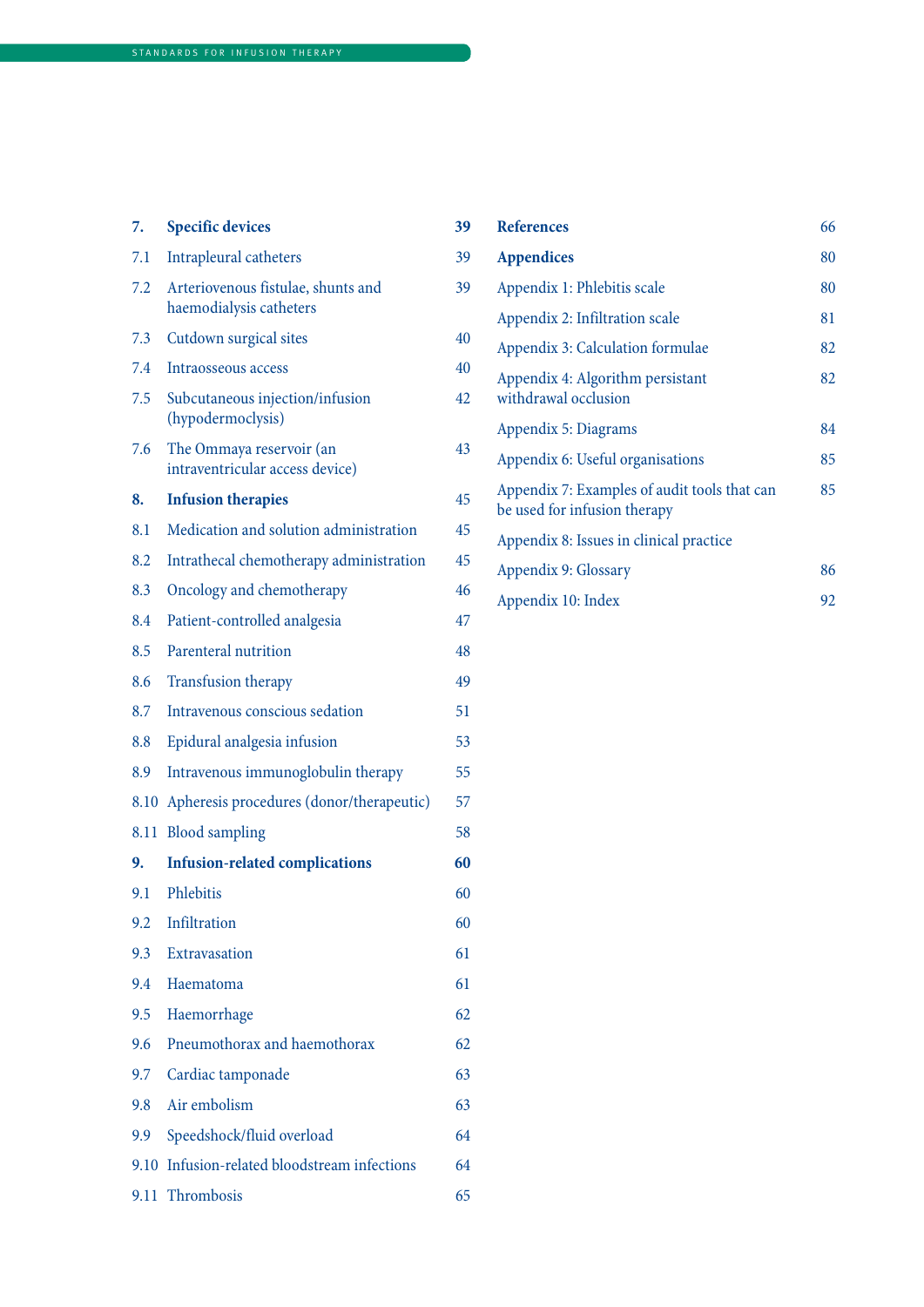# Acknowledgements

These standards were originally sent to 17 RCN groups and forums, and seven multi-professional organisations for an extensive peer review, as well as the following individuals/groups who were involved in supporting and commenting on the first and second editions of the standards:

Andrew Jackson Nurse Consultant Intravenous Therapy and Care, The Rotherham NHS Foundation Trust

Catherine Howell representing National Blood Service Hospital Liaison Team

Clare Bennett, Becton Dickinson

Dr Eileen Scott Research & Development Co-ordinator, University Hospital of North Tees University Hospital

Infection Prevention Society and IPS IV Forum

Infusion Nurses Society

Julie Lamb Assistant Director Inpatient Services, Barking, Havering & Redbridge Hospitals NHS Trust

Kate Meredith Clinical Product Manager, Becton Dickinson UK Ltd

Medicines and Health care Products Regulatory Agency

National Patient Safety Agency

Professor Tom Elliott Consultant Microbiologist, University Hospital Birmingham

Royal College of Anaesthetists

RCN Children's Society

RCN Critical Care Forum

RCN Palliative Nursing Group

RCN Respiratory Forum

Royal College of Radiologists

Sandra Gray representing RCN Blood Transfusion Forum and Scottish National Blood Transfusion Service Effective Use of Blood Group

Tanya Hawkins Specialist Practitioner of Transfusion (SPOT) (second and third editions)

Thanks also to Martin Keenan and Andrew Jackson (IPS) and Stephen Rowley for reviewing this third edition.

### **From the authors**

Welcome to the third edition of the Standards for infusion therapy. We have concentrated on updating sections and references, but we have also changed the order to improve the flow of information.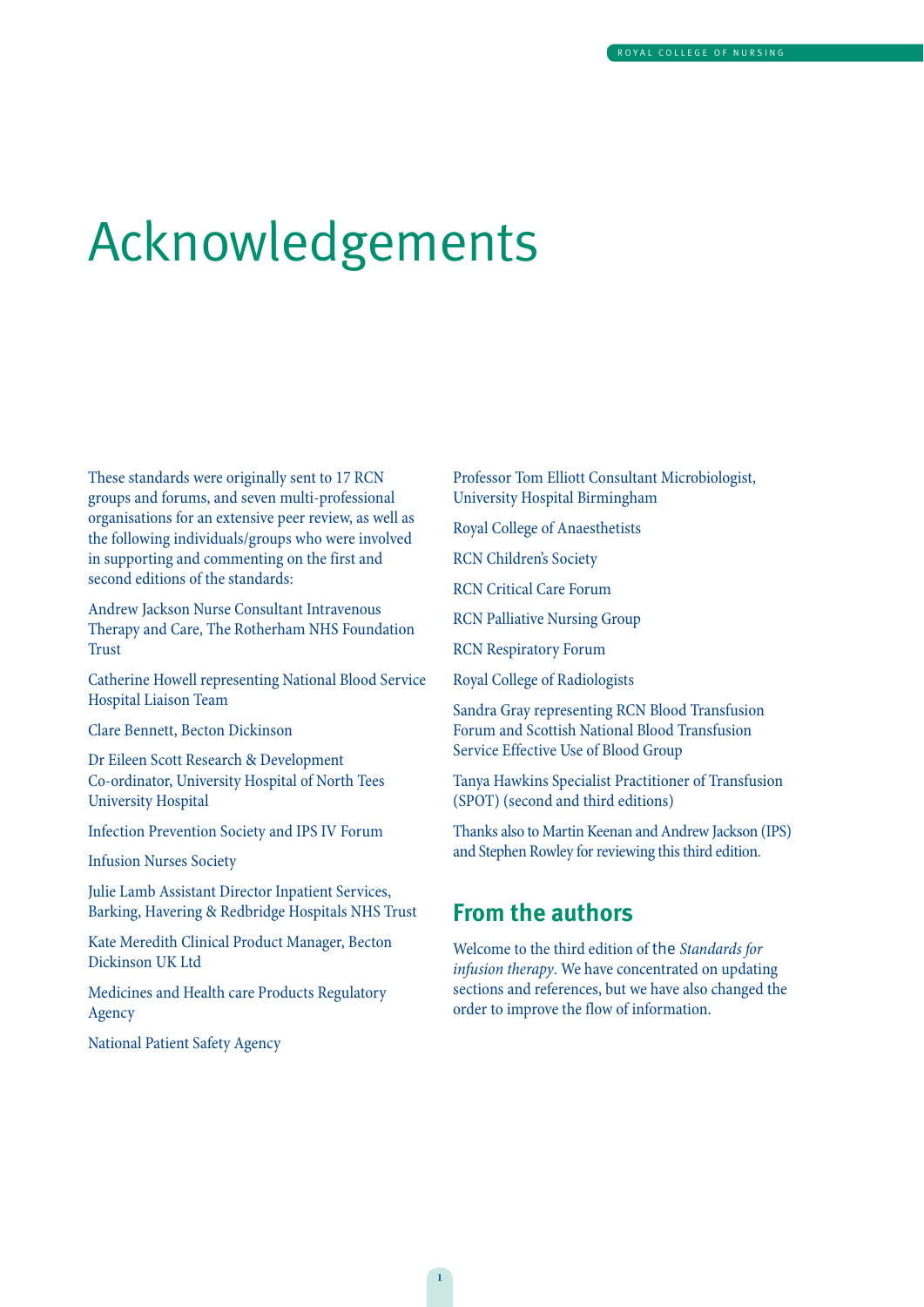## Foreword

Infusion therapy continues to be associated with a relatively high risk of complications. To decrease this risk it is essential not only to develop standards but also to have practical guidance in implementing them.

The first edition of the Standards for infusion therapy developed by the RCN and other multi-professional organisations fulfilled both these requirements, with clearly defined standards supported by practical guidance, and in this third edition these standards have been expanded and updated. The standards are provided as statements that can be readily incorporated into local infusion-related policies and procedures, performance improvement programmes, performance evaluations and educational approaches.

The guidance section provides the health care professional with knowledge to assist in the development of infusion policies and procedures as well as presenting useful guidance on many supplementary areas. Each of the standard statements and guidance have been extensively peer reviewed with supportive literature where available, which acts as an additional resource for health professionals. The supportive literature is also graded to facilitate this process.

The standards deal with all aspects of infusion therapy, ranging from products and documentation, infusion equipment, site selection and care, and prosthetic devices to infusion therapies and related complications. The format of the text is designed to allow ready access to various aspects of infusion therapy. In particular, unlike many guidelines, it also provides clear practical answers to many of the questions which health care workers raise when faced with a list of standards to apply. Without doubt, this document should become a standard in itself and be of value to all health care workers involved in infusion therapy.

### **Professor TSJ Elliott, BM, BS, BmedSci, PhD, DSc, FRCPath**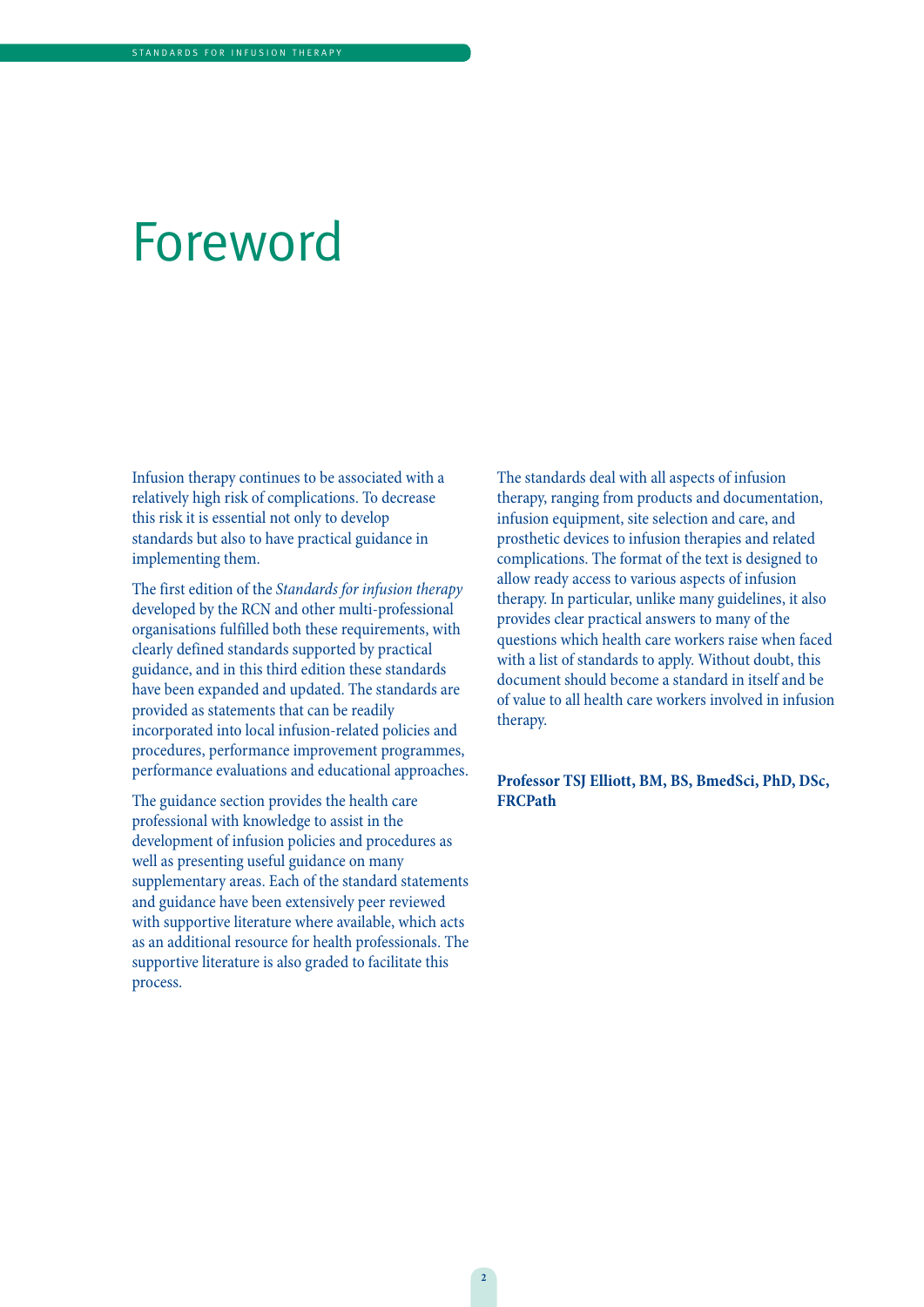## How to use this document

Each topic covered in this document includes the standard itself and guidance.

- The standard provides criteria for nursing accountability. Statements set out under the standard are to be incorporated into infusionrelated policies and procedures, quality assurance and performance improvement programmes, nursing performance evaluations and orientation and educational programmes.
- The guidance section provides specifications for direct implementation of the standard, as well as criteria for evaluating levels of compliance. The guidance section will help health care professionals to develop and implement individual care plans, and provide information for use in the development of infusion policies and procedures.
- Both standards and guidance sections include references to relevant supporting literature and further reading. The reference list will help nurses enhance their knowledge and understanding of a particular infusion practice. In order that the reader may evaluate the strength of the research base, each reference has been graded as follows:
	- I. Randomised controlled trials, including meta-analysis.
	- II. Non-randomised controlled trials and retrospective studies.
	- III. Clinical experience and anecdote. This also includes guidelines based on expert opinion and multiple sources of evidence which may include randomised studies.

(Grading scale adapted from Evans, 2000.)

• Organisational policies and procedures should be developed and implemented based on the standards and the guidance sections.

The document also includes a number of appendices, with diagrams, an index and a glossary.

### **Definitions**

Throughout, the term "health care professional" is used to cover nurses and radiographers. Doctors and radiologists are referred to as medical staff or clinicians.

### **Abbreviations**

The following organisations are referred to by abbreviations throughout this document:

BCSH British Committee for Standards in Haematology CDC Centers for Disease Control and Prevention DH Department of Health HSE Health and Safety Executive INS Infusion Nurses Society IPS Infection Prevention Society MHRA Medicines and Healthcare products Regulatory Agency NICE National Institute for Health and Clinical Excellence NPSA National Patient Safety Agency ONS Oncology Nursing Society RCN Royal College of Nursing UKPIN UK Primary Immunodeficiency Network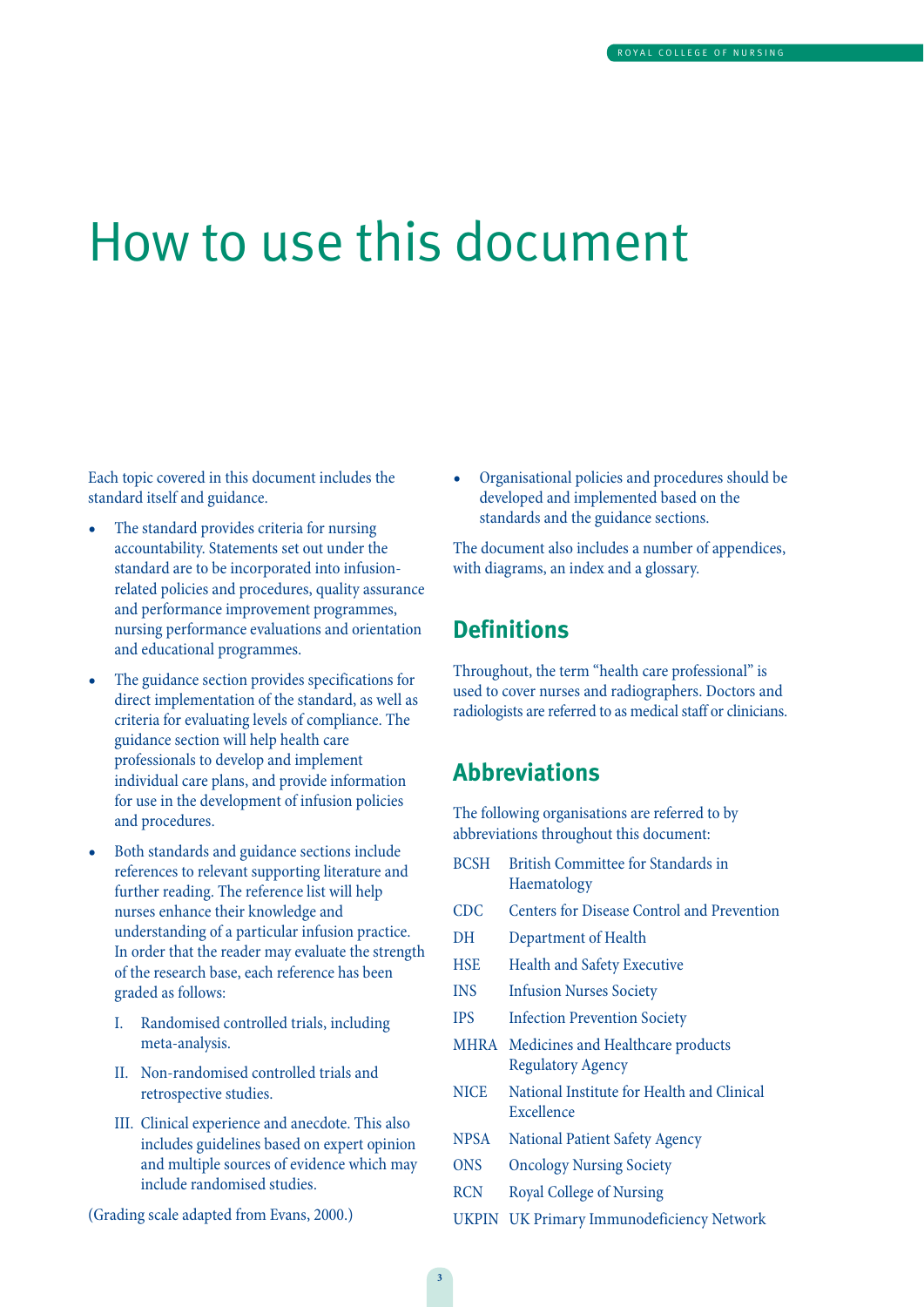## Introduction

The majority of patients admitted to hospital at the beginning of the 21st Century will become a recipient of a vascular access device at some stage (Petersen, 2002). However, infusion therapy is not confined solely to the hospital setting. Demands for acute hospital beds, changes in treatment regimens, changes in government policy and greater patient participation in treatment decisions are challenging the traditional perception that infusion therapy should be confined to the hospital environment (DH, 2000b; Kayley, 2003; Kayley, 2008). As a consequence of the advances in technology, a range of vascular access devices are emerging that can meet the clinical requirements of individual patients at the same time as suiting their lifestyles, making community-based infusion therapy an increasingly viable option (Gabriel, 2000; Gabriel et al., 2005; Kayley, 2008). However, the diversity of vascular access devices does have implications for practice; nurses, and clinicians must ensure that each patient receives the most appropriate infusion therapy.

### **Scope of practice**

Infusion therapy is now an integral part of professional practice for the majority of nurses. Nursing involvement ranges from caring for an individual with a peripheral cannula in situ, to nursing a patient with multiple parenteral and haemodynamic therapies in the critical care environment. Whatever the route, peripheral or central, infusion therapy is not without risk (Gabriel et al., 2005; Scales, 2008). Infusion nursing is not limited just to the care of the patient and the device. Increasingly nurses are responsible for the insertion and removal of the device and are also often responsible for procurement of the consumables

associated with infusion therapy. Consequently, the range and depth of professional involvement related to infusion therapy will depend on the extent of an individual nurse's commitment.

In 1992 the then regulatory body for nurses in the UK, the UK Central Council for Nursing, Midwifery and Health Visiting (UKCC), published The scope of professional practice (UKCC, 1992). This document was instrumental in helping nurses to develop their individual practice for the benefit of patients, the proviso being that the nurse is knowledgeable and skilled for the role he/she is undertaking. In 2002, the Nursing and Midwifery Council (NMC) replaced the UKCC. The NMC's first professional document was The code of professional conduct (NMC, 2002), which not only encouraged nurses to expand their practice, provided they had the necessary knowledge and skills and accepted responsibility for their actions, but also recognised the importance of involving patients/ clients in decisions affecting their care. The updated 2008 version of The Code (NMC, 2008b) emphasises the need to deliver care based on the best available evidence, which strongly supports the need for robust standards of practice for infusion therapy. Knowledge and skills must be kept up to date and nurses must take part in appropriate learning and practice activities to maintain and develop their competence (NMC, 2008b).

### **Involving patients/clients**

The priorities for patients requiring infusion therapy in the emergency or acute care setting are largely dependent upon their clinical needs. Generally, these patients will be recipients of a vascular access device for a comparatively short period of time, and may be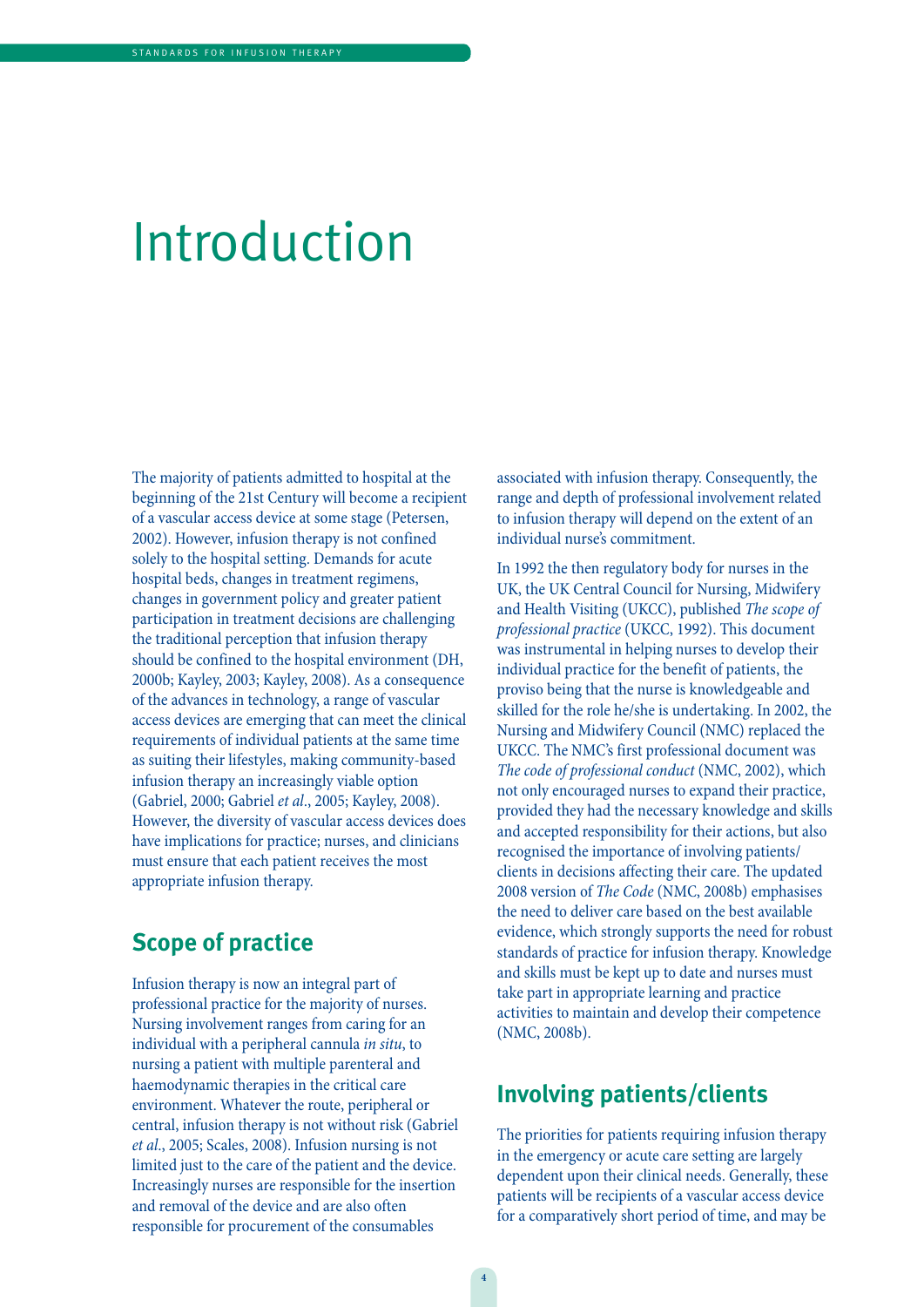too unwell to contribute to discussions on device selection. However, when the administration of intravenous medications or fluids is considered in the longer term, many patients will be well enough to participate in decisions around device selection and site selection. Despite the move towards increased patient involvement, there is little published evidence to support user involvement in the selection of vascular access devices, despite the fact that patients may be expected to "live" with their vascular access device and treatment in the home environment (DH, 2000b; Gabriel, 2000; Nugent et al., 2002; NPSA, 2003; Kayley, 2008).

When selecting vascular access devices and treatment regimens it is important to consider the patient's lifestyle as well as their clinical situation. Younger patients will have differing considerations to older people. Some individuals will have access to supportive carers, while others will be socially isolated. Some individuals will have the mental capacity and manual dexterity to be involved in their infusion therapy, while others may not. Infusion therapy may only be one element of a patient's health care needs. All these factors need to be taken into consideration when assessing each patient for infusion therapy.

### **Patient assessment**

Patient assessment is not just about identifying the most suitable vein in which to site an IV cannula. It should start by identifying what medications the patient will require for their clinical needs and by what route(s) they can be administered. If the intravenous route is required, account should be taken of how long the treatment is intended to last, whether the drugs or infusates are vesicant, how frequently and what volumes are to be infused, and whether the treatment will be administered in hospital or at home. The osmolarity and pH of the agents should also be considered. This should then be matched against the various vascular access devices – peripheral cannulae, midline catheters, central venous access devices – to decide which is the most suitable for the individual patient. Where possible, and certainly for a prolonged course of treatment, the patient should be consulted about the choice of vascular access device and where it is sited. This consultation should include all the relevant

information in order for the patient to reach an informed decision (Gabriel et al., 2005).

### **Evidence-based care**

The NMC's Code (2008) clearly states that individual nurses have a responsibility to deliver evidence-based care. Patients have the right to receive a uniformly high standard of care, regardless of who they are and where they are treated (DH, 2000b). The production, implementation, audit and regular updating of clinical standards to reflect the latest research findings will ensure that all patients can benefit from safe and appropriate care.

### **Infection Control**

The importance of using effective infection control measures is integral to all aspects of infusion therapy. Aseptic technique is a common term used to define necessary infection control measures to prevent pathogenic micro-organisms on hands, surfaces or equipment from being introduced to susceptible sites such as IV devices during clinical practice. A best practice example is aseptic non-touch technique (ANTT) comprising a number of fundamental components including reducing environmental risks, hand cleansing, non-touch technique protection for 'key parts', correct cleaning of 'key parts', use of gloves and sterile fields (Rowley & Laird, 2006).

### **Research**

Advances in clinical care depend on research and dissemination of its findings. When a new therapy, method of delivery or indeed a new piece of equipment require clinical evaluation, patients' views should be sought. Clinical governance arrangements for research require all such studies to be reconciled with the welfare of the research subjects in light of the broader ethical implications (Royal College of Physicians, 1996; DH, 2001d; North and Mid Hants LREC, 2002). Essentially, this means that no patient should be disadvantaged by receiving a known inferior treatment to answer medical curiosity. Where there is no intended clinical benefit for the individual participating in the study, this information should be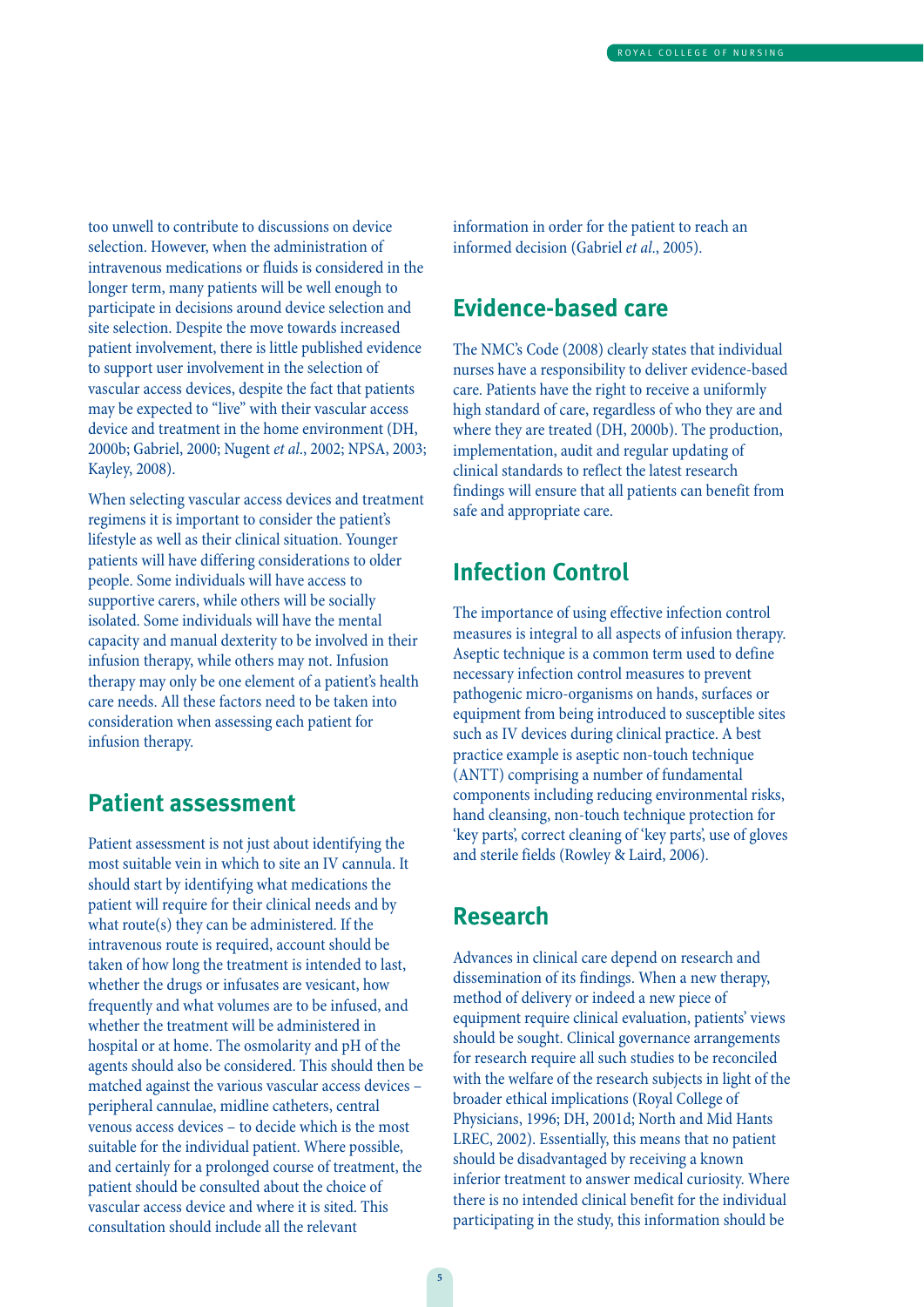clearly communicated to them. It is then up to the patient whether they wish to participate or not. If they decline, their current and future care should not be adversely affected by such a decision.

Research should be employed to expand the base of nursing knowledge in infusion therapy, to validate and improve practice, to advance professional accountability, and to enhance decision-making (INS, 2006). Where appropriate, nurses should actively participate in infusion therapy research activities that are relevant to their job responsibilities, education, experience and practice setting (INS, 2006).

### **Consent**

"It is a general legal and ethical principle that valid consent must be obtained before starting treatment or physical investigation or providing personal care" (DH, 2001d). All patients have a right to receive accurate information about their condition and intended treatment. It is the responsibility of the individual practitioner proposing to carry out the treatment to ensure that the patient understands what is proposed (NMC, 2008b). Consent can be given orally, in writing or by co-operation (NMC, 2008b). Children under the age of 16 can give consent providing that they are legally competent. However, it is considered good practice to involve the individual with parental responsibility in all discussions where consent to treatment is required for a child (DH, 2001a). Parents can consent to treatment on behalf of children under 16 but again it is considered good practice to include the child in discussions (DH, 2002c).

### **Conclusion**

Infusion therapy has increased in complexity over the years. These guidelines are intended to help individual practitioners ensure that patients receive the most appropriate care for their individual circumstances.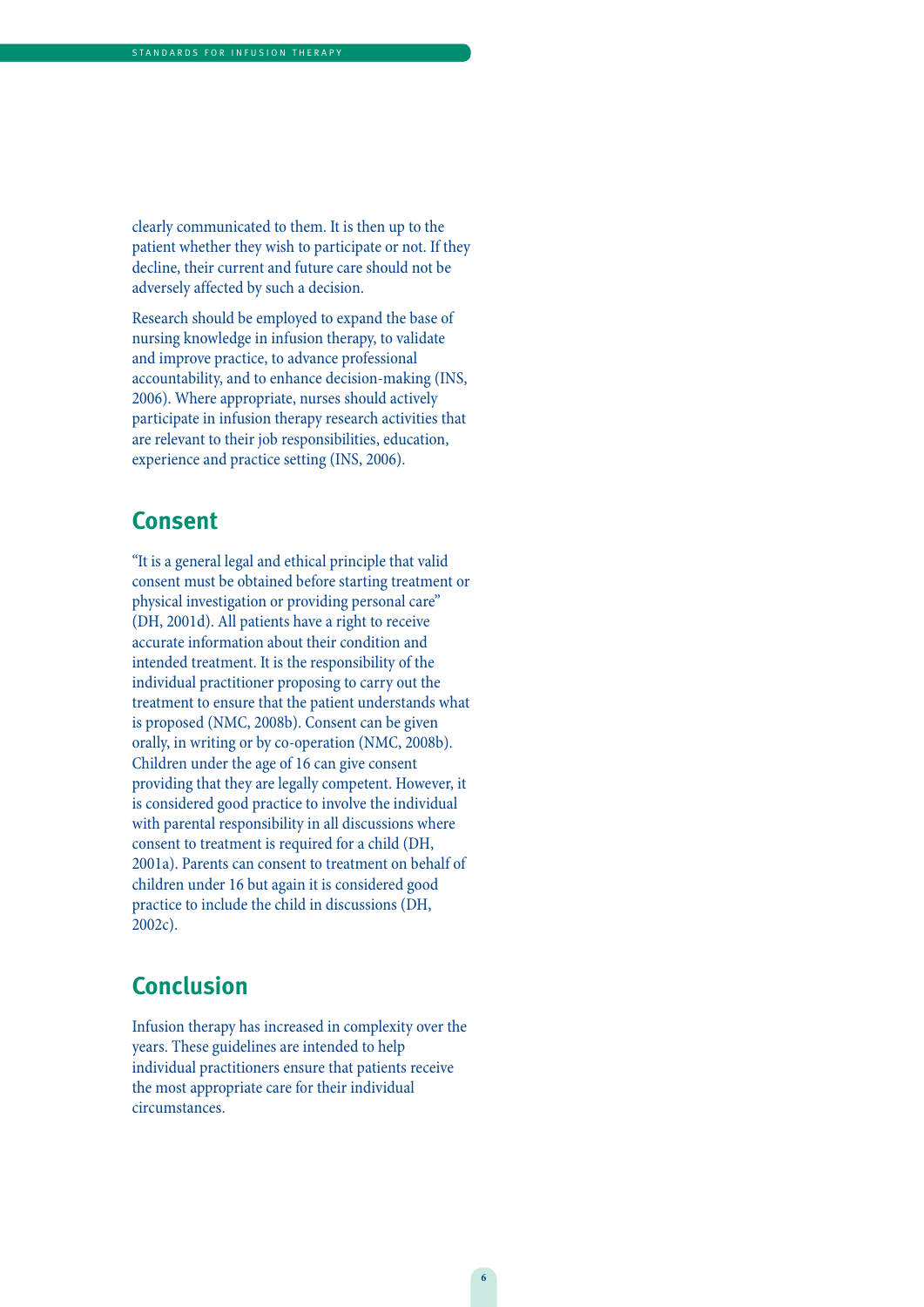## Education and training

### **1.1 Staff education**

#### **Standard**

1

The nurse inserting devices and/or providing infusion therapy should be competent in all clinical aspects of infusion therapy and have validated competency in clinical judgement and practice, and practice in accordance with the NMC's Code: that is, they will maintain their knowledge and skills (Collins et al., 2006; NMC, 2007; Hyde, 2008; NMC, 2008).

### **Guidance**

Registered nurses undertaking the insertion of vascular access devices will have undergone theoretical and practical training in the following:

- anatomy and physiology of the circulatory system, in particular, the anatomy of the location in which the device is placed including veins, arteries and nerves and the underlying tissue structures
- assessment of patients' vascular access needs, nature and duration of therapy and quality of life
- improving venous access, for example the use of pharmacological and non-pharmacological methods
- selection of veins and problems associated with venous access due to thrombosed, inflamed or fragile veins, the effects of ageing on veins, disease process, previous treatment, lymphoedema or presence of infection
- selection of device and other equipment
- infection control issues (hand-washing, skin preparation)
- pharmacological issues (use of local anaesthetics, management of anxious patients, management of haematoma, phlebitis, etc.)
- patient's perspective on living with a vascular access device
- risk management in order to reduce the risk of blood spills and needlestick injury
- professional and legal aspects (consent, professional guidance, knowledge and skill maintenance, and documentation)
- performing the procedure
- prevention and management of complications during insertion (nerve injury, haematoma, etc.)
- monitoring and care of the site (flushing, dressing, removal, etc.)
- product evaluation
- patient information and education
- documentation
- specific training for insertion of vascular access devices in certain groups, for example neonates, children and oncology patients.

Nurses undertaking the administration of infusion therapy and care and management of vascular access devices will have undergone theoretical and practical training in the following aspects (Lonsway, 2001; Kayley and Finlay, 2003; MDA, 2003; NICE, 2003; NPSA 2003; DH, 2004a; RCN, 2005b; Pratt et al., 2007; NPSA, 2007b; Hyde; NMC, 2008a; Hyde, 2008; NMC, 2008b; MHRA, 2008).

- legal, professional and ethical issues
- anatomy and physiology
- fluid balance and blood administration
- mathematical calculations related to medications
- pharmacology and pharmaceutics related to reconstitution and administration
- local and systemic complications
- infection control issues
- use of equipment, including infusion equipment
- drug administration
- risk management/health and safety
- care and management of vascular access devices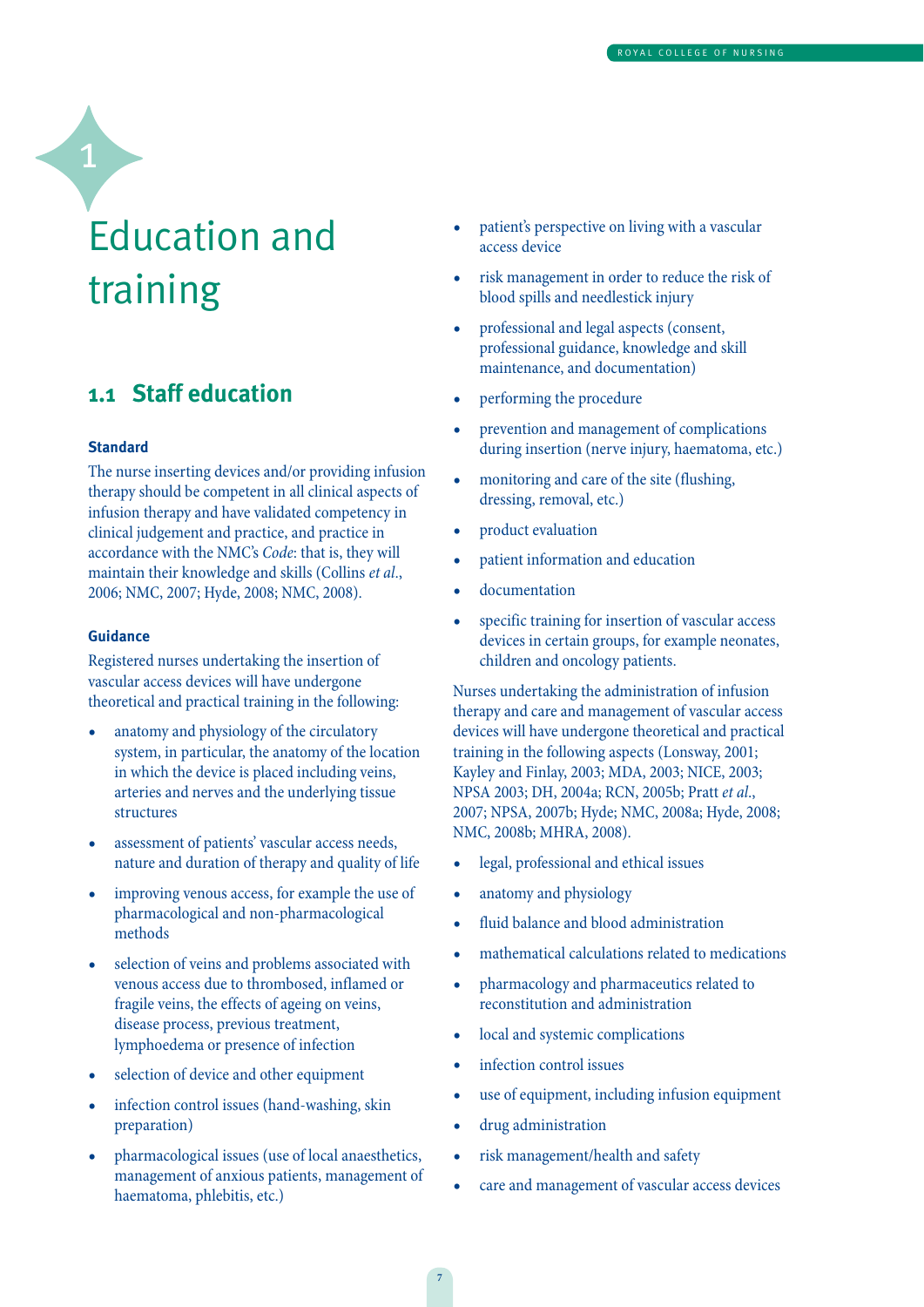• infusion therapy in specialist areas covered separately (paediatrics, oncology, parenteral nutrition, transfusion therapy) (Corrigan, 2009a).

All staff have a professional obligation to maintain their knowledge and skills (NMC, 2008b). It is also the responsibility of the organisation to support and provide staff with training and education.

### **1.2 Patient and caregiver education**

### **Standard**

The patient, caregiver or legal representative must receive instruction and education related to the vascular access device, prescribed infusion therapy, infection control and plan of care (NICE, 2003).

The patient, caregiver or legal representative must be informed of potential complications associated with treatment or therapy (Dougherty, 2006).

The nurse should document the information given and the patient's, caregiver's, or legally authorised representative's response in the patient's medical and nursing notes (Weinstein, 2007).

Education and training of patients or caregivers should be in accordance with The Code (NMC, 2008b) and Standards for medicines management (NMC, 2008a).

The practitioner responsible for educating and training patients and caregivers to administer intravenous therapy should ensure that reasonable foreseeable harm does not befall a person as a consequence of his/her instructions and delegation (of care) (NMC, 2008b).

- The patient/caregiver should be assessed for ability and willingness to undertake administration of intravenous therapy (RCN, 2001; UKPIN, 2005; Kayley, 2008).
- The patient, caregiver or legal guardian should be informed in clear and appropriate terminology about all aspects of the therapy, including the physical and psychological effects, side-effects, risks and benefits (NICE, 2003; UKPIN, 2005; INS, 2006; Kayley, 2008).
- The patient, caregiver or legal guardian should be given a demonstration and a set of verbal and written instructions that are tailored to his or her cognitive, psychomotor and behavioural abilities (Hamilton, 2000; RCN, 2001; Camp Sorrell, 2004; INS, 2006).
- The patient, caregiver or legal guardian should demonstrate understanding and the ability to perform procedures and care (RCN, 2001; NICE, 2003; UKPIN, 2005).
- The intravenous therapy to be administered by the patient/caregiver should be assessed as appropriate for administration in the home environment (UKPIN, 2005; Kayley, 2008).
- An assessment as to the appropriateness of the home setting for the preparation, administration and storage of intravenous therapy and equipment should be undertaken (Kayley, 2008).
- Education, training and written information should be provided that includes the storage of the drug and equipment, aseptic technique and hand-washing, preparation and administration of the drug and infusion delivery equipment, care and maintenance of the vascular access device, side-effects of therapy, prevention of spillage of hazardous waste, and management and recognition of allergic/anaphylactic reactions (Dobson et al., 2004; UKPIN, 2005; RCN, 2001; NICE, 2003; Kayley, 2008).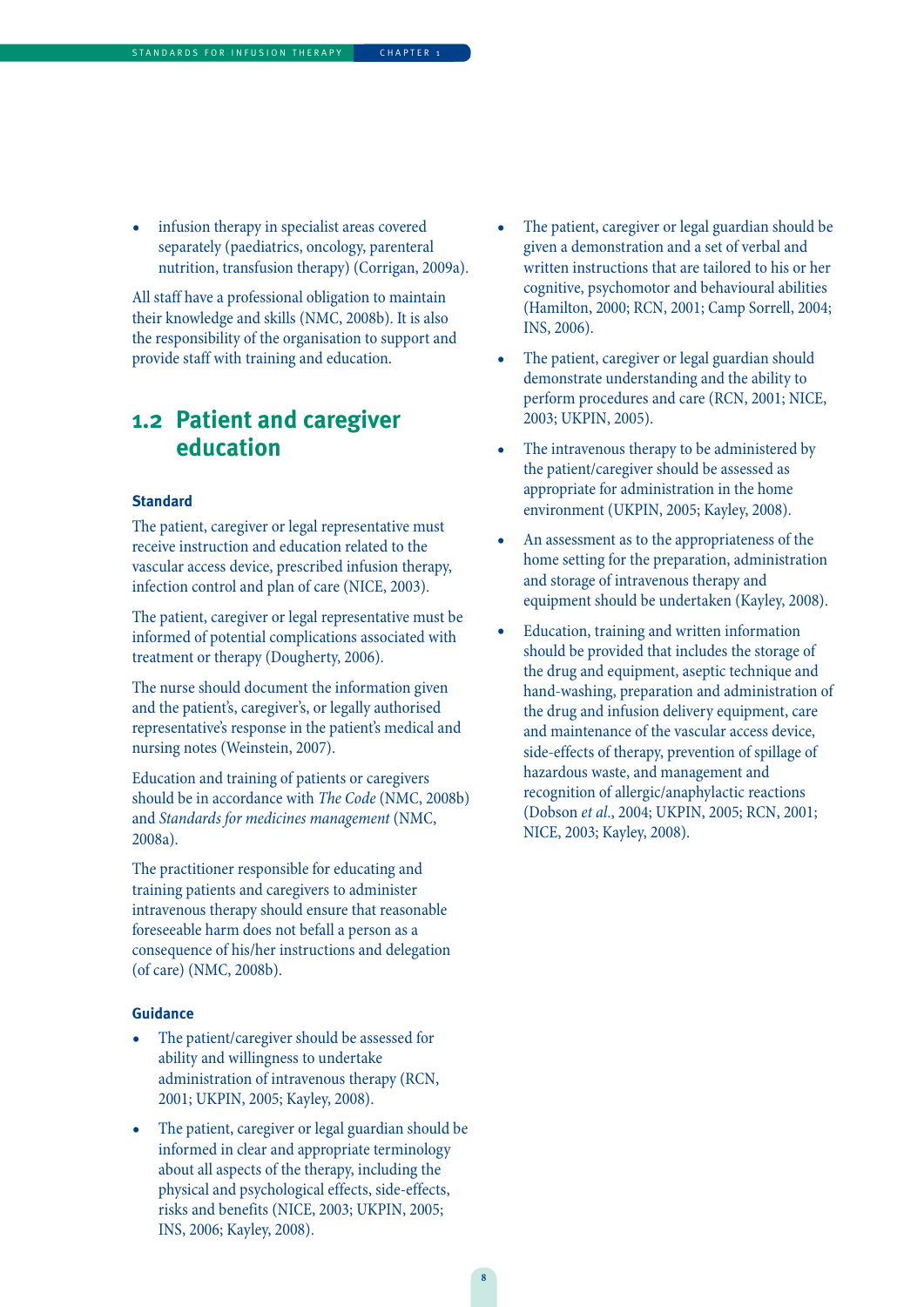## Infection control and safety compliance

### **2.1 Infection control**

### **Standard**

2

All infusion related procedures require the use of aseptic technique, observation of standard precautions and product sterility. Thorough hand-washing techniques must be employed before and after clinical procedures (DH, 2005b; Rowley & Laird 2006; Pratt et al., 2007).

Sterile gloves and maximal sterile barrier precautions must be used when performing infusion procedures such as insertion of central venous access devices (Pratt et al., 2007).

All disposable blood-contaminated and/or sharp items – including, but not limited to, needles or stylets and surgical blades – must be disposed of in non-permeable, puncture-resistant, tamper-proof containers which comply with UN 3921 and BS7320 standards, and should be located at a suitable and safe level in places which are not accessible to the public (HSE, 2002; IPS, 2003).

Non-disposable equipment such as surgical instruments requiring re-sterilisation should be handled according to manufacturers' guidelines for sterilisation of items posing a hazard. However, disposable equipment should be used wherever possible.

All products requiring disposal must be managed in inline with HTM07-01 and local policy.

Morbidity and mortality rates associated with catheter-related infections should be reviewed, evaluated and reported on a regular monitored, reviewed basis.

A quality assurance and performance improvement programme incorporating infection control practices should be implemented to minimise potential for

development of health care associated infection and to provide corrective action, when necessary (DH, 2005b).

- The elements of, and protocol for, aseptic technique should be established in organisational policies and procedures (NICE, 2003; RCN, 2005a; Hart, 2008a).
- A protocol for ascertaining product integrity and sterility should be established in organisational policies and procedures.
- Practitioners performing procedures that result in the generation of droplets or splashing of blood and/or body fluids should employ appropriate personal protective equipment including wellfitting gloves, mask, gown, protective eyewear and drapes (IPS, 2003; Pratt et al., 2007).
- Regulation sharps containers should be placed at multiple convenient and safe locations, should be easily accessible and, when filled to the fill line, should be sealed shut and labelled with the patient's name/ward/clinic and dates. They should then be disposed of by designated personnel (Hanrahan and Reutter, 1997; Health Service Advisory Committee, 1999).
- Ideally, all needles should have a safety device, with engineered sharps injury protection, to minimise the potentially serious consequences of exposure to bloodborne pathogens and the potential for permanent and disabling injury (UK Health Departments, 1998). Risk assessments should be undertaken, and the use of these devices considered in line with local policies.
- Performance improvement measures, including site rotation and administration set changes, should be implemented in accordance with the standards incorporated in this document.
- Infection statistics should be documented and retained by each organisation (DH, 2005b).
- A robust system for learning from incidents, such as infection, should be in place.
- The Centers for Disease Control and Prevention (CDC, 2002) standard for infection rate calculation is: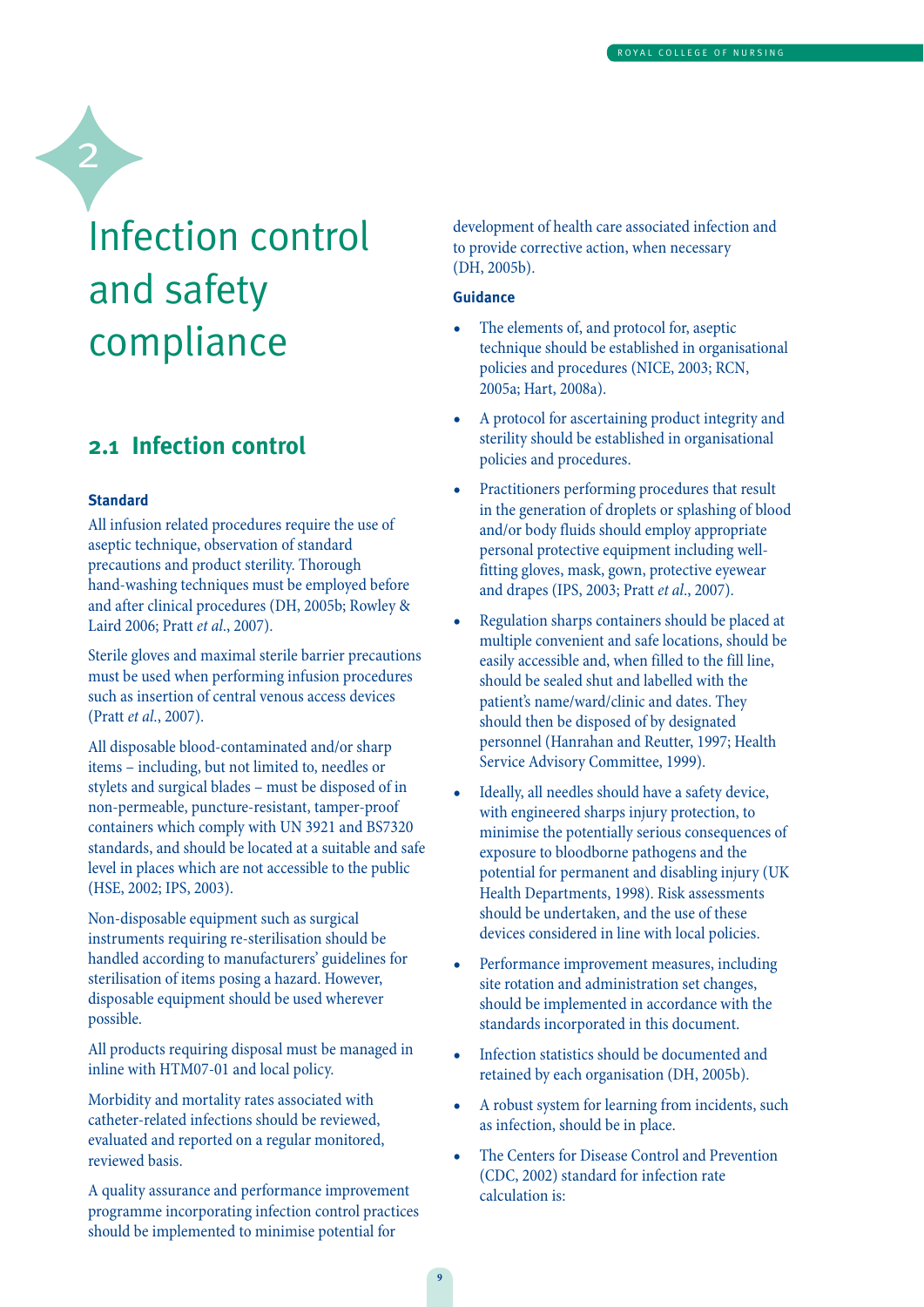Number of IV device related infections Total number of

catheter days

 $x 1,000 =$ Number of IV device-related infections per 1,000 catheter days.

### **2.2 Hand-washing**

#### **Standard**

Hand-washing should be performed before and immediately after each episode of patient contact. This include clinical procedures, and before putting on and after removing gloves.

#### **Guidance**

- Hand-washing should be a routine practice established in organisational policies and procedures (RCN, 2005a; Hart, 2008b; Sax et al., 2007).
- Hands that are visibly soiled or potentially grossly contaminated with dirt or organic material should be washed with liquid soap and water (NICE, 2003; DH, 2007h; Pratt et al., 2007).
- Care should be taken to prevent contamination of liquid soap or antiseptic dispensers. These containers should be discarded and replaced according to organisational policies and procedures (DH, 2005b).
- Paper hand towels should be used to dry the hands, as hot air dryers are not recommended in clinical settings (DH, 2007h; Pratt et al., 2007).
- Alcohol handrub should be used when hands are clean or when running water is compromised or unavailable. The alcoholic handrub should be rubbed over all areas of the hands and wrists vigorously until the solution has evaporated and the hands are dry (DH, 2005b).
- All wrist and hand jewellery should be removed at the beginning of each clinical shift, and cuts and abrasions covered with a waterproof dressing. The fingernails should be kept short and clean; the wearing of nail varnish, false nails and nail art are inappropriate as they are a potential reservoir for micro-organisms (Jeanes & Green 2001; Pratt et al., 2007).

Staff should not wear any clothing below the elbow.

### **2.3 Personal protective equipment (PPE)**

#### 2.3.1 Gloves

### **Standard**

Gloves should be used when performing infusion related procedures.

- The use of gloves is not a substitute for hand-hygiene. Hand-hygiene should be performed before and immediately after procedures, and before putting on and after removing gloves (Pratt et al., 2007).
- Gloves do not provide protection against needlestick injury, but should be worn to protect hands from contamination from organic matter, micro-organisms and toxic substances, and to reduce the risk of cross-contamination to both patient and staff (Hart, 2008b).
- Gloves must conform to European Community standards (CE) and must be of a suitable quality (Pratt et al., 2007).
- Gloves must be available in all clinical areas (Pratt et al., 2007).
- Powdered and polythene gloves should not be used for infusion procedures (Pratt et al., 2007).
- Gloves should be well fitting; gloves which are too small may be punctured by the wearer's fingernails, while gloves which are too large may impede manual dexterity (Pratt et al., 2007).
- Following removal, gloves must be discarded in an appropriate clinical waste bag (Pratt et al., 2007).
- For practitioners and patients who are sensitive to natural rubber latex, alternative gloves must be made available and their use should be supported in the local policies and procedures (Pratt et al., 2007).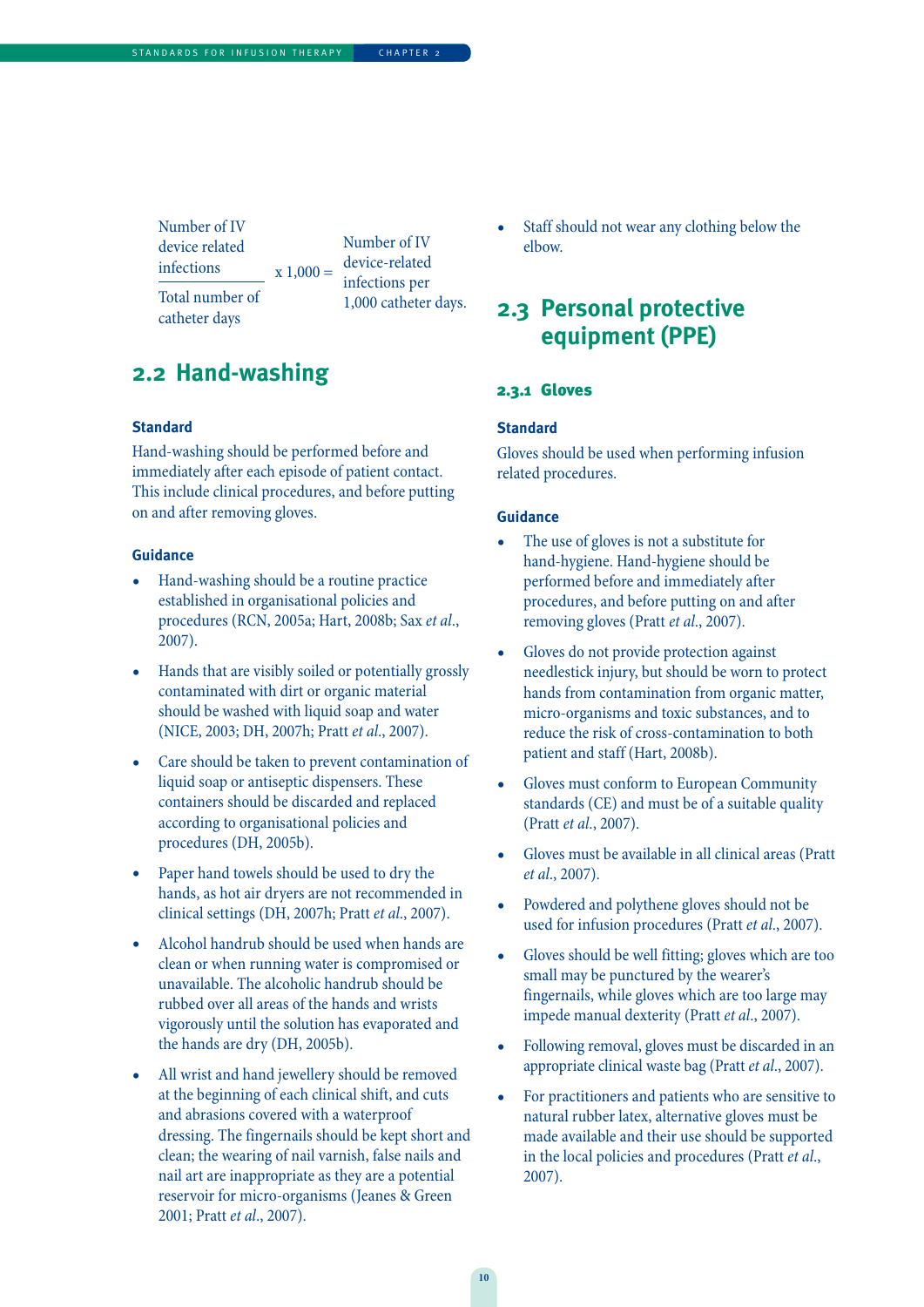• The choice of sterile or non sterile gloves should be made based on an assessment of the technical difficulty of the procedure and not the diagnosis of the patient. For example if using ANTT then non-sterile gloves can be worn for peripheral and central venous access device management, as long as there is no necessity to touch the key parts of the procedure directly (Rowley & Laird, 2006).

### 2.3.2 Plastic aprons

### **Standard**

Disposable plastic aprons should be worn during the performance of infusion procedures.

They are single use items and must be disposed of after use and before the next task is initiated.

### **Guidance**

- Where there is a risk of contamination by blood and bodily fluids, a disposable plastic apron should be worn to prevent contamination of clothing (Pratt et al., 2007).
- The apron should be worn for a single procedure and then discarded and disposed of as clinical waste (Pratt et al., 2007).

### 2.3.3 Face masks, caps and eye protection

#### **Standard**

The wearing of a face mask and cap is not essential during the performance of infusion procedures.

Protective clothing should be worn when the practitioner is at risk from splashes of substances or body fluids (Pratt et al., 2007).

#### **Guidance**

- There is no evidence to suggest that wearing a face mask and cap during central venous catheter insertion reduces the incidence of infection to the patient (Pratt et al., 2007).
- To prevent possible infection of staff, face masks, caps and eye protection should be worn when there is a risk that the procedure could cause hazardous substances or body fluids to splash into the face, eyes or mouth (COSHH, 2002; Pratt et al., 2007).

When delivering infusion therapy to a patient with a respiratory infection with airborne transmission a correctly fitted particulate filter mask be worn (Pratt et al., 2007).

### 2.3.4 Gowns

#### **Standard**

The wearing of a sterile gown should be part of the maximal barrier precautions during central venous access device insertion (Pratt et al., 2007).

#### **Guidance**

The risk of infection during insertion of central vascular access devices is significantly higher than for short peripheral cannulae and wearing a sterile gown will reduce this risk (Pratt et al., 2007).

### **2.4 Reconstitution**

### **Standard**

Chemical, physical, and therapeutic properties and compatibilities must be ascertained prior to reconstituting medications using aseptic technique (NPSA, 2007b).

A laminar flow hood or isolator must be used for reconstitution of medicines which are hazardous to health, for example cytotoxic drugs, in accordance with national guidance (COSHH, 2002; HSE, 2003). Ideally, all drugs should be available in a ready-to-use form that is either pre-prepared by pharmacy or purchased pre-prepared from a pharmaceutical company (NPSA, 2007b).

- Protocol for reconstitution should be established by and conducted under the direction of the pharmacy (NPSA, 2007b).
- The list of medications that the nurse may not reconstitute should be set out in an organisational policy (NPSA, 2007b).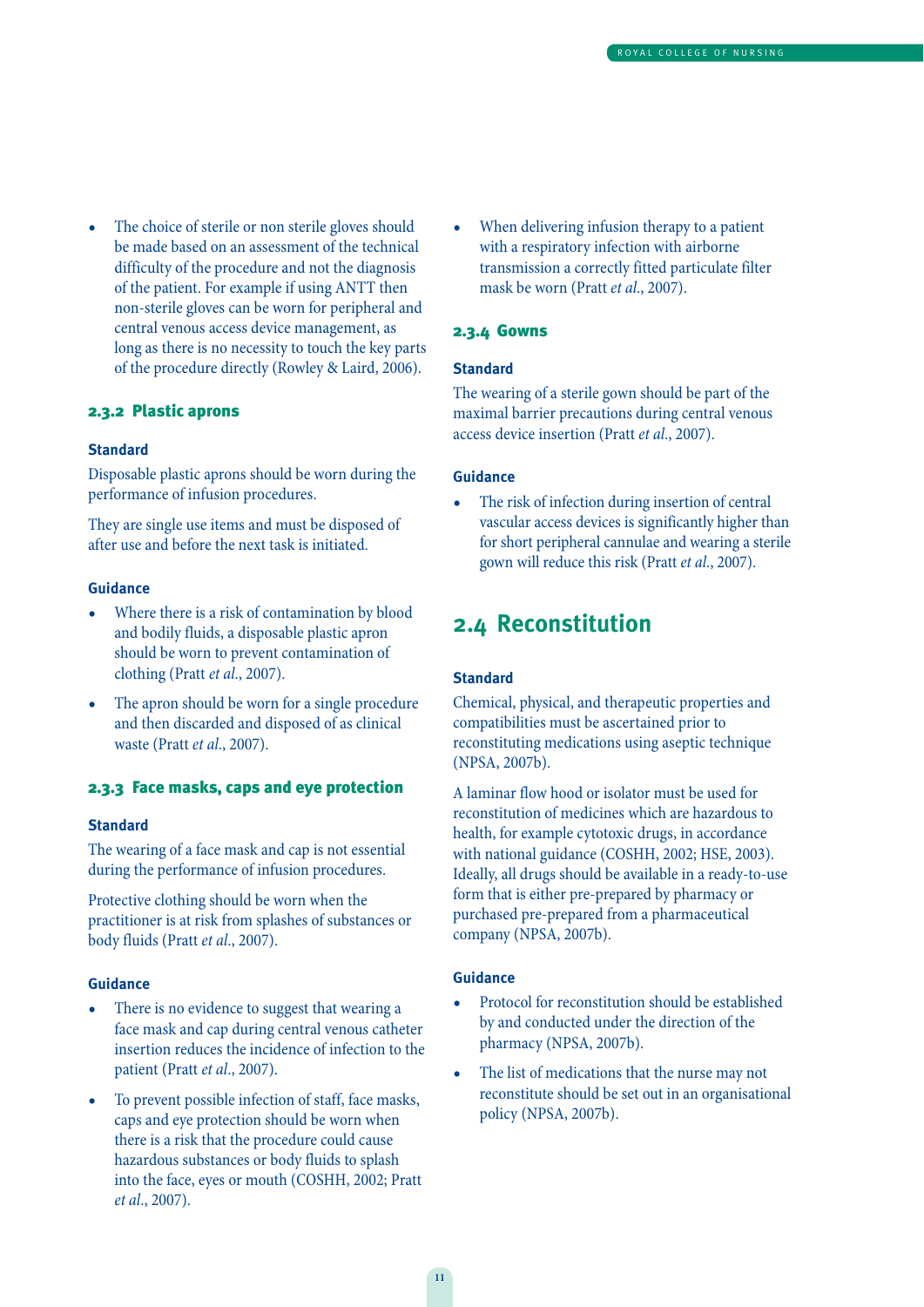- Where possible, injections/infusions that are in a ready-to-use form should be used (NPSA, 2007b). If this is not available a risk assessment should be completed to determine the most appropriate location for preparation and any action required to minimise the hazards (NPSA, 2007b).
- The nurse should have a thorough knowledge of the principles of reconstituting, including, but not limited to, aseptic technique, compatibility (physical, chemical and therapeutic), stability, storage, labelling, interactions, dosage and calculations (see Appendix 3) and appropriate equipment (Taxis and Barber, 2003; NMC, 2008b; Hopwood, 2008).
- Reconstituting procedures and safeguards should be congruent with standards set by the COSHH (2002), NMC (2007) and NPSA (2007b).
- Prepared medicines should not be stored even for a short period without being labelled, and labels should include the name of the medicine, strength, route, diluent and final volume, the patient's name, expiry date and name of practitioner preparing the medicine (Cousins et al., 2005; NPSA, 2007b).
- Aseptic technique should be used throughout reconstitution. This includes adequate cleaning of additive ports of infusion bags and the tops of medicine vials and ampoules (NPSA, 2007b).
- Where used, the nurse should be trained and know the general operating procedures for the use of a laminar flow hood/isolator (INS, 2006; Weinstein, 2007; Hyde, 2008).
- Maintenance, quality assurance and performance improvement measures should be implemented based on appropriate national regulations, manufacturers' guidelines and recommendations (Weinstein, 2007).

### **2.5 Compatibility**

### **Standard**

Chemical, physical and therapeutic compatibilities must be ascertained prior to the reconstitution and administration of prescribed infusion medications. Compatibility between medications and delivery systems must be ascertained prior to the administration of prescribed infusion medications (NPSA, 2007b).

### **Guidance**

- Manufacturers' guidelines should be followed for reconstituting and administration of a specific medication (Weinstein, 2007).
- A registered pharmacist should be consulted on issues of compatibility (Trissel, 2006; NPSA, 2007b).
- Adequate flushing should be performed between the administration of each drug to prevent incompatibilities from occurring (NPSA, 2007b; Finlay, 2008; Hopwood, 2008).
- Use of multi-lumen catheters can help to reduce the risk of drug incompatibilities (Whittington, 2008).

### **2.6 Expiry dates**

### **Standard**

Medications must not be administered, and products and equipment must not be used beyond their expiry dates (INS, 2006; NSPA, 2007b).

- Manufacturers' guidelines for proper storage of medication should be followed to ensure the validity of the expiry date (Whittington, 2008).
- Expiry dates should be verified prior to initiation or administration of therapy (NMC, 2008a).
- Expiry dates should be verified by the health care professional by checking supplementary information received from the manufacturer, or by checking labels attached to the medication, product or equipment.
- The maximum expiry date for any injection/ infusion prepared in a clinical area is 24 hours or less in accordance with the manufacturer's specification of product characteristics (NPSA, 2007b).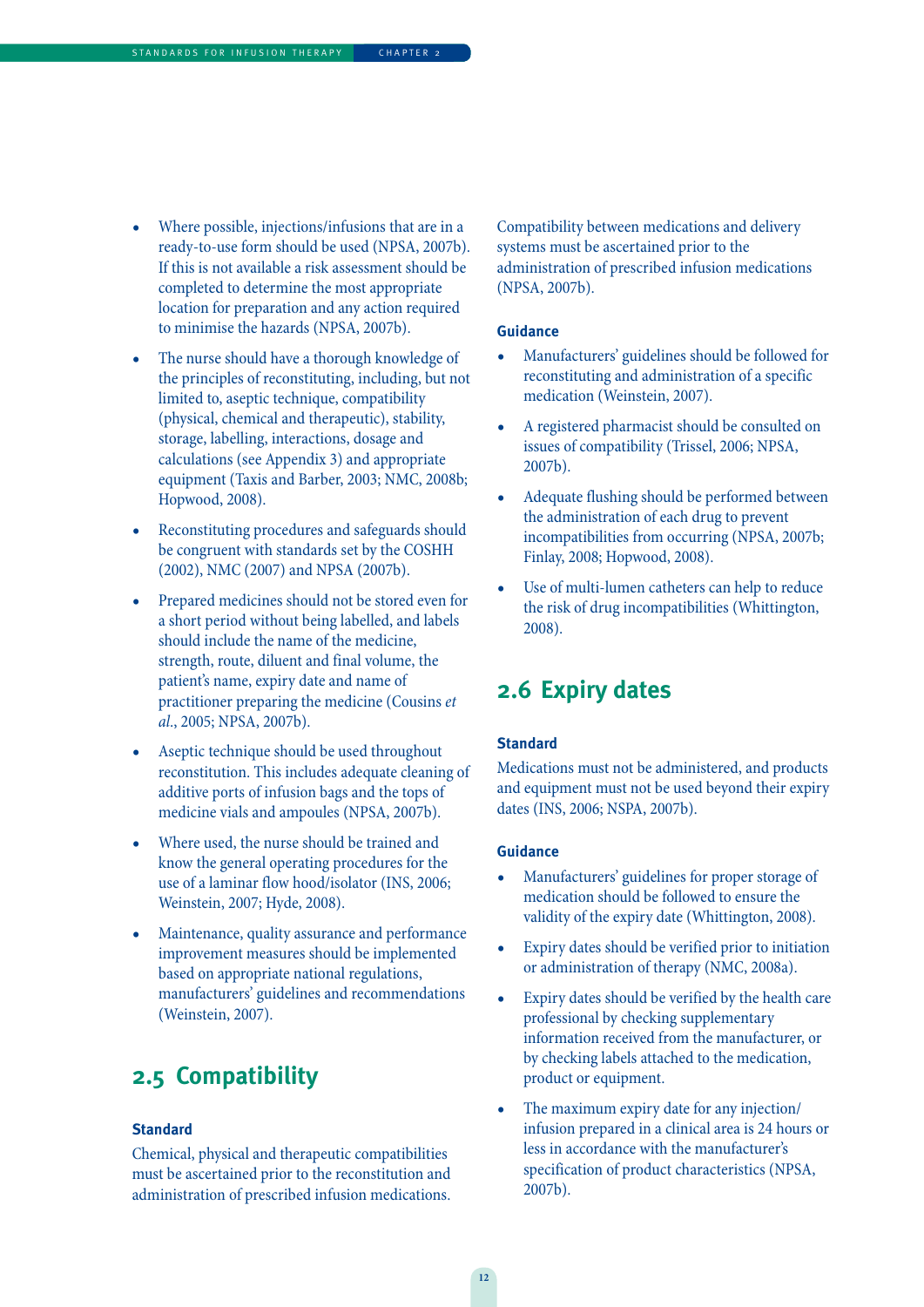### **2.7 Safe use and disposal of sharps and hazardous material**

### **Standard**

All devices should have engineered sharps injury protection mechanisms: these mechanisms should be activated immediately after use and prior to disposal (INS, 2006; Pratt et al., 2007).

All used disposable sharp items – including, but not limited to, needles or stylets and surgical blades – should be disposed of in a non-permeable, puncture-resistant, tamper-proof container complying with UN 3921 and BS7320 standards located in a near-patient location or a patient's home (INS, 2006; Pratt et al., 2007).

Sharps must not be resheathed, broken or bent (IPS, 2003; NICE, 2003; RCN, 2005a; NHS Employers, 2007; Pratt et al., 2007).

Needles and syringes must not be taken apart by hand prior to disposal (Hart, 2008b).

All hazardous materials (for example cytotoxic drugs) and wastes should be discarded in the appropriate containers according to national guidelines and organisational policies and procedures (COSHH, 2002; RCN, 2007b).

#### **Guidance**

- Protocols for training and safe handling of hazardous materials and hazardous waste as well as prevention and reporting of sharps injuries should be set out in organisational policies and procedures (Pratt et al.; HPA, 2008; RCN, 2009).
- The manufacturer's guidelines, standards of practice and national regulations should be adhered to when developing organisational policies and procedures pertaining to the safe handling of hazardous materials, hazardous and paper waste (RCN, 2007b).
- Because of the potentially serious consequences of exposure to bloodborne pathogens and the potential for permanent and disabling injury, ideally all needles should have a safety device with engineered sharps injury protection (IPS, 2003; NHS Employers, 2007).
- Exposure to potentially infectious materials or injury from sharps should be identified, reported, tracked and analysed for trends. Corrective action should be taken (IPS, 2003; NHS Employers, 2007; RCN, 2009).
- All sharps must be accounted for before, during and immediately upon completion of a procedure (IPS, 2003).

### **2.8 Cleaning and sterilising reusable equipment**

#### **Standard**

All medical equipment, dressings and solutions used during invasive procedures must be sterile.

All medical equipment such as drip stands, mechanical and electronic infusion devices etc. must be cleaned routinely and following patient use (INS, 2006).

Cleaning should be followed by disinfection, if necessary, in line with local policy.

Sterilisation and disinfection solutions must be in accordance with manufacturers' guidelines.

Disinfection solutions must be bactericidal, virucidal, fungicidal, sporicidal and tuberculocidal.

Single-use devices are meant for single use only and must not re-used (MDA, 2000).

- Protocols for disinfection of medical equipment should be set out in organisational policies and procedures (Fullbrook, 2007).
- To prevent cross-infection, cleaning of medical equipment should be performed prior to patient use and at established intervals during long-term single-patient use (MDA, 2000).
- Cleaning of medical equipment should include drip stands, electronic infusion devices, splints and other non-disposable infusion-related equipment used in providing patient care (MHRA, 2006).
- The disinfection solution should not cause damage that could alter the integrity or performance of the equipment.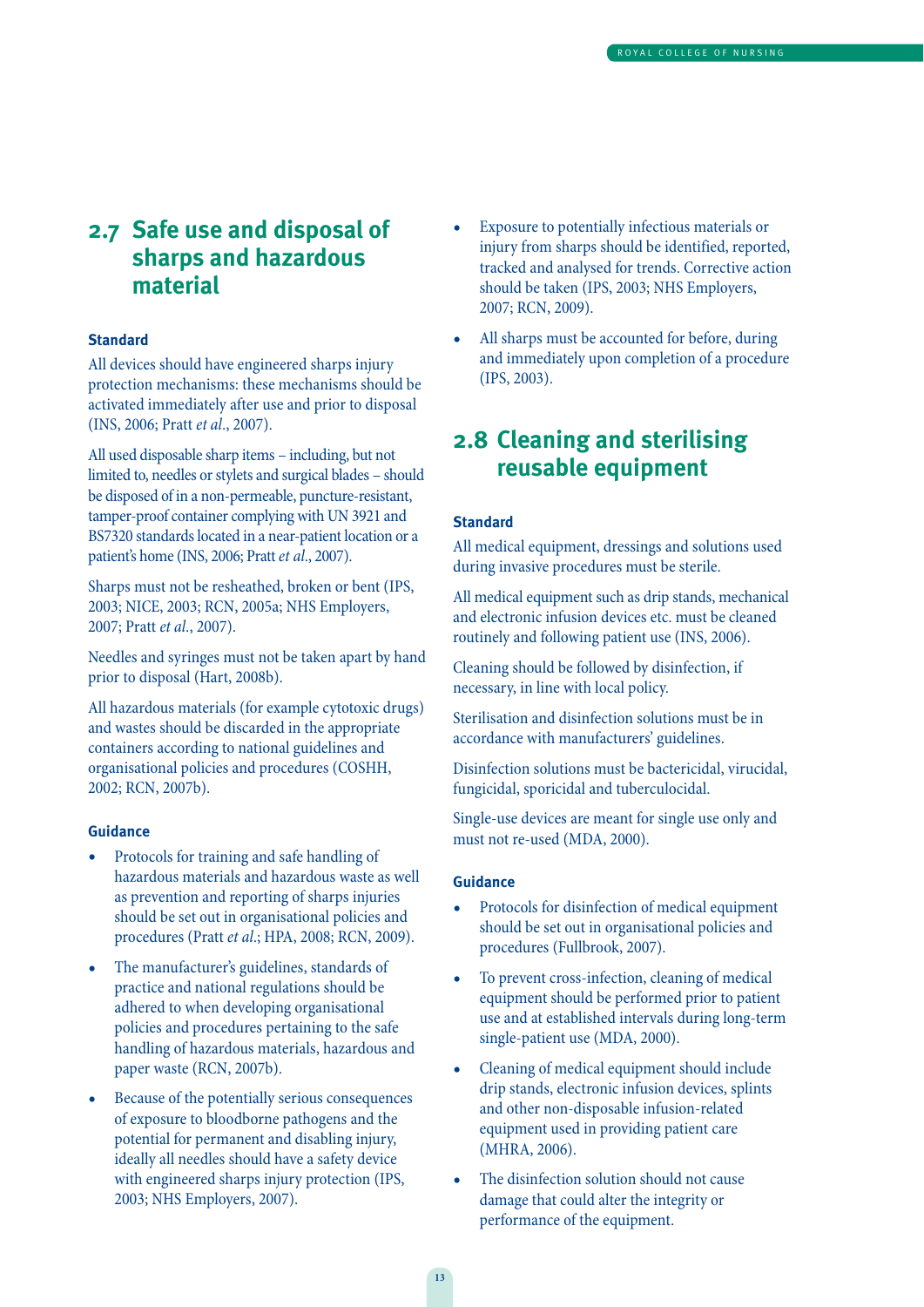## Products and documentation

### **3.1 Product requirements**

### **Standard**

3

All medical devices must have a CE marking. (The CE mark certifies that a product has met EU consumer safety, health or environmental requirements. CE stands for 'Conformité Européene' which means 'European Conformity).

#### **Guidance**

• Any product not meeting the CE marking requirements should be withdrawn from use and reported to the Medicines and Health care products Regulatory Agency (EU Directive 1993; MHRA, 2007).

### **3.2 Product defect reporting**

#### **Standard**

All product defects must be reported in writing to the appropriate department within the organisation, national regulatory agencies such as the MHRA or the NPSA, and the manufacturer (MHRA, 2008a).

### **Guidance**

- All organisations should have a policy for reporting product complaints.
- Product complaints should include any suspected damage, incorrect labelling, packaging damage or tampering.
- Any contaminated product must be dealt with according to the organisation's policy and should be decontaminated.
- Product reports should include details of the complaint, the effect of the defect on the procedure, if any, and the lot number of the product.
- Product complaints should be reported to the MHRA, the manufacturer and the appropriate department within the organisation (MHRA, 2008a).
- All adverse incidents must be reported as soon as possible to the MHRA via the most appropriate method and should contain as much relevant detail as available.

### **3.3 Labelling**

### **Standard**

Colour labels/packaging/products should not be relied upon for product or drug identification.

Clear, accurate labelling should be used for product and drug identification.

- European Law, Directive 92/27/EEC specifies the requirements for the labelling of medicines (BMA and RPS, 2008). Labelling for drugs should include the brand name and the generic name with prominence given to the generic name. Other information that should be included when labelling medicines includes the name of the drug, its strength (amount per unit volume) and total amount in volume, route of administration, dosage and warnings (Committee on Safety of Medicines, 2001; MHRA, 2003; DH, 2004a). European law requires the use of recommended International Non-Proprietary Names (rINNs) in the packaging and labelling of medicinal substances (DH, 2004c; MHRA, 2005b; BMA and RPS, 2008).
- Labelling for catheter products should include: size, gauge, length and material (INS, 2006).
- All injections and infusions (including flushes) must be labelled immediately after preparation by the person who prepared them. The only exception to this is syringes intended for immediate push (bolus) administration by the person who prepared them. Only one unlabelled medicine must be handled at one time. "Flag labelling" should be used to ensure that the volume graduations on small syringes are not obscured (NPSA, 2007f).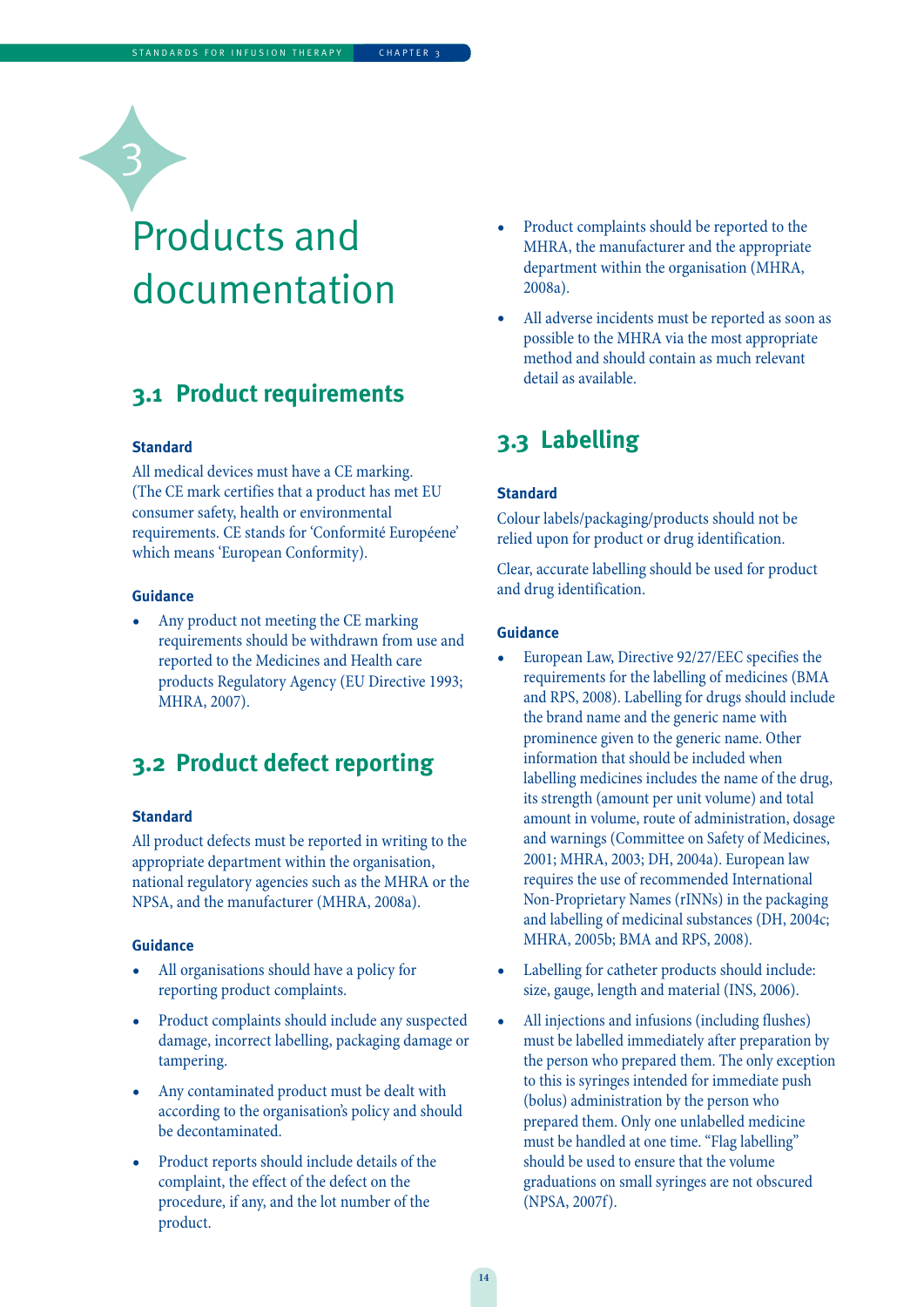- Labels used on injectable medicines prepared in clinical areas should contain the following information: name of the medicine; strength; route of administration; diluent and final volume; patient's name; expiry date and time; and name of the practitioner preparing the medicine (NPSA, 2007f).
- Infusion bags and syringes for epidural therapy should be clearly labelled with "For Epidural Use Only" in a large font. Clearly labelled epidural administration sets and catheters distinct from those used for intravenous and other routes should be used (NPSA, 2007d).

### **3.4 Patient safety incidents**

### **Standard**

A patient safety incident report should be used to document incidents that could have or did lead to harm (NPSA, 2004).

Health care providers must have in place a holistic and integrated system covering management, reporting, analysis and learning from all patient safety incidents involving patients, staff and others, and other types of incidents not directly involving people (NPSA, 2004).

#### **Guidance**

- The patient safety incident report must be managed and reported to a designated person or persons in accordance with local and national organisational policies and procedures.
- Patient safety incidents should be reported locally using a centralised risk management system and nationally via the National Reporting and Learning System (NPSA, 2004; NPSA, 2007g).
- All reported incidents must be graded, investigated and analysed in accordance with local and national organisational policies and procedures.
- Serious untoward incidents should be reported to the appropriate strategic health authority and the Department of Health (NPSA, 2004).
- Any adverse incident involving a medical device must be reported to the MHRA using the adverse incident reporting system (MHRA, 2008a).
- Improvement strategies that aim to reduce risk to future patients should be implemented and monitored by the health care provider (DH, 2001a).
- Adverse drug reactions and defects with medicine products should be reported directly to the MHRA (NPSA, 2004).

### **3.5 Research, audit and benchmarking**

#### **Standard**

Registrants have a responsibility to deliver safe and effective care based on current evidence, best practice, and where applicable, validated research (NMC, 2006a; NMC, 2008b).

Research and audit should be used to expand the base of nursing knowledge in infusion therapy, to validate and improve practice, to advance professional accountability, and to enhance evidence-based decision-making (INS, 2006; RCN, 2007a).

Clinical practice benchmarking should be used as an improvement tool to share and compare best practice and ultimately develop practice through action planning and implementation (RCN, 2007a).

- The research, audit and benchmarking programme should be in line with national guidelines, available research and professional standards of practice (DH, 1998; Stark et al., 2002; RCN, 2007a).
- The audit and performance improvement strategy should provide accountability criteria and expected treatment outcomes (Ellis, 2000).
- Audit should be an ongoing process in order to monitor, maintain and improve clinical practice in infusion therapy. Identified deficiencies should be documented and evaluated, and form the basis of an action plan for performance improvement (DH, 2005a; Pratt et al., 2007). See Appendix 7 for examples of audit tools.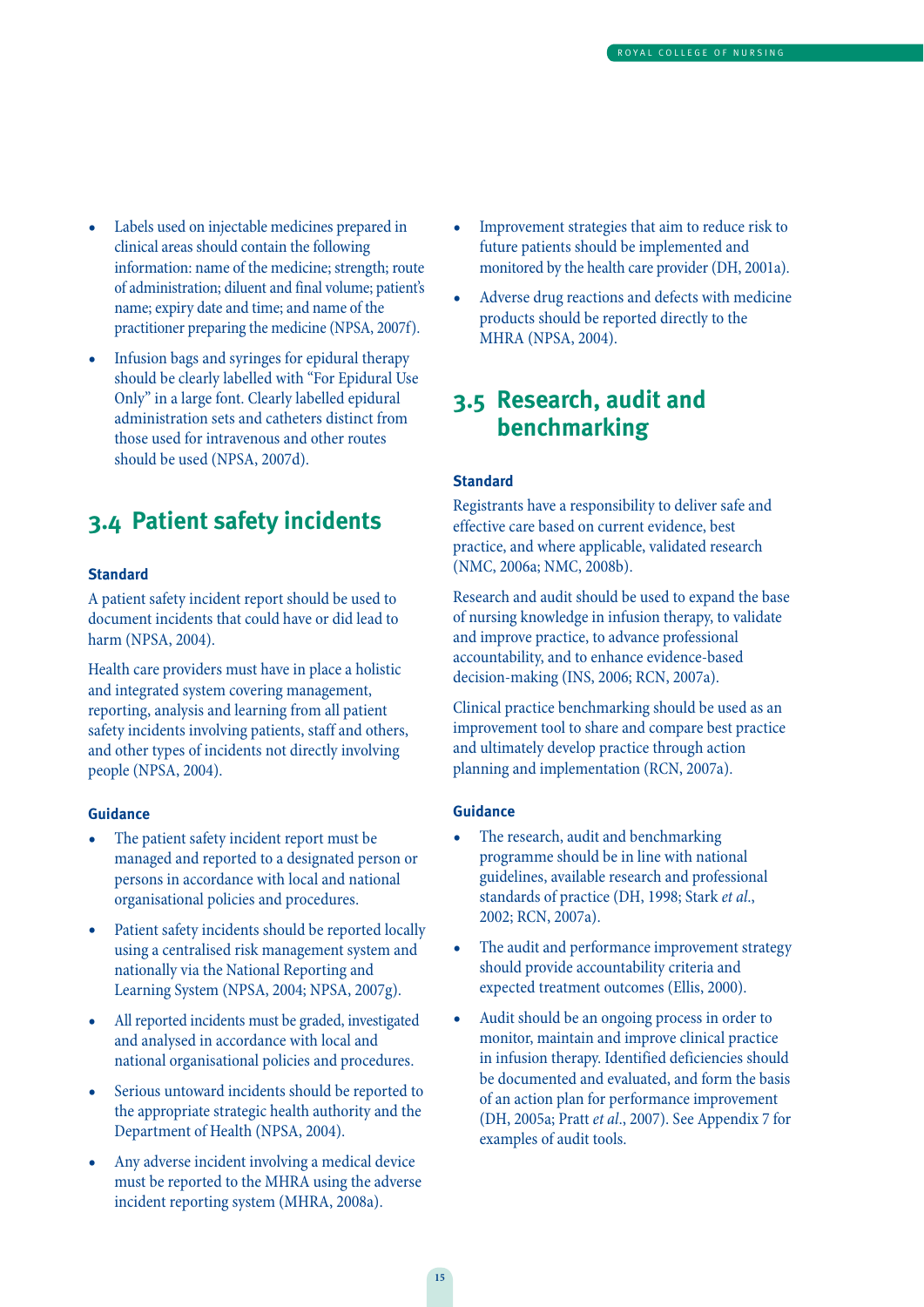- The health care professional should be competent in research utilisation with the ability to interpret and critically evaluate the outcomes of research studies, implement research-based innovations in clinical practice, or share knowledge through research dissemination (INS, 2006).
- Research should be conducted in accordance with the Research governance framework for health and social care (DH, 2005a) and must be approved by a Research Ethics Committee (REC) (RCN, 2007a).
- Organisations should audit complications associated with peripheral cannulation (DH, 2007d) and central venous catheterisation, and use the data to develop preventive measures (Bishop et al., 2007; DH, 2007d).
- This should include infective episodes and other adverse events.
- Local audit should include patient identification data, diagnosis, date of catheter insertion, number of previous catheters, operator and department where the catheter was inserted, complications associated with the catheter, date of and reason for removal. Each unit should monitor their infection rates per 1,000 catheter days to observe any changes or trends in infection rates (Bishop et al., 2007).
- Information obtained as a result of audits must be disseminated promptly and evaluated by practitioners involved in the provision of IV related care in order to develop a culture of learning and quality improvement.
- The Epic2 national evidence-based guidelines for preventing health care-associated infections in NHS hospitals in England should be used as a baseline for clinical audit and to facilitate ongoing quality improvements (Pratt et al., 2007).

### **3.6 Documentation**

### **Standard**

Documentation in the patient's nursing and/or medical record must contain complete information regarding infusion therapy and vascular access, and adverse drug reactions (IPS, 2000; INS, 2006; NMC, 2008a; NPSA, 2007f).

Documentation must comply with the guidelines for records and record-keeping (NMC, 2005) and The Code (NMC, 2008b).

### **General guidance**

- The protocol for documentation should be set out in organisational policies, procedures and practice guidelines.
- All aspects of intravenous therapy and vascular access should be documented according to local policy, procedures, national and professional guidance (Finlay, 2008). Documentation should include:

### **Documentation of the insertion of the VAD (vascular access device)**

- a) Evidence of informed consent (Camp Sorrell, 2004; Weinstein, 2007; NMC, 2008b).
- b) The date and time of insertion of the vascular access device (VAD) (DH, 2003d; Camp Sorrell, 2004; DH, 2007d; DH, 2007c; Weinstein, 2007).
- c) The reason for insertion of the VAD (Pratt et al., 2007).
- d) Details of site preparation (Camp Sorrell, 2004).
- e) The number and location of insertion attempts (Weinstein, 2007), details of the insertion technique utilised, e.g. use of ultrasound or micro-introducer (Camp Sorrell, 2004; Dougherty, 2006; Weinstein, 2007).
- f) The insertion site including actual vein(s) used (Dougherty, 2006; Pratt et al., 2007; Weinstein, 2007).
- g) The name of the person placing the device.
- h) Problems encountered during insertion (Camp Sorrell, 2004; Dougherty, 2006).
- i) The appearance of the catheter site after insertion, e.g. any bruising or bleeding, type of dressing and securement device utilised (Dougherty, 2006; Weinstein, 2007).
- j) Which sedative or local anaesthetic is used (Camp Sorrell, 2004; Dougherty, 2006; Weinstein, 2007).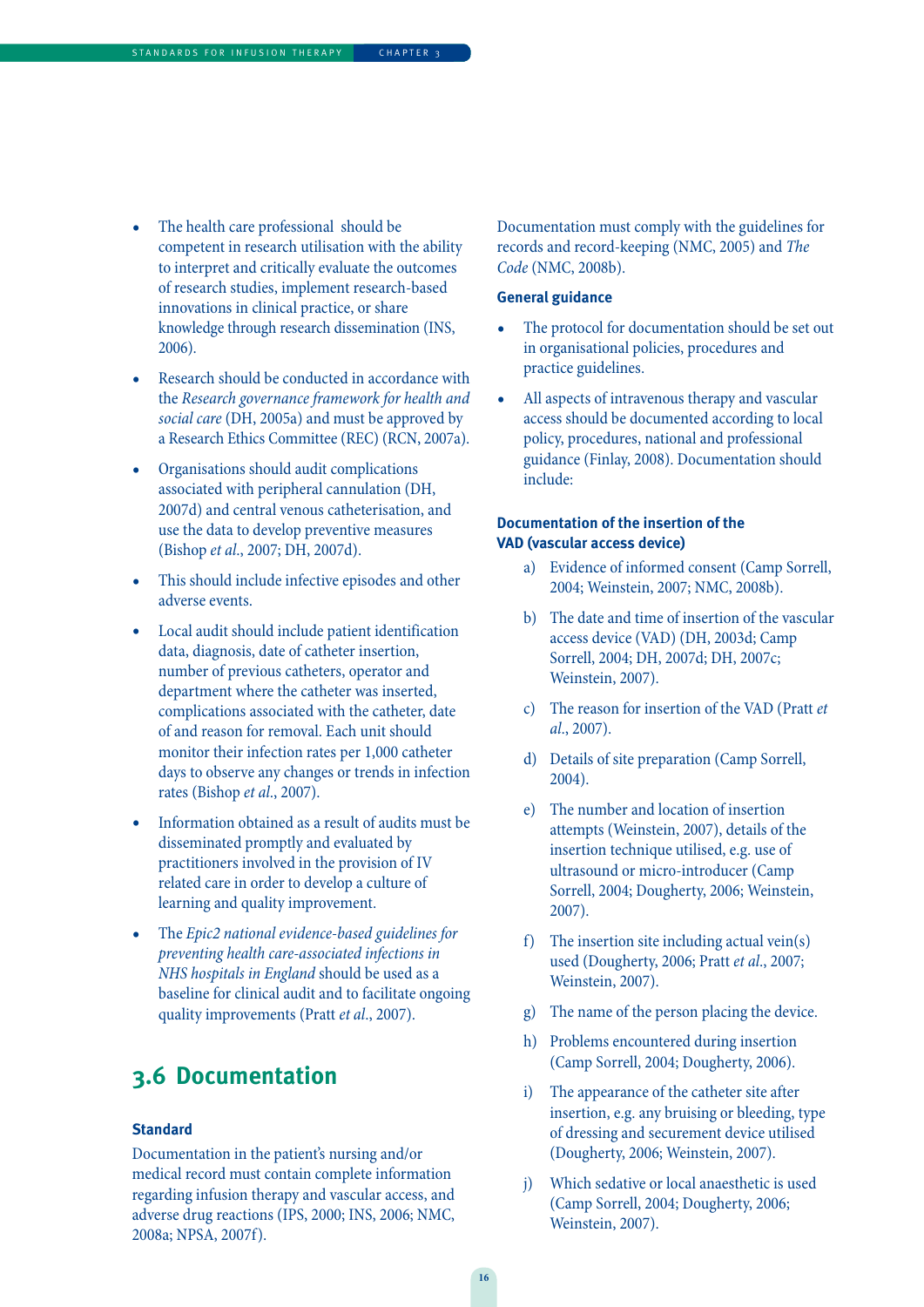- k) Flush solution(s) used, including the amount of solution used (Dougherty, 2006; Weinstein, 2007).
- l) The functionality of the catheter immediately post-insertion, e.g. presence of blood return and ability to flush device easily (Camp Sorrell, 2004; Weinstein, 2007).
- m) Actual length of catheter inserted (Dougherty, 2006; Weinstein, 2007).
- n) Method of verifying catheter tip location (Weinstein, 2007). Radiographic confirmation of the location of catheter tip if required (Camp Sorrell, 2004; INS, 2006).
- o) The patient's tolerance of the insertion procedure (Dougherty, 2006; Weinstein, 2007).

#### **Documentation of the VAD**

- a) Type of device, size/gauge/length of VAD, number of lumens (Camp Sorrell, 2004; Dougherty, 2006; Pratt et al., 2007; Weinstein, 2007).
- b) The manufacturer, lot/batch and number, and expiry date (MHRA, 2005c; Dougherty, 2006).
- c) External catheter length at the insertion site (Dougherty, 2006; Weinstein, 2007).

### **Documentation of ongoing care and maintenance**

- a) Details of catheter care (Pratt et al., 2007).
- b) Site care and condition/appearance using standardised local assessment scales for phlebitis and/or infiltration/extravasation (Lamb and Dougherty, 2008).
- c) Assessment of insertion/exit site for redness, oedema, rashes, discoloration, any drainage/ discharge and intactness of VAD (Camp Sorrell, 2004).
- d) Flush solution(s) used, i.e. type, volume, frequency, difficulties encountered. Cap changes (Camp Sorrell, 2004).
- e) Methods to evaluate proper functioning of the VAD prior to use (Camp Sorrell, 2004).
- f) Specific safety or infection control precautions taken (INS, 2006).
- g) Patient or caregiver participation in and understanding of therapy and procedures (INS, 2006).
- h) Patient/caregiver teaching and any written information given to the patient/caregiver (Camp Sorrell, 2004; Dougherty, 2006; Weinstein, 2007). Activity restrictions (Camp Sorrell, 2004).
- i) Manufacturer's registration card, hospital information card or patient-held record with all information about the VAD and maintenance care required and contact numbers in case of problems/queries (Weinstein, 2007).
- j) Communication among health care professionals responsible for patient care and monitoring (INS, 2006). Whether the community nurses have been informed of VAD insertion (Camp Sorrell, 2004; Dougherty, 2006).
- k) Catheter replacements (Pratt et al., 2007).

#### **Documentation of infusion therapy**

- a) Clear, accurate and detailed record of intravenous medicines administered, as soon as possible after the event (NMC, 2008a; NPSA, 2007f).
- b) Type of therapy administered: drug, dose, rate, route, time and method of administration (INS, 2006).
- c) Pertinent diagnosis, assessment and monitoring of vital signs (INS, 2006).
- d) Patient's tolerance/response to therapy, symptoms and/or appropriate laboratory tests taken and results documented (INS, 2006).
- e) Record any adverse drug reactions in the patient record (NMC, 2008a).
- f) Any adverse events, complications of therapy or VAD use should be documented (Weinstein, 2007).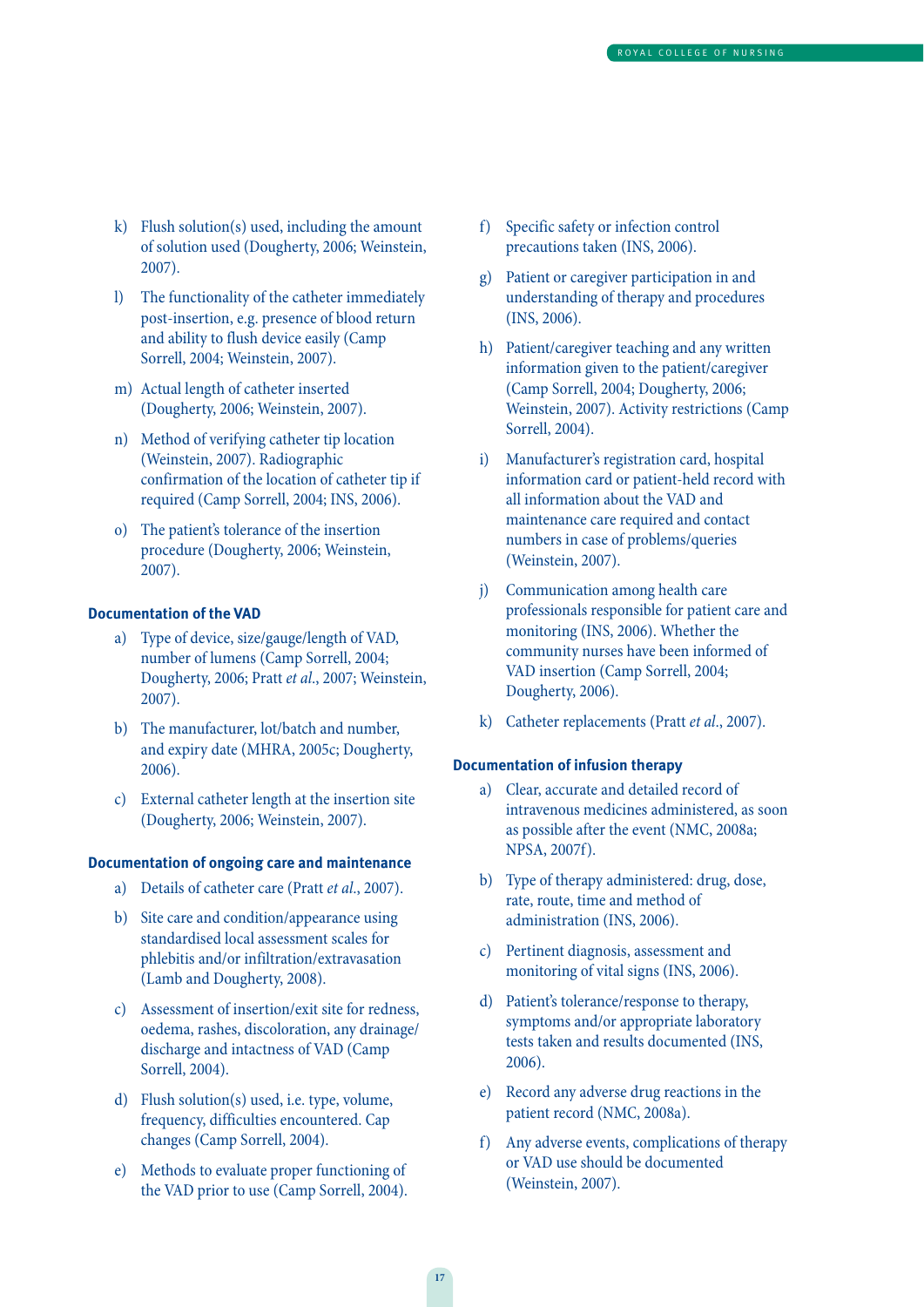- g) Record the results of any monitoring, e.g. site assessment in the patient record, prescription chart or monitoring chart according to local policy (NPSA, 2007k).
- h) Record the administration in the patient notes, prescription chart and/or other patient-held record, as appropriate, according to local guidelines/policies (NPSA, 2007j).

#### **Documentation of complications of VAD use**

- a) Document any complications and side-effects of infusion therapy (INS, 2006).
- b) Date, time and situation when complication noted. Complication(s) noted when using the VAD. Strategies used to manage complications and evaluation of effectiveness (Camp Sorrell, 2004).
- c) Documentation of extravasation incidents (Dougherty, 2006).

### **Documentation of removal of VAD/end of therapy**

- a) Date and time of removal, procedures used to remove VAD, any complications during removal of VAD, the catheter length and integrity of the VAD on removal (Camp Sorrell, 2004), appearance of the site, and type of dressing applied after removal (INS, 2006).
- b) Reason for removal of the VAD (INS, 2006).
- c) Patient response to removal of the VAD (Camp Sorrell, 2004).
- d) Discontinuation of therapy (DH, 2003).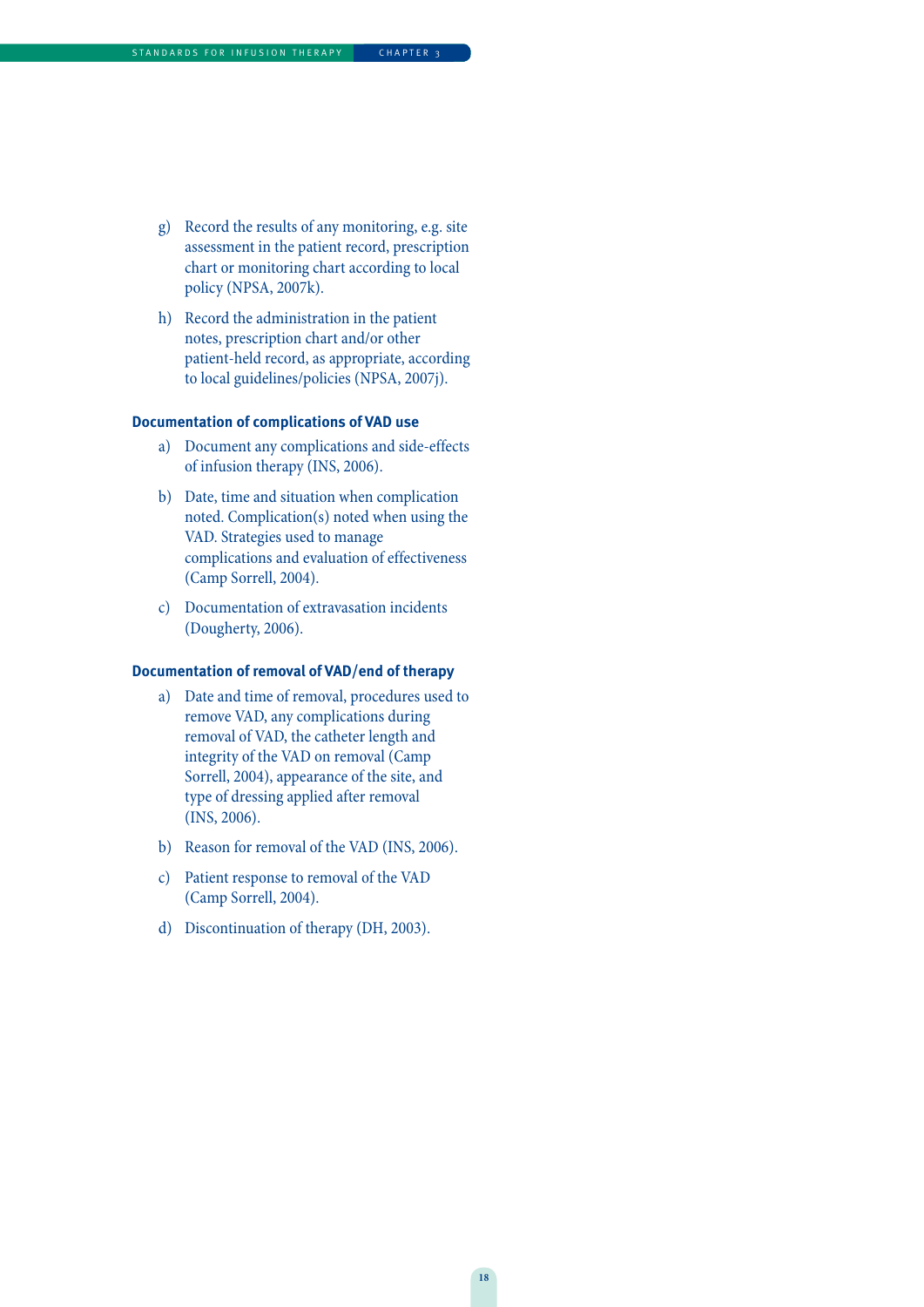# Infusion equipment

### **4.1 Add-on devices**

### **Standard**

4

Add-on devices include three-way taps/stopcocks, ramping 'traffic light' systems, extension sets, blind hub caps, injectable caps/connectors, needleless systems and filters. All add-on devices should be of Luer-Lok™ design. Aseptic technique must be used and standard precautions must be observed for all add-on device changes (INS, 2006).

### **Guidance**

- Protocols for the use of add-on devices should be established in organisational policies and procedures.
- Protocols for the use and frequency of change of add-on devices and junction securement devices should be in accordance with manufacturers' guidelines (MHRA, 2005a; MHRAa, 2007).
- When add-on devices are used, they should be changed with each cannula or administration set replacement, or whenever the integrity of either product is compromised, and according to manufacturer recommendations (Pratt et al., 2007; Finlay, 2008).

### **4.2 Splints**

### **Standard**

A splint should be used when the catheter is placed in or adjacent to an area of flexion or is at risk of dislodgement (INS 2006; Weinstein, 2007; Finlay, 2008).

#### **Guidance**

• A device specifically designed for splinting should be used to facilitate infusion delivery only when the device is placed in or around an area of joint flexion, for example the wrist, elbow or foot (Weinstein, 2007; Dougherty, 2008a).

- A splint can be used when the device is at risk of dislodgement, for example when it is being used on a child (Bravery, 2008) or an unco-operative or disorientated patient (Weinstein, 2007; Finlay, 2008) or when undue motion or excessive movement could lead to infiltration or phlebitis (Weinstein, 2007).
- A protocol for the use of splints should be set out in organisational policies, procedures and practice guidelines. Only splints designed specifically for use with IV therapy should be used and be appropriate to the age and needs of the patient.
- Any splint used should not impede any evaluation of the site and should be removed periodically for assessment of circulatory status (INS, 2006).
- Reusable splints and immobilisation devices should be decontaminated in line with local policy and manufacturers' guidance or be provided as a single use item.
- The correct type of splint should be used depending on the site of flexion, for example the elbow or wrist, to ensure the extremity remains in a functional position (Weinstein, 2007).
- Use of a splint should be included in the patient's care records.

### **4.3 Filters**

### **Standard**

All infusion sets should contain in-line filtration appropriate to the solution being administered.

Clear fluids require 15 micron filtration (or less) which is usually provided by a standard clear fluid set (Finlay, 2008).

For non-lipid-containing solutions that require filtration, an additional 0.2 micron filter containing a membrane that is both bacteria/particulate-retentive and air-eliminating should be used (INS, 2006; Finlay, 2008).

For lipid infusions or total nutrient preparations that require filtration, a 1.2 micron filter containing a membrane that is both bacteria/particulate-retentive and air-eliminating should be used (INS, 2006; Weinstein, 2007).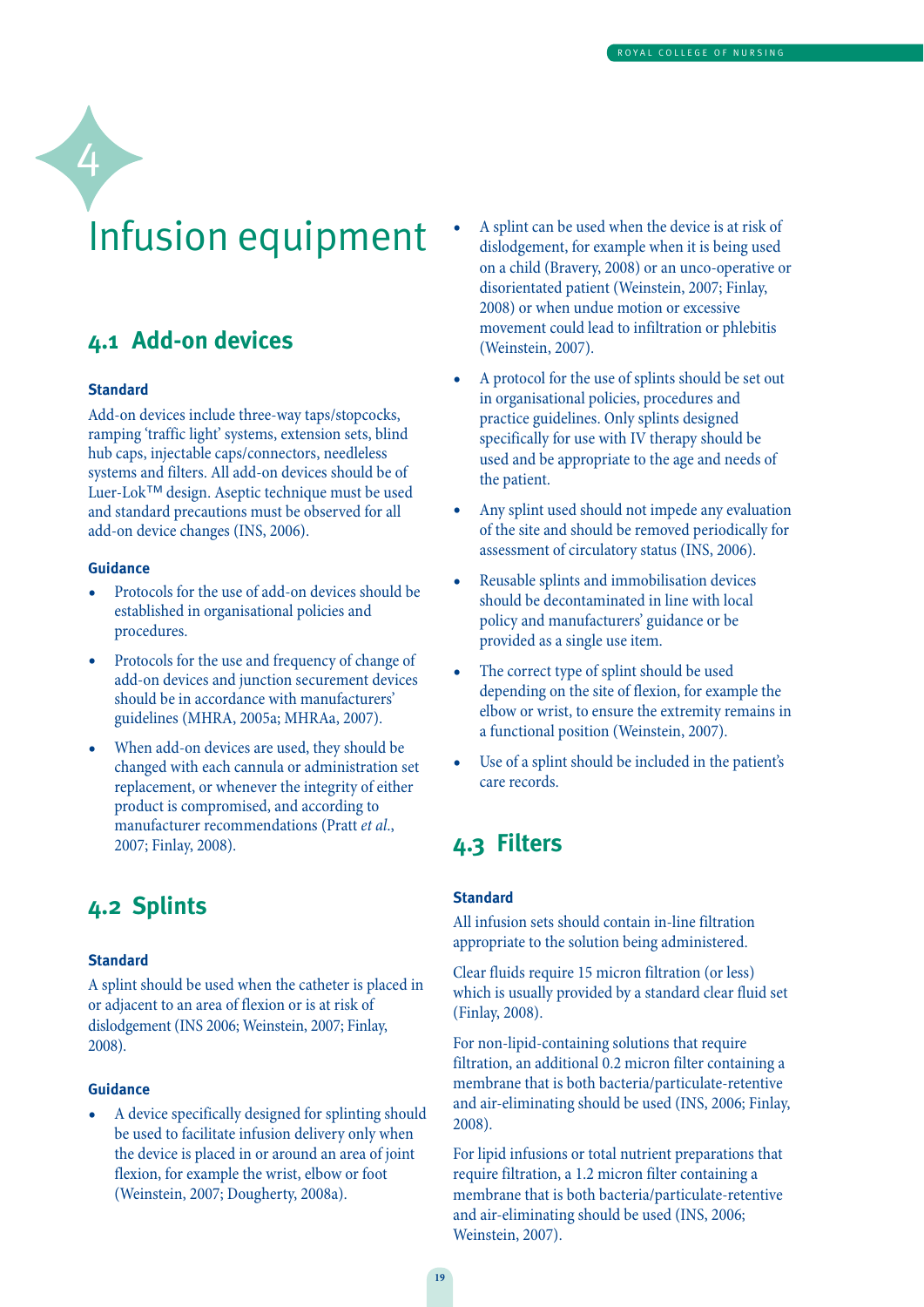In-line blood component filters (integral mesh filter 170-200µm pore size), appropriate to the therapy, should be used to reduce particulate matter and microaggregates in infusions of blood components (RCN, 2005b; INS, 2006; McClelland, 2007).

#### **Guidance**

- Indications and protocol for the use of bacteria/ particulate-retentive, air-eliminating, and blood and blood component filters should be set out in local organisational policies and procedures (INS, 2006).
- Use of filters should adhere to the manufacturer's guidelines and the filtration requirements of the therapy.
- Bacteria/particulate-retentive and air-eliminating membrane filter changes should coincide with administration set changes.
- Blood and blood component filters should be changed at least every 12 hours and after completion of the blood transfusion (RCN, 2005b; McClelland 2007).
- Add-on filters should not be used routinely for infection prevention purposes (Pratt et al., 2007).
- In-line bacteria/particulate-retentive, aireliminating membrane filters should be located as close to the catheter insertion site as possible (INS, 2006).
- Filter needles or straws should be used for drawing up medications from glass ampoules (INS, 2006).

### **4.4 Flow control devices**

### 4.4.1 Manual flow control devices

#### **Standard**

The rate of infusions can be routinely regulated by manual flow control devices to ensure accurate delivery of the prescribed therapy.

The health care professional responsible for monitoring the patient should be accountable for the use of manual flow control infusion devices (Quinn, 2008).

#### **Guidance**

- Protocols for the use of manual flow control devices should be set out in organisational policies and procedures.
- Use of manual flow control devices should adhere to manufacturers' guidelines; these devices include, but are not limited to slide, roller clamps and drop controllers.
- Manual flow control devices may be used to regulate simple low-risk infusion (MDA, 2003). When selecting an infusion device consideration should be given to the patient's age and condition, prescribed therapy and the care setting in which the therapy is delivered (Quinn, 2008; Sarpal, 2008).
- A manual flow control device should achieve accurate delivery of the prescribed therapy with minimal deviation from manufacturers' guidelines.
- The nurse should demonstrate knowledge and competency related to manual flow control devices, including indications for use and ability to calculate flow rates (NMC, 2008a; Sarpal, 2008).
- Manual flow control devices should be considered as an adjunct to nursing care and are not intended to alleviate the nurse's responsibility for regularly monitoring and documenting the infusion rate of the prescribed therapy.
- Frequency of flow rate monitoring should be performed depending on the patient's clinical requirements (MDA, 2003).

#### 4.4.2 Electronic flow control devices

### **Standard**

Electronic infusion devices should be used in accordance with the MHRA risk classification system (MDA, 2003) that includes neonatal/paediatric use, patient condition, care setting and prescribed therapy.

The health care professional should demonstrate knowledge and competency which has been assessed relative to electronic infusion devices, and is responsible for monitoring the patient and is accountable for the use of electronic flow control infusion devices NMC, 2008a; NMC, 2008b).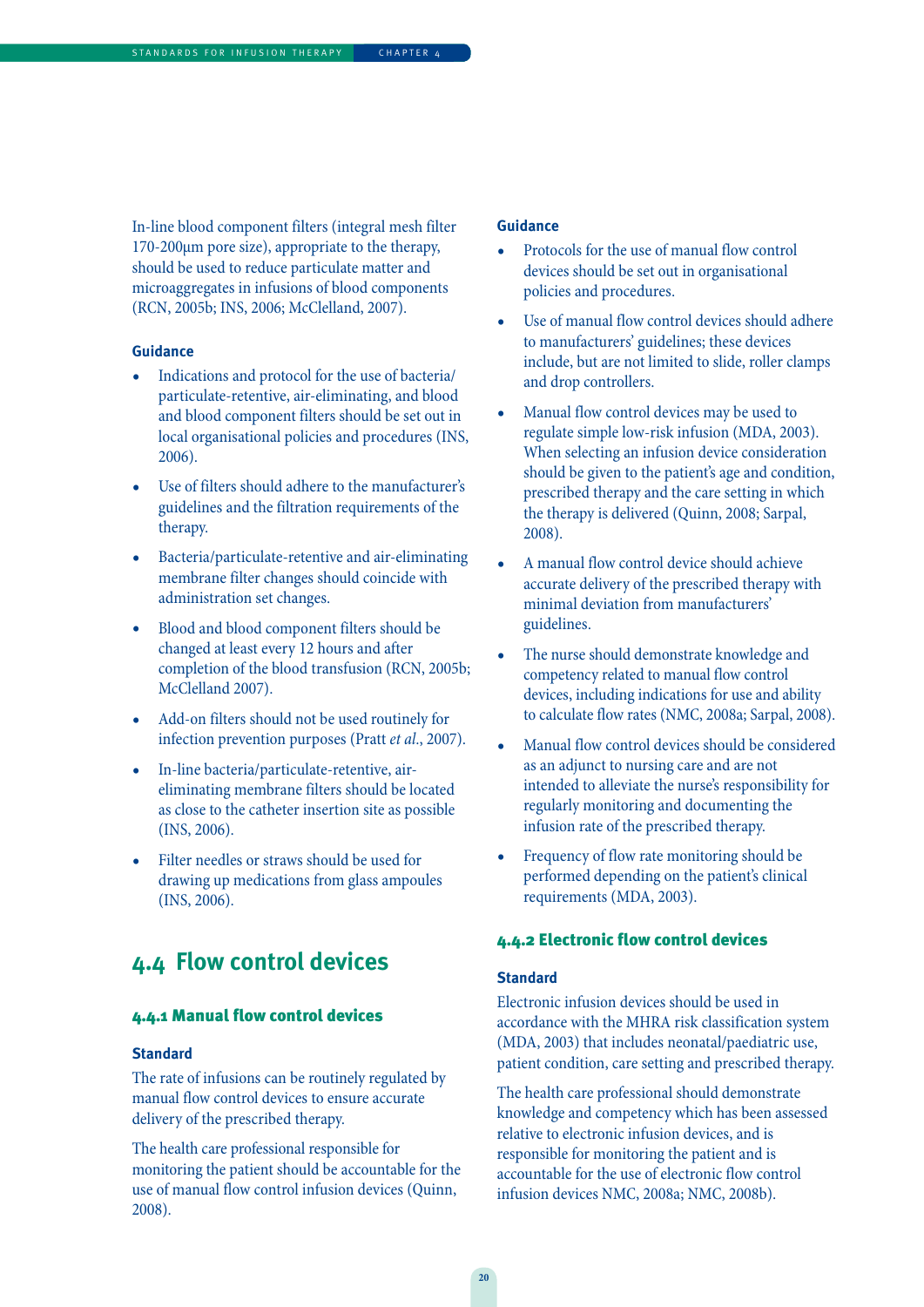Electronic flow control infusion devices should be standardised throughout the organisation (MDA, 2003; NPSA, 2003).

### **Guidance**

- Protocols for the use of electronic infusion devices should be set out in organisational policies and procedures.
- Manufacturers' guidelines should be adhered to in the use of electronic infusion devices; consideration should be given to electrical safety in the use of these devices.
- The safety features of the equipment should be of prime consideration in the selection of electronic infusion devices. Safety features include, but are not limited to, audible alarms, battery life and operation indicators, anti-free-flow protection, adjustable occlusion pressure levels, accuracy of delivery indicator, drug dosage calculation, in-line pressure monitoring and anti-tampering mechanisms (Pickstone, 2000; MDA, 2003).
- Electronic infusion devices should generate flow under positive pressure. These devices include, but are not limited to, peristaltic, syringe and pulsatile pumps (Quinn, 2008).
- The frequency of preventive maintenance of electronic infusion devices should be established in organisational policies and procedures, and should adhere to the manufacturer's guidelines and those established by the MHRA. The establishment of an equipment library is also recommended (MDA, 2003; NPSA, 2003).
- Information on how to decontaminate infusion devices prior to return to equipment libraries must be available.
- It is recommended that the following information is recorded: date, time infusion started, expected completion time, route, device serial number, rate setting, volume to be infused, total volume infused, volume remaining, checks of infusion site and rationale for any alterations (MDA, 2003).
- The nurse should demonstrate knowledge and competency which has been assessed relative to electronic infusion devices, including indications for use, programming the device to deliver the prescribed therapy, mechanical operation, the use

of lock-out safety devices, troubleshooting, pounds per square inch (PSI) rating, the recommended height of the device, monitoring and safe use (Pickstone, 2000; Quinn, 2000; Murray and Glenister, 2001; MDA, 2003; DH, 2004a; INS 2006; Sarpal 2008).

- When an electronic infusion device is indicated to administer a vesicant medication, a low-pressure device should be chosen.
- When an electronic infusion device is indicated for an arterial access device, a high-pressure device should be chosen.
- When an electronic infusion device is used to administer high-risk drugs, a device with antifree-flow protection should be chosen.
- Electronic infusion devices should be used for central venous access device infusions wherever possible.
- Electronic infusion devices should always be used where infusions are to be administered in paediatric patients due to the need for pressure monitoring and rapid occlusion alarms (Bravery, 2008).
- Electronic infusion devices should be considered an adjunct to nursing care and are not intended to alleviate the nurse's responsibility for regularly monitoring and documenting the infusion rate of the prescribed therapy.

### **4.5 Blood/fluid warmers**

### **Standard**

Devices used for blood/fluid warming must be specifically designed for that purpose to prevent haemolysis (INS, 2006; Bishop, 2008; Hanvey, 2008).

- Protocols for the use of blood/fluid warmers must be set out in organisational policies and procedures and in accordance with the standards for administration of blood.
- The nurse should demonstrate knowledge of appropriate use and operation of specifically designed blood/fluid warmers (NMC, 2008b).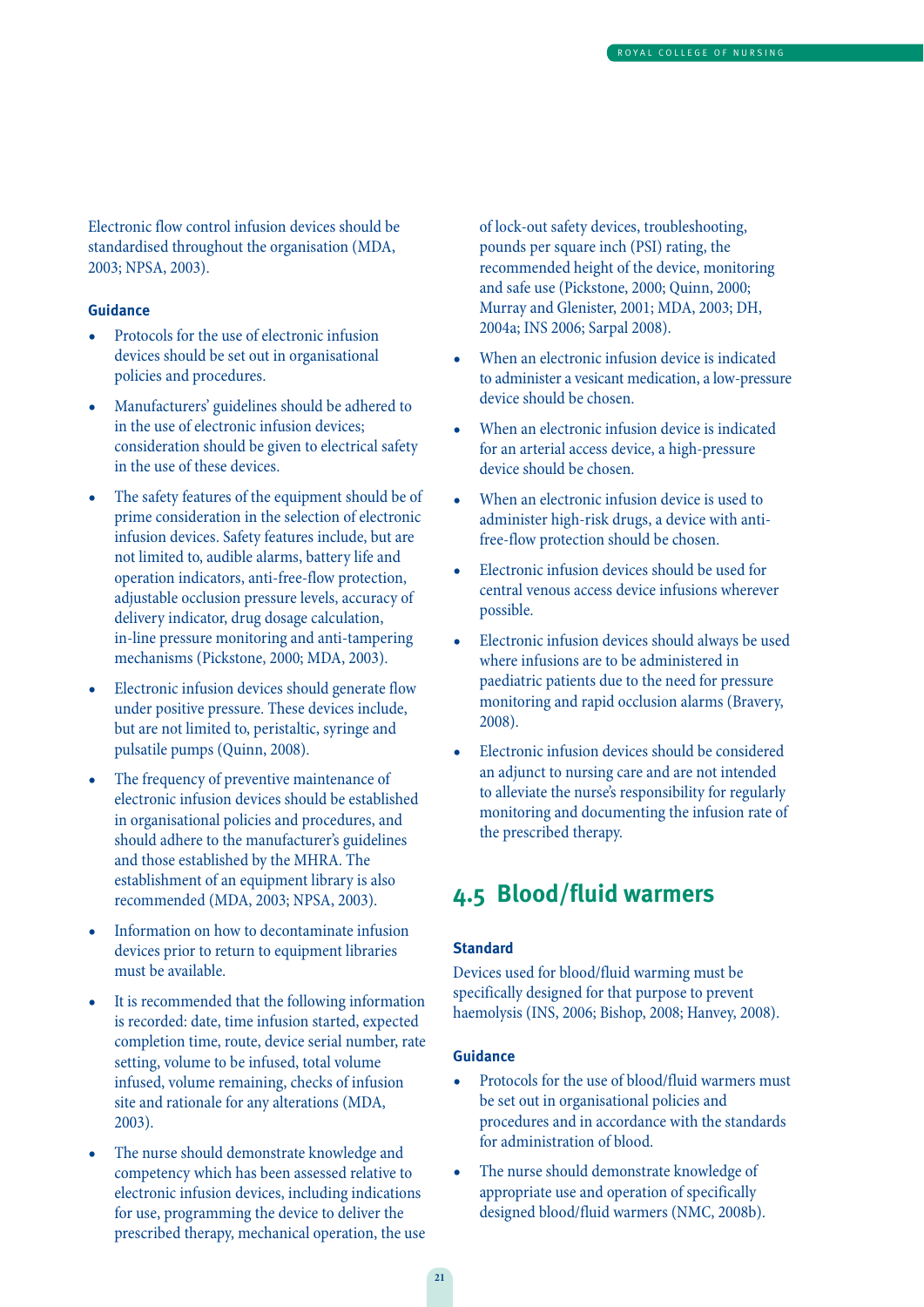- Blood/fluid warmers must be used when warranted by patient history and/or prescribed therapy (McClelland, 2007; Bishop, 2008).
- Blood warmers should be used in the following situations: adults receiving infusion of blood at rates >50 ml/kg/hour; children at rates >15 ml/ kg/hour; exchange transfusion of infants; and transfusing a patient who has clinically significant cold agglutinins (BCSH, 2004; Bishop, 2008).
- Blood warmers must be correctly maintained and used according to the manufacturer's instructions (McClelland, 2007).
- Blood must not be warmed by any other method, for example microwave oven (RCN, 2005b; McClelland, 2007).
- Blood/fluid warmers should undergo routine quality control inspections and be equipped with warning systems including an audible alarm and visual temperature gauges (INS, 2006).

### **4.6 Injection and access caps/ports**

### **Standard**

Injection and access caps/ports (which include injection caps, needle-free caps, catheter hubs or administration ports integral to an administration set) must be decontaminated using aseptic technique prior to accessing (NICE, 2003; MHRA, 2005a; Kaler and Chinn, 2007; MHRA, 2008c).

A safety device system, for example a needle-free system, is the preferred method of accessing injection and access caps/ports.

When accessing injection and access caps/ports it must be accomplished by using the smallest gauge, shortest needle that will accommodate the prescribed therapy (Finlay, 2008).

Injection and access caps/ports which are not integral to the device should be changed at established intervals according to manufacturers' instructions, or immediately if the integrity of the access site is compromised or if residual blood remains within the access site (MHRA, 2005a).

Injection and access caps/ports that are not integral to the device should be of Luer-Lok™ design (INS, 2006).

#### **Guidance**

- Protocols for disinfecting, accessing and changing of injection and access caps/ports should be set out in organisational policies and procedures and should be in accordance with the manufacturer's guidelines (NICE, 2003; MHRA, 2005a; Pratt et al., 2007).
- To prevent the entry of micro-organisms into the vascular system, the injection access site should be decontaminated with an approved single-use antimicrobial solution, such as chlorhexidine in alcohol (unless contraindicated by manufacturers' recommendations). The solution should be applied with friction and allowed to dry, immediately before and after use (NICE, 2003; MHRA, 2005a; Kaler and Chinn, 2007; Pratt et al., 2007).
- If a needle must be used, it should be between 25 and 21 gauge and not exceed one inch (2.5cm) in length. A needle smaller than 25 gauge should not be used (Finlay, 2008; Hopwood, 2008).
- The integrity of the injection and access caps should be confirmed before and immediately after each use. If the integrity of the injection or access cap is compromised, it should be replaced immediately, and consideration should be given to changing the device and/or administration set (MHRA, 2005a).
- Under no circumstances should devices be left with caps open or exposed.
- The optimal interval for changing injection and access caps/ports on central, peripherally inserted central and midline catheters should be in accordance with manufacturers' recommendations (MHRA, 2005a).
- Any time an injection access site is removed from a vascular access device, it should be discarded and a new sterile injection access site should be attached (MDA, 2000).

### **4.7 Tourniquet**

#### **Standard**

A tourniquet should be properly applied to promote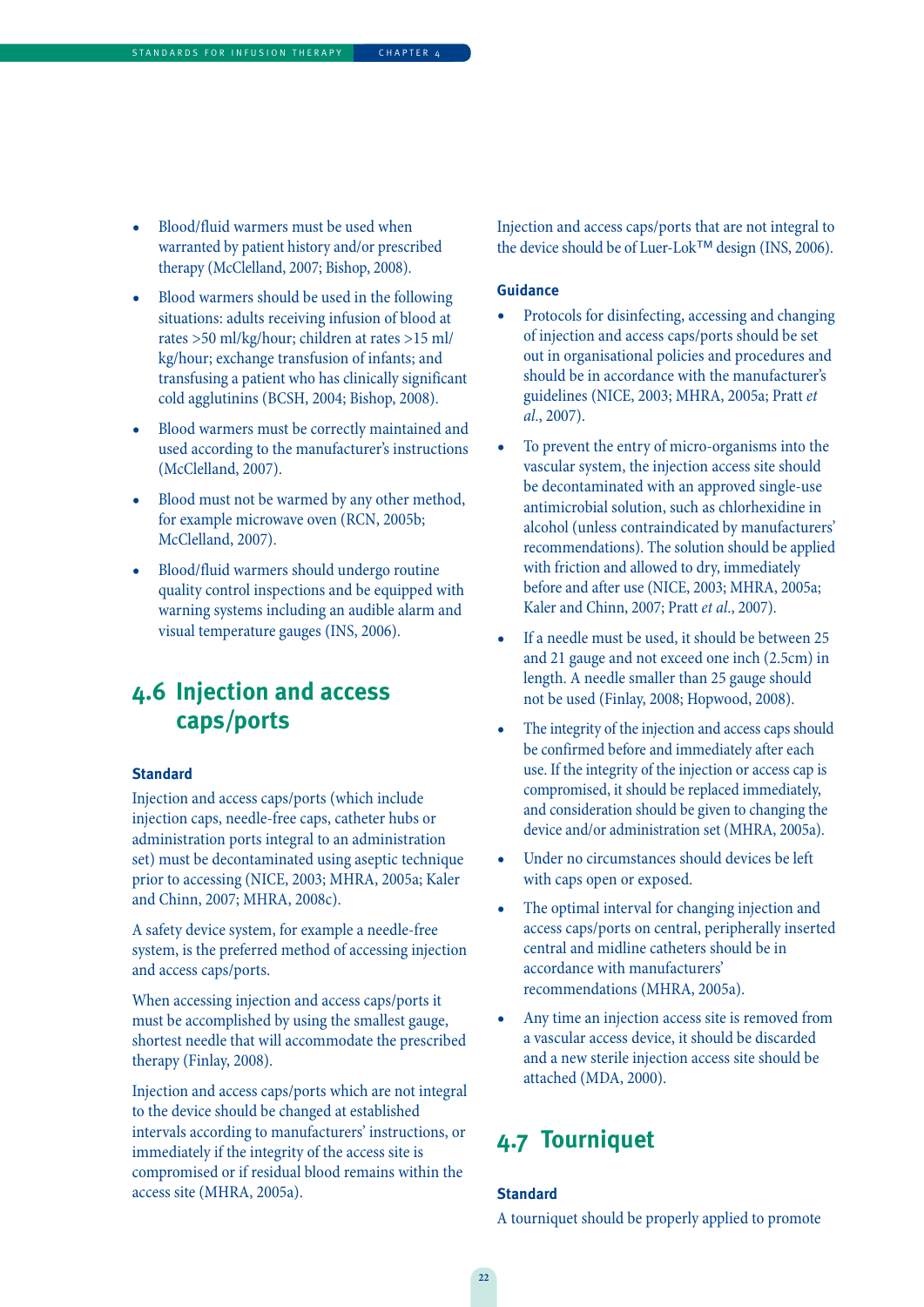venous distention and to impede venous but not arterial blood flow (Weinstein, 2007).

#### **Guidance**

- The tourniquet should be applied at an appropriate location proximal to the selected insertion site (Weinstein, 2007; Dougherty, 2008a; Witt, 2008).
- A pulse should be easily palpable distal to the tourniquet location (Camp Sorrell, 2004; INS, 2006; Weinstein, 2007).
- The tourniquet must not be applied for an extended period of time in order to prevent circulatory impairment (Dougherty, 2008).
- The tourniquet material should be considered with regard to potential latex allergy (INS, 2006).
- The tourniquet must be single patient use where there is the potential for microbial crosscontamination between patients (Golder et al., 2000).
- Organisations should consider how tourniquets are managed in order to enable decontamination between each patient use. The use of fabric tourniquets which cannot be cleaned should be discouraged.
- The tourniquet should be a quick-release model which allows one-handed use (Dougherty, 2008).

### **4.8 Administration sets**

### 4.8.1 Primary and secondary solution administration sets (continuous infusion)

#### **Standard**

Primary and secondary solution administration sets used for a continuous infusion must be changed every 72 hours and immediately upon suspected contamination or when the integrity of the product or system has been compromised (NICE, 2003; Pratt et al., 2007).

Primary and secondary administration sets must be changed using aseptic technique, observing standard precautions and following manufacturers' recommendations (INS, 2006; Pratt et al., 2007).

Only recommended or designated administration sets should be used in electronic infusion devices (MDA, 2003; Quinn, 2008).

Date and time labels must be applied to ensure administration sets are changed at the correct interval (Hopwood, 2008).

### **Guidance**

- Protocols for primary and secondary continuous administration set changes must be set out in organisational policies and procedures (Gillies et al, 2004; INS, 2006).
- Product integrity must be ascertained prior to use of the administration set.
- The primary administration set change should coincide with peripheral catheter change and/or initiation of a new container of solution. The secondary administration set change should coincide with change of the primary administration set and/or initiation of a new container of solution.
- Changing of add-on devices such as, but not limited to, extension sets, filters, stopcocks, and needle-less devices where possible should coincide with the changing of the administration set.
- The type of solution administered via a primary or secondary continuous administration set (for example parenteral nutrition, lipids, blood and blood components) should dictate whether the administration set is changed more frequently (Pratt et al., 2007).
- Once a secondary administration set is detached from the primary administration set it should be discarded (Pratt et al., 2007).
- Care must be taken to avoid backtracking when more than one IV set is connected through a single access point (MHRA, 2007a).

### 4.8.2 Primary intermittent solution sets

#### **Standard**

Primary intermittent administration sets should be changed every 24 hours if remaining connected to a device or discarded after each use if disconnected. The set should be disconnected immediately upon suspected contamination and discarded when the integrity of the product or system has been compromised (INS, 2006; Hopwood, 2008).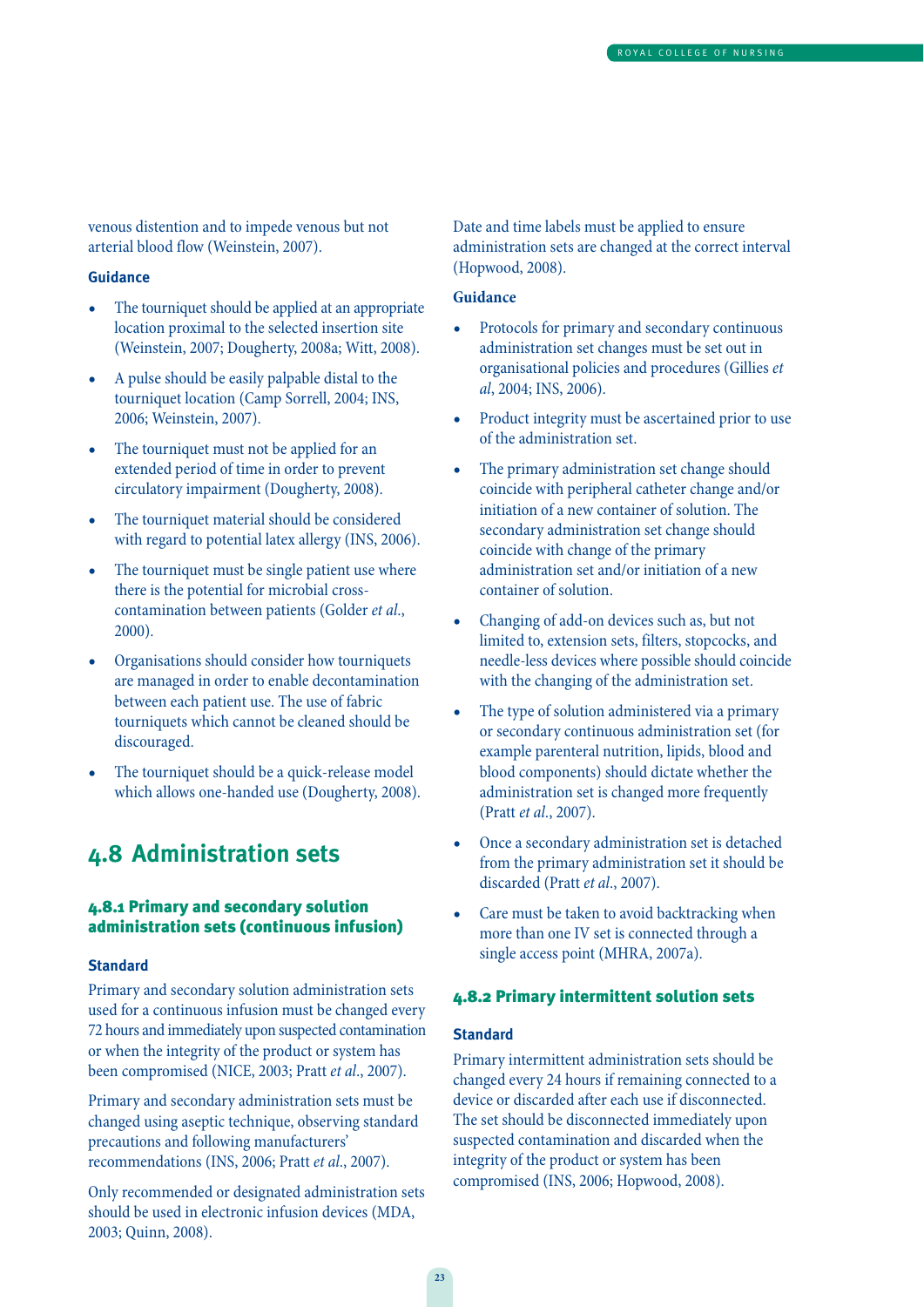Primary intermittent administration sets must be changed using aseptic technique and observing standard precautions (Pratt et al., 2007).

Date and time labels must be applied to ensure administration sets are changed at the correct interval (Hopwood, 2008; NPSA, 2007b).

### **Guidance**

- Protocols for primary intermittent administration set changes should be set out in organisational policies and procedures (INS, 2006).
- Product integrity should be ascertained prior to use of the administration set.
- Change or add-on devices such as, but not limited to, extension sets, filters, stopcocks, and needleless devices where possible should coincide with the changing of the administration set.

### 4.8.3 Parenteral nutrition

#### **Standard**

Administration sets used for parenteral nutrition (PN) should be changed every 24 hours or immediately upon suspected contamination or when the integrity of the product or system has been compromised (Pratt et al., 2007). However, if the solution contains only glucose and amino acids, administration sets in continuous use do not need to be replaced more frequently than every 72 hours (INS, 2006; Pratt et al., 2007).

PN administration sets should be changed using aseptic technique and observing standard precautions (Pratt et al., 2007).

#### **Guidance**

- Protocols for PN administration set changes should be set out in organisational policies and procedures (INS, 2006).
- Product integrity should be ascertained prior to use of the administration set.
- Changing of add-on devices such as, but not limited to, extension sets, filters, stopcocks, and neddleless devices where possible should coincide with the changing of the administration set.

### 4.8.4 Blood and blood components **Standard**

A sterile blood administration set should be used with a screen filter. It must be changed when a transfusion episode is complete or every 12 hours (whichever is sooner) or according to manufacturers' recommendations. A new administration set should be used if another fluid is to be infused following the blood components (RCN, 2005b; McClelland, 2007; Pratt et al., 2007).

Administration sets used for blood components must be changed immediately upon suspected contamination or when the integrity of the product or system has been compromised (INS, 2006).

Administration sets used for blood components must be changed using aseptic technique and observing standard precautions, in line with manufacturers' instructions (Pratt et al., 2007).

#### **Guidance**

- Protocols for blood and blood component administration set changes should be set out in organisational policies and procedures.
- Product integrity should be ascertained prior to use of the administration set.
- In-line blood and blood component filters appropriate to the therapy should be used.

### 4.8.5 Haemodynamic and arterial pressure monitoring

### **Standard**

The disposable or reusable transducer and/or dome and other components of the system, including the administration set, continuous flush device and the flush solution used for invasive haemodynamic pressure monitoring, are considered a closed system and must be changed every 72 hours or sooner if contamination is suspected or when the integrity of the product or system has been compromised (Lai, 1998; Ciano, 2001; CDC, 2002; Pratt et al., 2007).

The equipment should be changed using aseptic technique and observing standard precautions (Pratt et al., 2007).

All administration sets should be of Luer-Lok™ design (INS, 2006).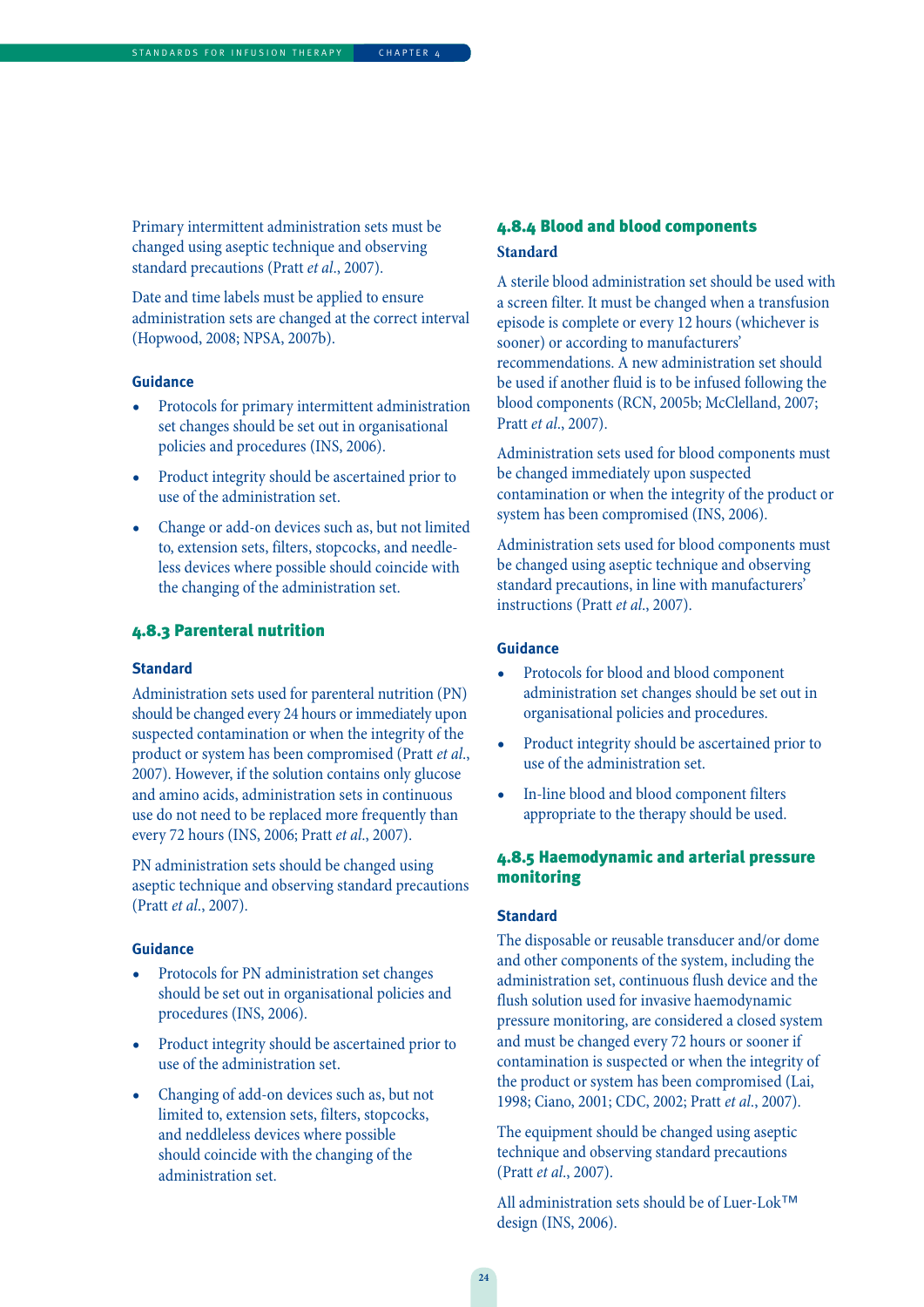Date and time labels must be applied to ensure administration sets are changed at the correct interval (Hopwood, 2008).

- Protocols for haemodynamic and arterial pressure monitoring set changes should be set out in organisational policies and procedures.
- Product integrity should be ascertained prior to use of the haemodynamic monitoring system.
- Arterial administration sets must be labelled to prevent inadvertent drug administration (Scales, 2008a).
- Haemodynamic monitoring set changes should coincide with the initiation of a new container of solution or catheter.
- Changing of add-on devices such as, but not limited to, extension sets, filters, stopcocks and needle-less devices where possible should coincide with the changing of the haemodynamic monitoring set.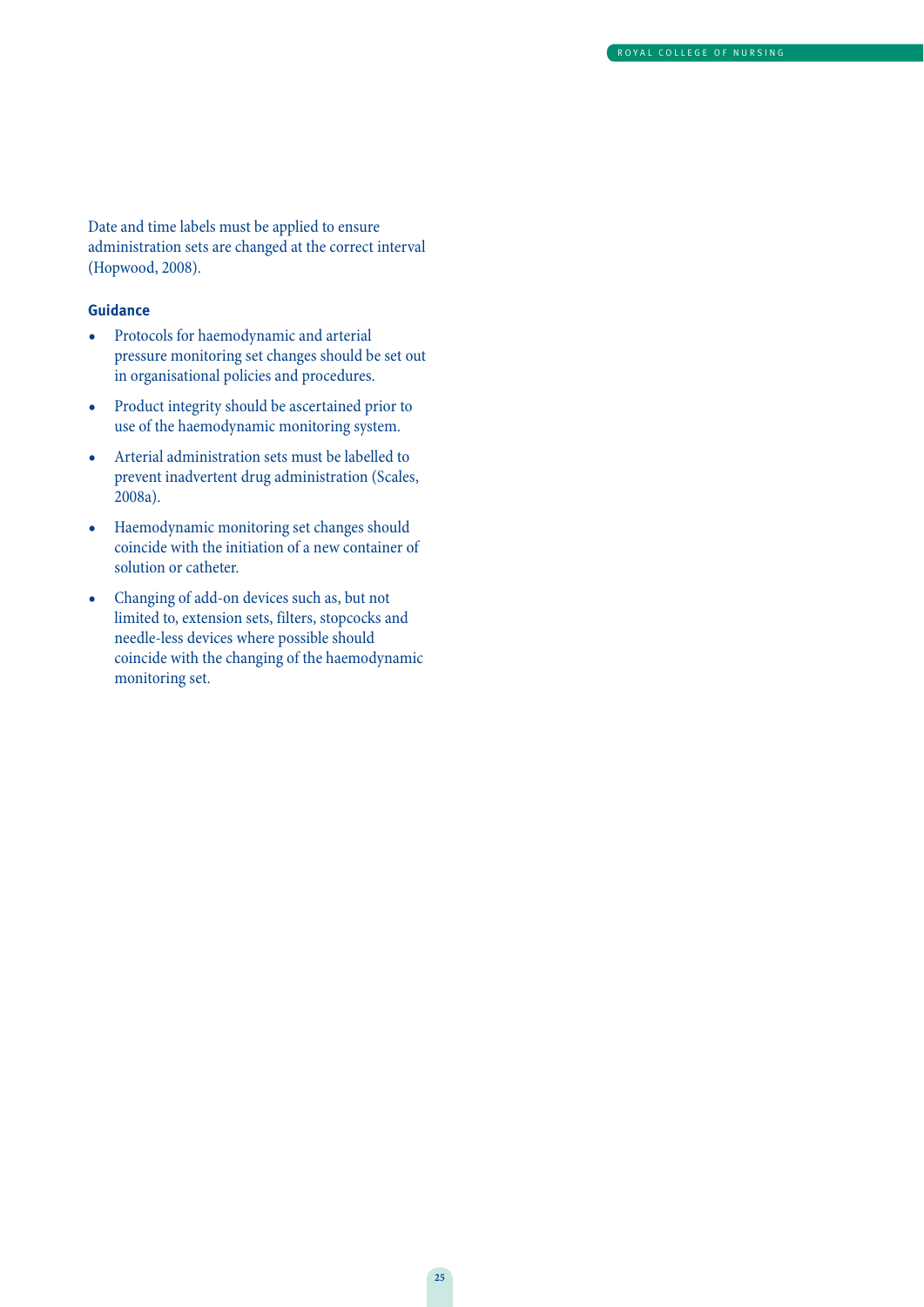## Site selection and placement

### **5.1 Site selection**

### **Standard**

5

Site selection for vascular access should include assessment of the patient's condition, age and diagnosis; vascular condition; infusion device history; and the type and duration of the therapy as well as the potential complications associated with vascular access devices (Wise et al., 2001; Dougherty, 2006; Gabriel, 2008; Scales, 2008a).

The vasculature should accommodate the gauge and length of the device required by the prescribed therapy (Camp Sorrell, 2004; Scales, 2005; Dougherty and Watson, 2008).

Prior to peripherally inserted central catheter (PICC) insertion, anatomical measurements should be taken to determine the length of the catheter required to ensure full advancement of the catheter to achieve catheter tip placement in the superior vena cava/right atrium (Wise et al., 2001; Lum, 2004).

Placement of any vascular access device, particularly central vascular access devices, is an aseptic procedure that should only be undertaken by staff who have had appropriate training (Pratt et al., 2007; NMC, 2008b).

#### **General guidance**

- Criteria for site selection should be set out in organisation policies and procedures (INS, 2006).
- Site selection should be determined in line with the manufacturer's guidelines for insertion (Hamilton, 2000).

### **Peripheral devices: cannulae and midline catheters**

Veins that should be considered for peripheral cannulation are those found on the dorsal and ventral surfaces of the upper extremities including the metacarpal, cephalic and basilic (Griffiths, 2007; Dougherty, 2008a; Scales, 2008a).

- Veins in the lower extremities should not be used routinely in adults due to the risk of embolism and thrombophlebitis (Dougherty and Watson, 2008; Scales, 2008a). Patients with diabetes must not be cannulated in their feet.
- Site selection should involve assessment for previous venepuncture and subsequent damage to the vein (Dougherty, 2008a).
- Site selection should be routinely initiated in the distal areas of the upper extremities; subsequent cannulation should be made proximal to the previously cannulated site (Weinstein, 2007).
- Choice of an alternative site due to infiltration/ extravasation of solutions into the extremity should require assessment of the type of solution, its pH, osmolarity, the estimated volume of the infusate and the condition of the vein (INS, 2006).
- Site selection should avoid areas of flexion (Dougherty and Watson, 2008) although this may not always be possible in an emergency situation such as during resuscitation when the antecubital fossa is recommended (Handley et al., 2005).
- Arterial flow should not be compromised when pressure is applied to produce venous distension (Dougherty, 2008a).
- Blood pressure cuffs and tourniquets should not be used on an extremity where a peripheral device has been placed (INS, 2006).
- Cannulation of fistulae and grafts for infusion therapy requires the approval of a doctor. Alternatively, organisational policies and procedures must be followed (INS, 2006).
- Peripheral devices should not be routinely used for blood sampling but blood can be taken immediately following insertion (INS, 2006; Dougherty, 2008a).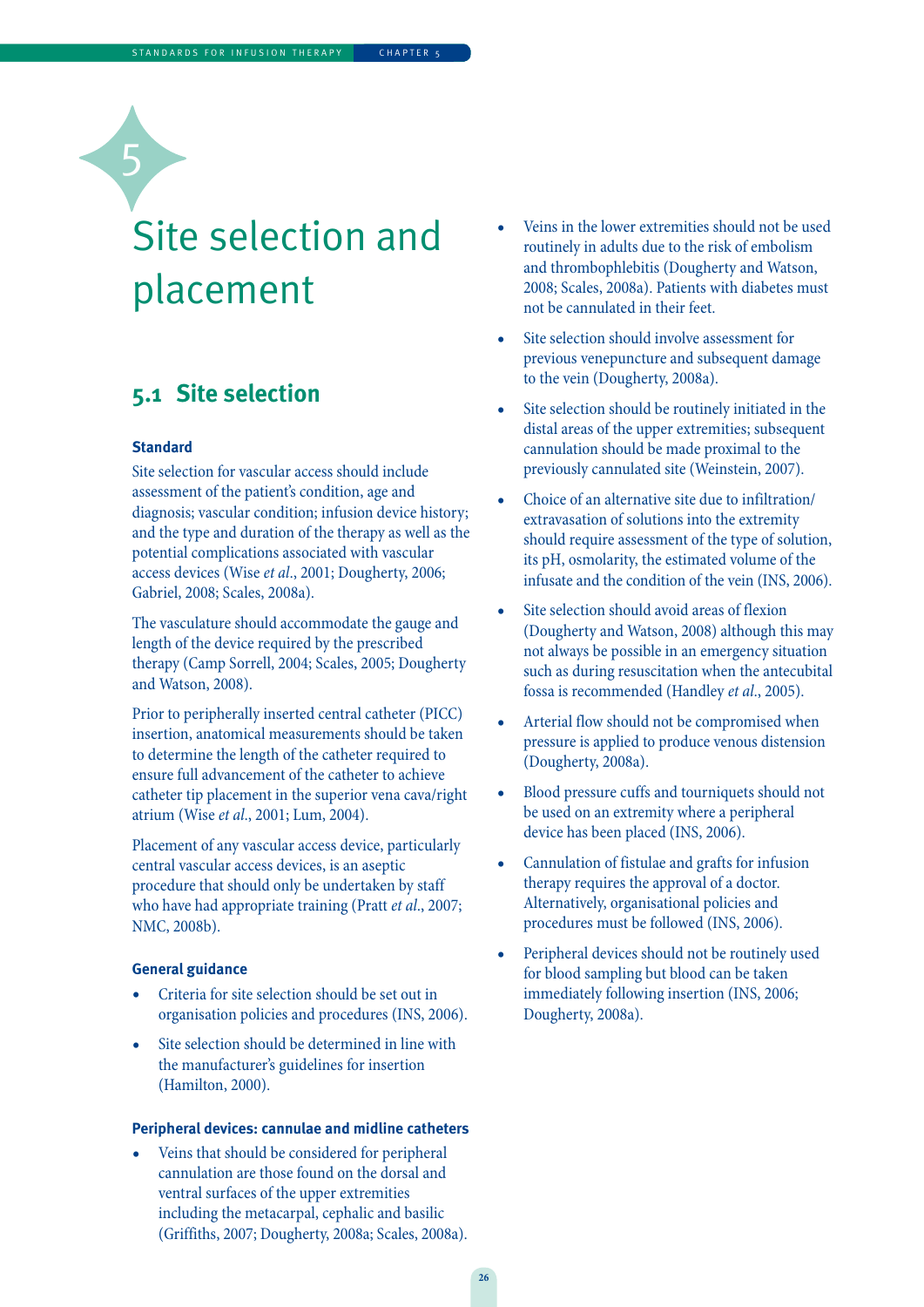- A relevant health care professional should be consulted, and the decision documented, prior to cannulation of the arm of a patient who has undergone mastectomy and/or axillary node dissection/radiotherapy or who may have existing fistulated access or other contraindications, for example, they require future fistula formation (Cole, 2006).
- Therapies which are not appropriate for certain peripheral cannulae and midlines include continuous vesicant chemotherapy, parenteral nutrition exceeding 10 per cent dextrose and/or 5 per cent protein, solutions and/or medications with pH less than 5 or greater than 9, and solutions and/or medications with osmolarity greater than 600mOsm/l (Camp Sorrell, 2004; INS, 2006).
- The cephalic, basilic or median cubital veins of the patient's arm can be used for the insertion of a midline catheter (Griffiths, 2007; Dougherty and Watson, 2008; Gabriel, 2008).
- Placement of the midline should be just above or below the fold of the antecubital area so as to aid the patient's comfort when flexing their arm. This will also minimise the potential for catheter kinking. With the use of ultrasound location, insertion may be placed higher up the arm.
- As the tip of the midline catheter does not extend beyond the axillary vein, X-ray confirmation of tip placement is not required prior to use (Camp Sorrell, 2004; INS, 2006; Griffiths, 2007).

### **Central venous access devices**

- The cephalic, basilic or median cubital veins of the adult patient's arm can be used for the insertion of a PICC (Dougherty and Watson, 2008; Gabriel, 2008).
- In neonates and children, the external jugular, axillary, long and short saphenous, temporal and posterior auricular veins can be used for PICC insertion (Bravery, 2008).
- Ideally a PICC should be placed in the upper arm above the antecubital fossa (using ultrasound) so as to aid the patient's comfort when flexing their arm. This will also minimise the potential for

catheter kinking. It can also be placed just above or below the fold of the antecubital area when ultrasound is not available.

- The choice of veins for non-tunnelled, tunnelled or implantable device cannulation should balance the risks for infection against the risks of mechanical complications and include the internal jugular, subclavian and femoral veins (Pratt et al., 2007; Weinstein, 2007; Dougherty and Watson, 2008; Hamilton, 2009). Unless medically contraindicated, use the subclavian site in preference to the jugular or femoral sites for non-tunnelled catheter placement.
- Use of 2D ultrasound imaging is recommended for all routine placements of central venous access devices using the internal jugular routes (NICE, 2002).
- Central catheters should have the distal tip dwelling in the lower third of the superior vena cava or right atrium (Nightingale et al., 1997; Wise et al., 2001; Vesely, 2003; Chantler, 2009). The femoral vein should be used with caution for catheterisation. When using this route for tunnelled catheters the tip should dwell in the inferior vena cava (Gabriel, 2008).

### **Arterial catheters**

- The most appropriate arteries for percutaneous cannulation are the radial, brachial and femoral.
- The most appropriate arteries for percutaneous cannulation are those which have a collateral circulation to preserve blood flow to the distal limb: this includes the radial artery (collateral flow from the ulnar artery) and the dorsalis pedis (collateral flow from the posterior tibial artery). The brachial and femoral arteries are used in practice but as neither has collateral flow, assessment of limb perfusion is essential (Scales, 2008a).
- When the radial artery has been selected for cannulation, an Allen's test should be performed to assess the circulation. Failure of the Allen's test precludes cannulation (INS, 2006; Scales, 2008a).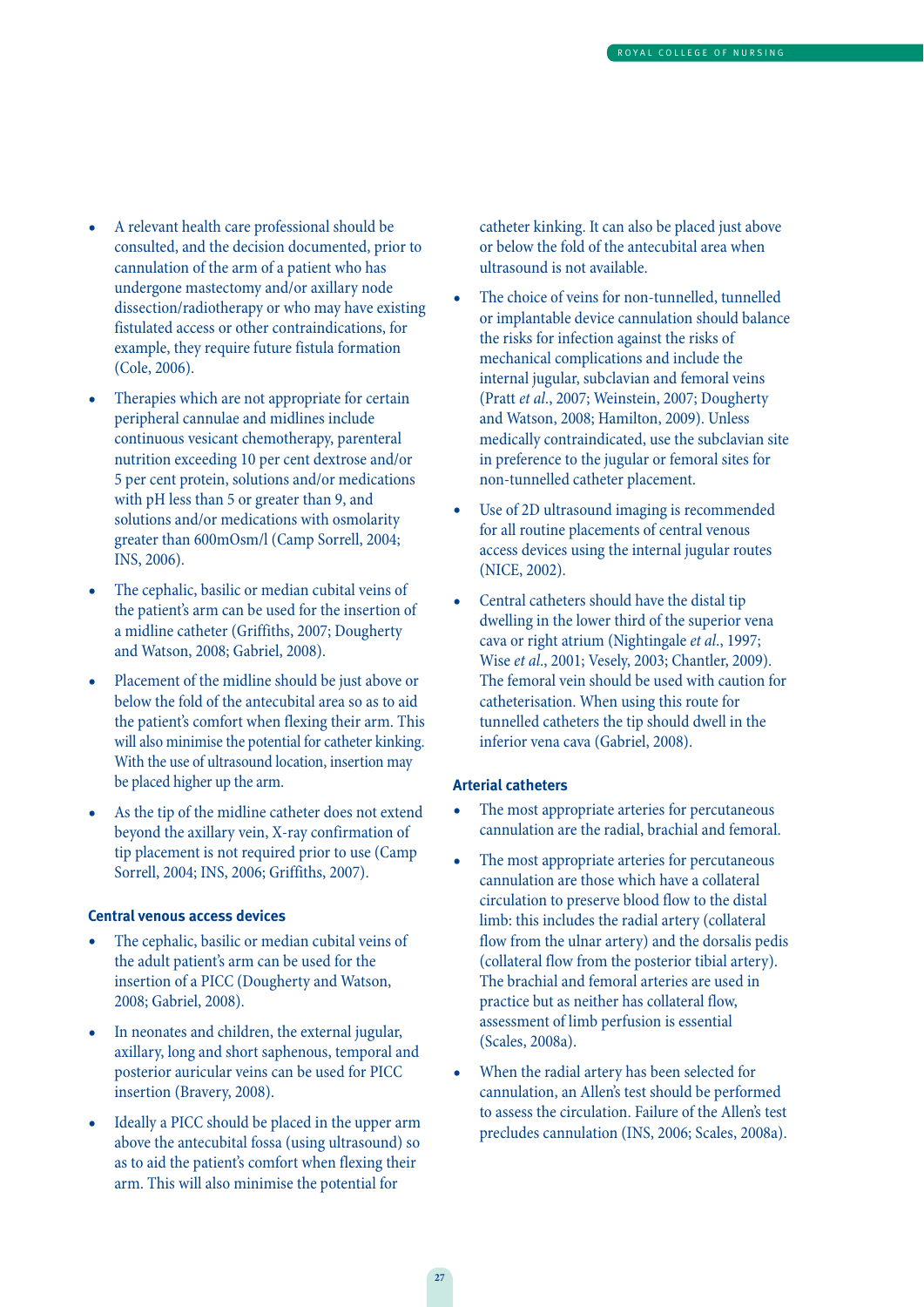### **5.2 Device selection**

### **Standard**

The peripheral device selected should be the smallest gauge and shortest length that will be accommodated by the vein for the prescribed therapy for the individual patient (Camp Sorrell, 2004; Scales, 2005), and take into account the patient's lifestyle, preference, and therapy duration and setting (Dougherty, 2006).

The length of the central vascular access catheter will be selected in order to ensure that the distal tip of the catheter lies in the lower third of the superior vena cava or right atrium (Vesely, 2003, Dougherty, 2006, Gabriel, 2008).

A multiple-lumen device will not be routinely placed unless the patient's condition/intended treatment necessitates one (Pratt et al., 2007).

All catheters must be radiopaque (Dougherty, 2006).

#### **General guidance**

- The nurse should have the necessary knowledge and competence to select the most appropriate device for the patient and the intended therapy. This should include: knowledge of the product in regard to insertion technique, potential complications, appropriateness to prescribed therapy and manufacturers' guidelines (Dougherty, 2006).
- The type of device inserted should be dependent on the length of therapy, the type of medication, the patient's condition and preference (Dougherty, 2006; Gabriel, 2008).
- Central venous catheters should be of singlelumen configuration unless additional therapies are required (Pratt et al., 2007).

### **Peripheral devices**

- **A peripheral cannula** is defined as one that is less than or equal to 3 inches (7.5cm) in length (INS, 2006; Dougherty and Watson, 2008). Peripheral cannulae should be selected for shortterm therapy of 3–5 days and for bolus injections or short infusions in the outpatient/day unit setting (Dougherty and Watson, 2008).
- **A midline catheter for adults** is defined as one that is between 3 and 8 inches (7.5cm–20cm) in length (INS, 2006; Dougherty, 2008a). Midline

catheters are used where patients present with poor peripheral venous access and when the use of a central venous catheter is contraindicated. The midline catheter provides venous accessibility along with an easy, less hazardous insertion at the antecubital fossa (Goetz, 1998; Griffiths, 2007; Weinstein, 2007).

- Therapies not appropriate for peripheral cannulae and midlines include: continuous vesicant chemotherapy, parenteral nutrition exceeding 10 per cent dextrose and/or 5 per cent protein, solutions and/or medications with pH less than 5 or greater than 9, and solutions and/or medications with osmolarity greater than 600mOsm/l (Camp Sorrell, 2004; INS, 2006).
- Ideally, peripheral devices should be equipped with a safety device with engineered sharps injury protection. Local risk assessments should be undertaken concerning the use of these devices to reduce needlestick injuries and to monitor infection rates (Pratt et al., 2007).
- The use of winged infusion devices should be limited to bolus injections of non-vesicant drug administration (CDC, 2002).

#### **Central venous access devices**

- **A peripherally inserted central catheter (PICC)** is a catheter that is inserted via the antecubital veins in the arm and is advanced into the central veins, with the tip located in the superior vena cava (usually the lower third) (INS, 2006).
- **A short-term central venous catheter** is a device that enters the skin directly into a central vein (Dougherty and Watson, 2008).
- Antimicrobial central venous catheters should be considered in high-risk patients to minimise the risk of catheter-related bloodstream infection (Pratt et al., 2007).
- **A skin-tunnelled catheter** is a long-term catheter that lies in a subcutaneous tunnel before entering a central vein (Dougherty and Watson, 2008; Ives, 2009).
- **An implanted port** is a totally implanted vascular access device made of two components: a reservoir with a self-sealing septum which is attached to a silicone catheter (Dougherty and Watson, 2008; Ives, 2009).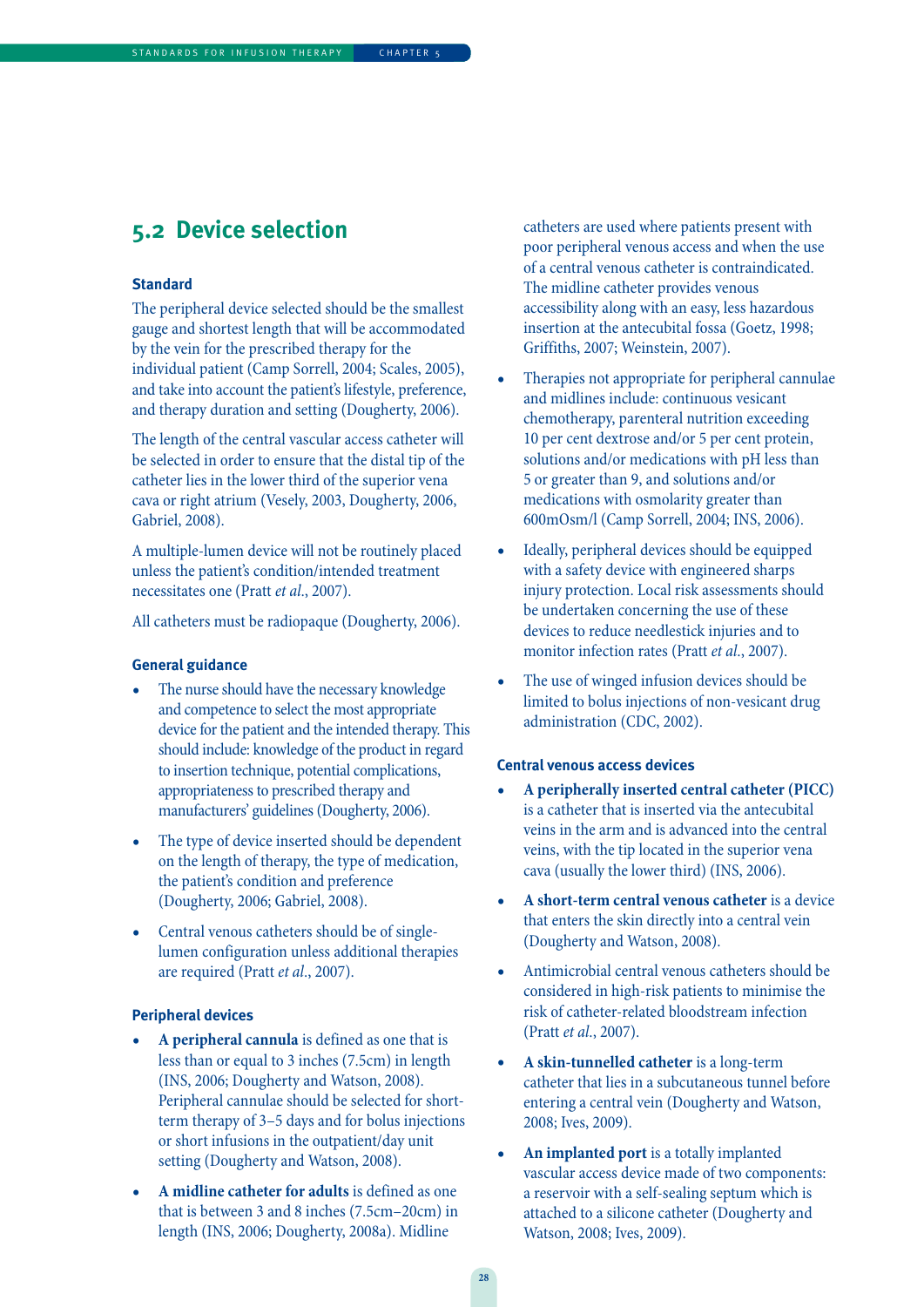• The port or reservoir of an implanted venous access device may produce minimal computed tomography (CT) or magnetic resonance (MR) artefacts. Consideration should therefore be given to the placement of plastic ports (Camp Sorrell, 2004; Weinstein, 2007).

### **Arterial access devices**

- **• An arterial access device is** a device placed in an artery (Scales, 2008a).
- Arterial access devices may be purpose-designed with end and side holes to maximise blood flow to the organ or limb in which the device is situated.
- Alternatively, short venous catheters are often placed in the radial artery to facilitate short-term arterial catheterisation for haemodynamic monitoring.
- Longer devices are used for femoral artery catheterisation due to the depth of subcutaneous tissue and range of movement of the hip joint.
- Arterial ports are increasingly being used for chemotherapy to target specific organs such as the liver and pancreas. Arterial devices are also used in vascular surgery and imaging procedures and are specific to the procedures being undertaken (Scales, 2008a).

### **5.3 Hair removal**

### **Standard**

Hair removal around the insertion site should be accomplished using scissors or clippers (Dougherty and Watson, 2008; Hart, 2008b).

#### **Guidance**

- Shaving with a razor should not be performed because of the potential for causing microabrasions, which increase the risk of infection (INS, 2006; Weinstein, 2007).
- Depilatories should not be used because of the potential for allergic reaction or irritation (INS, 2006).
- Electric clippers should have disposable heads for single-patient use (INS, 2006).

Hair removal for the purpose of vascular assessment and site selection of the scalp of the neonate or paediatric patient should be performed with the consent of a person with parental responsibility for the child (DH, 2001d; Bravery, 2008).

### **5.4 Local anaesthesia**

#### **Standard**

An injectable or topical local anaesthetic drug should be administered according to a patient-specific direction (prescription) or under a patient group direction (DH, 2006; NMC, 2008a).

When local anaesthesia is ordered or required, the agent which is least invasive and/or carries least risk for allergic reaction should be considered first (Moureau and Zonderman, 2000).

- A protocol for the use of local anaesthesia should be established in organisational policies and procedures (INS, 2006).
- The nurse administering the local anaesthesia should have demonstrated competency and knowledge of the drug, method of administration used and management of complications (Fry and Anholt, 2001; NMC, 2008a).
- Use of injectable anaesthetic should be monitored because of the potential for allergic reaction, tissue damage and inadvertent injection of the drug into the vascular system (BMA & RPS, 2008).
- Local anaesthetics should not be injected into inflamed or infected tissues (BMA and RPS, 2008).
- Other types of local anaesthesia, such as iontophoresis or topical transdermal agents, should be considered and used according to organisational policies and procedures, and manufacturers' guidelines (Brown and Larson, 1999; Moureau and Zonderman, 2000; Spiers et al., 2001; Fetzer, 2002; Galinkin et al., 2002; Lander and Weltman, 2006).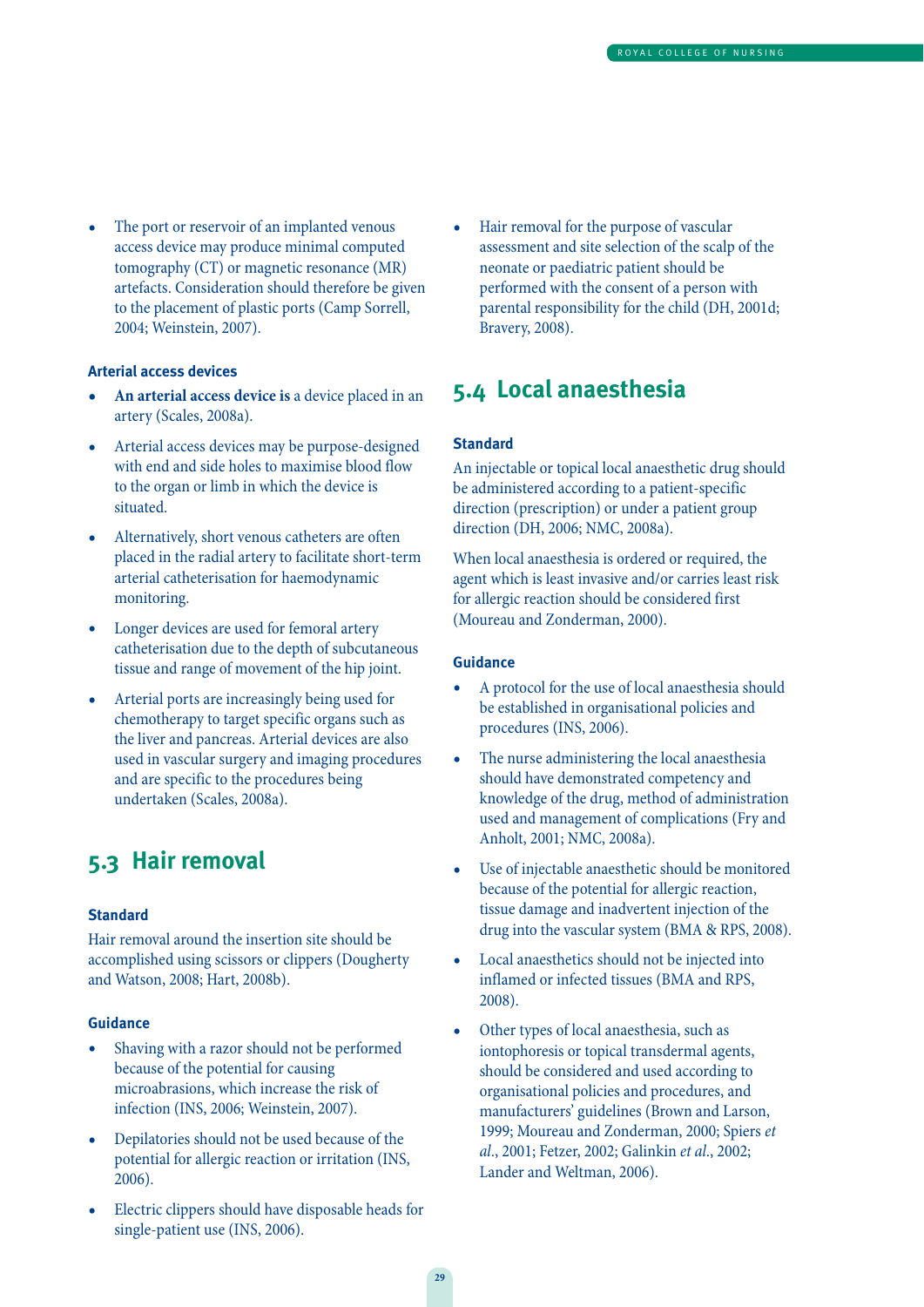### STANDARDS FOR INFUSION THERAPY | CHAPTER 5

### **5.5 Insertion site preparation**

### **Standard**

Prior to peripheral, midline, arterial, central and peripherally inserted central catheter placement insertion, the intended site should be decontaminated with the appropriate antimicrobial solution using aseptic technique (INS, 2006; Pratt et al., 2007; Dougherty & Watson 2008).

### **General guidance**

- Protocols for site preparation should be set out in organisational policies and procedures.
- Antimicrobial solutions in a single-unit-use configuration should be used wherever possible (Pratt et al., 2007).
- Antimicrobial solutions that should be used include 2% chlorhexidine as a single agent or in combination (Maki et al., 1991; Pratt et al., 2007).
- Skin should be rubbed for approximately 30 seconds with the antimicrobial disinfection solution in order to decontaminate the skin effectively.
- The antimicrobial preparation solution(s) should be allowed to air-dry completely (at least 30 seconds) before proceeding with the vascular access device insertion procedure (Pratt et al., 2007).
- Clipping should be performed to remove excess hair at intended vascular access site when necessary (INS, 2006; Weinstein, 2007).
- Powder-free gloves should be used (Pratt et al., 2007).
- If using ANTT then non-sterile gloves can be worn for peripheral and central venous access device management as long as there is no necessity to touch the key parts of the procedure directly (Rowley and Laird, 2006).

### **Peripheral cannulae**

• Decontaminate the site using a 2% chlorhexidine in alcohol solution for a minimum of 30 seconds (DH, 2007d).

### **Midlines and central venous access devices**

- Maximum barrier precautions including sterile gown, sterile gloves and large sterile drapes should be used for arterial, central and peripherally inserted central catheter insertions in order to minimise the risk of infection to the patient (Pratt et al., 2007; Hart, 2008b).
- 2% chlorhexidine in alcohol solution should be used to decontaminate the site. For patients with chlorexidine sensitivity use single-use application of alcoholic povidone iodine solution (Pratt et al., 2007).
- After initial site preparation, unless the skin decontamination process involves a non-touch technique, sterile gloves should be changed prior to midline, arterial, central and peripherally inserted central catheter placement (INS, 2006).

### **5.6 Device placement**

### **Standard**

All vascular access device placements should be for definitive therapeutic and/or diagnostic purposes (Hamilton, 2000).

Aseptic technique must be used and standard precautions should be observed during vascular access device placement (INS, 2006). This includes the appropriate use of hand hygiene and glove selection/use.

The vascular access device selected should be the smallest gauge which will accommodate the prescribed therapy (Camp Sorrell, 2004; Dougherty & Watson 2008).

Only one vascular access device should be used for each cannulation attempt (MDA, 2000; INS, 2006).

The distal tip of a central venous access device should dwell in the lower third of the superior vena cava and catheter tip location should be determined radiographically and documented in the patient's medical record prior to initiation of the prescribed therapy (Wise et al., 2001; Vesely, 2003; Dougherty, 2006).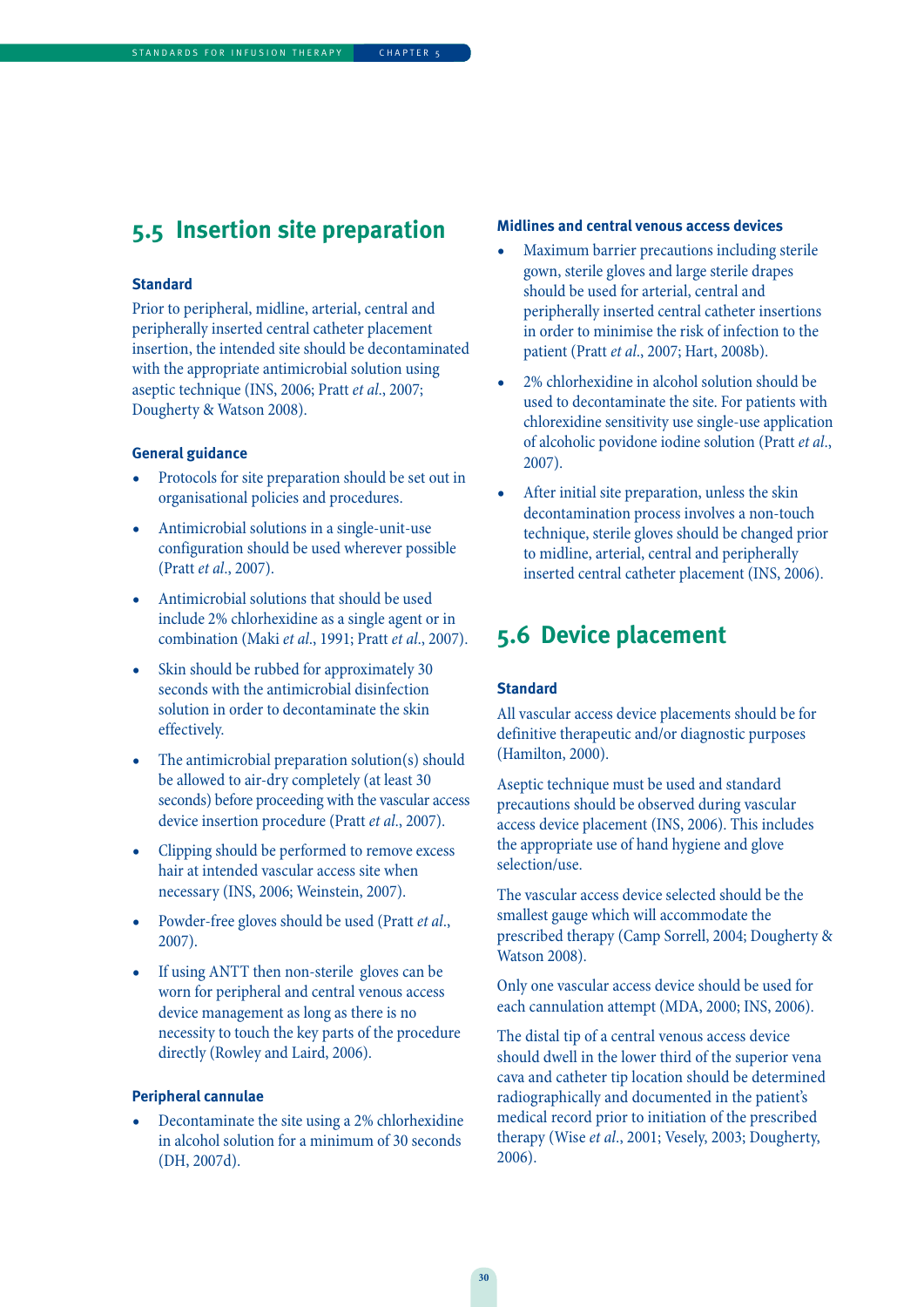#### **Guidance**

- Protocols for the placement of vascular access devices should be set out in organisational policies and procedures.
- The nurse placing any vascular access device should have a comprehensive understanding of anatomy and physiology, vascular assessment techniques and insertion techniques appropriate to the specific device (Sansivero, 1998; Hamilton, 2000; Gabriel 2008).
- The nurse should inspect the vascular access device for product integrity prior to insertion (Dougherty, 2008a).
- Caution should be employed when stylets, needles and/or wires are used to facilitate vascular access device placement because of the risk of needlestick injury (Hart, 2008b).
- Stylets which are part of the catheter product should never be reinserted due to the risk of severing and/or puncturing the catheter (Dougherty, 2006; INS, 2006).
- The manufacturer's guidelines for product use should be followed in the preparation and placement of vascular access devices, including modifications made to the catheter tip (Hamilton, 2000).
- Peripheral and central vascular access device placement, including gauge and length, product name, batch and lot number, number of attempts, anatomical location and patient's response to the placement, should be documented in the patient's nursing and medical notes (INS, 2006).
- Radiological confirmation of the tip location should be obtained in the following clinical situations: prior to use of the central vascular access device; difficulty with catheter advancement; pain or discomfort after catheter advancement; inability to obtain positive aspiration of blood; inability to flush the catheter easily; difficulty in removing guidewire or guidewire bent on removal (Wise et al., 2001; INS, 2006).

### **5.7 Device stabilisation**

### **Standard**

Devices should be stabilised in a manner that does not interfere with assessment and monitoring of the access site, that does not impede delivery of the prescribed therapy, and that is acceptable to the patient.

Device stabilisation should be performed using aseptic technique (Maki, 2002; Dougherty, 2006; Pratt et al., 2007).

Stabilising devices should be placed so as not to impede circulation or impede infusion through the access device (Dougherty, 2006; Pratt et al., 2007).

- Protocols for stabilisation of the catheter should be set out in organisational policies and procedures.
- When a catheter securement device is used for stabilisation, placement should be in accordance with manufacturers' guidelines (Schears, 2005).
- Products employed to stabilise the peripheral cannula or midline or central venous catheter include sterile tapes, transparent semi-permeable membrane (TSM) dressing, sutures, manufactured catheter securement devices, and sterile surgical strips (Gabriel, 2001; Dougherty, 2006; Pratt et al., 2007; Gabriel, 2008).
- When sterile tape is used, it should be applied only to the cannula or catheter hub and should not be applied directly to the cannula or catheterskin junction site (Heckler, 2005).
- When using a TSM dressing for stabilisation, the manufacturer's guidelines for use should be followed and only sterile tapes should be used beneath the dressing, if required (Heckler, 2005; Dougherty, 2006).
- Sutures should not be routinely used for stabilisation of midlines, PICCs or non-tunnelled central vascular access devices due to their potential for contributing to the risk of infection (CDC, 2002; Maki, 2002; Heckler, 2005; Dougherty, 2006; Gabriel, 2008).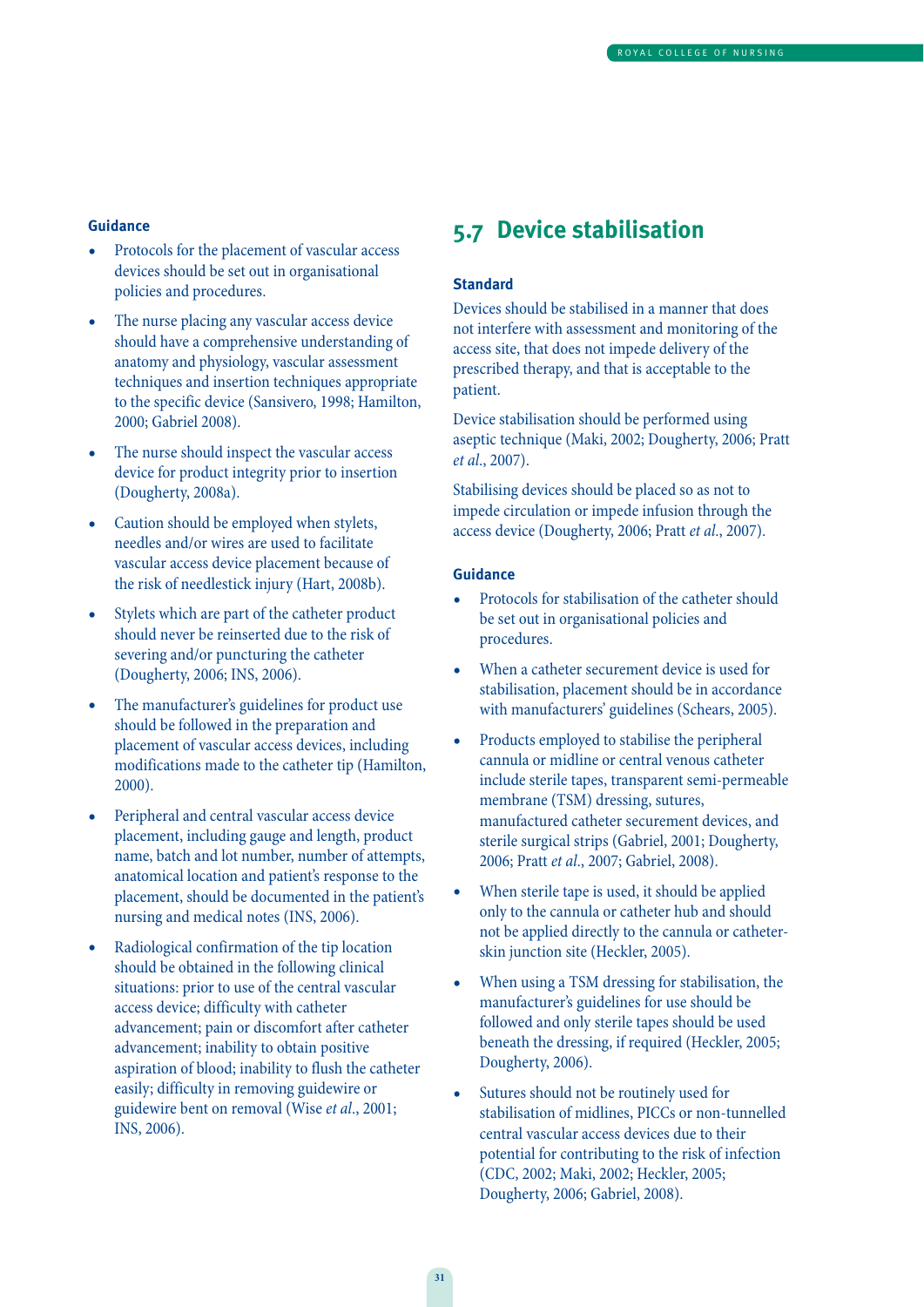- A catheter which has migrated externally should not be re-advanced prior to re-stabilisation.
- Sutures used for tunnelled central catheter stabilisation may need to be replaced if they become loose or are no longer intact before the dacron cuff in the subcutaneous tunnel has fibrosed with surrounding tissue. Sutures should be removed at approximately 21 days; however, this may depend on certain factors such as age, skin condition and diagnosis (Dougherty, 2006; INS, 2006).

### **5.8 Dressings**

### **Standard**

A sterile dressing must be applied and maintained on vascular and non-vascular access devices.

All dressings must be changed at established intervals in accordance with organisational policies/ procedures, and immediately if the integrity of the dressing is compromised (CDC, 2002; Dougherty, 2006; Gabriel, 2006; Pratt et al., 2007).

The insertion site must be assessed at least on a daily basis for the potential development of infusion-related complications (Dougherty, 2006; Gabriel, 2006).

Removal of site protection material should be done at established intervals, if a transparent dressing is not used, to allow visual inspection of the access site and monitoring of skin integrity in order to minimise the potential for infection (Dougherty, 2006; Pratt et al., 2007).

- Protocols for the use of sterile gauze and/or transparent semi-permeable membrane (TSM) dressings should be set out in organisational policies and procedures (Dougherty, 2006).
- The integrity of gauze dressing edges should be maintained with a sterile, occlusive material (Dougherty, 2006; INS, 2006; Pratt et al., 2007).
- All central vascular access device dressings should be changed 24 hours after insertion or sooner if their integrity is compromised and thereafter as below (Ryder, 2001; Dougherty, 2006; Pratt et al., 2007).
- Where sterile gauze dressings are used the site should be inspected and the dressing changed every 24 hours on peripheral and central venous catheter sites and immediately if the integrity of the dressing is compromised (NICE, 2003; Heckler, 2005; Dougherty, 2006; DH, 2007c; Pratt et al., 2007).
- Sterile gauze used in conjunction with a TSM dressing should be treated as a gauze dressing and changed every 24 hours (Heckler, 2005).
- A TSM dressing on the peripheral cannula should be changed at the time of cannula resite and immediately if the integrity of the dressing is compromised (CDC, 2002).
- If a non-coring needle is to be left in an implanted port, a sterile TSM dressing should be used to cover the port site (Heckler, 2005; Dougherty, 2006).
- For central venous access devices, the optimal time interval for changing TSM dressings will depend on the dressing material, age and condition of the patient, environmental conditions and manufacturers' guidelines, but they should be assessed at least on a daily basis, not remain in place longer than seven days (after initial 24 hour post-insertion dressing) and should be changed if the integrity of the dressing has been compromised (CDC, 2002; NICE, 2003; Dougherty, 2006; Pratt et al., 2007).
- The insertion site should be visually inspected and palpated for tenderness at least daily through the intact dressing (Dougherty, 2006; Hart, 2008b).
- In the event of tenderness at the site, fever without an obvious source, symptoms of local or systemic infection, or the presence of exudate, the dressing should be removed and the site assessed (Pratt et al., 2007).
- Documentation in the patient's nursing notes should reflect routine assessment and describe the condition of the insertion site.
- Patient education regarding dressing care and maintenance should be documented in the patient's notes.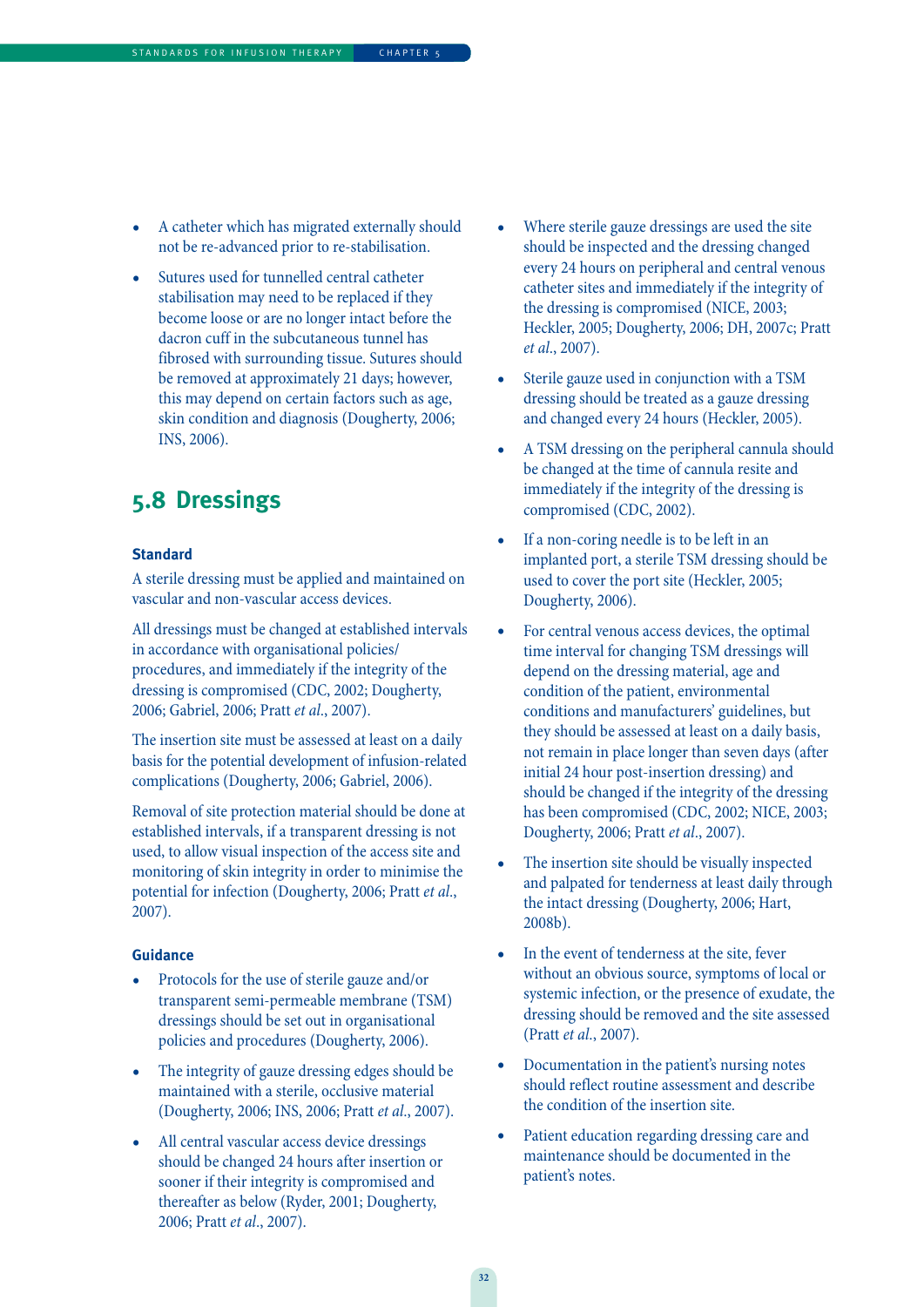# Site care and maintenance

### **6.1 Site care**

#### **Standard**

6

Vascular access device site care must be performed using aseptic technique and observing standard precautions, and should coincide with dressing changes (Dougherty and Watson, 2008).

When performing site care, observation and evaluation of the device and surrounding tissue, the integrity of the device and security of the connections should be checked and documented (DH, 2007c).

#### **Guidance**

- Protocols for vascular access device site care should be set out in organisational policies and procedures (INS, 2006).
- Where necessary, cleansing of the peripheral cannula site may be carried out at dressing change using an appropriate antimicrobial solution.
- Central venous catheter site care should consist of decontamination of the catheter skin junction with an appropriate antimicrobial solution and application of a sterile dressing (Pratt et al., 2007) at least every seven days or as necessary depending on the type of dressing (see 5.7 and 5.8 for details).
- Antimicrobial solutions should be used in accordance with manufacturers' guidelines.
- Antimicrobial solutions that should be used for site care are 2% chlorhexidine, as a single agent or in combination with alcohol or aqueous solution (Pratt et al., 2007). Where alcohol is used, check manufacturers' recommendations for any potential damage to catheter material.
- Following hand antisepsis, clean gloves and an aseptic technique or sterile gloves should be used performing site care for central venous access devices (Pratt et al., 2007).
- Documentation of catheter site care should reflect the condition of the catheter site; specific nursing actions should be taken to resolve or prevent adverse reactions and interventions should be documented in the patient's medical record (DH, 2007c).
- When ports are accessed the non-coring needle should be changed every seven days (Camp Sorrell, 2004; Goodman, 2005; Dougherty, 2006; INS, 2006; Weinstein, 2007).

### **6.2 Maintaining patency**

#### **Standard**

The patency of the device will be checked prior to administration of medications and/or solutions. However, there is no requirement to routinely withdraw blood and discard it prior to flushing (except prior to blood sampling). See 8.11 and Appendix 5.

The device should be flushed at established intervals to promote and maintain patency and to prevent the mixing of incompatible medications and/or solutions (NPSA, 2007b).

The patency of the device should be maintained using the correct techniques such as positive pressure and pulsatile flush.

- The nurse should aspirate the device to check blood return to confirm patency prior to administration of medications and/or solutions (INS, 2006).
- In absence of blood return, an attempt should be made to flush the device; if resistance is met undue force should not be applied. For peripheral cannulae, it may be necessary to remove the device. For midlines and all central venous access devices, the nurse should take further steps to assess patency of the device prior to administration of medications and/or solutions (INS, 2006). The relevant algorithm should be followed for checking blood return from a central venous access device (see Appendix 5) and for further guidance in the community see Appendix 8.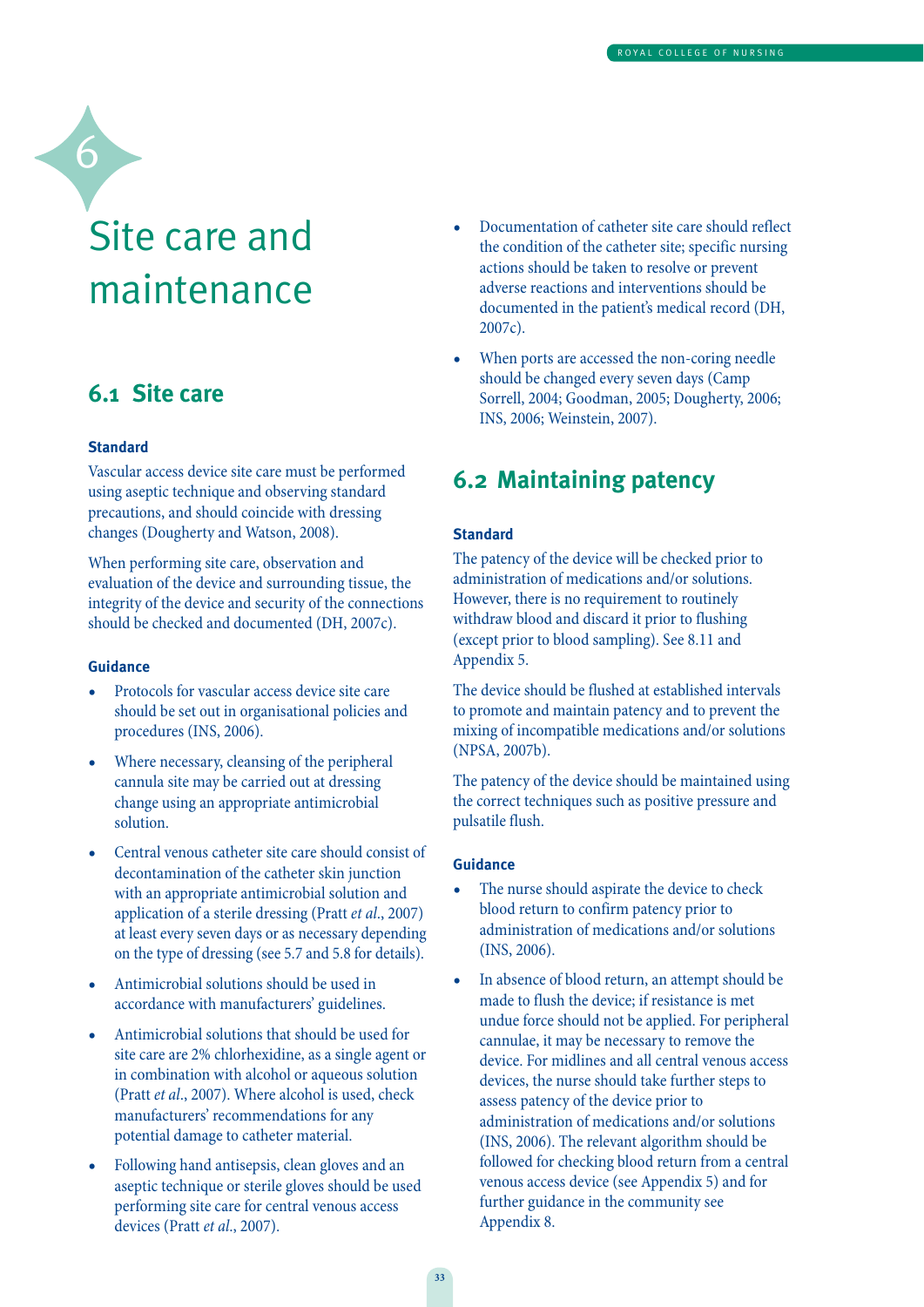- A nurse should routinely flush indwelling peripheral cannulae with sodium chloride 0.9% and open-ended central venous catheters with an anticoagulant when the device is not in regular use, unless advised otherwise by the manufacturer (Pratt et al., 2007).
- It is usually recommended that pressure-activated valved catheters and some positive pressure flush devices are flushed with 0.9% sodium chloride (Camp Sorrell, 2004; INS, 2006; Pratt et al., 2007).
- The volume of the flush solution should be equal to at least twice the volume of the catheter and add-on devices – usually 5–10 ml.
- The concentration of heparin should be the lowest possible that will maintain patency – usually 10iu heparin in 1 ml 0.9% sodium chloride (except with implanted ports which may require 100iu/ml heparin).
- Frequency of flushing should be daily for peripheral devices, 8-12 hourly for short-term central venous catheters and weekly for long-term central venous access devices, unless occlusive problems indicate otherwise (Kelly et al., 1992; Dougherty and Watson, 2008) or every 4 weeks for an implanted port (Camp Sorrell, 2004).
- Flushing with 0.9% sodium chloride solution to ensure and maintain patency should be performed before, between and after the administration of incompatible medications and/ or solutions (NICE, 2003; INS, 2006).
- The nurse should flush using a pulsated pushpause and positive pressure method. The pulsated flush creates turbulence within the device lumen, removing debris from the internal device wall (Goodwin and Carlson, 1993; Gabriel et al., 2005). Positive pressure within the lumen of the device should be maintained to prevent reflux of blood (INS, 2006) using the correct technique or specially designed injection 'positive pressure or positive displacement caps' (Berger, 2000; Lenhart, 2000; Mayo, 2001b; Rummel et al., 2001; Gabriel et al., 2005).

### **6.3 Catheter clearance**

#### **Standard**

The nurse should ascertain the cause of the occlusion – thrombotic, non-thrombotic or mechanical (Dougherty, 2006; Dougherty & Watson 2008).

The nurse should understand the predisposing factors and preventive strategies (Krzydwa, 1999).

#### 6.3.1 Thrombotic occlusions

Thrombolytic agents specifically indicated for dissolving clots should be administered and must be prescribed or administered under patient group direction.

The instilled volume of thrombolytic agents should not exceed the volume capacity of the catheter.

#### 6.3.2 Non-thrombotic occlusions

Agents specifically indicated for dissolving medication and/or solution precipitate should be administered and must be prescribed or administered under patient group direction.

The instilled volume of precipitate clearance agents should not exceed the volume capacity of the catheter.

#### 6.3.3 Mechanical causes of occlusion

Kinking or pinch-off syndrome can impair the patency of the device and the nurse must have the knowledge to recognise early signs and act accordingly, for example order chest x-ray and/or remove the catheter (Dougherty, 2006).

- Protocols for the use and contraindications of thrombolytic agents and precipitate clearance agents to restore catheter patency should be set out in organisational policies and procedures (INS, 2006).
- The health care professional using a thrombolytic agent or precipitate clearance agent should have knowledge of dosage, contraindications, sideeffects and mechanism of instillation (Bagnell Reeb, 1998; NMC, 2008a).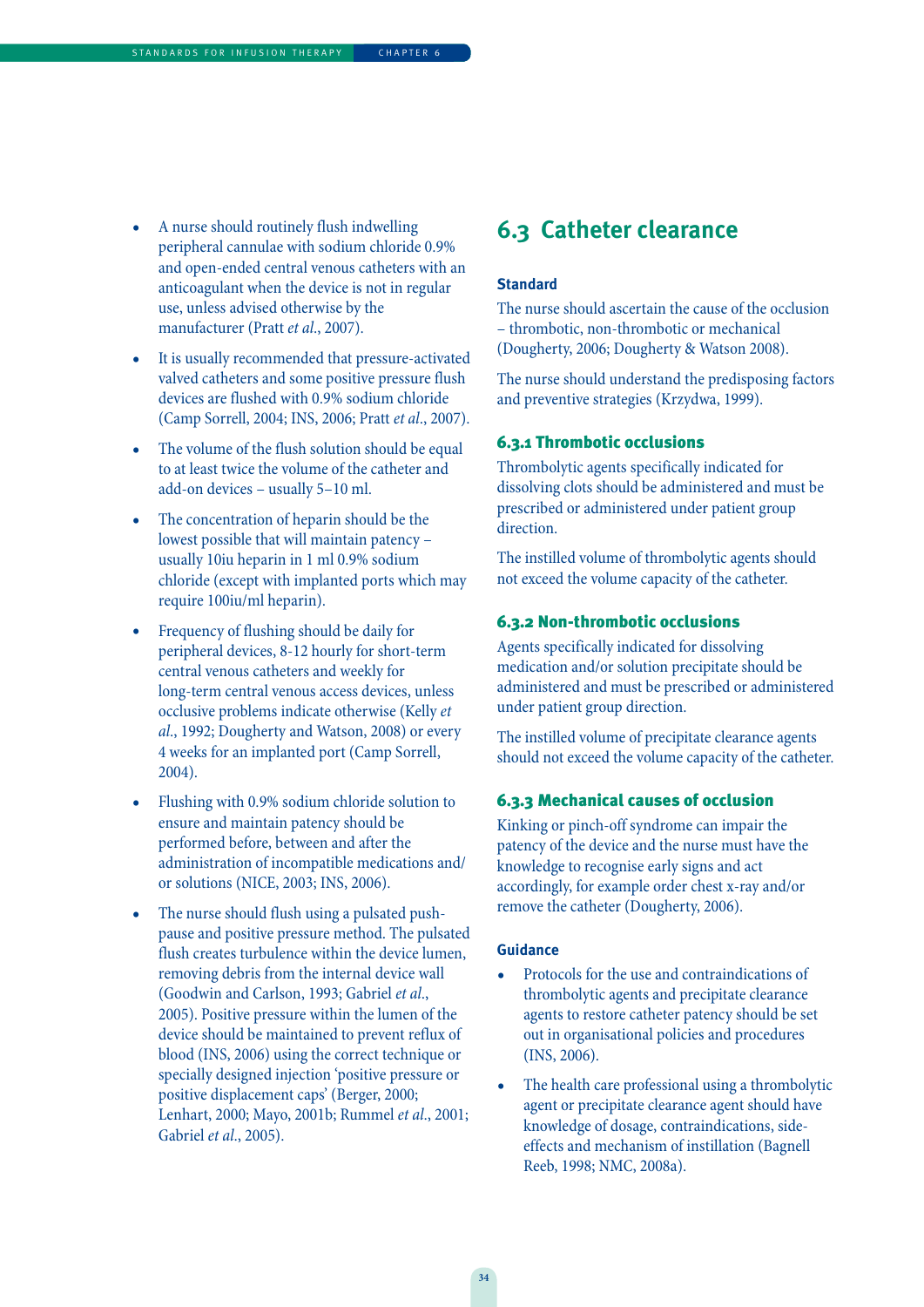- Thrombolytic agents specifically indicated for catheter clearance should be administered (Haire, 2000; Ponec et al., 2001; Deitcher et al., 2002; Timoney et al., 2002).
- Use of these agents should adhere to manufacturers' guidelines.
- The nurse's responsibilities should include assessment for appropriateness of use, documentation of outcome and continued surveillance of the patient (Lenhart, 2000).
- Instillation, aspiration and flushing of vascular access devices should be performed using a method that is within the catheter manufacturer's maximum pressure limits in pounds per square inch (PSI).
- The syringe size used for this procedure should be in accordance with the catheter manufacturer's guidelines, as excessive pressure may cause complications such as catheter separation and/or rupture, resulting in loss of catheter integrity. It is recommended that a syringe smaller than 10 ml is **not** used (Conn, 1993).
- Should the procedure using these thrombolytic agents or precipitate clearance agents not restore catheter patency, the appropriate health care professional should be notified.
- Other methods such as endoluminal brushes could be considered (Archis, 2000).
- The procedure should be documented in the patient's medical and nursing notes (NMC, 2005).

### **6.4 Vascular access device removal**

#### **Standard**

The removal of any vascular access device must only be undertaken by an appropriately trained practitioner. Those commonly removed by nurses include cannulas, midline catheters, PICCs and nontunnelled CVCs.

#### **General guidance**

- Any vascular access device may be removed by a nurse in accordance with established organisational policies and procedures, provided that they have the appropriate experience, knowledge and skills (Dougherty and Watson, 2008).
- If removal is due to catheter-related infection the catheter tip should sent to the microbiology laboratory for culture and antimicrobial sensitivity. This action should be documented in the patient's care records.

When the device is removed the tip should be checked to ensure it is intact and if the tip is not complete it should be reported and the appropriate patient observation and actions taken. It should also be documented in the patient's medical and nursing notes (Drewett, 2009; INS, 2006).

Any device defect should be reported to the organisation's risk management department, the manufacturer, and the MHRA and NPSA.

#### **Peripheral devices**

- A peripheral cannula should be removed every 72-96 hours or sooner if complications are suspected and re-sited if still required (DH, 2007c).
- Document the reason for the removal and condition of the site, for example by using a scoring system such as the VIP scale to document evidence of phlebitis, see appendix 1.
- A peripheral cannula inserted in an emergency situation, where aseptic technique has been compromised, should be replaced within 24 hours.
- The optimal dwell time for removal of midline catheters is unknown; ongoing and frequent monitoring of the access site should be performed (CDC, 2002).
- A midline catheter should be removed if the tip location is no longer appropriate for the prescribed therapy.

#### **Central vascular access devices**

The optimal dwell time for removal of PICCs, tunnelled catheters or implanted ports is unknown; ongoing and frequent monitoring of the access site should be performed (Drewett,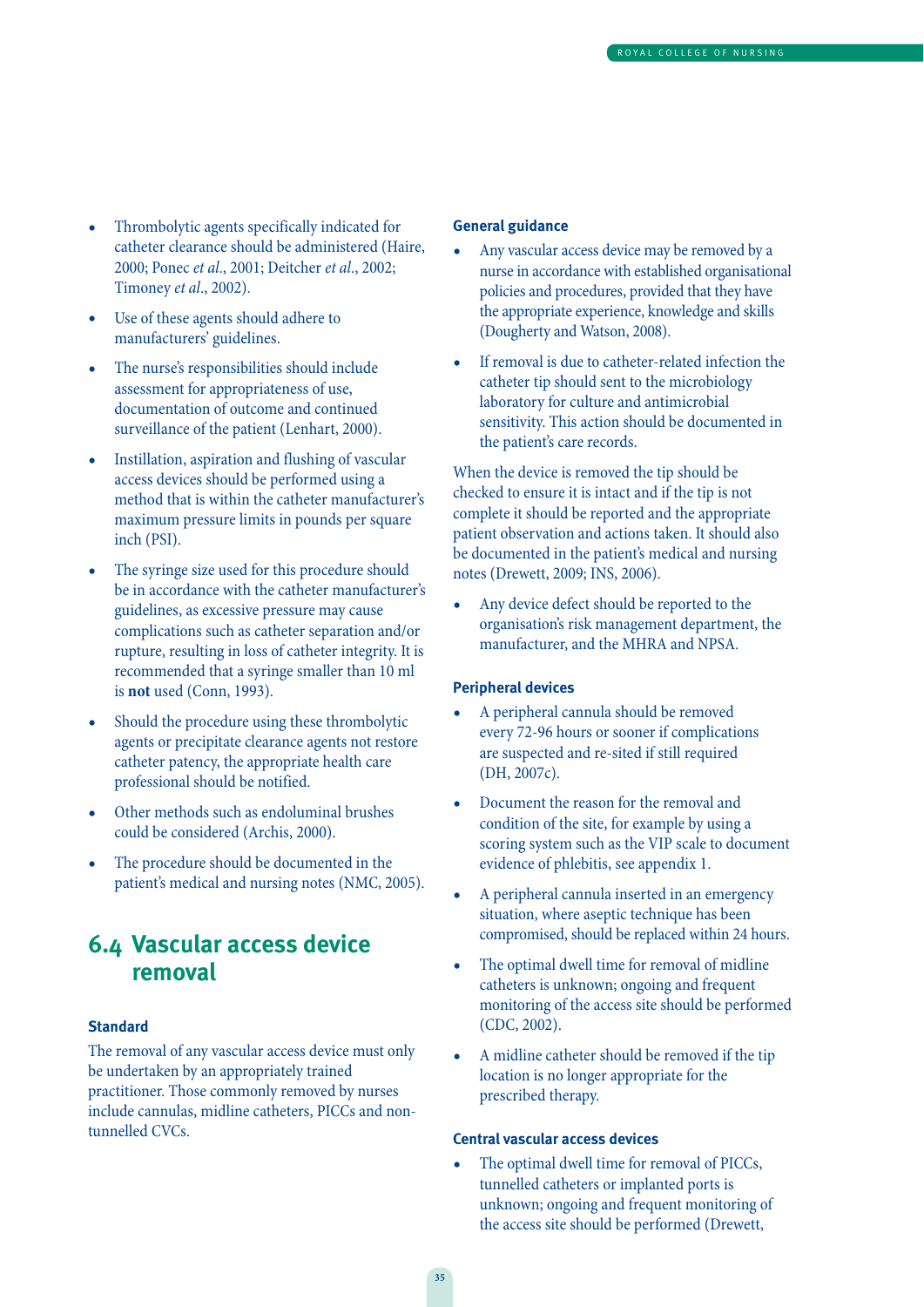2009; INS, 2006).

- Caution should be used in the removal of central venous catheters, including precautions to prevent air embolism (patient should be lain flat with head down if tolerated). Digital pressure should be applied until haemostasis is achieved, then a sterile occlusive dressing should be applied to the access site upon catheter removal, and checked regularly to ensure it is intact. It should remain in situ for 72 hours after removal (Drewett 2009; Dougherty et al., 2008; Scales, 2008a).
- If resistance is encountered when the catheter is being removed, the catheter should not be removed and the relevant health care professional should be notified immediately and/or local policies followed (Marx, 1995).
- Protocols for post-removal site assessment should be set out in organisational policies and procedures.
- After skin-tunnelled catheter or implanted venous access device removal, the wound should be kept dry for five to seven days, and where appropriate, the wound monitored until healed (Drewett, 2009).

#### **Arterial catheters**

- An arterial catheter inserted in an emergency situation where aseptic technique has been compromised should be replaced within 24 hours wherever possible (CDC, 2002).
- When a peripheral arterial catheter is removed, digital pressure should be applied until haemostasis is achieved (5 to 15 minutes), then a dry, sterile, pressure dressing should be applied to the access site (Ciano, 2001; Scales, 2008a).
- After the removal of the arterial catheter the peripheral circulatory status distal to the access site should be assessed and documented in the patient's records (Ciano, 2001; Scales, 2008a).

### **6.5 Catheter malposition**

#### **Standard**

External catheters should be secured appropriately to prevent catheter malposition and associated complications (Dougherty, 2006).

If catheter malposition is suspected the catheter should not be used for the administration of medication, solutions or chemotherapy until the catheter tip position has been confirmed.

#### **Guidance**

- Catheter malposition may occur during insertion or days to months after insertion. Possible causes include vigorous upper extremity use, forceful flushing of the catheter, changes in intrathoracic pressure associated with coughing, sneezing, vomiting or constipation, congestive cardiac failure or catheter foreshortening, due to repair (Dougherty, 2006).
- Protocols for securing external catheters should be set out in organisational policies, procedures and practice guidelines (INS, 2006).
- Products employed to stabilise the catheter should include sterile tapes, transparent moisture-permeable dressings, sutures, manufactured catheter securement devices and sterile surgical strips. Whenever feasible, the use of a manufactured catheter securement device, e.g. Statlok™ is preferable (INS, 2006; Frey and Schears, 2006; Schears, 2006; Bishop et al., 2007).
- When a catheter securement device is used for stabilisation, placement should be in accordance with manufacturers' guidelines (INS, 2006).
- When sterile tape is used, it should be applied only to the catheter adapter and should not be applied to the catheter-skin junction site (INS, 2006).
- When using a transparent moisture-permeable dressing for stabilisation, the manufacturer's guidelines for use should be followed; only sterile tapes should be used beneath the dressing if required.
- If sutures are used for catheter stabilisation, placement of sutures should be set out in organisational policies and procedures and

**36**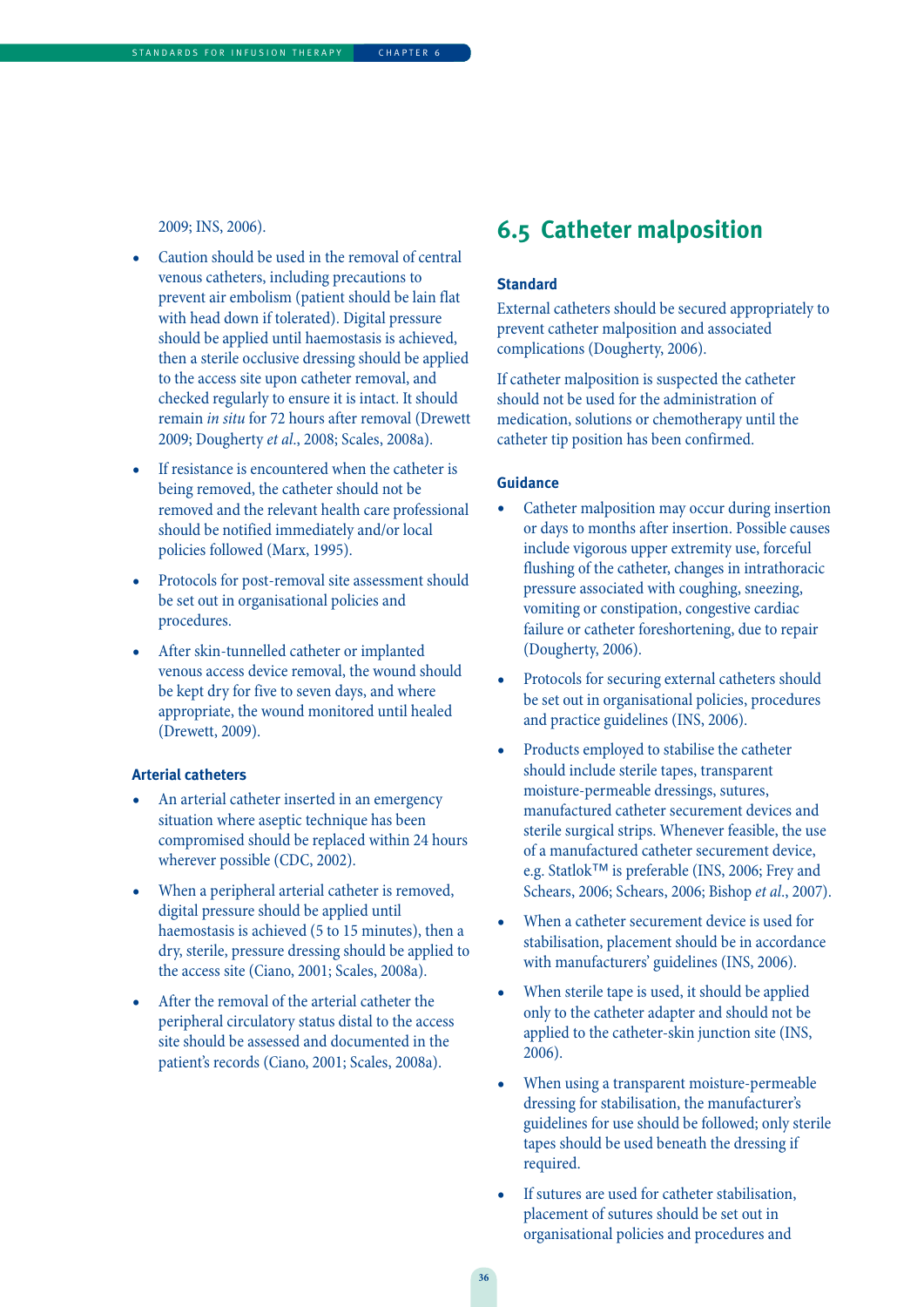carried out in accordance with the manufacturer's guidelines and The Code (NMC, 2008b).

- If sutures become loose or are no longer intact, other measures should be implemented to prevent catheter migration or dislodgement (INS, 2006).
- A catheter which has migrated externally should not be readvanced prior to restablisation (INS, 2006).
- External catheters should be secured with tape, sutures and an intact dressing (Hadaway, 1998).
- Use of tape and/or transparent dressing, plastic shields or adhesive anchoring devices (for example 'Statlock™') will reduce the risk of catheter dislodgment (Hanchett, 1999).
- The patient and/or caregiver should be instructed in ways of avoiding catheter dislodgement (Hadaway, 1998; Pratt et al., 2007).
- The practitioner caring for the patient with a central venous access device should be knowledgeable about the complications of catheter dislodgement. These include occlusion, thrombosis, fibrin sheath, extravasation and vessel perforation if catheter tip is outside the superior vena cava (SVC) (Wise et al., 2001).
- Clinical features of malposition include the catheter appearing longer at the exit site, the cuff being visible or lack of blood return. Catheter malposition may be asymptomatic; however, the following symptoms may suggest malposition on insertion or when in situ:
	- a) resistance or discomfort during insertion
	- b) bending in the guide wire when removed from the catheter
	- c) 'ear gurgling' experienced by the patient with catheter malposition in the internal jugular vein
	- d) arrhythmias when the tip is too far into the right atrium
	- e) partial or complete catheter occlusion
	- f) headache, chest/shoulder pain or back pain with infusion
	- g) reduced infusion rate
- h) signs of extravasation
- i) ipsilateral extremity oedema
- j) backflow of blood into external tubing unrelated to increased intrathoracic pressure (Lamb and Dougherty, 2008; Bodenham & Simcock, 2009).
- To accurately confirm catheter dislodgement and catheter tip position a chest x-ray should be performed with an AP and lateral view (Dougherty, 2006; Markovich, 2006).
- Venogram studies may also be undertaken to confirm catheter malposition (Weinstein, 2007).
- If the catheter tip is outside the SVC the catheter should be repositioned, replaced or removed (Wise et al., 2001).

### **6.6 Catheter exchange**

#### **Standard**

Exchange should only be performed if there is no evidence of infection at the catheter site or proven bloodstream infection (Pratt et al., 2007).

Midline catheters and PICCs can be exchanged over a guidewire and through a peelaway sheath introducer. A non-tunnelled central catheter can be exchanged over a guidewire only (Scales, 2008a).

Maximal barrier precautions should be observed during the exchange of the catheter following manufacturers' instructions (INS, 2006). Gloves should be changed after removing the old catheter and before touching the new catheter (CDC, 2002).

- Protocols for exchanging midlines, PICCs and non-tunnelled central vascular access devices should be set out in organisational policies and procedures.
- The nurse undertaking the exchange of a catheter should have a comprehensive understanding of the technique involved for the particular device (INS, 2006) and the patient should be positioned as for catheter insertion to prevent air embolism (Scales, 2008a).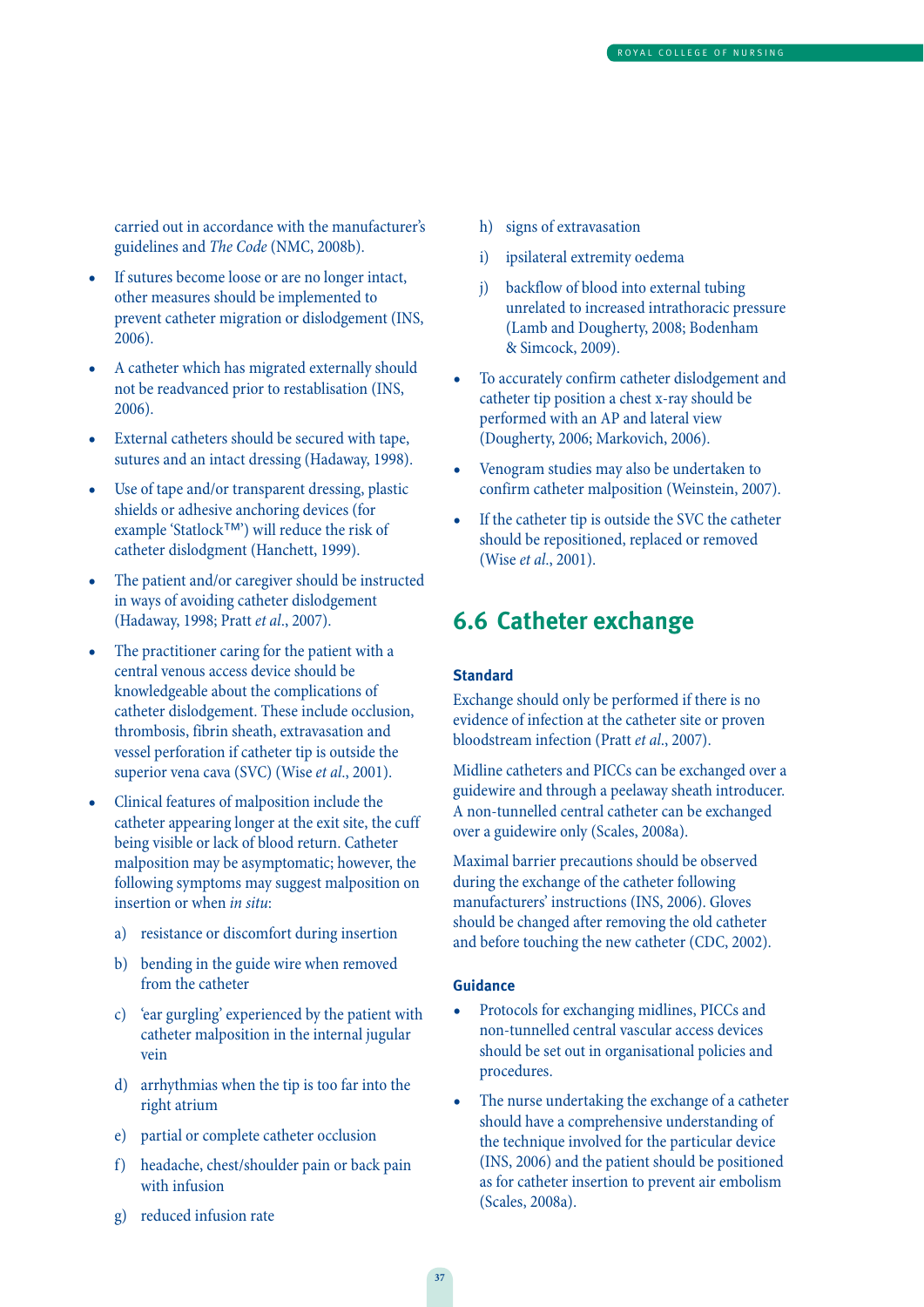- The nurse should inspect the catheter for product integrity prior to placement.
- The manufacturer's guidelines for product use should be considered in the preparation and placement of the device.
- When the device is removed it should be checked to ensure it is intact and if it is not it should be reported and the appropriate patient observation and actions taken, and documented in the patient's medical and nursing notes (INS, 2006).
- Any defect in the retrieved catheter should be reported to the organisation's risk management department and the manufacturer, as well as the MHRA and NPSA (MHRA, 2008a).
- Radiographic confirmation of the correct tip location should be performed prior to using the catheter (INS, 2006).
- A record of the procedure should be recorded in the patient's medical and nursing notes (NMC, 2005).

### **6.7 Catheter repair**

#### **Standard**

When the external portion of a vascular access device is damaged, the device must be repaired according to the manufacturer's guidelines, using aseptic technique and observing standard precautions (Reed and Phillips, 1996; INS, 2006; Gabriel, 2008).

The practitioner performing the repair should possess the requisite knowledge, skills, abilities and competence to undertake the procedure (NMC, 2008b).

The device should be removed if it cannot be repaired (INS, 2006; Bishop et al., 2007).

The device repair should be documented in the patient record in accordance with the NMC standards for record keeping (NMC, 2005).

The patient and/or caregiver should be taught how to prevent damage occurring, how to recognise the signs of a damaged catheter and the complications which may result (for example air embolism, infection) and what action to take regarding the damaged catheter and prevention of complications (Bishop et al., 2007; Pratt et al., 2007; Weinstein, 2007).

- Vascular access devices which can be repaired include midline catheters, PICCs and tunnelled central catheters (Reed and Phillips, 1996; Dougherty, 2006; INS, 2006; Gabriel, 2008).
- External repairs of damaged catheters can be performed using kits provided by the manufacturers (Bishop et al., 2007; Gabriel, 2008).
- The position of the catheter damage will dictate whether the catheter can be repaired or will require removal (Dougherty, 2006).
- Damaged non-tunnelled catheters or singlelumen PICCs can be exchanged over a guide wire if there are no signs of infection (Dougherty, 2006).
- All catheter repairs must be performed by a registered nurse or practitioner who is educated and competent to perform the procedure (Reed and Phillips, 1996; INS, 2006).
- Assessment of the patient's risk/benefit ratio should be performed before repairing the device (Reed and Phillips, 1996; INS, 2006).
- Access device repair should be documented in the patient's medical and nursing notes (Reed and Phillips, 1996; INS, 2006; NMC, 2008b).
- An incident form should be completed and any defective devices should be reported to risk management, the manufacturer and the MHRA (MHRA, 2008a).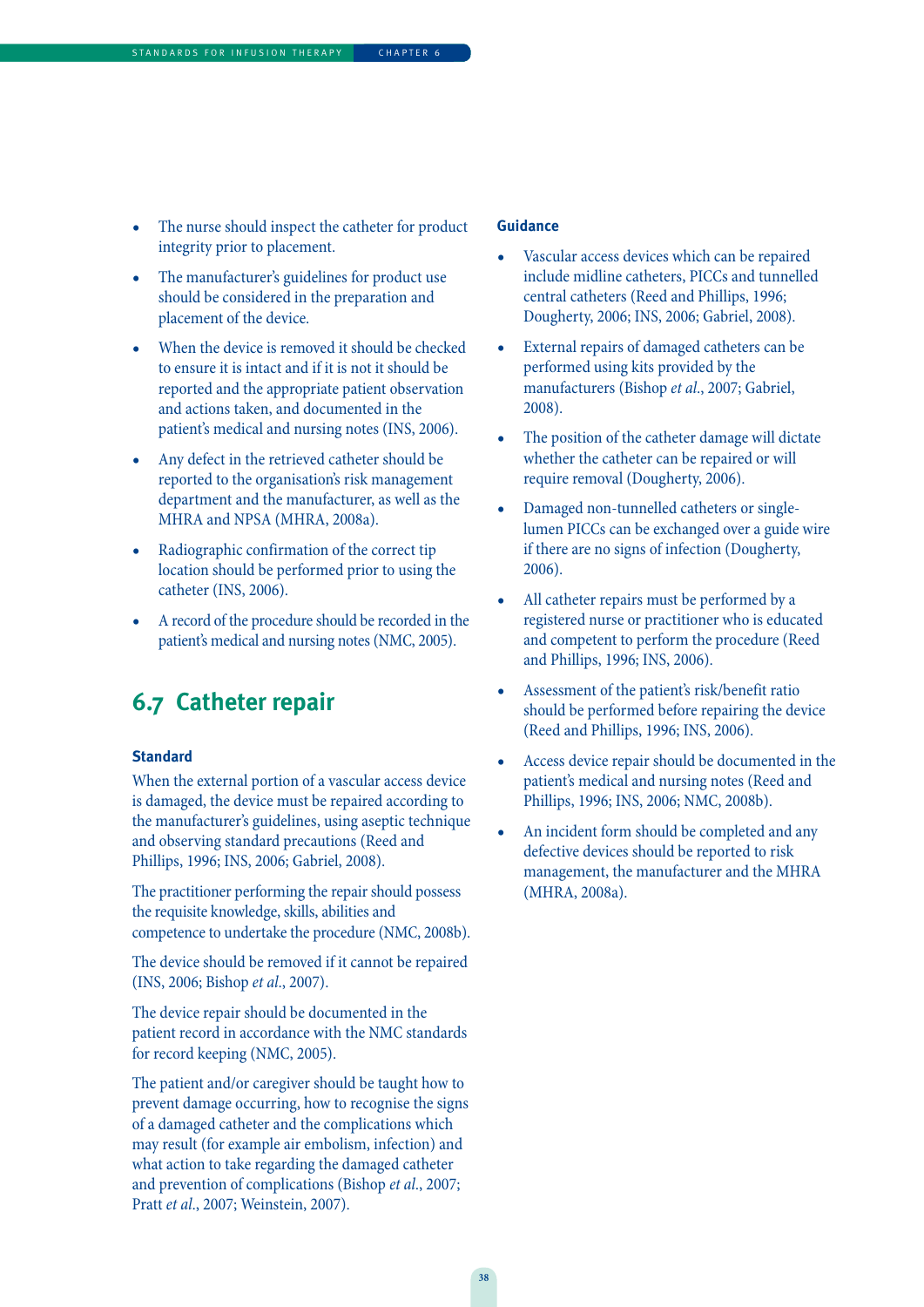# Specific devices

### **7.1 Intrapleural catheters**

#### **Standard**

7

The insertion of an intrapleural catheter is a medical procedure.

Administration of medicines through an intrapleural catheter will be in accordance with a valid prescription and following local training to include recognition of side-effects that could occur if the catheter migrates from the pleural space (Hyde and Dougherty, 2008).

Removal of an intrapleural catheter will be performed in agreement with the doctor managing the patient's care and is usually a nursing procedure (INS, 2006).

#### **Guidance**

- The optimal dwell time for an intrapleural catheter is unknown; ongoing and frequent monitoring of the access site should be performed.
- An intrapleural catheter may be removed by a nurse in accordance with established organisational policies and procedures.
- Caution should be used in the removal of an intrapleural catheter. To prevent pneumothorax, digital pressure should be applied until haemostasis is achieved and a sterile occlusive dressing should be applied to the access site upon catheter removal.
- If resistance is encountered when the catheter is being removed, the catheter should not be removed and the doctor responsible for the patient's care should be notified.

### **7.2 Arteriovenous fistulae, shunts and haemodialysis catheters**

#### **Standard**

The construction or removal of an arteriovenous (AV) fistula or shunt is considered to be a medical procedure.

The insertion of a haemodialysis catheter is usually a medical procedure in most hospitals but is a developing area of nursing practice.

Administration of medicines and/or solutions through an AV fistula, shunt or haemodialysis catheter will be in accordance with a valid prescription or patient group direction.

Removal of a haemodialysis catheter will be performed in agreement with the doctor managing the patient's care and is a nursing procedure.

- The nurse should be educated and competent, according to organisational policies and procedures, to care for and maintain an AV fistula, shunt or haemodialysis catheter.
- AV fistulae, shunts and haemodialysis catheters should not be used for routine administration of parenteral medication and/or solutions (INS, 2006).
- Aseptic technique should be used for all procedures relating to haemodialysis access devices.
- To minimise the potential for catheter-related complications, consideration should be given to the gauge and length of the haemodialysis catheter.
- When removing the guidewire from the catheter, or removing the needle from the fistula, techniques should be employed to reduce the potential for bleeding and to promote haemostasis.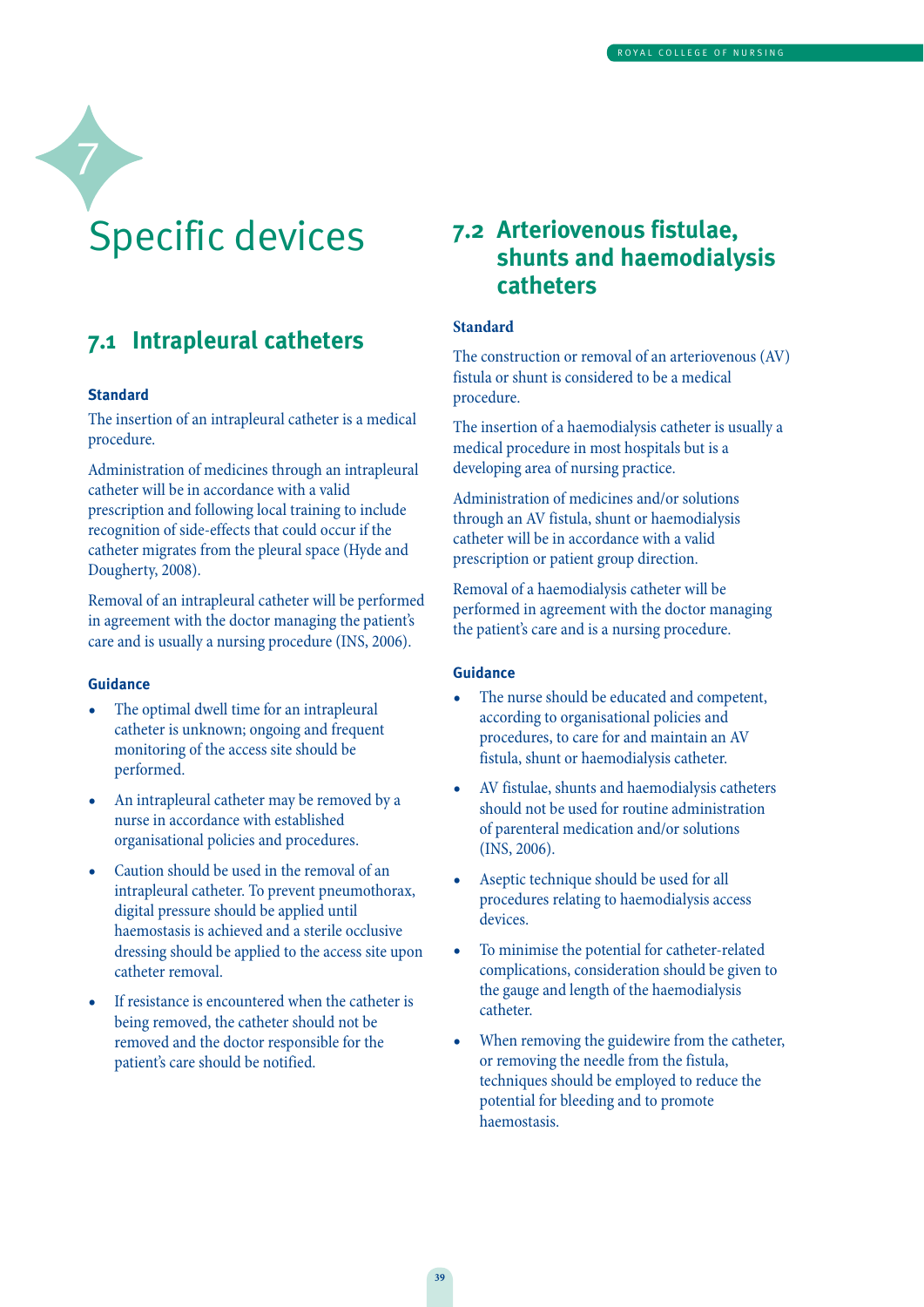- Haemodynamic monitoring and venepuncture should not be performed on the extremity containing an AV fistula except in an emergency and where there is no alternative.
- Protocols for the removal of haemodialysis catheters should be set out in organisational policies and procedures and should be in accordance with manufacturers' guidelines.
- The optimal dwell time for a haemodialysis catheter is unknown; ongoing and frequent monitoring of the access site should be performed. Depending on the type of catheter, it will usually be removed at seven days. If it is not, it should be assessed every 24 hours thereafter until it is removed.
- The optimal dwell time for the removal of a non-tunnelled haemodialysis catheter is unknown; ongoing and frequent monitoring of the access site should be performed. Depending on the type of catheter and the clinical risk factors it will usually be removed at seven days. If it is not, it should be assessed every 24 hours thereafter until it is removed.
- The haemodialysis catheter will be removed immediately when contamination or a complication is suspected, or when therapy is discontinued.
- Radiographic confirmation should be obtained prior to the initiation of therapy.
- Caution should be used in the removal of a haemodialysis catheter, including precautions to prevent air embolism; digital pressure should be applied until haemostasis is achieved; then a sterile, occlusive dressing should be applied to the access site.
- The occlusive dressing should remain in situ for 72 hours to prevent delayed air embolism. The dressing should be assessed regularly during this time to ensure that it remains intact and effective (Scales, 2008a).

### **7.3 Cutdown surgical sites**

#### **Standard**

Insertion of a vascular catheter via a cutdown surgical site should be performed by a clinician or health care professional with the appropriate skills and should not be used routinely (CDC, 2002).

#### **Guidance**

- Protocols regarding cutdown surgical sites, including catheter removal, should be set out in organisational policies and procedures (INS, 2006).
- Aseptic technique should be used and standard precautions should be observed when caring for a patient with a cutdown surgical site.
- Consideration should be given to the establishment of alternative vascular access prior to the removal of a cutdown access device (Scales, 2008a).

### **7.4 Intraosseous access**

#### **Standard**

Intraosseous access should be obtained for emergency or short-term treatment when access by the vascular route is difficult or cannot be achieved and the patient's condition is considered life-threatening (adults and children) (Resuscitation Council UK, 2005; INS, 2006).

Intraosseous access by nurses should be initiated by a practitioner with the experience, knowledge and skills to undertake this procedure in accordance with NMC guidelines (NMC, 2008b).

Aseptic technique should be used and standard precautions should be observed for intraosseous access (INS, 2006; Weinstein, 2007).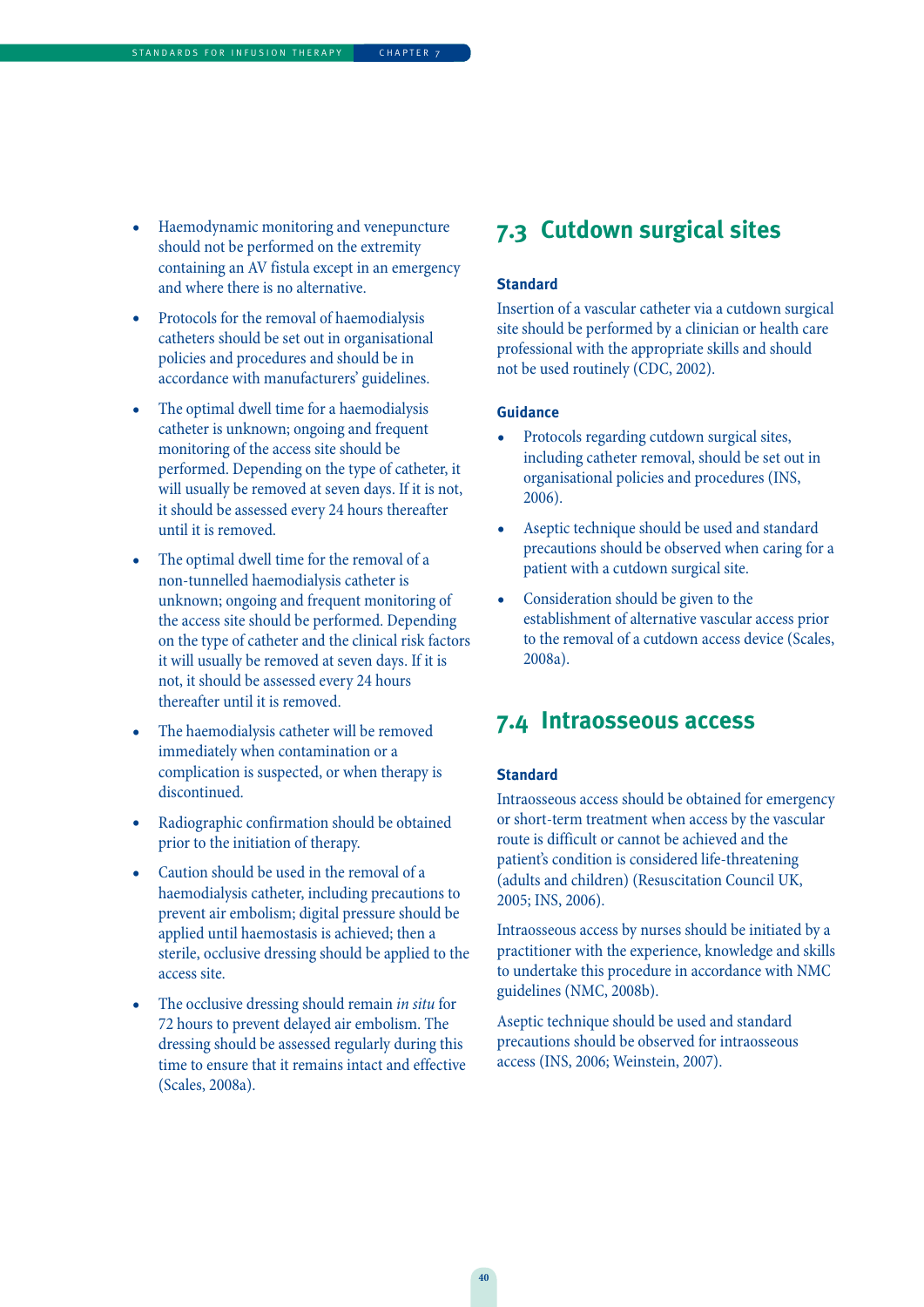- Indications and protocols for the use of intraosseous access should be set out in organisational policies and procedures and practice guidelines (INS, 2006b).
- The nurse caring for a patient with an intraosseous access device should have knowledge of the principles involved in adult and/or paediatric fluid resuscitation; anatomy and physiology of the intraosseous route; potential complications; and patient/family education. The nurse should be educated and competent in intraosseous access (INS, 2006).
- The nurse's responsibilities should include site assessment, care and maintenance; discontinuation of access; and documentation (INS, 2006).
- Intraosseous access device placement is a temporary, emergency procedure, and the device should be removed within 24 hours, after appropriate access has been obtained (West, 1998; INS, 2006).
- Intraosseous ports (implanted intraosseous port i.e. Osteoport™, a 1 inch titanium or stainless steel needle with a self-sealing cap that can be implanted in a large bone of the hip or leg) should be removed within 30 days of insertion or immediately if complications develop (Weinstein, 2007).
- Conventional vascular access should be established as soon as the patient's condition has stabilised (Smith, 1998).
- Intraosseous access should not be attempted on sites where intraosseous access has been previously attempted, on a fractured or traumatised leg, on areas of infected burns or cellulitis, or on patients with osteoporosis, osteopetrosis or osteogenesis imperfecta (Manley, 1989; INS, 2006; Great Ormond Street Hospital (GOSH), 2007).
- Where possible drugs should be given intravascularly (intravenous or intraosseous), in preference to the tracheal route (children) (International Liaison Committee On Resuscitation (ILCOR), 2006; Resuscitation Council (UK), 2005).
- Intraosseous access is recommended for the administration of medications in children with cardiac arrest when no acceptable vascular access is available. The use of the intraosseous route extends to children of all ages (European Resuscitation Council, 2000).
- The preferred site for paediatric intraosseous access should be the anterior tibial bone marrow. Alternative sites include the distal femur, medial malleolus, or anterior superior iliac spine (American Heart Association and International Liaison Committee on Resuscitation, 2000; GOSH, 2007).
- The growth plate in children's bones should be avoided (Manley, 1989; INS, 2006; GOSH, 2007).
- If the intraosseous access method is indicated in adults, the preferred sites should be the iliac crest or sternum (INS, 2006). Use of the sternum may be associated with complications and may be impractical for patients receiving cardiopulmonary resuscitation or with significant chest trauma (Lavis, 1999).
- Access devices used to obtain 24-hour intraosseous access should include standard steel hypodermic, spinal, trephine, sternal and standard bone marrow needles (INS, 2006).
- Consideration should be given to the use of an access device with a short shaft to avoid accidental dislodgement (INS, 2006).
- Consideration should be given to the use of commercially prepared, disposable access equipment specifically designed for intraosseous infusions (INS, 2006).
- Prior to infusion, access device placement should be confirmed by aspiration of bone marrow followed immediately by a flush of preservativefree 0.9% sodium chloride solution (injectable) using a separate syringe (Smith, 1998; INS, 2006). If no marrow is aspirated but the needle is standing in a stable, unsupported position and loss of resistance was felt on entering the cortex then assume the intraosseous (I/O) needle is correctly sited and use accordingly (GOSH, 2007).
- The intraosseous access device should be secured to prevent migration and extravasation into the subcutaneous tissues (Smith, 1998; West, 1998).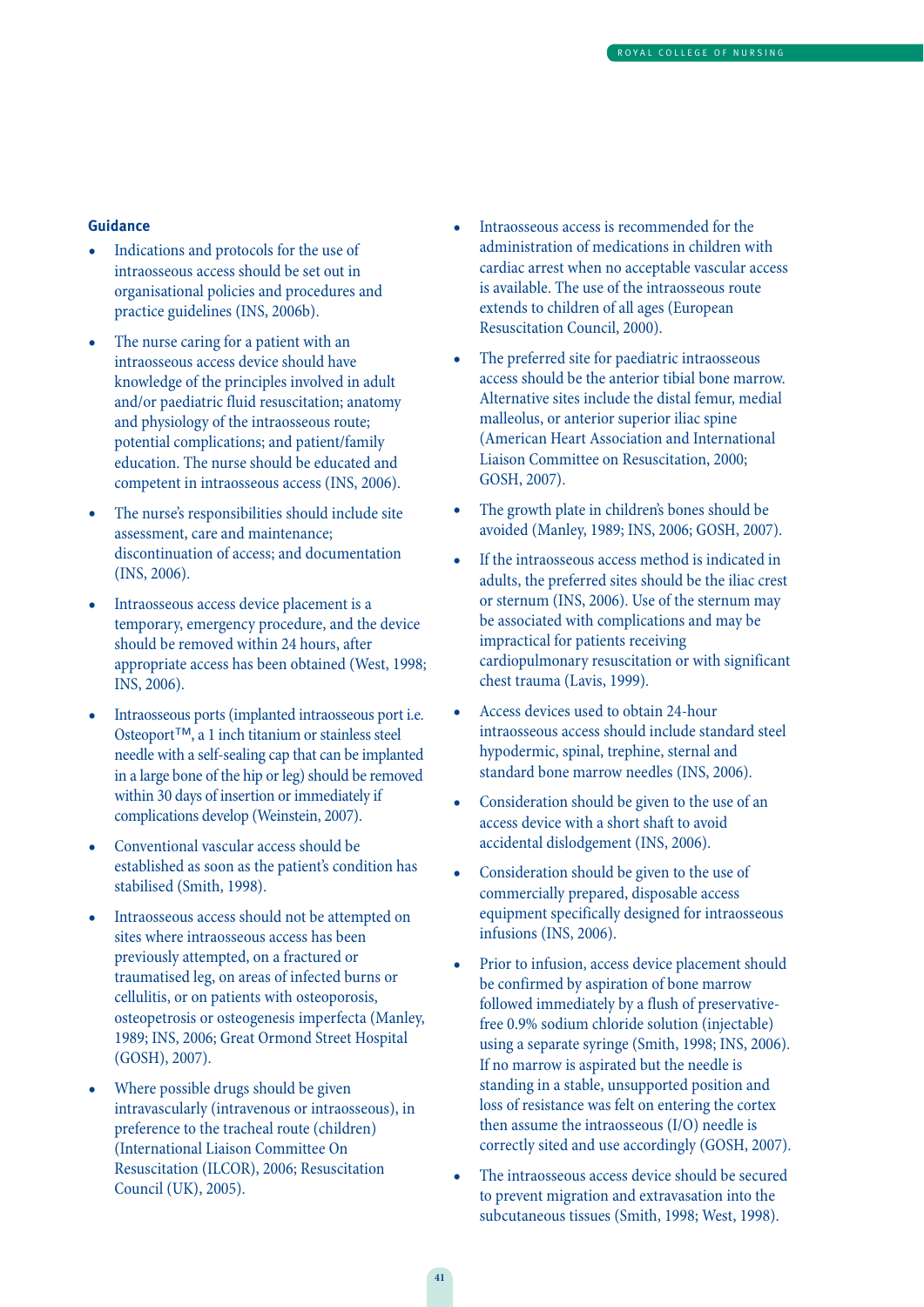- Fluid administered for rapid volume resuscitation may require the use of an infusion pump or forceful manual pressure (American Heart Association and International Liaison Committee on Resuscitation, 2000).
- The site should be observed for complications such as extravasation/infiltration, compartment syndrome, skin necrosis and infection (Frey, 2007; GOSH, 2007).
- The I/O needle should be removed by a practitioner with demonstrated competency, using aseptic technique and standard precautions (INS, 2006).
- Precautions to prevent air embolism should be employed when removing the I/O needle. After removal, digital pressure should be applied and antiseptic ointment applied and a sterile occlusive dressing. The site should be assessed every 24 hours until the site is epithelialised (INS, 2006).
- The condition of the site and integrity of the I/O needle should be determined on removal. This should be documented in the patient record (INS, 2006).
- If resistance is encountered on I/O needle removal, the device should not be removed and the doctor informed (INS, 2006).

### **7.5 Subcutaneous injection/ infusion (hypodermoclysis)**

#### **Standard**

The nurse must assess the patient for appropriateness and duration of the prescribed therapy (Hypodermoclysis Working Group, 1998).

Drug dose, volume, concentration and rate should be appropriate with regard to the integrity and condition of the patient's subcutaneous tissue (Hypodermoclysis Working Group, 1998).

#### **Guidance**

Specific criteria should be set out in organisational policies and procedures for access site management, prescribed medication, rate of administration, availability of sites, required therapy, diagnosis, anticipated length of therapy

and maintenance of the integrity of the subcutaneous tissue (Hypodermoclysis Working Group, 1998).

- The nurse should be educated and competent in the use of medications, solutions and subcutaneous administration procedures (Hypodermoclysis Working Group, 1998).
- Consideration should be given to the use of an electronic device – for example, a syringe driver – when administering medications via the subcutaneous infusion route (Hopwood, 2008).
- A standard administration set (20 drops per ml) should be used for the administration of fluids and solutions (hypodermoclysis) which should be gravity fed, not pumped (Hypodermoclysis Working Group, 1998).
- The selected access site should have intact skin and be located away from bony prominences, areas of infection, inflamed or broken skin, the patient's waistline, previously irradiated skin, sites near a joint and lymphoedematous limbs (Hypodermoclysis Working Group, 1998; Mitten, 2001; Hopwood, 2008).
- The access site should be prepared using aseptic technique and observing standard precautions (Hopwood, 2008).
- A sterile transparent occlusive dressing should be used to cover the administration site (Hypodermoclysis Working Group, 1998; Hopwood, 2008).
- To reduce the risk of complications, the subcutaneous access site should be observed regularly, rotated a minimum of every three days or if the patient complains of pain at the administration site, the skin is red and/or inflamed, the skin is white and/or hard, or blood is present in the administration set, plastic cannula or winged infusion device (Hypodermoclysis Working Group, 1998; INS, 2006; Hopwood, 2008).
- The device selected should be of the smallest gauge and shortest length necessary to establish subcutaneous access (Hypodermoclysis Working Group, 1998).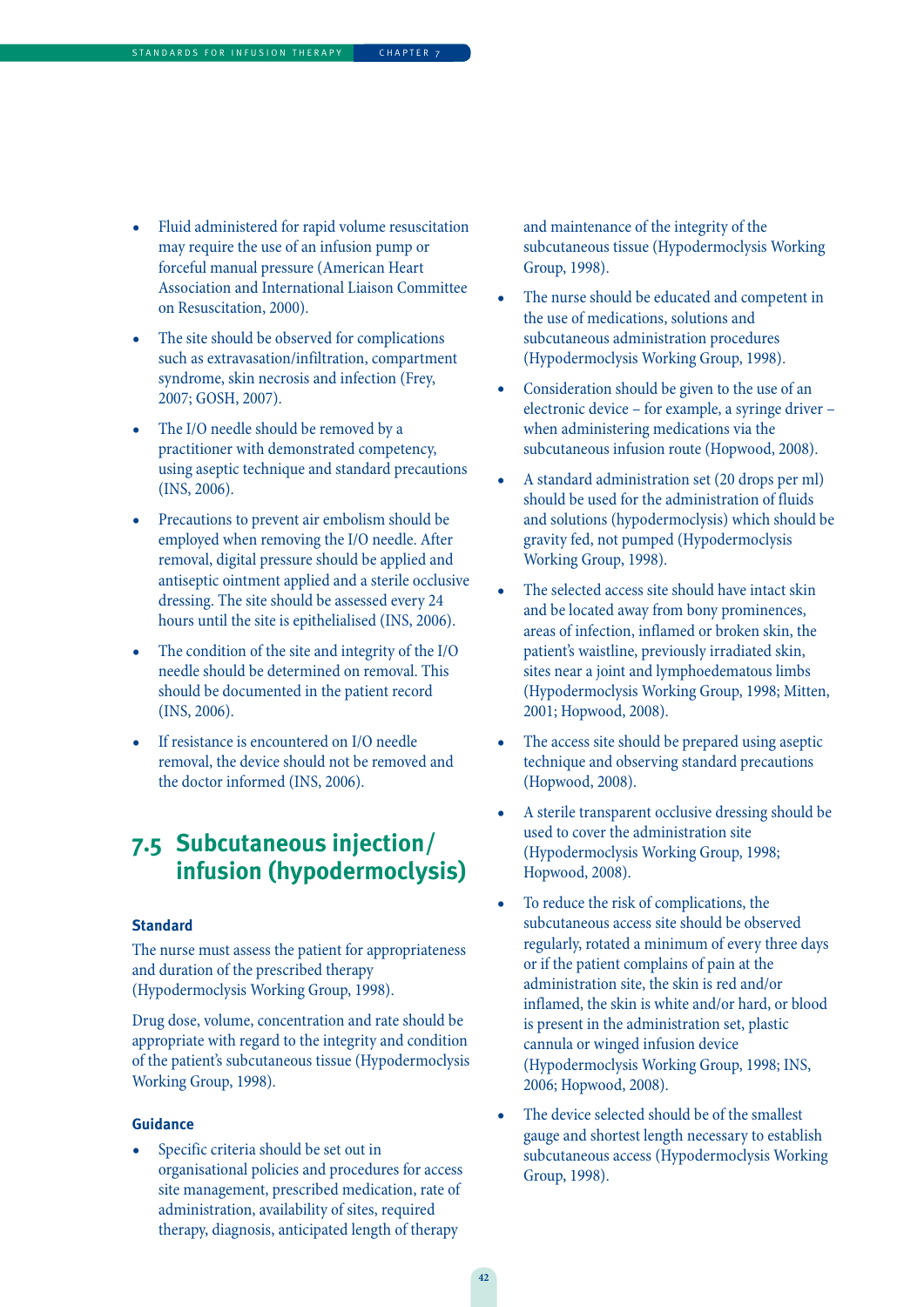- Research has shown that using peripheral cannula, rather than steel winged infusion devices, results in the subcutaneous site remaining viable for longer (Torre, 2002).
- Consideration should be given to the use of additives that enhance absorption and diffusion of the medication or solution (Hypodermoclysis Working Group, 1998; Hopwood, 2008).
- The medication or solution should be as near to isotonic as possible (Hypodermoclysis Working Group, 1998).
- It is recommended that fluids containing electrolytes such as sodium chloride 0.9% or dextrose saline be used although dextrose 5% has been used (Nobel-Adams. 1995).
- Documentation in the patient's medical and nursing notes should include evaluation of the need for subcutaneous infusion, patient response to therapy, and the established intervals of monitoring the infusion site (Hypodermoclysis Working Group, 1998).

### **7.6 The Ommaya reservoir (an intraventricular access device)**

#### **Standard**

Drugs for administration via an Ommaya reservoir should be prepared and administered using aseptic technique and standard precautions (Camp Sorrell, 2004; Weinstein, 2007).

Protective clothing should be used when preparing and administering intraventricular chemotherapy via an Ommaya reservoir (Management and Awareness of Risks of Cytotoxic Handling (MARCH), 2007; Hyde, 2008a).

The practitioner administering intraventricular therapy via an Ommaya reservoir should be knowledgeable about the indications for therapy, the side-effects of drugs administered via this route, and the complications of use of an Ommaya reservoir. The practitioner should be trained and assessed as competent to perform the procedure (NMC, 2008b).

Measures should be taken to minimise the risk of complications of using an Ommaya reservoir.

Chemotherapy administered using an Ommaya reservoir must be administered in accordance with the National guidance on the safe administration of intrathecal chemotherapy as this includes drugs delivered by lumbar puncture and other routes, for example Ommaya reservoirs (DH, 2008).

- All NHS trusts where chemotherapy is administered via an Ommaya reservoir must ensure full implementation of and adherence to the National guidance on the safe administration of intrathecal chemotherapy (DH, 2008).
- Protocols for the administration of drugs via an Ommaya reservoir should be established in organisational policies, procedures and practice guidelines (INS, 2006).
- Drugs to be administered via an Ommaya reservoir must be prepared and administered using aseptic technique and be free of preservatives (Camp Sorrell, 2004; INS 2006).
- Alcohol, disinfectants containing alcohol or acetone should not be used for site preparation as they are neurotoxic (West, 1998; INS, 2006).
- Correct placement of the Ommaya reservoir should be confirmed prior to use. Consider the use of a postoperative CT scan or MRI before the administration of intraventricular chemotherapy (Sandberg et al., 2000; Camp Sorrell, 2004).
- Correct placement of the reservoir should be confirmed by slightly depressing the dome several times. There should be free flow of cerebrospinal fluid (CSF) from the ventricle into the dome. If the patient exhibits abnormal neurologic signs the reservoir should not be used (West, 1998; Camp Sorrell, 2004).
- A small non-coring needle or 25-27 gauge scalp vein needle should be used to access the reservoir (West, 1998; Camp Sorrell, 2004; Weinstein, 2007).
- A small amount of CSF equal to the amount of drug/solution to be instilled should be removed prior to the administration of the drug/solution via the Ommaya reservoir. The drug/solution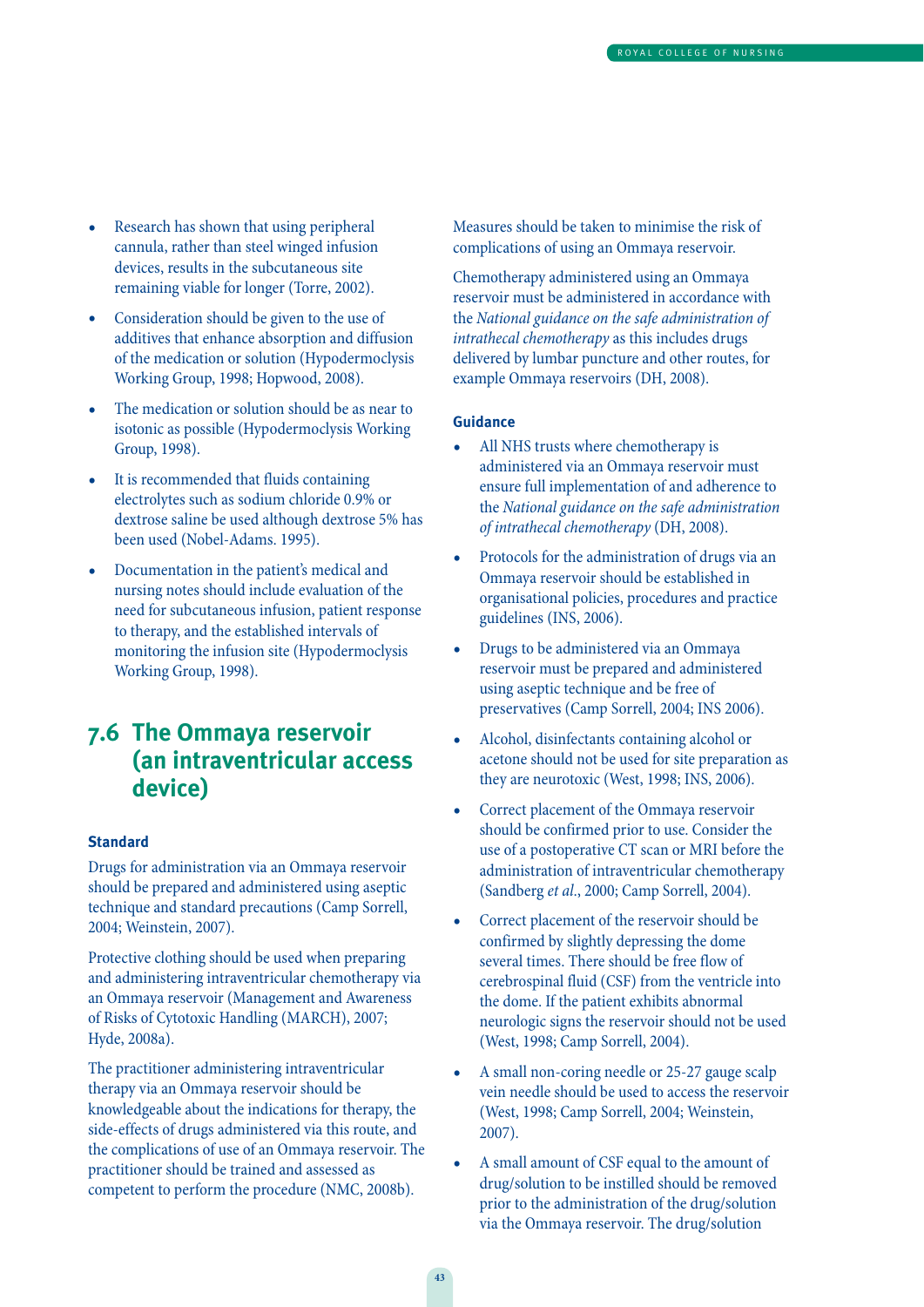should be administered slowly. No resistance should be felt during the administration. To facilitate dispersal of the drug/solution within the CSF the dome should be compressed and released. The reservoir can be flushed with the CSF removed at the start of the procedure. Do not flush or heparinise the Ommaya reservoir. This is not required as CSF flows freely through the device (West, 1998).

- The patient should be monitored for complications of use of an Ommaya reservoir such as raised intracranial pressure, headache, confusion, nausea and vomiting, seizures, malposition/migration of the catheter, bleeding, infection, leukoencephalopathy, malfunction, intracerebral haematoma, leakage and skin erosion. Complications should be documented and reported to the doctor (Karavelis et al., 1996; Chamberlain et al., 1998; Sandberg et al., 2000; Camp Sorrell, 2004).
- The nurse caring for the patient should monitor the patient for side-effects of the drugs.
- The patient or caregiver should be taught how to access and maintain the device if appropriate (West, 1998; Kosier and Minkler, 1999; Camp Sorrell, 2004).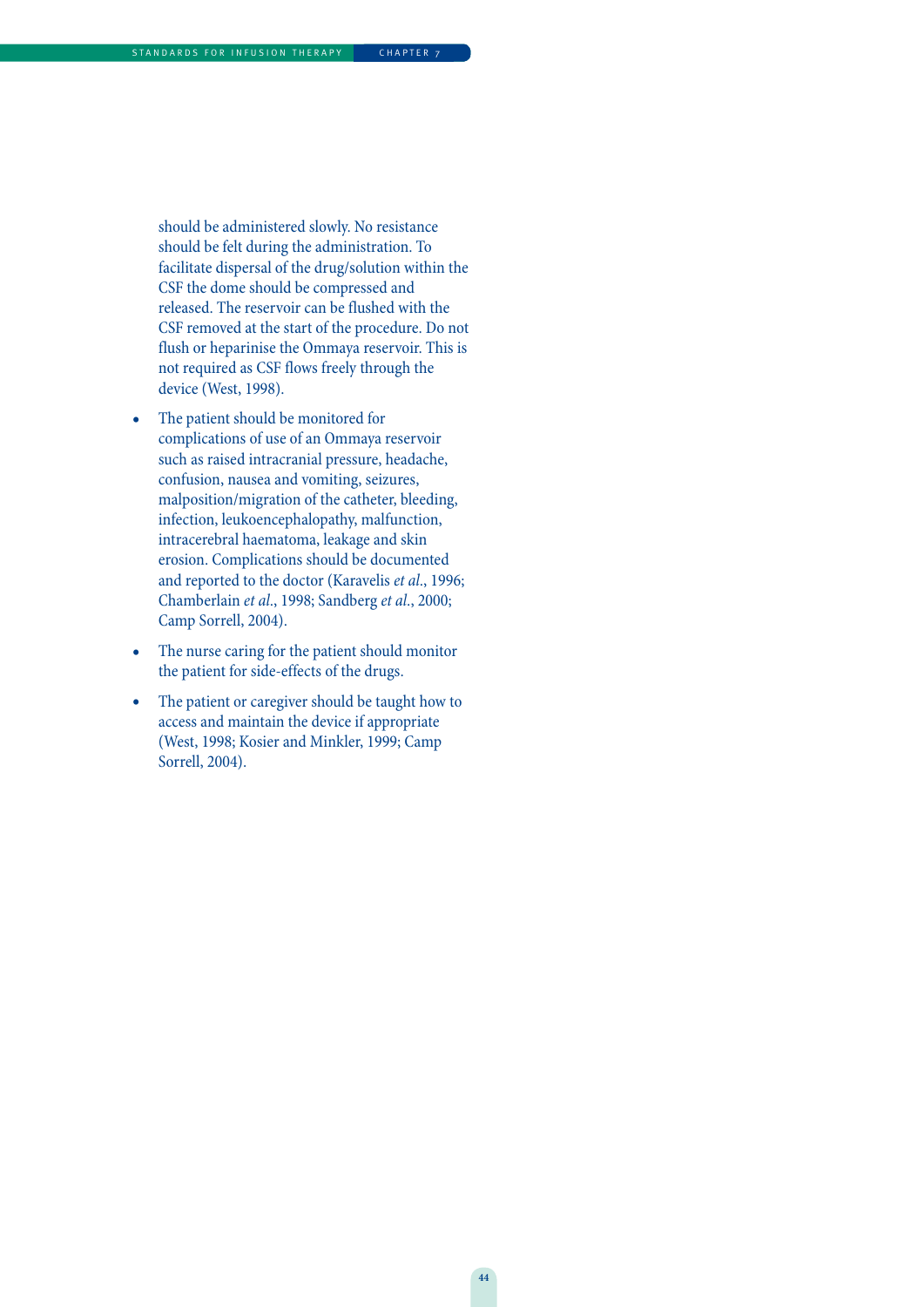## Infusion therapies

### **8.1 Medication and solution administration**

#### **Standard**

8

The administration of medications and solutions should be in accordance with a prescription from a doctor or an authorised nurse prescriber or as part of a patient group direction (depending on medication or solution) (DH, 2003b; DH, 2004d; NMC, 2006; NPSA, 2007).

Aseptic technique must be used and standard precautions must be observed in the administration of injectable medications and solutions (NPSA, 2007b).

The nurse should where possible check an IV medication with another person prior to administration (NMC, 2007b).

#### **Guidance**

- A list of approved medications and solutions for each type of administration (continuous, intermittent or bolus) should be set out in organisational policies and procedures (NPSA, 2007b).
- The nurse should review the prescription for appropriateness for the patient's age and condition, access device, dose, route of administration and rate of infusion/speed of the bolus injection (Taxis and Barber, 2003; NPSA, 2007b).
- The nurse administering medications and solutions should have knowledge of indications for therapy, side-effects and potential adverse reactions, and appropriate interventions (NMC, 2008a; NPSA, 2007b; Finlay, 2008).
- Prior to administration of medications and solutions, the nurse should appropriately label all containers, vials and syringes; identify the patient; and verify contents, dose, rate, route, expiration date, and integrity of the medications or solution (NMC, 2008a; NPSA, 2007b; Finlay, 2008; Hopwood, 2008).
- The nurse should explain and discuss the procedure with the patient prior to administration of medication and gain consent (DH, 2001b; NMC, 2008a; NPSA, 2007b; NMC, 2008b).
- The nurse must be certain of the identification and the allergy status of the patient to whom the medication is to be administered (NMC, 2008a; NPSA, 2007b).
- The nurse should make a clear accurate and immediate record of medications administered, withheld or declined (NMC, 2008a).
- The nurse is accountable for evaluating and monitoring the effectiveness of prescribed therapy; documenting patient response, adverse events, and interventions; and achieving effective delivery of the prescribed therapy (NMC, 2008a).
- The nurse should report any adverse events to the MHRA via the yellow card system and as per organisational policies and procedures.
- After being added to an infusion bag, a medication or solution should be infused or discarded within 24 hours (BMA and RPS, 2008).

### **8.2 Intrathecal chemotherapy administration**

#### **Standard**

Intrathecal chemotherapy must be administered in accordance with the updated National guidance on the safe administration of intrathecal chemotherapy (DH, 2008; NPSA 2008).

Aseptic technique, standard precautions and protective clothing should be used when preparing and administering intrathecal chemotherapy.

#### **Guidance**

All NHS trusts where intrathecal chemotherapy is administered must ensure full implementation of and adherence to the updated National guidance on the safe administration of intrathecal chemotherapy (DH, 2008; DH, 2004e).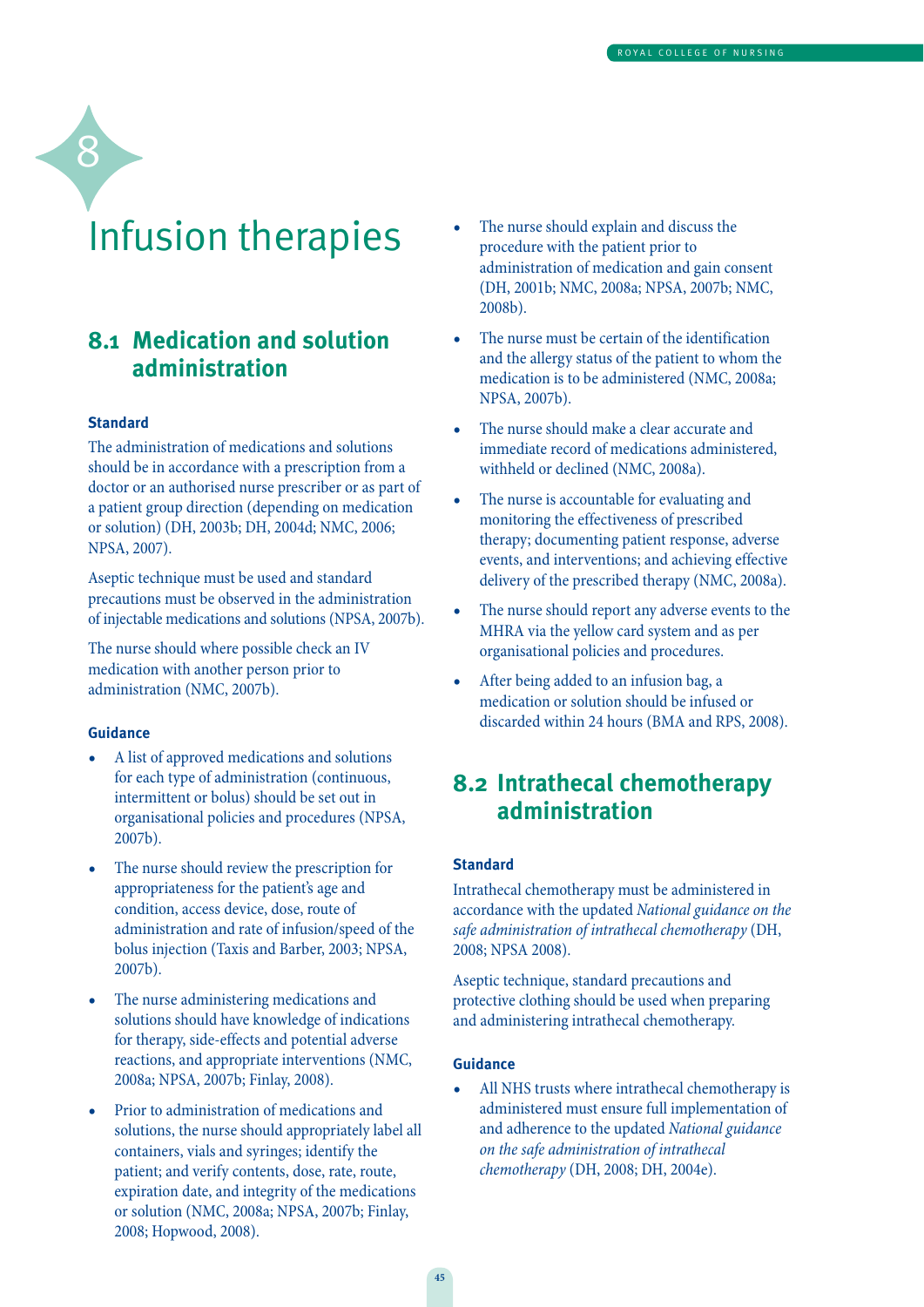- Protocols for the administration of intrathecal chemotherapy should be established in organisational policies, procedures and practice guidelines.
- Aseptic technique should be used when preparing and administering intrathecal chemotherapy.
- Drugs to be administered intrathecally must be prepared using aseptic technique and be free of preservatives (Hyde and Dougherty, 2008b).
- Alcohol should not be used for site preparation, as it is neurotoxic (INS, 2006; West, 1998).
- The patient should be assessed for response to therapy at regular intervals, and findings should be documented in the patient record.
- Complications such as infection, haemorrhage, localised bruising, headache, backache, leakage from the site and arachnoiditis should be documented and reported to the doctor (Hyde and Dougherty, 2008b).
- The nurse caring for the patient should monitor the patient for side-effects of the drugs such as headache, nausea and vomiting, drowsiness, fever, stiff neck and meningitis, although this is rare (Hyde and Dougherty, 2008b).

### **8.3 Oncology and chemotherapy**

#### **Standard**

Administration of cytotoxic agents should be initiated upon the prescription of an appropriately qualified clinician (DH, 2000a; DH, 2004a; DH, 2004f).

The patient's informed consent should be obtained prior to the administration of these agents and should be documented in the patient's notes.

The nurse managing cytotoxic agents should be required to have knowledge of, and technical expertise in, both administration and specific interventions associated with cytotoxic agents and have received education and training (RCN, 1998a; DH, 2000a; NHSE, 2001; DH, 2004f).

- Protocols for the administration of cytotoxic agents should be set out in organisational policies and procedures.
- The patient and/or caregiver should be informed of all aspects of chemotherapy including the physical and psychological effects, side-effects, risks and benefits (Hyde & Dougherty, 2008).
- Prior to administration of chemotherapeutic agents, laboratory data and other relevant investigations should be reviewed and the patient assessed for appropriateness of the prescribed therapy.
- The nurse administering chemotherapeutic agents should have knowledge of disease processes, drug classifications, pharmacological indications, actions, side-effects, adverse reactions, method of administration (that is, intravenous bolus, intravenous infusion, etc.), rate of delivery, treatment aim (that is, palliative or curative), drug properties (that is, vesicant, non-vesicant or irritant), and specific drug calculations of dose and volume relative to age, height and weight, or body surface area (DH, 2004f).
- Vascular access device types should be selected based on assessment of the prescribed therapy, patient condition and, if appropriate, patient preference.
- Electronic infusion devices should be considered for specific types of chemotherapeutic administration and for all continuous administrations.
- Where possible, a new access site should be initiated prior to any peripheral vesicant administration (Hadaway, 2006).
- Access device patency should be verified prior to the administration of each chemotherapeutic agent by aspirating the device for confirmation of blood return (LSC, 2002; Hadaway, 2006).
- Extravasation protocols should be set out in organisational policies and procedures and implemented when a vesicant extravasates (DH, 2004f).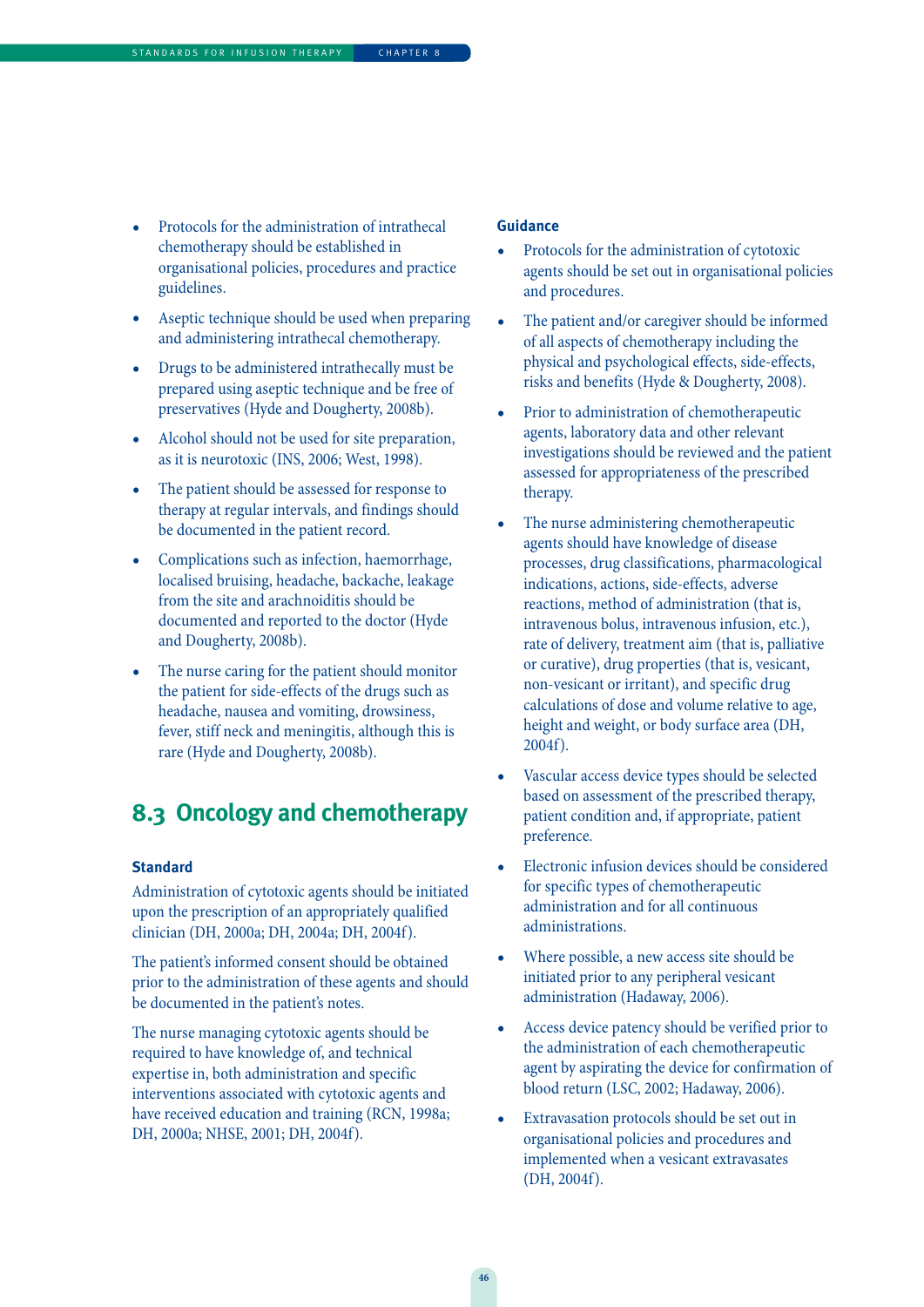- When extravasation of a vesicant agent occurs, the extremity should not be used for subsequent vascular access device placement, and alternative interventions should be explored such as discontinuation of therapy, use of the other arm, or use of a central vascular access device.
- Organisational policies and procedures for the protection of personnel and the patient should be in accordance with the COSHH (Control of Substances Hazardous to Health) guidelines. Organisational policies and procedures for the protection of personnel and the patient should be in accordance with the COSHH guidelines (DH, 2004a).
- All chemotherapy should preferably be prepared in a pharmacy setting (COSHH, 2002; NPSA, 2007b).
- The nurse handling and mixing chemotherapeutic agents should strictly adhere to protective protocols, such as mixing under vertical laminar flow hoods or biological safety cabinets and wearing protective clothing.
- Pregnant women or staff planning a pregnancy should be advised of the potential risks associated with handling chemotherapeutic agents and given the opportunity to refrain from preparing or administering these agents.
- Handling of spilled products and equipment used for chemotherapeutic agents should be in keeping with the guidelines for hazardous waste materials (COSHH, 2002; DH, 2004a).

### **8.4 Patient-controlled analgesia**

#### **Standard**

Patient-controlled analgesia (PCA) should usually be initiated upon the order of a clinician.

The patient and/or caregiver should be educated in the use of PCA therapy and the patient's and/or caregiver's ability to comply with procedures should be evaluated prior to, and at regular intervals during, therapy.

Medications should be obtained, administered, discarded and documented in accordance with legal requirement for controlled substances.

- A protocol for the use of PCA should be established in organisational policies and procedures (Audit Commission, 1997; NPSA, 2007b), together with a protocol for 'step-down' analgesia (NHS QIS, 2004).
- The measurement of pain management outcomes should be defined in the organisational performance improvement programme (Audit Commission, 1997).
- The patient should be involved in the decisionmaking process (NHS QIS, 2004).
- Patient and/or caregiver information should be clear and understandable, and appropriate to the duration of therapy (short or long-term) and care setting (NHS QIS, 2004). This information should include the purpose of the PCA therapy, operating instructions for the device, expected outcomes, precautions and potential side-effects (Stannard and Booth, 1998; Morton, 1998; RCOA, 2003; NHS QIS, 2004).
- The appropriateness of therapy and patient's comprehension of the intended therapy should be assessed prior to initiation of therapy; whenever possible, patients should be offered the opportunity to self-manage pain by using PCA (Wilkie et al., 1995; Morton, 1998; Smeltzer and Bare, 2000).
- Baseline data should be obtained prior to initiation of therapy and should include patient health status and pain history (Hawthorn and Redmond, 1998; Stannard and Booth, 1998).
- The practitioner must have knowledge of analgesic pharmacokinetics and equianalgesic dosing, contraindications, side-effects, appropriate administration modalities and anticipated outcome, and should document this information in the patient's record (McQuay and Moore, 1998; McQuay, 1999; Portenoy & Lesage, 1999; Taverner, 2003; NPSA, 2007c).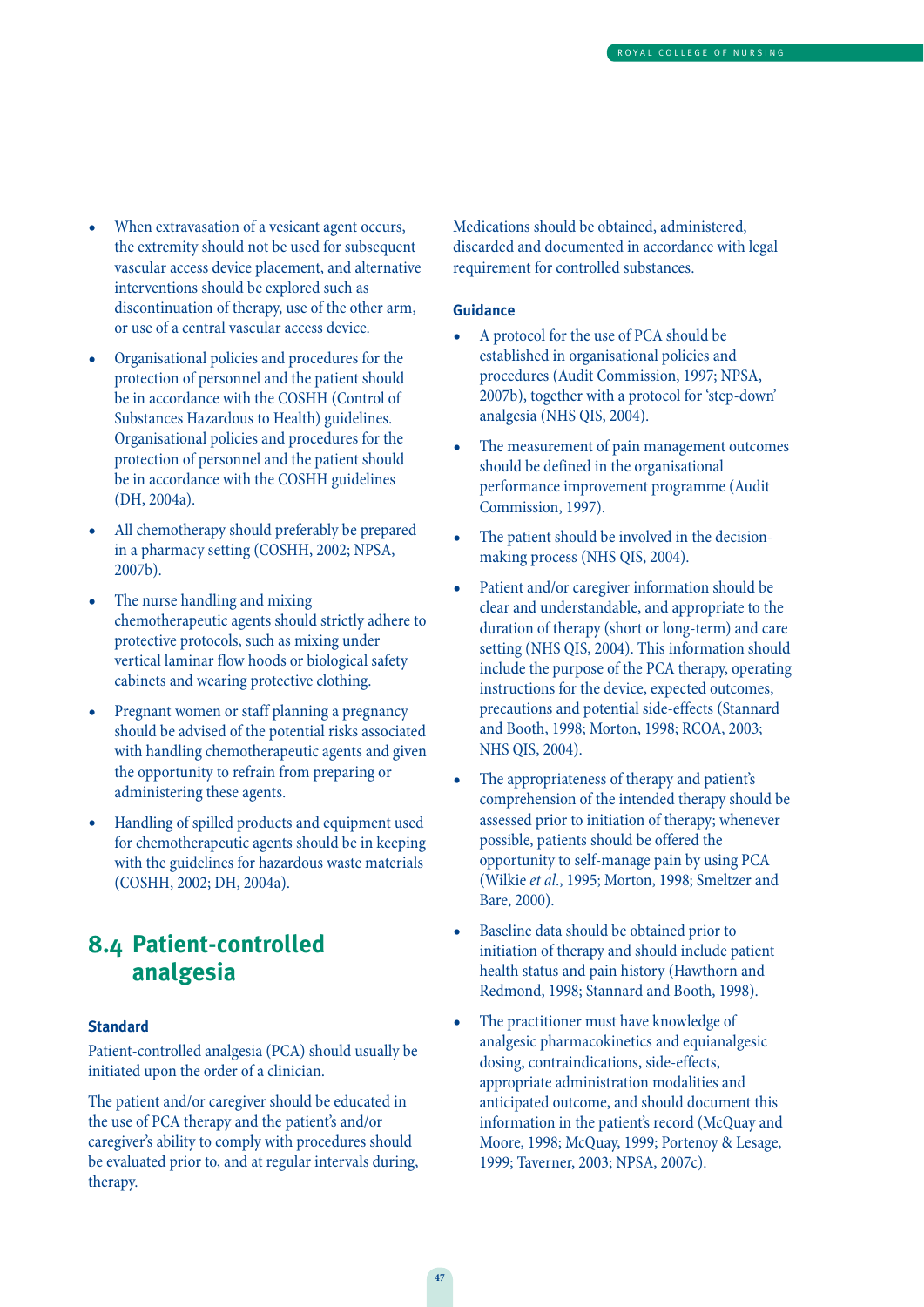- The practitioner should maintain continued surveillance of the patient and should document assessment and monitoring in the patient's record (Hawthorn and Redmond, 1998).
- Nursing interventions should include evaluating the efficacy of therapy, assessing the need for changing treatment methods, monitoring for potential or actual side-effects and ongoing assessment of patient self-report of pain using a consistent pain scale (Schofield, 1995; Hawthorn and Redmond, 1998; NPSA, 2007c; Stannard and Booth, 1998; Turk and Okifuji, 1999).
- A standard drug solution should be administered via a designated single device in order to reduce the risk of user error (NHS QIS, 2004; NPSA 2007b).
- In order to minimise the risk of adverse outcomes, clearly defined checking procedures reflecting the competency of the practitioner/ clinician should be employed prior to administration of analgesia and when the syringe, solution container, or rate is changed, with special attention paid to the concentration of medication and rate of infusion (Brown et al., 1997; Armitage, 2007; NMC, 2008a; NPSA, 2007a; 2007c; 2007e).
- An anti-siphon valve or anti-reflux valve should be used on all extension sets to reduce the risk of the drug solution siphoning into the patient (NHS QIS, 2004).
- The use of PCA infusion devices should adhere to manufacturers' guidelines (Stannard and Booth, 1998).
- The practitioner should be educated and competent in the preparation and use of the electronic infusion device (EID), including programming the device to deliver the prescribed therapy, administration and maintenance procedures, and the use of lock-out safety devices (Stannard and Booth, 1998). All device users should have mandatory device training on a regular basis (NHS QIS, 2004).
- PCA therapy and its outcomes should be documented in the patient's medical and nursing notes (NHS QIS, 2004).

### **8.5 Parenteral nutrition**

#### **Standard**

Parenteral nutrition (PN) should be administered according to the order of the clinician.

Informed consent should be obtained prior to commencement of the administration of parenteral nutrition and should be documented in the patient's medical record (Pratt et al., 2007).

Infusion specific filtration and an electronic infusion device should be used during the administration of this therapy.

Administration sets used for PN should be changed every 24 hours and immediately upon suspected contamination or when integrity of the product or system has been compromised.

PN administration sets should be changed using aseptic technique and observing standard precaution.

- The nurse should communicate with the clinician, pharmacist and dietician on the development and implementation of the nutrition care plan (King's Fund, 1992; Colagiovanni, 1997; National Collaborating Centre, 2006).
- The nutritional status of the patient should be assessed prior to the commencement of parenteral nutrition and the rationale for its use identified (Weekes et al., 2004).
- Nutritional solutions containing final concentrations exceeding 10% dextrose and/or 5% protein (nitrogen) should be administered via a central venous catheter with tip placement in the superior vena cava (BMA and RPS, 2008).
- Parenteral nutrition solutions in final concentrations of 10% dextrose or lower and/or 5% protein (nitrogen) or lower, should not be administered peripherally for longer than 7-10 days unless concurrent supplementation with oral or enteral feeding is provided to ensure adequate nutrition (BMA and RPS, 2008).
- Parenteral nutrition solutions should be infused or discarded within 24 hours, once the administration set is attached (Shaw, 2008).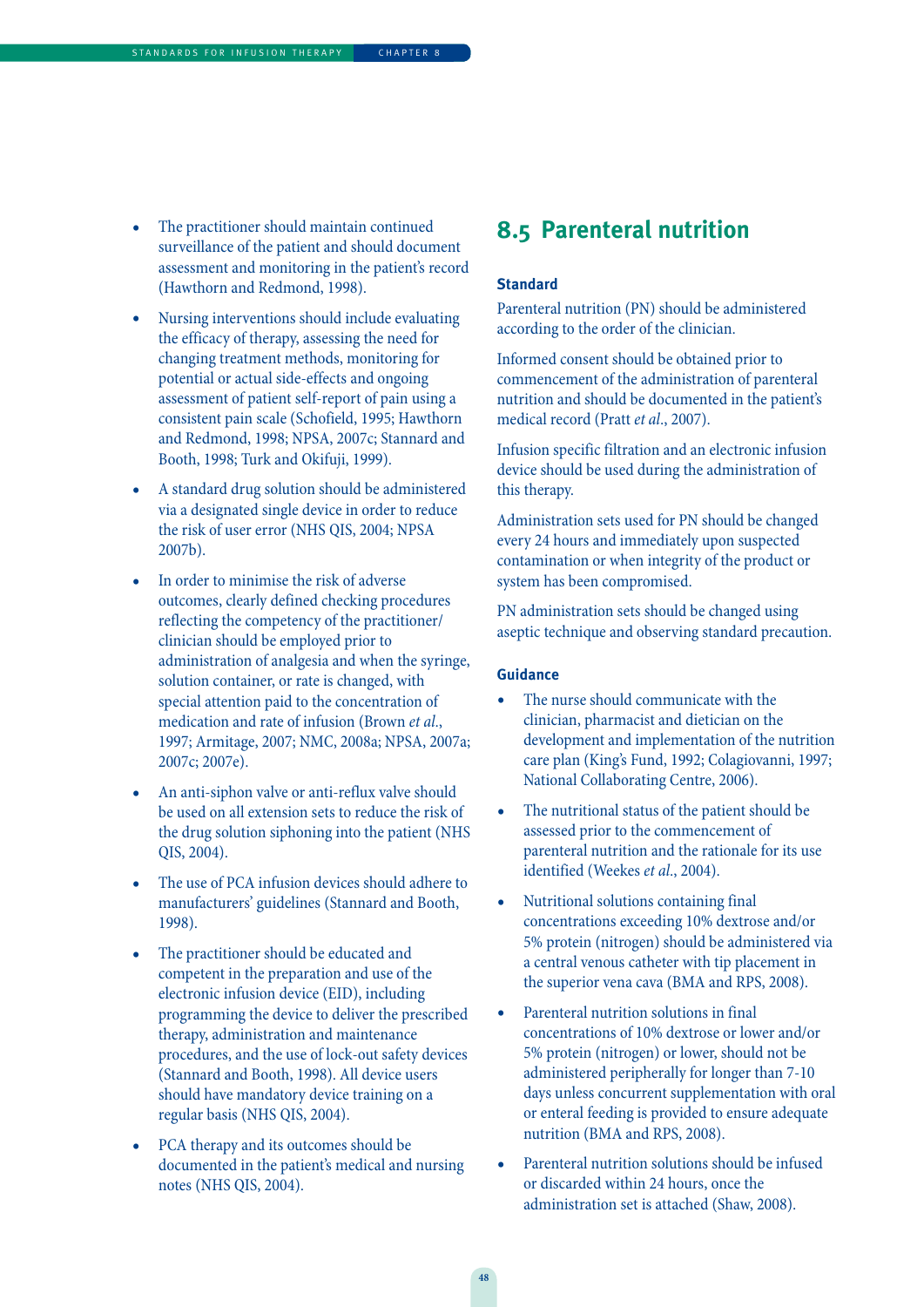- A protocol for changing PN administration sets should be established in organisational policies and procedures (King's Fund, 1992).
- Product integrity should be established before using the administration set.
- The administration set should be replaced every 24 hours. However, when infusing solutions containing only amino acids and glucose, it is not necessary to change the administration set more frequently than every 72 hours, provided that it is in continuous use (Pratt et al., 2007).
- The changing of add-on devices such as, but not limited to, extension sets, filters, stopcocks, and needle-less devices should coincide with the changing of the administration set.
- Parenteral nutrition solutions should be removed from refrigeration one hour prior to infusion in order to reach approximate room temperature.
- Parenteral nutrition solutions not containing lipids should be filtered with a 0.2 micron filter during administration (Weinstein, 2007), or as specified in the product information (BMA and RPS, 2008).
- Parenteral nutrition solutions containing lipid emulsion should be filtered using a 1.2 micron filter during administration, or as specified in the product information (BMA and RPS, 2008).
- Solutions should be prepared in the pharmacy using aseptic technique under a horizontal laminar flow hood (Hart, 2008b).
- Medications added to parenteral nutrition prior to administration of the solution should be assessed for compatibility (BMA and RPS, 2008).
- Medications added to parenteral nutrition should be documented on the label that is affixed to the infusate container (Harkreader, 2000).
- Medications should not be added to the parenteral nutrition solution once it is actively infusing (Weinstein, 2007).
- Parenteral nutrition administration systems, whether central or peripheral, should be dedicated to those solutions (National Collaborating Centre 2006 Pratt et al., 2007; Shaw, 2008).
- A single lumen catheter should be used for the administration of parenteral nutrition. If a multilumen catheter is used, parenteral nutrition should to be administered via a lumen kept exclusively for this purpose and strict aseptic technique implemented when handling this lumen (Pratt et al., 2007).
- Push or piggy-back medications should not be added to these infusion systems, with the exception of lipid emulsions with verified compatibility (BMA and RPS, 2008).
- The nurse should monitor the patient for signs and symptoms of metabolic-related complications and electrolyte imbalances (Henry, 1997; Shaw, 2008).
- The nurse should monitor the patient for signs and symptoms of catheter-related complications (Henry, 1997; Sutton et al 2005; Pratt et al., 2007).
- The nurse should assess, monitor and document the patient's response to therapy in the patient's medical record (Shaw, 2008).

### **8.6 Transfusion therapy**

#### **Standard**

Organisational policies and procedures regarding all aspects of transfusion therapy should be established in accordance with Health Services Circulars 2002/009 Better Blood Transfusion – appropriate use of blood (DH, 2002a) and 2007/001 Better Blood Transfusion – safe and appropriate use of blood (DH, 2007a), national guidelines and websites for the safe, effective and appropriate use of blood.

Informed consent of the patient or a responsible person legally authorised to act on the patient's behalf must be obtained before administering any transfusion therapy (BCSH, 1999; DH, 2002a; RCN, 2005b; Gray et al., 2007; Bishop, 2008; Hanvey, 2008; NMC, 2008b). A record should be made in the patient's medical notes that the reason for the proposed transfusion has been explained to the patient (or to the responsible person) (McClelland, 2007).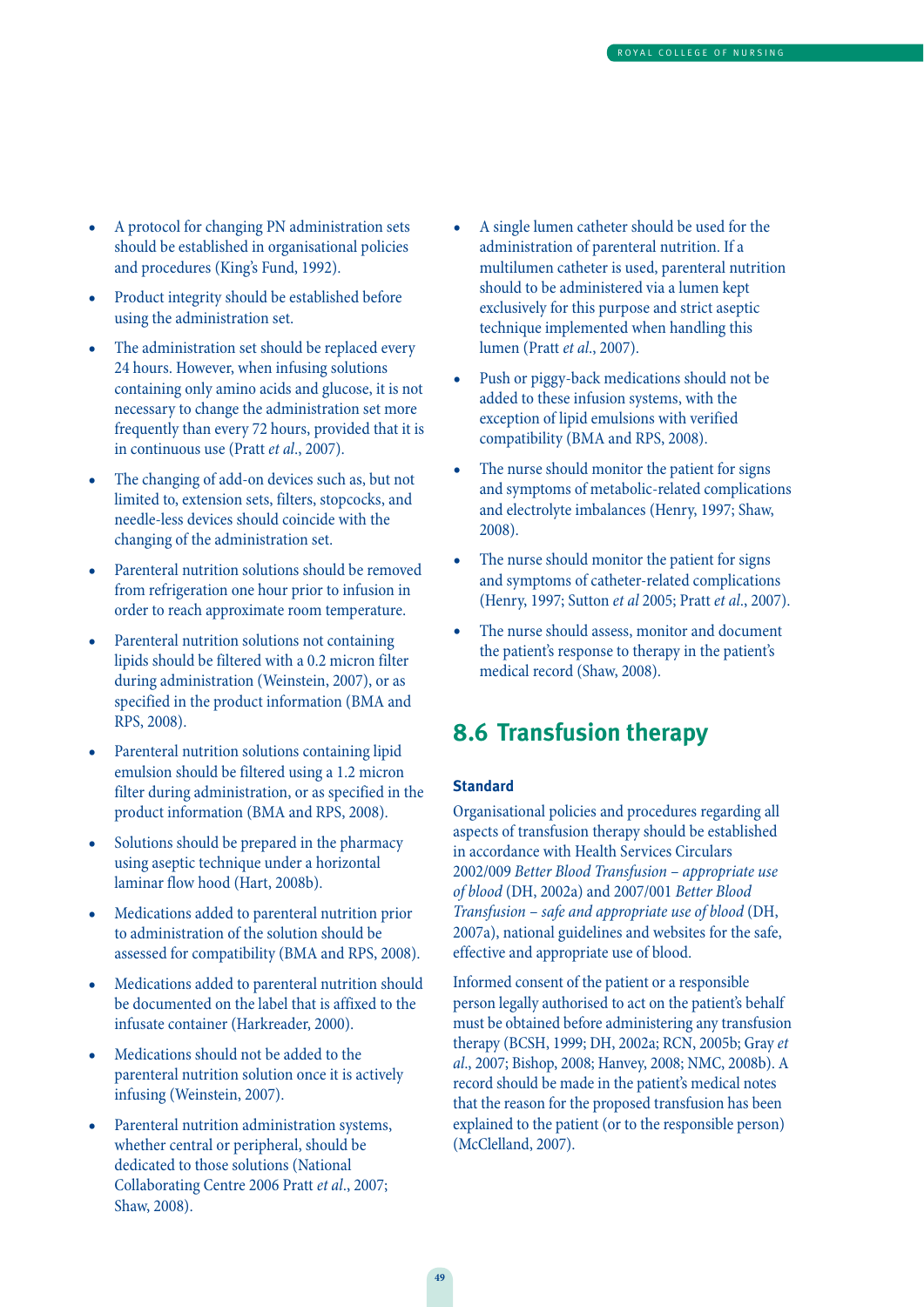Positive patient identification, appropriateness of therapy and administration setting for blood and/or blood component compatibility must be verified before administering blood and/or blood components (RCN, 2005b). Blood components should only be prescribed by a doctor (BCSH, 1999; McClelland, 2007). Blood components are considered as medicines for administration purposes and should only be administered by a doctor, or a nurse holding current registration with the NMC (BCSH, 1999).

- The nurse administering blood or blood components should have an in-depth knowledge and understanding of all aspects of transfusion therapy to ensure safe and effective delivery of care (INS, 2006; Bishop, 2008). This includes immunohaematology, blood and its components, blood grouping, administration equipment and techniques appropriate for each component, transfusion reactions, and the risks to the patient and nurse (INS, 2006).
- All health care practitioners involved in the transfusion process should receive appropriate education (RCN, 2005b) and be competency assessed (NPSA, 2006).
- Blood components must be transfused through a blood administration set with an integral mesh filter (170-200 micron pore size) (RCN, 2005b). Standard blood administration sets contain in-line filters that will remove particles of 170- 200 microns and above (BCSH, 1999; McClelland, 2007).
- The use of additional in-line blood filters is not indicated for the majority of transfusions. For infants and small children a standard giving set with a screen filter (170-200 microns) or an alternative system incorporating the same filtration must be used. Where small volumes are drawn into a syringe an appropriate filter must be used (BCSH, 2004).
- All blood components are leukocyte-depleted within 48 hours of collection in the UK to minimise the theoretical risk of transmission of new variant Creutzfeldt-Jakob disease. Leukocyte depletion filters are no longer used and may be detrimental (McClelland, 2007; Hanvey, 2008).
- For information on the use of blood warmers see Standard 4.5.
- Temperature, pulse and blood pressure should be measured and recorded before the start of each unit of blood/blood component, and when the unit is completed. Temperature and pulse should be measured 15 minutes after the start of each unit of blood/blood component. The patient should be observed throughout the transfusion. Further observations need only be taken if the patient becomes unwell or shows signs of a transfusion reaction (conscious patient). If the patient is unconscious, their pulse and temperature should be checked at intervals during the transfusion. Transfusions should only be administered in clinical areas where patients can be readily observed by clinical staff (BCSH, 1999; RCN, 200b; Gray et al., 2007; McClelland, 2007).
- Document the start and finish times of each unit of blood. Record the volume of blood transfused on the patient's fluid balance chart or 24 hour chart (Hanvey 2008). Document the fate of the blood or blood component and if it was returned to the laboratory untransfused (DH, 2005c; 2005d).
- There is no minimum or maximum size of cannula for administration of blood/blood components. The cannula size used should depend on the size of the vein and the speed at which the transfusion is to be infused (BCSH, 1999; Acquillo, 2007; McClelland, 2007).
- All red cell units should be transfused within four hours of removal from the blood fridge or hospital transfusion laboratory (RCN, 2005b).
- Fresh frozen plasma and platelets should be transfused immediately they are received in the clinical area.
- For the administration of transfusion therapy outside a hospital setting the Haematology guidelines for out-of-hospital blood transfusion should be followed (BCSH, 1999).
- Conventional guidance is that drugs should not be added to any blood component pack. Dextrose solution (5%) can cause haemolysis and must not be mixed with blood components. Calcium solutions may cause a clotting of citrated blood.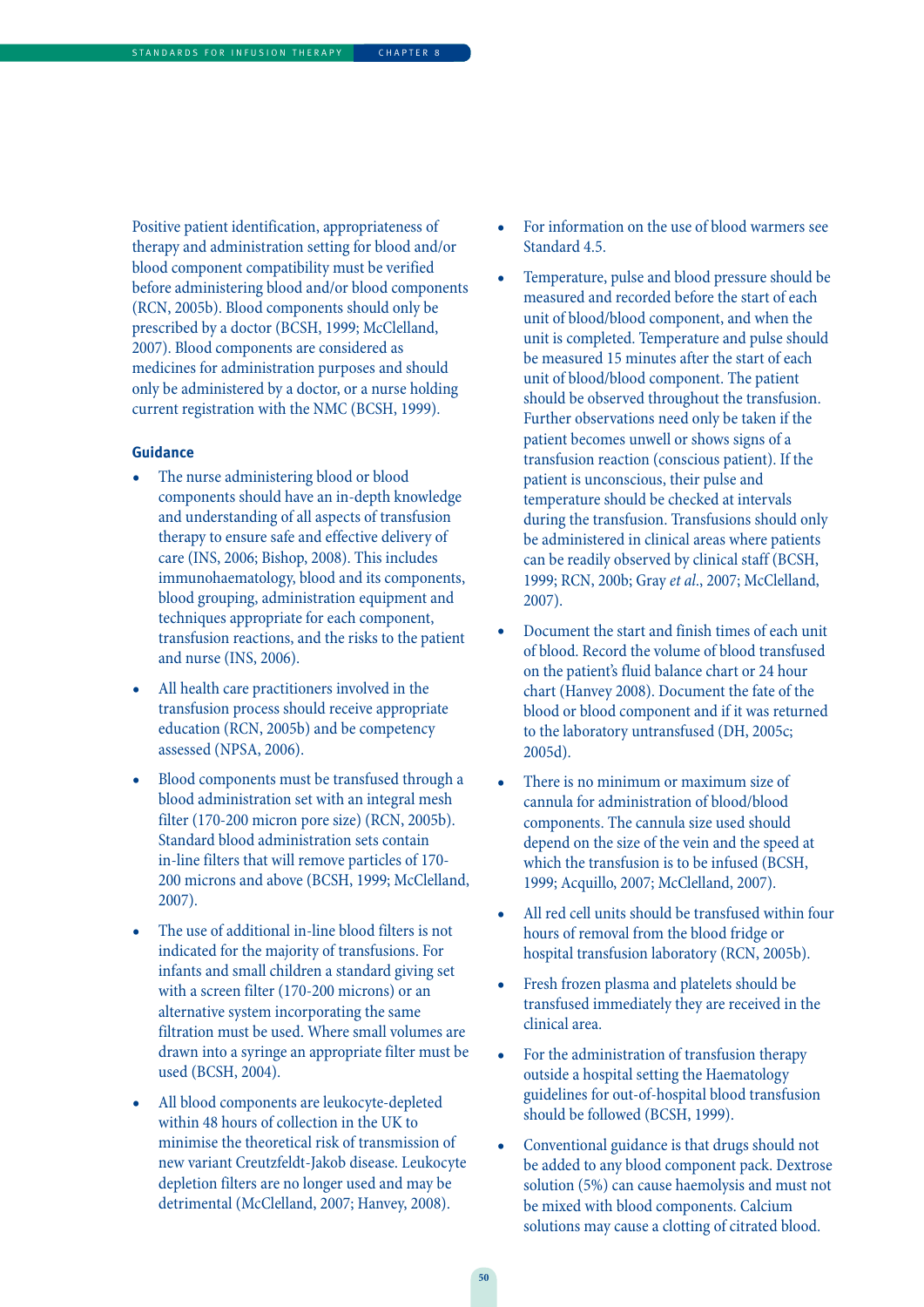Desferrioxamine may be administered via a Y connection with blood (RCN, 2005b).

- Transfusion reactions require immediate nursing and/or medical intervention. If a transfusion reaction is suspected stop the transfusion and immediately inform the doctor. If the reaction appears life-threatening, call the resuscitation team. Record the adverse event in the patient record. Report the adverse event in accordance with local hospital policy and national reporting procedures (RCN, 2005b; UK Blood Safety & Quality Regulations, 2005). The blood and the administration set should be retained for analysis by the blood transfusion laboratory.
- Hospitals should have a policy for the management and reporting of adverse events (including 'near misses') following transfusion of blood components. All adverse events related to transfusion reactions should be reported to the hospital transfusion department. In addition, all transfusion reactions should be reviewed by the Hospital Transfusion Committee. Serious noninfectious adverse events and near miss events should be reported to the Serious Hazards of Transfusion (SHOT, 2004) reporting scheme and the MHRA. Adverse events associated with licensed plasma derivatives or blood products should be reported to the UK Medicines Control Agency (BCSH, 1999; McClelland, 2007).
- External compression devices should be equipped with a pressure gauge and must exert uniform pressure against all parts of the blood container (INS, 2006).
- Electronic infusion pumps may be used for blood components providing they have been verified as safe to use for this purpose according to the manufacturer's instructions (BCSH, 1999; RCN, 2005b; McClelland, 2007).
- Blood and blood components should be transfused using a sterile administration set designed for this procedure. For platelet concentrates a standard blood or platelet administration set should be used. Platelets must not be transfused through administration sets that have been used for red cells. Special paediatric administration sets should be used for transfusion to an infant, or a screen filter used if the transfusion is to be administered via syringe

(BCSH, 1999; McClelland, 2007). Change the administration set at least every 12 hours for a continuing transfusion and on completion of the transfusion (RCN, 2005b).

- All trusts involved in blood transfusion are required to ensure that Better Blood Transfusion is an integral part of NHS care, to make blood transfusion safer as part of clinical governance responsibilities, avoid unnecessary use of blood and provide better information to patients and the public about blood transfusion (DH, 2002a).
- Patient information is essential to ensure informed consent (Bishop, 2008). Information sheets that outline the risks and benefits of blood transfusion can be helpful to patients. The NHS leaflet Will I need a blood transfusion? (available from hospital blood banks) and The National Blood Service Hospitals and Science Website http://hospital.blood.co.uk or locally produced information can be used (McClelland, 2007). Examples of patient information leaflets will (in the future) be available from the Better Blood Transfusion website www.betterblood.org.uk.

#### **Websites**

Guidelines for the Blood Transfusion Services in the United Kingdom: http://www.transfusionguidelines. org.uk

British Blood Transfusion Society: www.bbts.org.uk

British Committee for Standards in Haematology guidelines: www.bcshguidelines.com

Better Blood Continuing Education Programme, E-learning website: www.learnbloodtransfusion.org.uk

NHS leaflet Will I need a blood transfusion?: http://hospital.blood.co.uk/library/pdf/INF\_PCS\_ HL\_001\_05\_will\_i\_need\_leaflet\_ENGLISH.pdf

### **8.7 Intravenous conscious sedation**

#### **Standard**

Intravenous conscious sedation (IVCS) should be initiated upon the order of a clinician or in accordance with individual organisations' policies and procedures (e.g. patient group directions) and should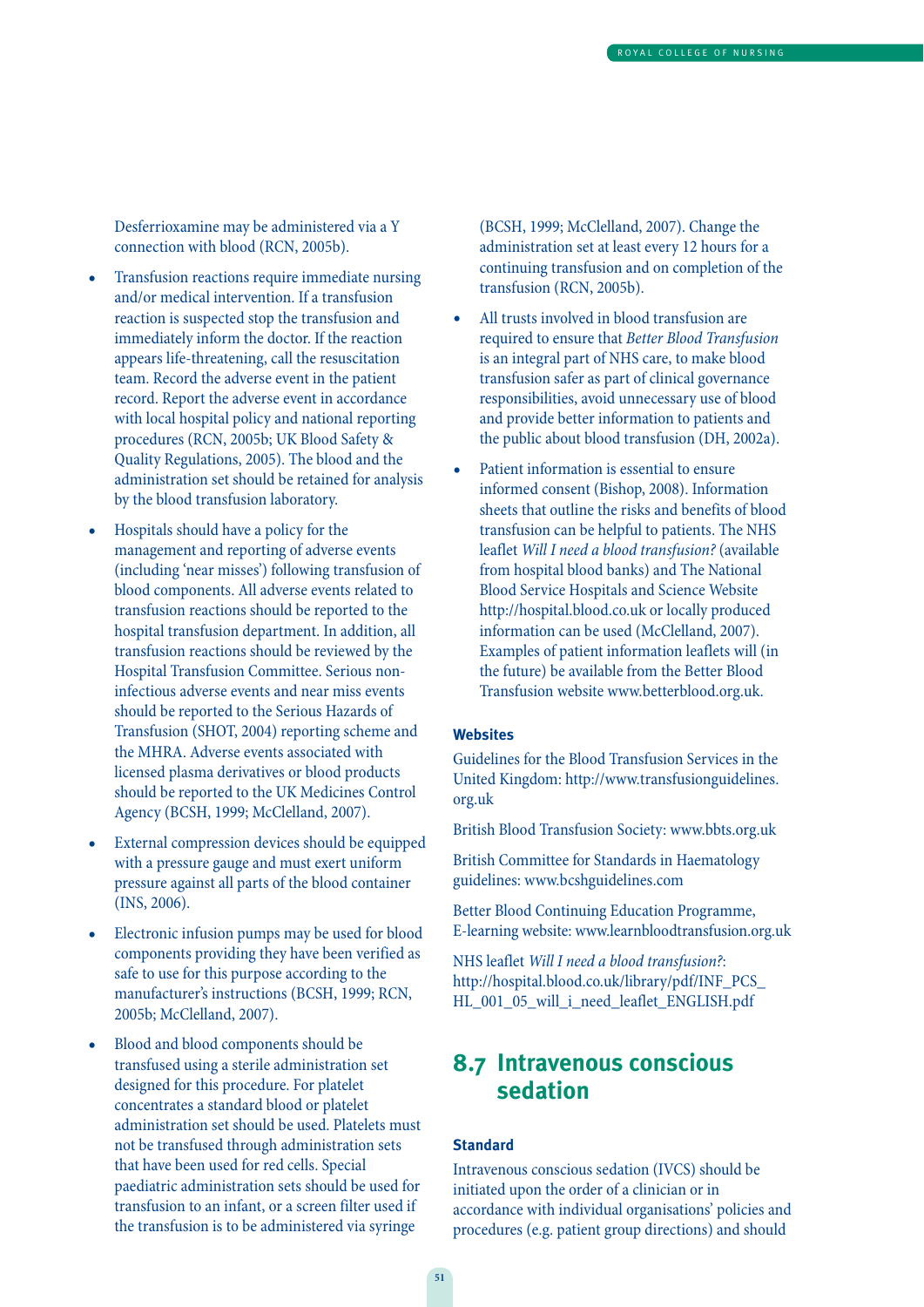be provided in a controlled setting, with appropriate monitoring and resuscitation equipment available.

Informed consent (including the risks of IVCS) should be obtained from the patient, or a representative legally authorised to act on the patient's behalf, prior to the procedure and documented in the patient's medical and nursing notes.

- Patients should be assessed for any health problems and any risks associated with having their procedure under IVCS (DH, 2003a; RCR, 2003; NCEPOD, 2004a; NGC, 2004; SIGN, 2004; Reschreiter and Kapila, 2006; Sury, 2006; DH, 2007b).
- Prior to IVCS, patients should be advised that they may experience a prolonged period of impaired cognition following their procedure and therefore should not make any legally binding or lifestyle changing decisions (RCR, 2003; Marriot et al., 2004; NGC, 2004).
- Patients receiving IVCS in an ambulatory health care facility should have a responsible adult to accompany them home, via car or taxi, and remain with them for 12-24 hours after the procedure (DH, 2003a). Post-procedural information/instructions for the patient should be reinforced in written form, in recognition of the patient's possible impaired cognition. This information should include signs and symptoms of possible adverse outcomes and complications (DH, 2003a; RCR, 2003; Marriot et al., 2004; NGC, 2004; DH, 2007b).
- A clinician should select and order the medications for conscious sedation (Smeltzer and Bare, 2000; RCOA, 2001; RCR, 2003).
- In order to minimise the risk of adverse outcomes, clearly defined checking procedures reflecting the competency of the practitioner/ clinician should be employed prior to administration of analgesia and when the syringe, solution container, or rate is changed, with special attention paid to the concentration of medication and rate of infusion (Armitage, 2007; NMC, 2008a; NPSA, 2007a; NPSA, 2007e).
- Guidelines for drug administration, patient monitoring and response to complications and emergencies should be available and established in accordance with evidence-based practice (Berlin, 2001; DH, 2002b; SIGN, 2004).
- The practitioner should demonstrate knowledge of the risks of airway obstruction, its management and the identification of 'at risk' patients (Miller et al., 1997; Benumof, 2001; DH, 2002b; DH, 2004b; SIGN, 2004; Reschreiter and Kapila, 2006; DH, 2007b; Bellamy and Struys, 2007).
- The practitioner managing the patient receiving IVCS should be educated and competent in the principles of IVCS and the administration of the therapy. The organisation providing the service should have an education and competency verification system in place (Greenfield et al, 1997; Sury et al., 1999; Laurence, 2000; Smeltzer and Bare, 2000; RCOA, 2001; DH, 2003a; Marriot et al., 2004; SIGN, 2004; NAO, 2005).
- IVCS should be performed in a controlled setting, which includes a clinician, available written protocol and appropriate equipment for administering the therapy, monitoring the patient and for resuscitation (Laurence, 2000; RCOA, 2001; DH, 2002b; BSG, 2003; DH, 2003a; NCEPOD, 2004b; NGC, 2004; Reschreiter and Kapila, 2006).
- The safety of IVCS will be optimised by practitioners using clearly defined techniques of sedation, for which the clinician/practitioner has been trained (RCOA, 2001; RCR, 2003; DH, 2007b).
- Safety of the patient is increased when a single sedative drug is used. Combinations of drugs or a 'cocktail', while sometimes necessary, reduce the margin of safety between 'conscious sedation' and 'anaesthesia' due to the synergistic effect of the drugs and is associated with an increased risk of cardio-respiratory problems (Coté et al., 2000; RCOA, 2001; DH, 2002b; SIGN, 2004; DH, 2007b). The appropriate reversal agents should be available (RCOA, 2001; Sury, 2006).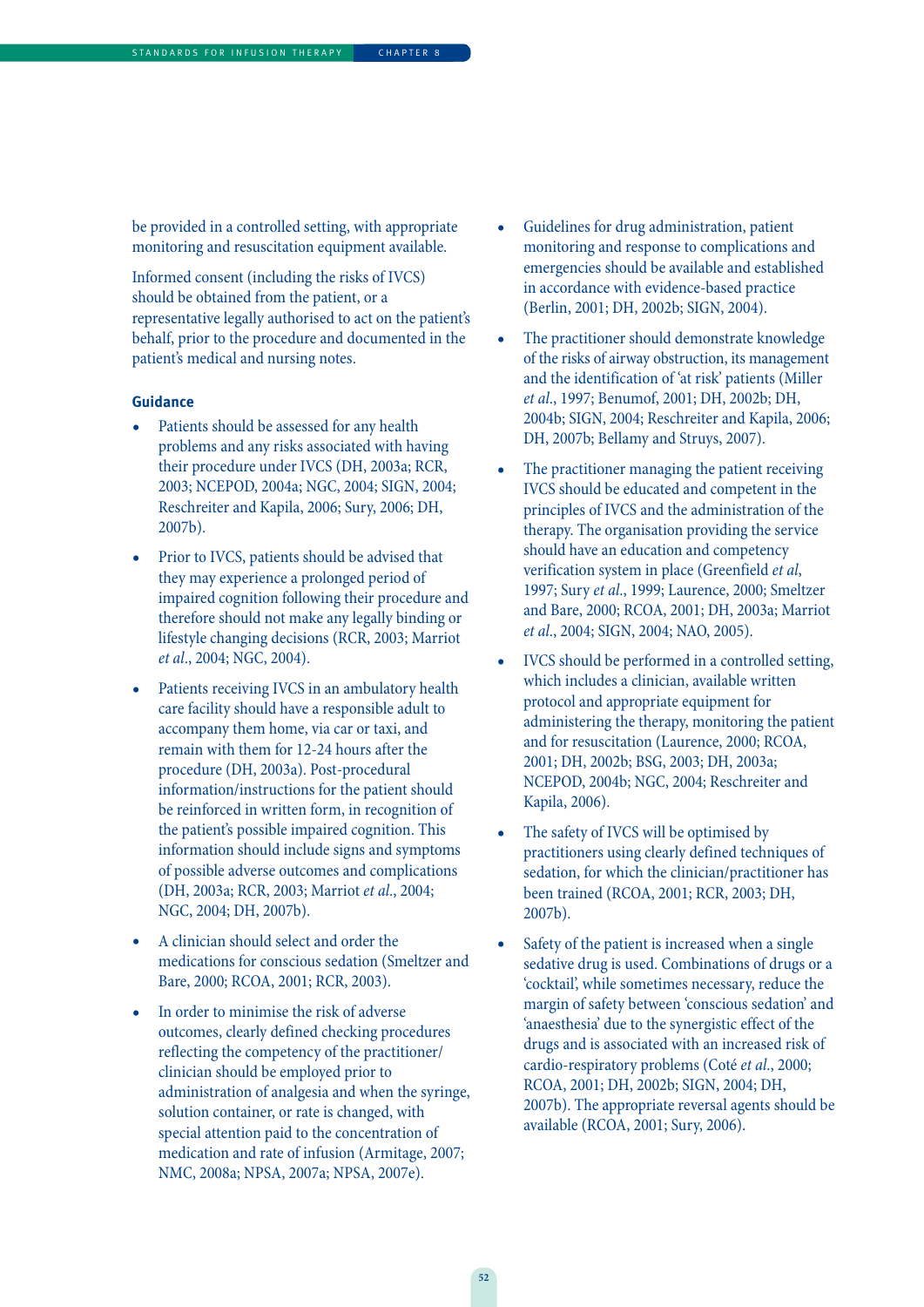- The patient receiving IVCS should be continuously monitored and vascular access should be maintained throughout the procedure (Booth, 1996; Smeltzer and Bare, 2000; DH, 2004b; NCEPOD, 2004b; SIGN, 2004; Sury, 2006; DH, 2007b). The practitioner must have received formal training in monitoring and resuscitation, and should have knowledge of the sedation rating scales which can be used to assess the patient (Miller et al., 1997; NCEPOD, 2004b; Reschreiter and Kapila, 2006; DH, 2007b).
- The practitioner managing the patient receiving IVCS should not leave the patient unattended or compromise continuous monitoring by participating in other duties (Smeltzer and Bare, 2000; DH, 2002b; NCEPOD, 2004b; SIGN, 2004; Reschreiter and Kapila, 2006).
- Paediatric patients should be managed by a clinician/practitioner with the requisite specialist skills (SIGN, 2004).
- Standard monitoring includes: level of responsiveness, heart rate, blood pressure, respiratory rate and oxygen saturation (DH, 2003a; RCR, 2003; DH, 2007b; NGC, 2004). Factors that should be taken into account when deciding on ECG monitoring include: cardiovascular disease, American Society of Anesthesiologists (ASA) status and the potential for cardiovascular instability (for example during upper GI endoscopy). Continuous ECG monitoring is indicated in patients with significant arrhythmia or cardiac dysfunction, older patients and when a prolonged procedure is anticipated (NGC, 2004). Capnography may also be indicated for prolonged procedures (RCR, 2003; NGC, 2004; SIGN, 2004; Sury, 2006). Supplemental oxygen should be administered during all endoscopies (BSG, 2003) to reduce the incidence of hypoxaemia (RCR, 2003). A contemporaneous monitoring record should be maintained: the frequency of recordings will be dependent on the patient's physical status (RCR, 2003; NCEPOD, 2004b).
- After IVCS the patient should continue to be monitored for a period dependent on the assessed risk to the patient, in a dedicated recovery facility with appropriate equipment and suitably trained staff, regardless of the timing of the procedure (RCR, 2003; NGC, 2004; SIGN, 2004; DH, 2007b).

### **8.8 Epidural analgesia infusion**

#### **Standard**

The epidural analgesia infusion should be initiated upon the order of a clinician.

The patient and/or caregiver should be educated and competent in the use of epidural infusion and the patient's and/or caregiver's ability to comply with procedures should be evaluated prior to, and at regular intervals during, therapy.

Medications should be obtained, administered, discarded and documented in accordance with legal requirements for controlled substances.

Special precautions should be taken in order to minimise the risk of epidural medication being incorrectly administered.

- A protocol for the use of epidural analgesia should be established in organisational policies and procedures (Audit Commission, 1997; Morton, 1998), together with a protocol for 'stepdown' analgesia (NHS QIS, 2004). Guidelines on the management of potential problems and adverse outcomes should also be available (NHS QIS, 2004).
- Continuous epidural analgesia should only be used in environments where this method of analgesia is frequently employed, in order to optimise expertise and safety (RCOA, 2004). There must be 24-hour access to advice from an anaesthetist (RCOA, 2004).
- The measurement of pain management outcomes should be defined in the organisational performance improvement programme (Audit Commission, 1997; Morton, 1998).
- The patient should be involved in the decisionmaking process (NHS QIS, 2004).
- Patient and/or caregiver information should be appropriate to the duration of therapy (short or long-term) and care setting. This information should include the purpose of the therapy, operating instructions for the device, expected outcomes, precautions and potential side-effects (Morton, 1998; Stannard and Booth, 1998; RCOA, 2004).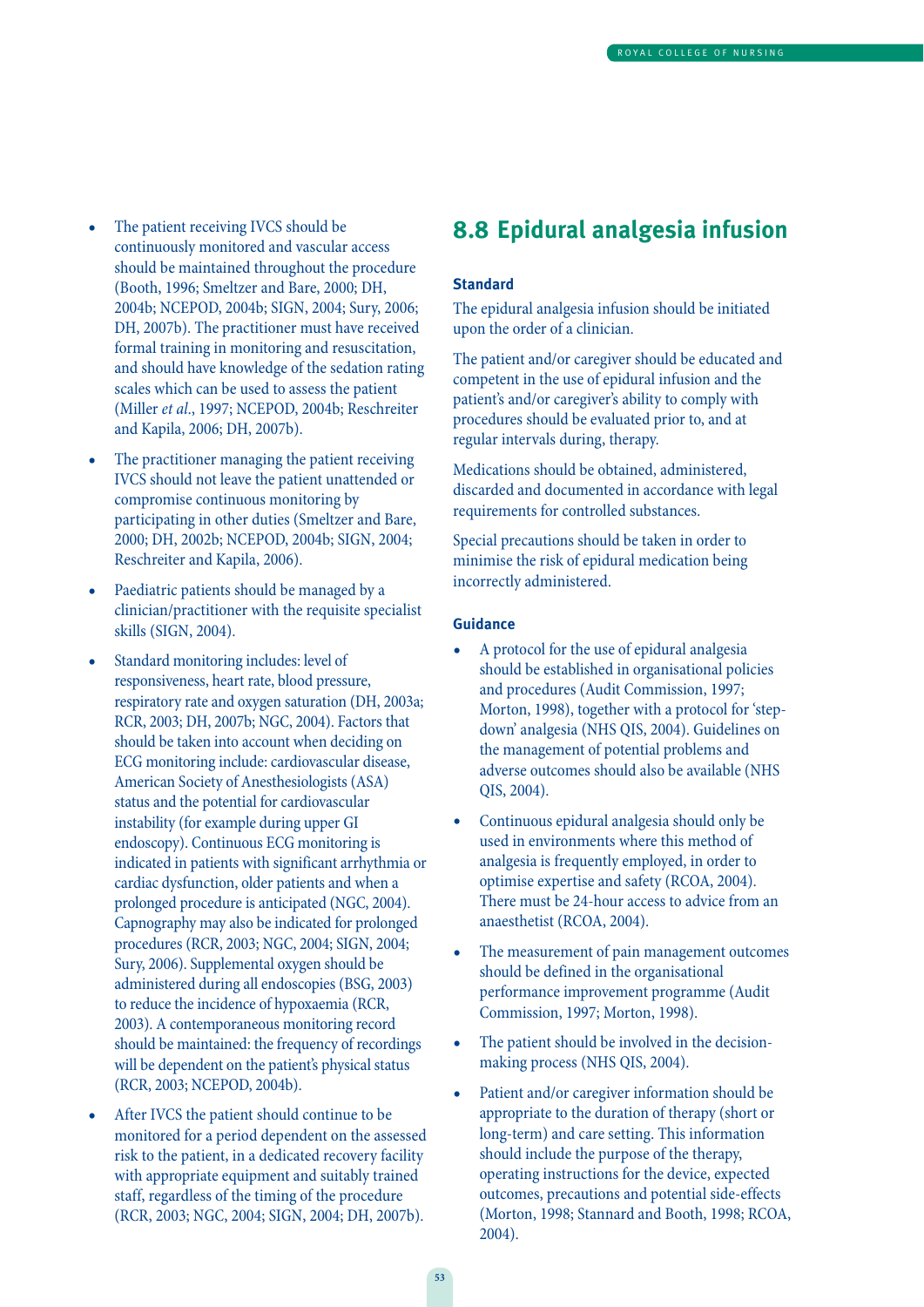- The appropriateness of epidural analgesia, the environment and patient's comprehension of the intended therapy should be assessed prior to initiation of therapy; whenever possible, patients should be offered the opportunity to self-manage pain by using patient-controlled epidural analgesia (PCEA) (Wilkie et al., 1995; Morton, 1998; Smeltzer and Bare, 2000).
- Baseline data should be obtained prior to initiation of therapy and should include patient health status and pain history (Hawthorn and Redmond, 1998; Stannard and Booth, 1998; Wigfull and Welchew, 2001).
- The patient must have a patent venous access device in situ during epidural analgesia (NHS QIS, 2004).
- The practitioner must have knowledge of analgesic pharmacokinetics and equianalgesic dosing, contraindications, side-effects, appropriate administration modalities and anticipated outcome, and should document this information in the patient's medical and nursing notes (McQuay and Moore, 1998; Stannard and Booth, 1998; McQuay, 1999; Wigfull and Welchew, 1999; Wigfull and Welchew, 2001; Taverner, 2003).
- The practitioner should maintain continued surveillance of the patient and should document assessment and monitoring in the patient's record (Hawthorn and Redmond, 1998; Morton, 1998; Stannard and Booth, 1998).
- Nursing interventions should include evaluating the efficacy of therapy, assessing the need for changing treatment methods, monitoring for potential or actual side-effects and ongoing assessment of patient self-report of pain using a consistent pain scale (Schofield, 1995; Hawthorn and Redmond, 1998; Stannard and Booth, 1998; Turk and Okifuji, 1999; Wigfull and Welchew, 2001).
- Aseptic technique should be observed during the insertion of the epidural catheter (RCOA, 2004).
- The patient should be monitored for infective complications and the presence of neurological sequalae.
- Epidural analgesia catheters should be colourcoded and easily identifiable (NPSA, 2007d); they

should not include injection ports (NHS QIS, 2004); and an antibacterial filter should always be used (RCOA, 2004). The catheter should be secured so that movement of the catheter in and out of the epidural space is minimised and the dressing should facilitate inspection of the insertion site (RCOA, 2004).

- There should be protocols or guidelines that identify a restricted list of drugs and their concentrations, which can be used for epidural infusion (RCOA, 2004; NPSA, 2007d). Clear labels should permit the practitioner to easily distinguish epidural infusions from other infusions (RCOA, 2004; NPSA, 2007d). Specific storage for epidural solutions should be provided to separate them from other infusions (RCOA, 2004; NPSA, 2007d).
- A standard drug solution should be administered via a designated single device in order to reduce the risk of user error (NHS QIS, 2004; NPSA, 2007d).
- In order to minimise the risk of adverse outcomes, clearly defined checking procedures reflecting the competency of the practitioner/ clinician should be employed prior to administration of analgesia and when the syringe, solution container, or rate is changed, with special attention paid to the concentration of medication and rate of infusion (Brown et al., 1997; Armitage, 2007; NPSA, 2007a; 2007d; 2007e; NMC, 2008a).
- The use of epidural infusion devices should adhere to manufacturers' guidelines (Stannard and Booth, 1998).
- Epidural pumps should be clearly identified (NPSA, 2007d) and specifically set up for continuous epidural infusion with pre-set limits for maximum infusion rate and bolus size (RCOA, 2004). The practitioner should be educated and competent in the preparation and use of the electronic infusion device including programming the device to deliver the prescribed therapy, administration and maintenance procedures, and the use of lock-out safety devices (Stannard and Booth, 1998; Wigfull and Welchew, 1999; 2001; NPSA, 2007d). All device users should have mandatory device training on a regular basis (NHS QIS, 2004).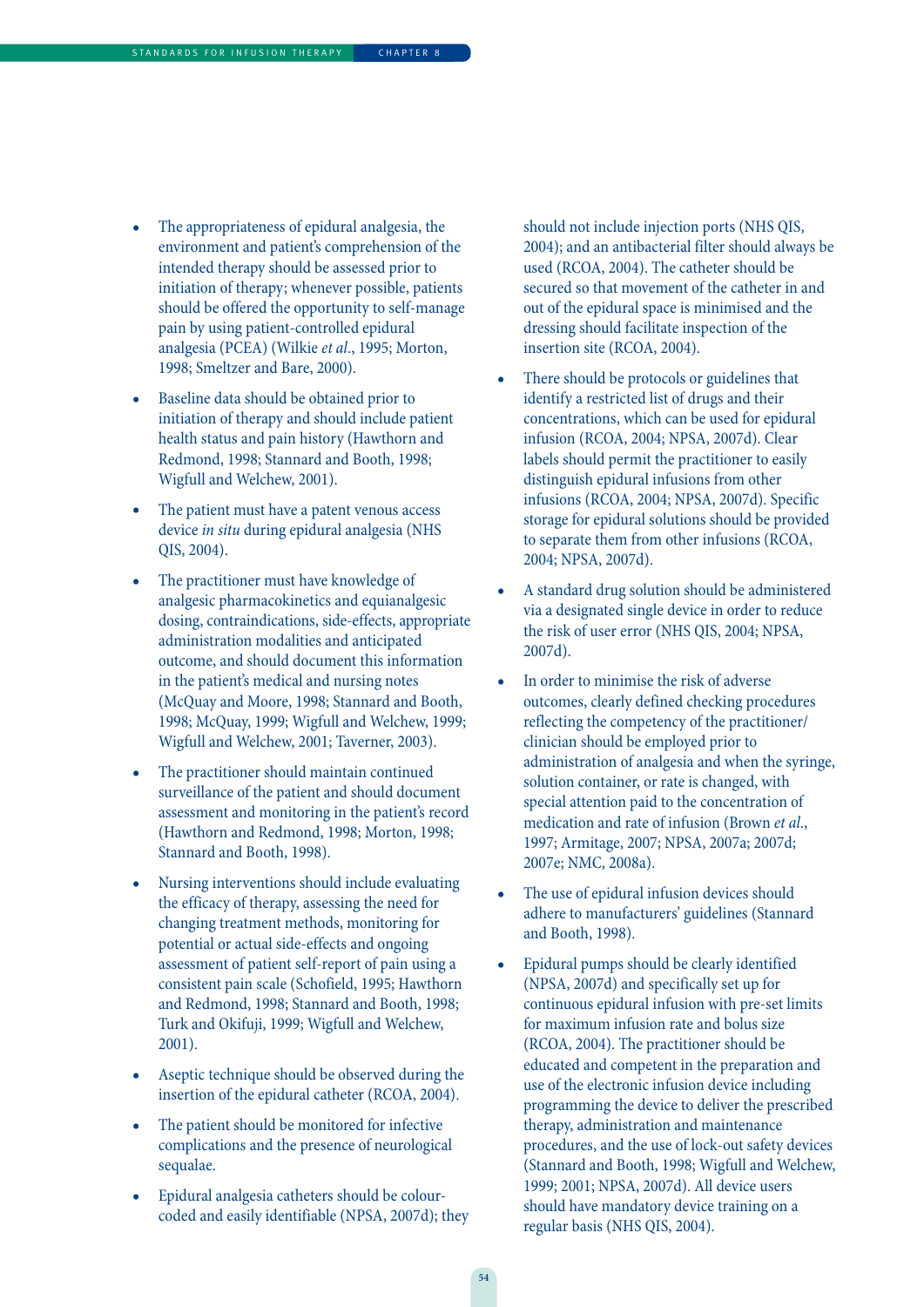- Patients having epidural analgesia should have deep vein thrombosis (DVT) prophylaxis adjusted, as appropriate, to minimise the risk of epidural haematoma (NHS QIS, 2004).
- Patients who have had orthopaedic or vascular surgery should be observed in order to detect the development of compartment syndromes (RCOA, 2004).
- Epidural analgesia therapy, together with any complications, should be documented in the patient's record (Cooper, 1996; Stannard and Booth, 1998; Hutton and Christie, 2001; Malak et al., 2001; NPSA, 2007b; 2007c) together with observations of the patency of the VAD and integrity of pressure areas.

### **8.9 Intravenous immunoglobulin therapy**

#### **Standard**

Intravenous immunoglobulin (IVIG) should be prepared and administered using aseptic technique and sterile or non sterile gloves (NPSA, 2007; TRIAC, 2007). Aseptic technique with sterile gloves may be used for administration of intravenous medications via a central venous access device (Pratt et al., 2007).

The nurse administering intravenous immunoglobulin should be knowledgeable about the indications for IVIG therapy, normal dosage, sideeffects, precautions and contraindications, potential adverse reactions and the appropriate interventions (NMC, 2008a; NPSA, 2007f; Finlay, 2008).

Measures should be taken to minimise the risk of allergic/anaphylactic reactions during the administration of IVIG (Shelton et al., 2006).

IVIG should be administered in a safe, appropriate environment (United Kingdom Primary Immunodeficiency Network (UKPIN), 2005; Trent Immunology and Allergy Consortium (TRIAC), 2007).

#### **Guidance**

• Protocols for the administration of IVIG should be set out in organisational policies and procedures.

- Prior to commencing IVIG, informed, written consent must be obtained from the patient (NMC, 2008b) or person with parental responsibility if the patient is a child (DH, 2002c). This should include the risk of infection (viral infections and theoretical risk of transmission of vCJD), the process of infusion and adverse reactions that may occur. The consent process should be documented in the medical record (UKPIN, 2004; UKPIN, 2005; Shelton et al., 2006; TRIAC, 2007).
- The patient must have an infusion partner/carer who agrees to be trained to administer the IVIG infusion (UKPIN, 2005; TRIAC, 2007).
- If IVIG is administered in the home setting by a community nurse, patient, parent or caregiver, the person administering the IVIG should be able to recognise the side-effects and signs of an allergic/anaphylactic reaction and take the appropriate action(s). A pre-filled syringe containing adrenaline (for example Epi-pen™) should be readily available for use and the caregiver taught to seek medical help/call an ambulance should an allergic/anaphylactic reaction occur (Royal College of Pathologists et al., 1995; Nolet, 2000; RCN, 2001; TRIAC, 2007; Kayley, 2008).
- If IVIG is to be administered in the home setting the caregiver/patient/parent should be educated in the preparation and administration of IVIG, hand-washing, aseptic technique, use of any delivery system, venepuncture, blood sampling, correct infusion rates, disposal of used equipment, immediate and long-term sideeffects, potential adverse reactions, and instructed in the use of pre-filled adrenaline syringes (Nolet, 2000; RCN, 2001; UKPIN, 2005; TRIAC, 2007).
- Patients and carers trained to administer IVIG in the home should be formally trained by a specialist immunology nurse (RCN, 2001). The specialist nurse must be competent in the administration of intravenous medication, possess a teaching and assessing certificate or equivalent, and have experience of home intravenous therapy training (UKPIN, 2005).
- The agreement of the GP and/or primary care trust should be obtained and mechanisms for funding established before instigating a home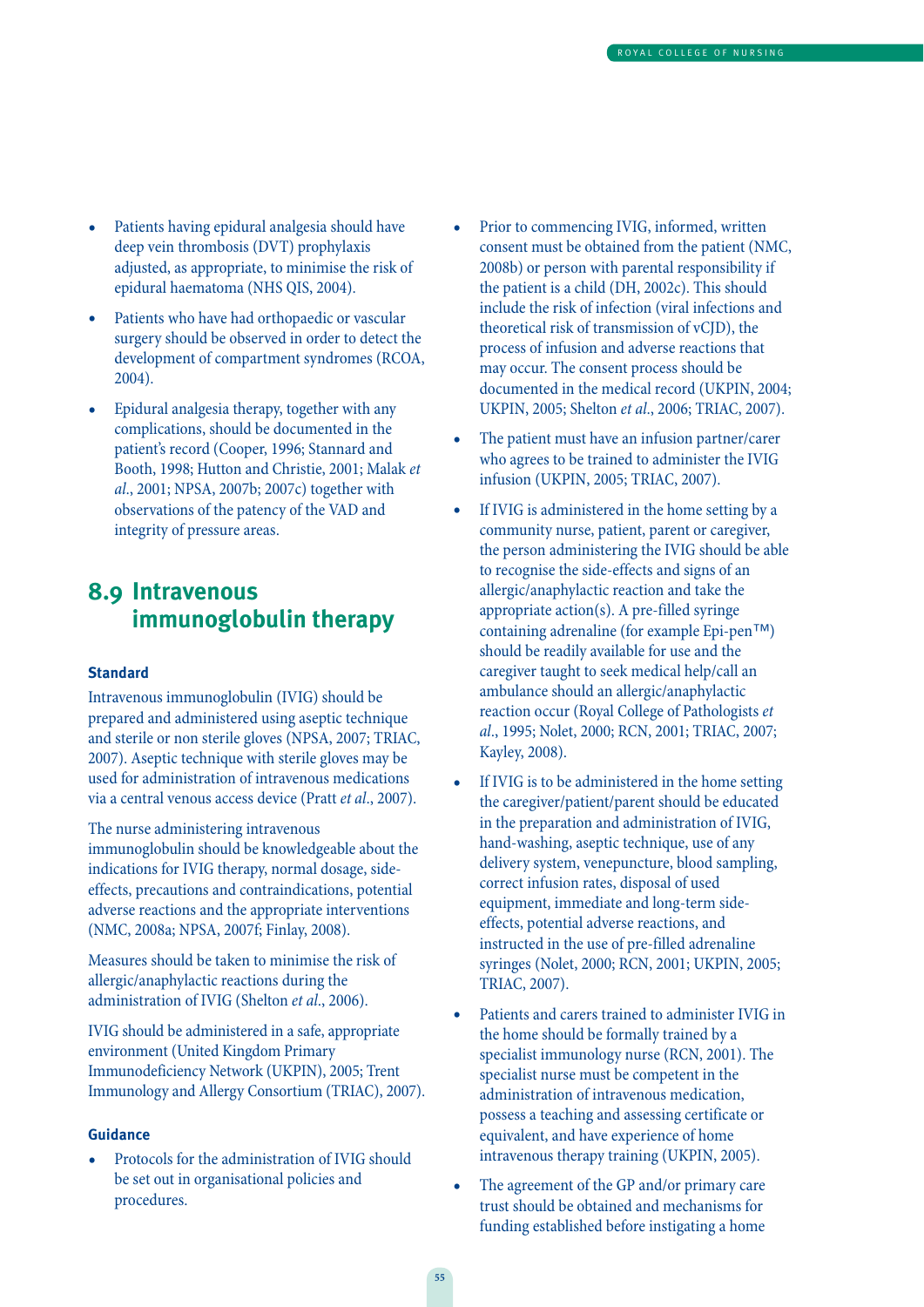training programme. In addition, a system for prescribing the IVIG should be in place and arrangements made for the supply of the IVIG/ other equipment by a community pharmacy service or hospital pharmacy (UKPIN, 2005).

- Before starting home administration of IVIG the patient should have experienced no adverse reactions/events for 4-6 months (UKPIN, 2005; TRIAC, 2007).
- Patients receiving IVIG in the home setting must have telephone access, in order to call the emergency services (UKPIN, 2005; TRIAC, 2007).
- Patients receiving IVIG in the home setting must agree to continued monitoring and review as determined by the specialist hospital (UKPIN, 2005; TRIAC, 2007). Monitoring includes blood samples for liver function, trough IgG levels and CRP. Additional samples may be required at least yearly for functional antibodies (selected patients), full blood count with haematinics as required, anti-IgA antibodies, hepatitis BsAg and hepatitis C PCR and store serum (TRIAC, 2007).
- The competence of the patient/infusion partner should be assessed yearly (UKPIN, 2005; TRIAC, 2007).
- The use of permanent venous access devices should be avoided where possible as the patient has an increased susceptibility to infection (RCN, 2001). However, when necessary, the patient receiving long-term IVIG therapy should be considered for placement of an appropriate venous access device (Nolet, 2000; Schleis, 2000; Bravery, 2008; Kayley, 2008). Good venous access is essential for home IVIG administration (UKPIN, 2005; TRIAC, 2007).
- IVIG should be prepared, stored and administered according to the manufacturer's guidelines (TRIAC, 2007). Once prepared the infusion should be labelled (NPSA, 2007f; NPSA, 2007b). Once the IVIG has been reconstituted it should be administered promptly as it contains no preservatives (check manufacturers' instructions) (Nolet, 2000; Schleis, 2000; Weinstein, 2007).
- The IVIG infusion should be started slowly and the rate increased in incremental steps until the patient's maximum infusion rate is reached. Once

tolerance has been established, the infusion can be administered more rapidly. This procedure should be followed each time the brand of IVIG is changed (Schleis, 2000). Side-effects and adverse reactions are reduced by avoidance of rapid infusion rates (Cornelius, 2000; Swenson, 2000).

- Infusion rates are calculated at ml/kg/minute. It is important that an accurate weight is used to calculate the infusion rate (Nolet, 2000; Shelton et  $al., 2006$ ).
- The administration set used to administer IVIG may require a 15-micron filter to prevent infusion of undissolved immunoglobulin or other foreign material into the patient. Check manufacturers' instructions as not all products require a filter (Shelton et al., 2006).
- The patient should be observed during infusion of IVIG for signs of an adverse reaction. Baseline observations of pulse, blood pressure and temperature should be recorded. These should only be repeated as indicated (TRIAC, 2007). Observations every 5-15 minutes will be necessary if the patient experiences a reaction (Shelton et al., 2006).
- Common side-effects such as headache and slight hypotension may be alleviated by slowing the infusion rate (Schleis, 2000).
- Flu-like symptoms can be treated with the administration of either paracetamol or ibuprofen pre- and post-infusion (Schleis, 2000; Swenson, 2000).
- Post-infusion headaches accompanied by nausea and vomiting (aseptic meningitis) can occur from 12 hours to several days after the IVIG. This may be treated by administration of antihistamines, corticosteroids and hydration before the infusion and analgesia post-infusion as necessary. These symptoms may be relieved by administering IVIG as a 24-hour infusion (Schleis, 2000; Swenson, 2000, Shelton et al., 2006). Using an alternative IVIG product may prevent recurrence of the headache (Shelton et al., 2006).
- Anaphylaxis/allergic reactions are rare and are associated with the first infusion of IVIG or when products are changed. If a reaction occurs antihistamines, corticosteroids and adrenaline may be required. An emergency trolley and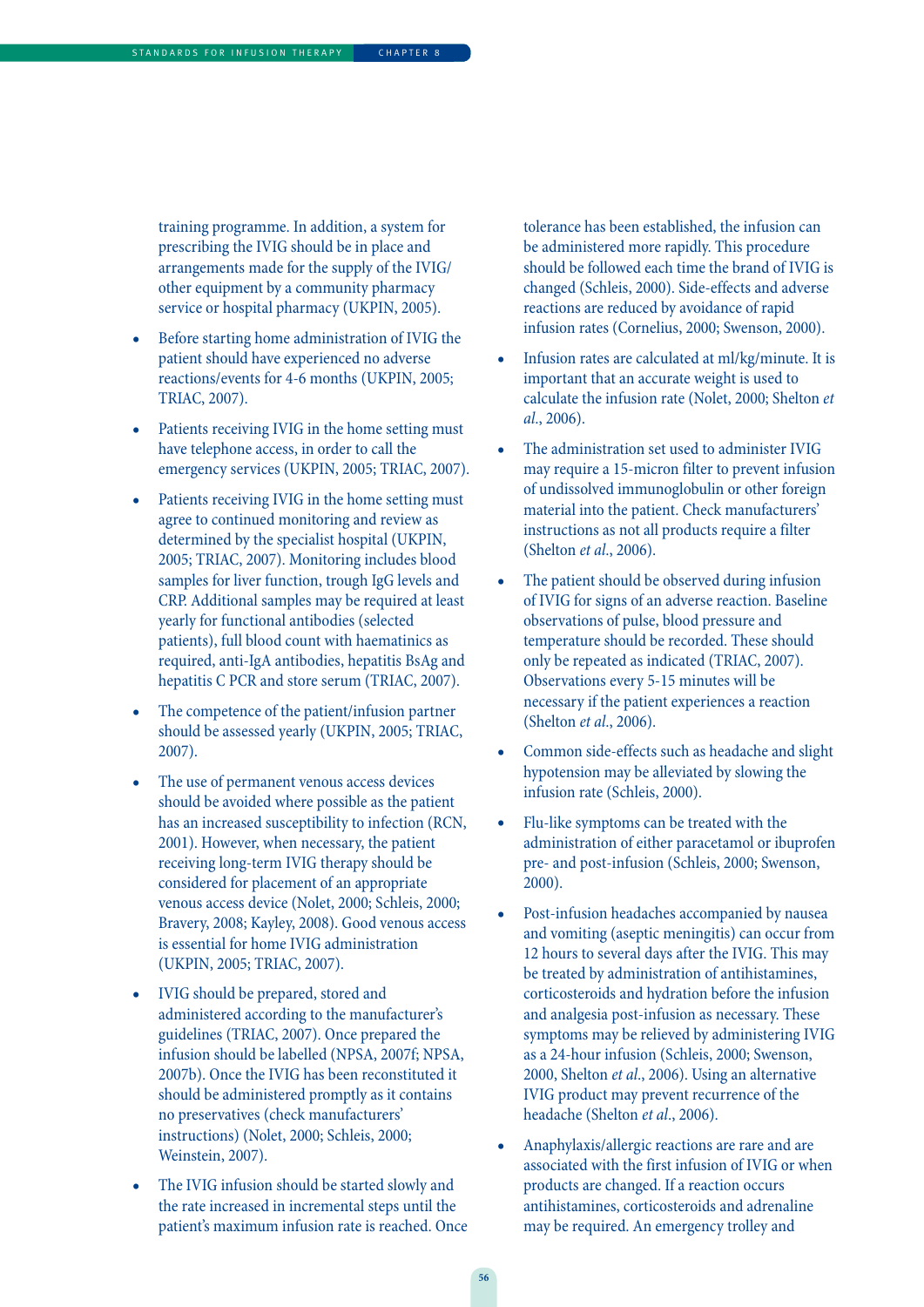oxygen should be readily available during first infusion or brand change of IVIG. This type of reaction diminishes with subsequent infusions. Pre-medication with antihistamine and corticosteroid lessens the risk of a reaction (Nolet, 2000; Schleis, 2000; Shelton et al., 2006).

- If an adverse event occurs the necessary action should be instigated, the event should be reported to the prescriber/patient's consultant and documented in the patient record (NMC, 2008a).
- First and second doses of IVIG should be administered in a hospital setting (Cornelius, 2000). Where the brand is changed, the first and second doses of the new brand should also be administered in a hospital setting.
- If a patient has an active infection present the IVIG should be delayed for a few days until the infection has been treated with antibiotics. An adverse reaction is more likely to occur if an infection is present (TRIAC, 2007).
- Methods should be employed to minimise the risk of pathogen transmission via IVIG (Lee et al., 2000; Swenson, 2000). IVIG products available in the UK are manufactured in an MHRA-approved facility. All licensed products must be manufactured under the terms of an approved manufacturer's license. The minimum requirements for manufacture are defined in the Good Manufacturing Practice (GMP) Commission Directive 2003/94/EC (National Blood Service, 2005).
- If the patient is deficient in immunoglobulin A (IgA) and has high titre anti-IgA antibodies the patient should receive IgA-depleted immunoglobulin (Shelton et al., 2006).
- The batch number should be recorded to facilitate rapid identification of contaminated batches (TRIAC, 2007).

#### **Websites**

Primary Immunodeficiency Association: www.pia.org.uk

UK Primary Immunodeficiency Network (UKPIN): www.ukpin.org.uk

### **8.10 Apheresis procedures (donor/therapeutic)**

#### **Standard**

Apheresis procedures should be undertaken by a trained practitioner with the experience, knowledge and skills to perform this procedure (BCSH, 1998; National Blood Service (NBS), 2005; Foundation for the Accreditation of Cellular Therapy, Joint Accreditation Committee ISCT-EBMT (FACT-JACIE), 2007).

Aseptic technique, ANTT, protective clothing, gloves and standard precautions should be observed during apheresis procedures where appropriate (NBS, 2005; FACT-JACIE, 2007).

Apheresis procedures should be performed in accordance with the NMC's Code (NMC, 2008b) or other profession-specific regulations.

Apheresis procedures performed on healthy donors should comply with the Guidelines for the blood transfusion services in the United Kingdom (NBS, 2005).

The collection, processing and administration of haematopoietic progenitor cells obtained by apheresis should comply with the FACT-JACIE International standards for cellular therapy product collection, processing and administration (FACT-JACIE, 2007) and Directive 2004/23/EC (NBS, 2005).

The use of cell separators for therapeutic apheresis procedures should comply with the BCSH Guidelines for the clinical use of blood cell separators (BCSH, 1998).

- Protocols for apheresis procedures should be set out in organisational policies, procedures and practice guidelines.
- The venous access device used for apheresis procedures must be able to withstand the high flow rates necessary for apheresis (Haire and Sniecinski, 1994; Secola, 1997; Rhodes and Sorensen, 2004; Bishop et al., 2007).
- Peripheral or central venous access may be used (BCSH, 1998; NBS, 2005).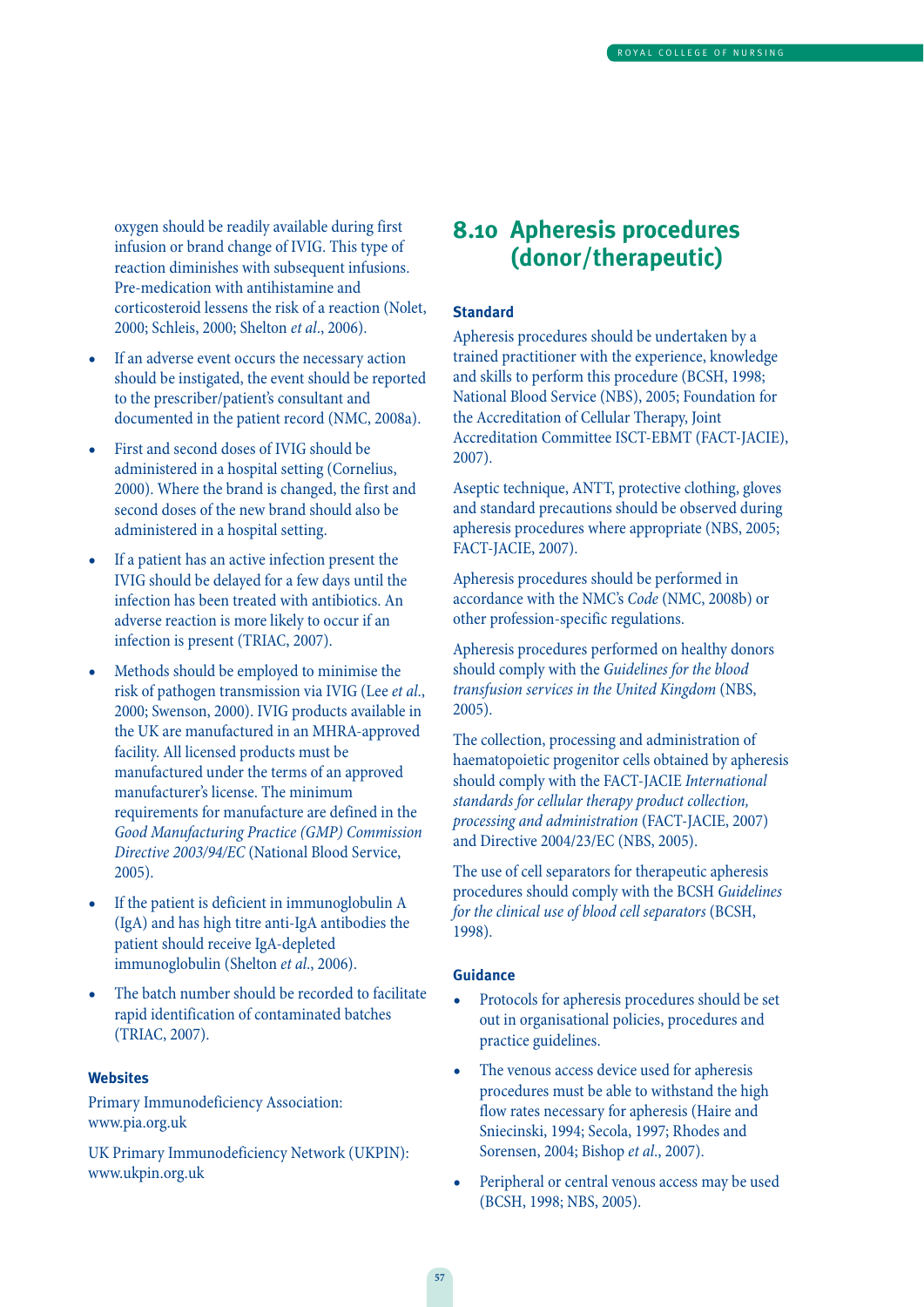- Clinical decisions regarding the use of blood cell separators are the responsibility of a medical consultant (or equivalent) (BCSH, 1998).
- Informed consent for apheresis procedures should be obtained from the patient (or person with parental responsibility if the patient is a child) and the donor (or person with parental responsibility if the donor is a child) (BCSH, 1998; DH, 2002c; NBS, 2005; FACT-JACIE, 2007). Informed consent must be obtained by a doctor or registered nurse, fully conversant with the procedure (NBS, 2005). Informed consent should include discussion of the risks of the procedure, central venous access and anaesthesia required (FACT-JACIE, 2007).
- The selection of patients and donors and their pre-donation medical and laboratory assessment is the responsibility of a medical officer who is familiar with the use of cell separators. Volunteer donors (related and unrelated) must fulfil the appropriate UK guidelines for selection of donors. Donors should not be subjected to undue pressure to donate (BCSH, 1998; NBS, 2005).
- Paediatric patients require special care and should only be selected and managed by staff trained in the clinical assessment and management of children (BCSH, 1998; Bravery and Wright, 1998). Age-specific issues must be addressed. More specifically these include the age and size of the donor, informed consent/assent, and the need for central venous access (FACT-JACIE, 2007).
- Practitioners responsible for donor/patient care during apheresis should be trained according to the specific requirements for training in the Guidelines for the blood transfusion services in the United Kingdom (NBS, 2005) and the FACT-JACIE Standards (FACT-JACIE, 2007). Practitioners should have knowledge of the potential complications of apheresis and the management of these complications (BCSH, 1998).
- Blood components must be collected by apheresis using sterile, single use, disposable items that are licensed by the MHRA and is compliant with the CE marketing directive (NBS, 2005; FACT-JACIE, 2007). A record should be kept of all lot and/or batch numbers of all apheresis set components used (NBS, 2005).
- Blood cell separators should be used, serviced and operated in accordance with the manufacturer's instructions (BCSH, 1998; NBS, 2005; FACT-JACIE, 2007).
- Staff proficiency in the operation of cell separators must be maintained by regular use of the equipment (BCSH, 1998).
- Practitioners undertaking apheresis procedures should be trained in cardiopulmonary resuscitation (BCSH, 1998; NBS, 2005).

### **8.11 Blood sampling**

#### **Standard**

Blood sampling (venepuncture, blood cultures, capillary blood sampling or via vascular access devices) should be performed on request of a clinician and/or health care professional or according to established protocols, using aseptic technique and observing standard precautions.

All hazardous materials and waste must be discarded in the appropriate containers and disposed of safely according to statutory requirements (see 2.7).

- The patient should be positively identified before obtaining a blood sample (RCN, 2005b; NPSA, 2007; Hanvey, 2008).
- Blood collection tubes should not be pre-labelled (Hanvey, 2008).
- Blood collection tubes should be checked for expiration date.
- Samples should be taken in the sampling order recommended by the manufacturer (Lavery and Ingram, 2005).
- The amount of blood obtained for discard should be sufficient to avoid laboratory error without compromising the patient.
- For the paediatric patient, the amount of blood obtained for laboratory assay should be documented in the patient's nursing notes.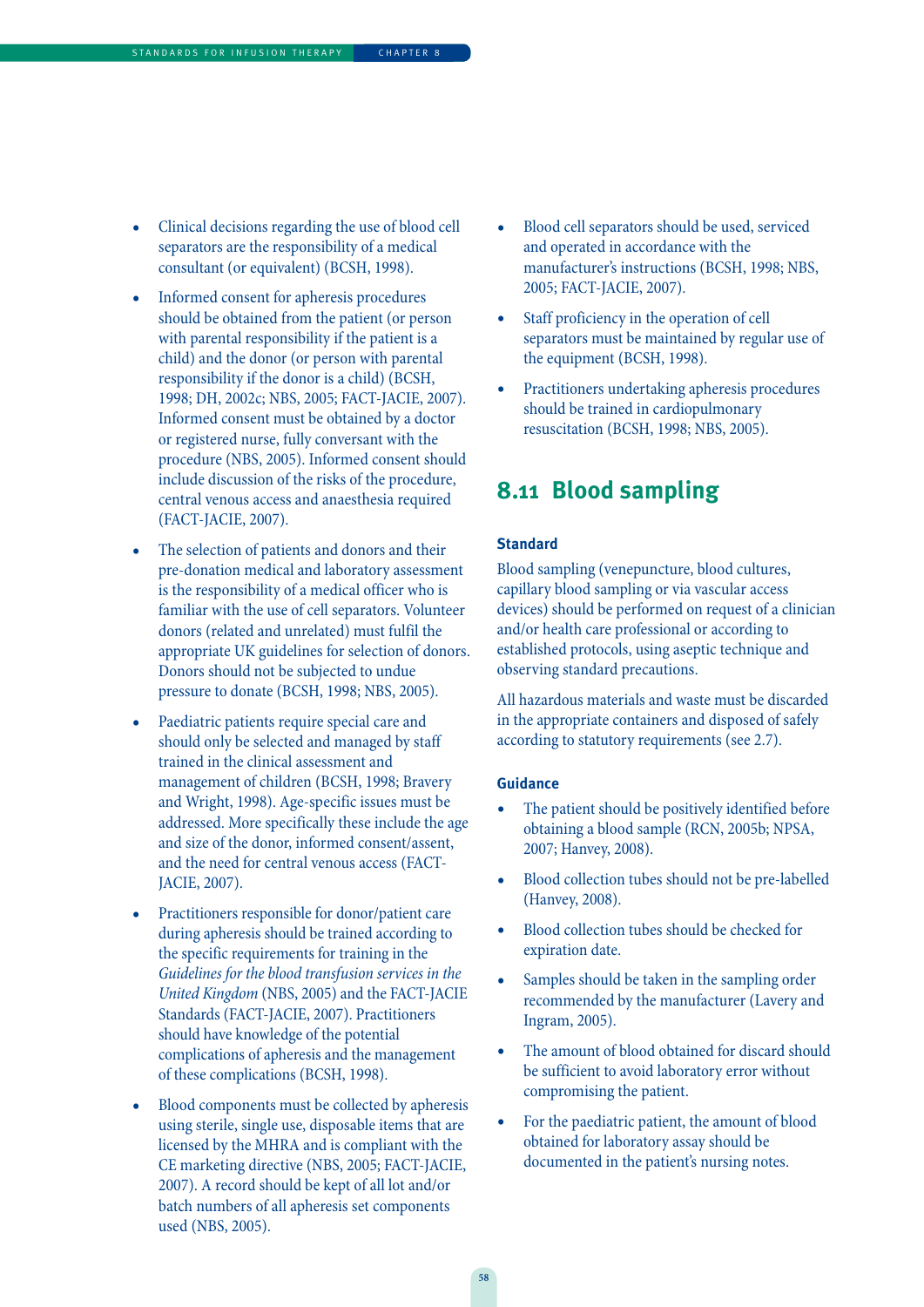- Blood collection tubes should be clearly labelled with patient identifiers only once the blood samples have been obtained (Hanvey, 2008; Witt, 2008).
- Blood samples should be transported in an accepted biohazard container.
- Where appropriate samples should be identified with a biohazard label prior to sending them to the laboratory.
- Safety blood collection devices which reduce the risk of accidental needlestick injury should be used (NHS Employers, 2007; Dougherty, 2008a; Witt 2008).

#### **Blood sampling via direct venepuncture**

- The venepuncture site should be cleaned according to organisational policies and procedures. If blood cultures are to be taken then the skin must be cleaned with 2% chlorhexidine (DH, 2007e).
- Patient education, assessment and monitoring should be ongoing during the phlebotomy procedure.
- The practitioner performing venepuncture should minimise discomfort to the patient and utilise measures to reduce the fear, pain and anxiety associated with venepuncture (Lavery and Ingram, 2005; Dougherty, 2008a).
- The practitioner performing venepuncture should be knowledgeable about the relevant anatomy and physiology, skin preparation and asepsis, measures to improve venous access, and be aware of the contraindications of venepuncture sites (Dougherty, 2008a; Witt, 2008; Scales 2008b).
- The smallest possible gauge needle should be used (Black and Hughes, 1997; Weinstein, 2007).
- Gloves should be available to all practitioners and worn during the venepuncture procedure (IPS, 2003) (see 2.3).
- Blood samples should be obtained from the noncannulated extremity; when this is not possible, the peripheral infusion should be stopped and flushed to prevent device occlusion and the venepuncture made distal to the cannula location (Dougherty, 2008a).

• Proper haemostasis should be maintained at the venepuncture site after removal of the needle, and instructions should be given to the patient to report any bleeding (Lavery and Ingram, 2005).

#### **Blood sampling via access devices**

- Peripheral cannulae should not be used routinely for blood sampling in adults but may be used to take samples at initial placement of device. However, if necessary then using a large syringe (larger than 10 ml) or a vacuum system to obtain blood samples from a cannula may increase haemolysis of the sample. Consideration should be given to the use of a smaller syringe to obtain samples (Seeman and Reinhardt, 2000).
- Blood should not be drawn through an infusion administration set.
- If the patient has an infusion in progress, the infusion should be stopped and the device flushed prior to blood sampling.
- Venous access devices should be flushed with a sufficient volume of 0.9 per cent sodium chloride solution (injectable) to clear the catheter of all residual blood after blood sampling.
- The most appropriate method for obtaining blood samples from venous access devices is not yet established by research (Keller, 1994). Three methods are reported in the literature – the pushpull or mixing method, the discard method and the reinfusion method (Hinds et al., 1991; Cosca et al., 1998; Holmes, 1998; Frey, 2003; Hinds et al 2002).
- Blood samples, for example coagulation tests and drug levels, obtained from access devices may be inaccurate (Pinto, 1994; Mayo et al., 1996).
- Samples obtained from an arterial access device should be labelled as 'arterial blood' to ensure correct reference ranges are used when interpreting blood results (Dougherty and Watson, 2008).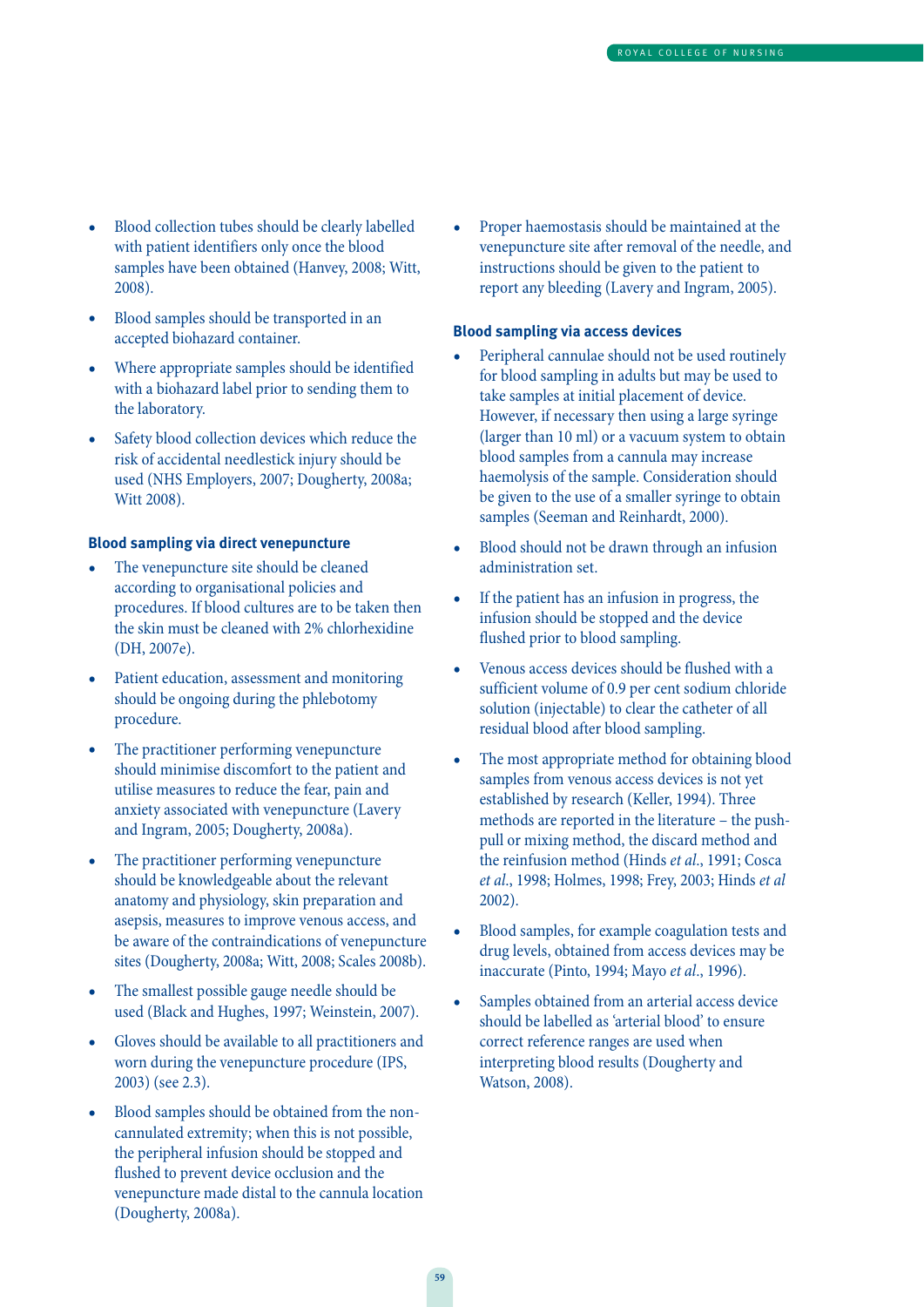# Infusion-related complications

### **9.1 Phlebitis**

#### **Standard**

C

Phlebitis is the inflammation of the tunica intima of the vein. There are three types of phlebitis: mechanical, chemical and infective (Macklin, 2003).

Statistics on incidence, degree, cause and corrective action taken for phlebitis should be maintained and readily retrievable (Bravery et al., 2006; Grune et al., 2004).

The nurse must be competent to assess the access site and determine the need for treatment and/or intervention in the event of phlebitis.

Phlebitis should be documented using a uniform standard scale for measuring degrees or severity of phlebitis (Jackson, 1998; Gallant and Schultz, 2006).

#### **Guidance**

- The phlebitis scale should be standardised and used in documenting phlebitis and may require adaptation depending on the device used, e.g. midline/PICC. Phlebitis should be graded according to the most severe presenting indicator (Jackson, 1998; Gallant and Schultz, 2006) (see Appendix 1).
- Each organisation should have guidelines regarding prevention and management of phlebitis. These should include appropriate device and vein selection, dilution of drugs and pharmacological methods, for example glycerol trinitrate (GTN) patches (Jackson, 1998).
- All vascular access sites should be routinely assessed for signs and symptoms of phlebitis (DH, 2003c).
- The nurse should have knowledge of the management of phlebitis (Lamb and Dougherty, 2008).
- Any incident of phlebitis rating Grade 1 or higher should be investigated by the appropriate health care professional to identify the cause and possible steps for future prevention.
- Any incident of phlebitis, along with intervention, treatment and corrective action, should be documented in the patient's nursing notes.
- Organisational policies and procedures should require calculation of phlebitis rates as a means of outcome assessment and performance improvement (INS, 2006).
- The peripheral phlebitis incidence rate should be calculated according to a standard formula (INS 2006):

```
Number of phlebitis %
\frac{\text{incidents}}{\text{Total number of IV}} x 100 = peripheral
Total number of IV
peripheral devices
```
### **9.2 Infiltration**

#### **Standard**

Infiltration should be defined as the inadvertent administration of non-vesicant medication or solution into the surrounding tissue instead of into the intended vascular pathway (Fabian, 2000; INS, 2000; Hadaway, 2002; Lamb and Dougherty, 2008).

An infiltration should be identified and assessed by the nurse, and appropriate nursing intervention should be implemented to minimise the effects of the infiltration (Hadaway, 2002; INS, 2006).

All information related to the event, including photographic records where appropriate, should be reported and documented in the patient's medical and nursing notes (Hadaway, 2002).

- The infiltration scale should be standardised and used in documenting the infiltration; infiltration should be graded according to the most severe presenting indicator (INS, 2006; see Appendix 2).
- Observation of an infiltration occurrence should prompt immediate discontinuation of the infusion (Dougherty, 2008b).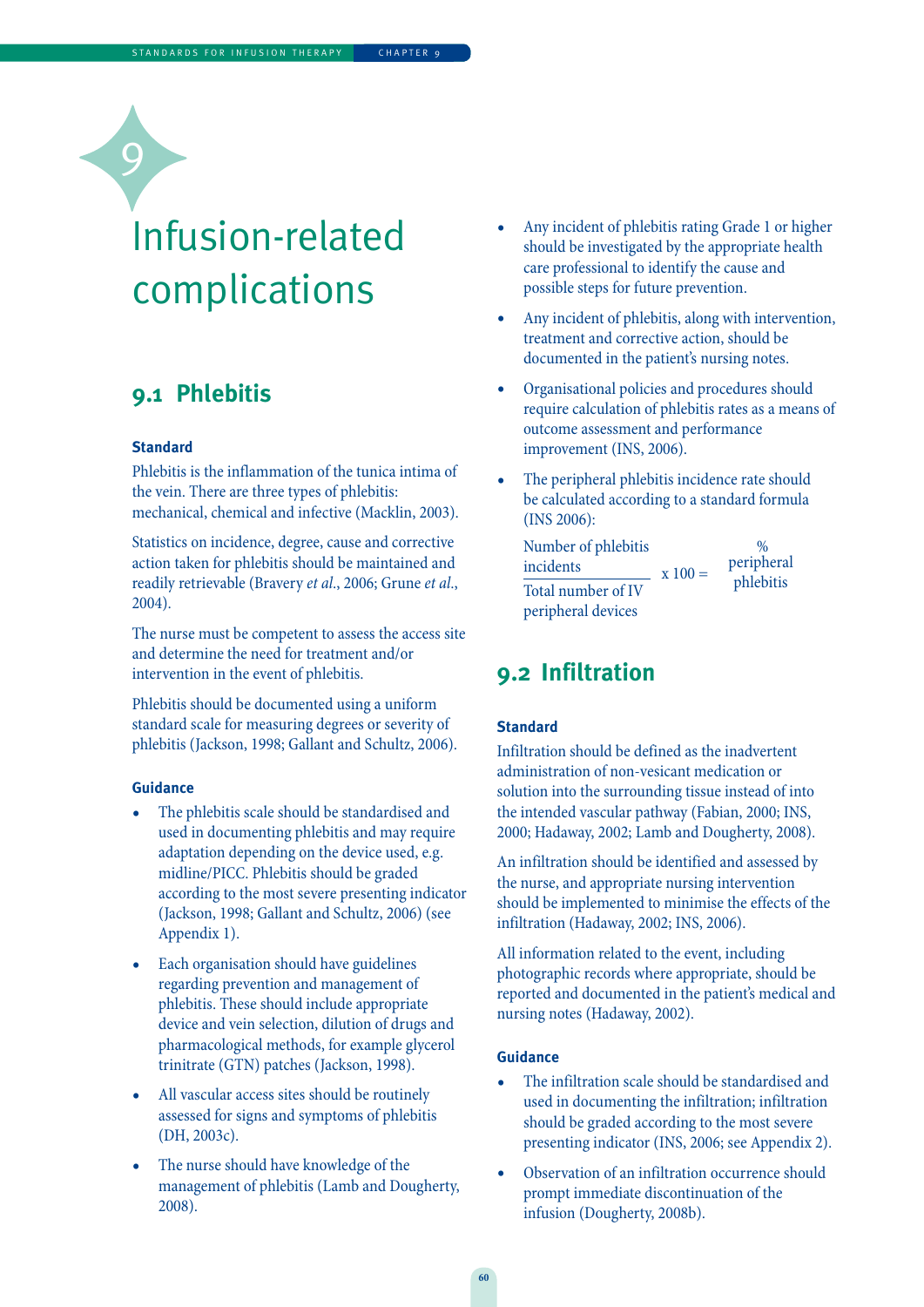- Treatment should be dependent upon the severity of the infiltration (Dougherty, 2008b).
- Ongoing observation and assessment of the infiltrated site should be performed and documented (Hadaway, 2002).
- The presence and severity of the infiltration should be documented in the patient's medical and nursing notes (Hadaway, 2002).
- Infiltration statistics should be maintained and should include frequency, severity and type of infusate.
- The infiltration rate should be calculated according to a standard formula:

Number of  $\frac{\%}{\%}$  infiltration incidents are peripheral infiltration incidents  $x 100 =$  peripheral<br>Theorem control phlebitis Total number of IV peripheral devices

### **9.3 Extravasation**

#### **Standard**

Extravasation should be defined as the inadvertent administration of vesicant medication or solution into the surrounding tissue instead of into the intended vascular pathway (RCN, 1998; Perucca, 2009; Stanley, 2002; Polovich et al., 2009; INS, 2006).

All organisations must have a policy relating to the recognition, prevention, management and reporting of extravasation (Polovich et al., 2009; EONS, 2007; Hyde and Dougherty, 2008b).

An extravasation should be identified and assessed by the nurse, and appropriate nursing interventions should be implemented to minimise the effects of the extravasation (Hyde and Dougherty, 2008; Schulmeister, 2009).

Extravasation should prompt immediate discontinuation of the infusion and should require immediate intervention (Stanley, 2002; Goodman, 2005; EONS, 2007; Weinstein, 2007; Hyde and Dougherty, 2008).

All information related to the event should be documented in the patient's medical and nursing notes and on a clinical incident form (INS, 2006; EONS, 2007; Dougherty, 2008b ; UKONS, 2008; Schulmeister, 2009).

#### **Guidance**

- Treatment should be dependent on the pharmaceutical manufacturer's guidelines, the properties of the extravasated agent and the severity of the extravasation (CP Pharmaceuticals, 1999; Stanley, 2002).
- If a vesicant medication has extravasated, treatment should be determined prior to catheter removal (Stanley, 2002).
- Ongoing observation and assessment of the extravasated site should be performed and documented in the patient's medical record.
- An extremity should not be used for subsequent vascular access device placement when extravasation of a vesicant agent has occurred (INS, 2006).
- The doctor should be notified when an extravasation occurs.
- A critical incident form as well as specific extravasation documentation should be completed.
- Extravasation statistics (to include frequency, severity, and type of infusate) should be maintained within the trust and nationally by using the green card reporting system (Stanley, 2002).

#### **Websites**

The National Extravasation Information Service: www.extravasation.org.uk

### **9.4 Haematoma**

#### **Standard**

Haematoma will be defined as uncontrolled bleeding at a puncture site, usually creating a hard painful swelling filled with infiltrated blood (Lamb and Dougherty, 2008). It can result following puncture of a vein or an artery.

Statistics on incidence, degree, cause and corrective action taken for haematoma should be maintained and readily retrievable.

The practitioner should be competent to assess the access site and determine the need for treatment and/ or intervention in the event of haematoma.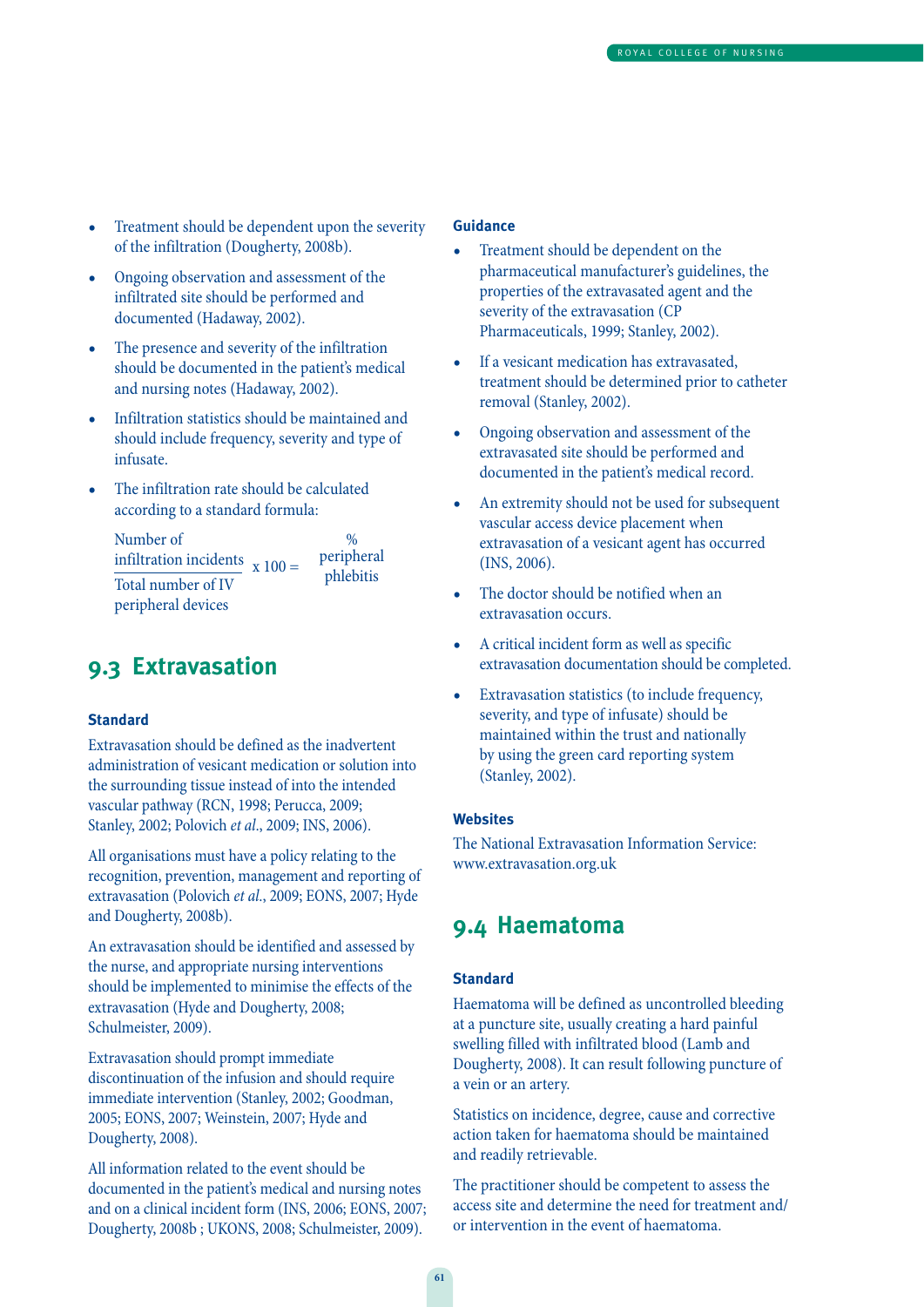#### **Guidance**

- The organisation should have guidelines regarding the prevention of haematoma.
- The practitioner should perform a risk assessment in order to identify individuals who may be particularly susceptible to haematoma formation, including older people, those having anticoagulation therapy and children (Lamb and Dougherty, 2008).
- Strategies to minimise the risk of haematoma should be employed. These should include the use of optimal pressure to the puncture site following a failed procedure or removal of a vascular access device, and the practitioner should have the appropriate level of expertise for insertion of the device (Perucca, 2009; Lamb and Dougherty, 2008).
- The nurse should have knowledge of the management of haematoma including the use of pharmacological methods such as Hirudoid™ cream (BMA and RPS, 2008) and observing limb perfusion to avoid perfusion injury following an arterial haematoma.
- Incidence of haematoma, together with cause and its treatment, should be recorded in the patient's notes, so that possible steps for future prevention can be identified.

### **9.5 Haemorrhage**

#### **Standard**

An incidence of haemorrhage should be reported as an adverse patient outcome.

The practitioner must be competent to identify haemorrhage and employ appropriate strategies to minimise blood loss/arrest bleeding (Scales, 2008a).

All information relating to the event should be documented in the patient's nursing and medical notes (NMC, 2005).

#### **Guidance**

• All organisations must have a policy relating to the recognition, prevention, management and reporting of haemorrhage (BSCH, 2006).

- Assessment of the risk of haemorrhage should be made. Risk factors include, but are not limited to, the patient's health status, anticoagulant therapy and the chosen access site (Scales, 2008a).
- Observation of haemorrhage occurrence should prompt immediate treatment to arrest bleeding/ minimise blood loss whilst adhering to standard precautions.
- Treatment should be dependent on the cause/site of the bleeding.
- Ongoing observation and assessment of the haemorrhage site should be performed and documented.
- Details of the cause and action taken should be documented in the patient's record (NMC, 2005).

### **9.6 Pneumothorax and haemothorax**

#### **Standard**

An incidence of pneumothorax/haemothorax associated with vascular access should be reported as an adverse patient outcome.

The practitioner should be competent to identify pneumothorax/haemothorax and determine the need for treatment and/or intervention.

All information relating to the event should be documented in the patient's nursing and medical notes.

- The practitioner should demonstrate knowledge of the relevant anatomy for the insertion of central venous catheters (Scales, 2008).
- Strategies to minimise the risk of pneumothorax/ haemothorax should be employed including, but not limited to, choice of venous access site, optimal patient positioning and respiratory pause and use of ultrasound imaging (NICE, 2002).
- Radiological determination of the catheter placement, following insertion, should be made and documented (Wise et al., 2001).
- Treatment should be dependent on the needs of the individual patient.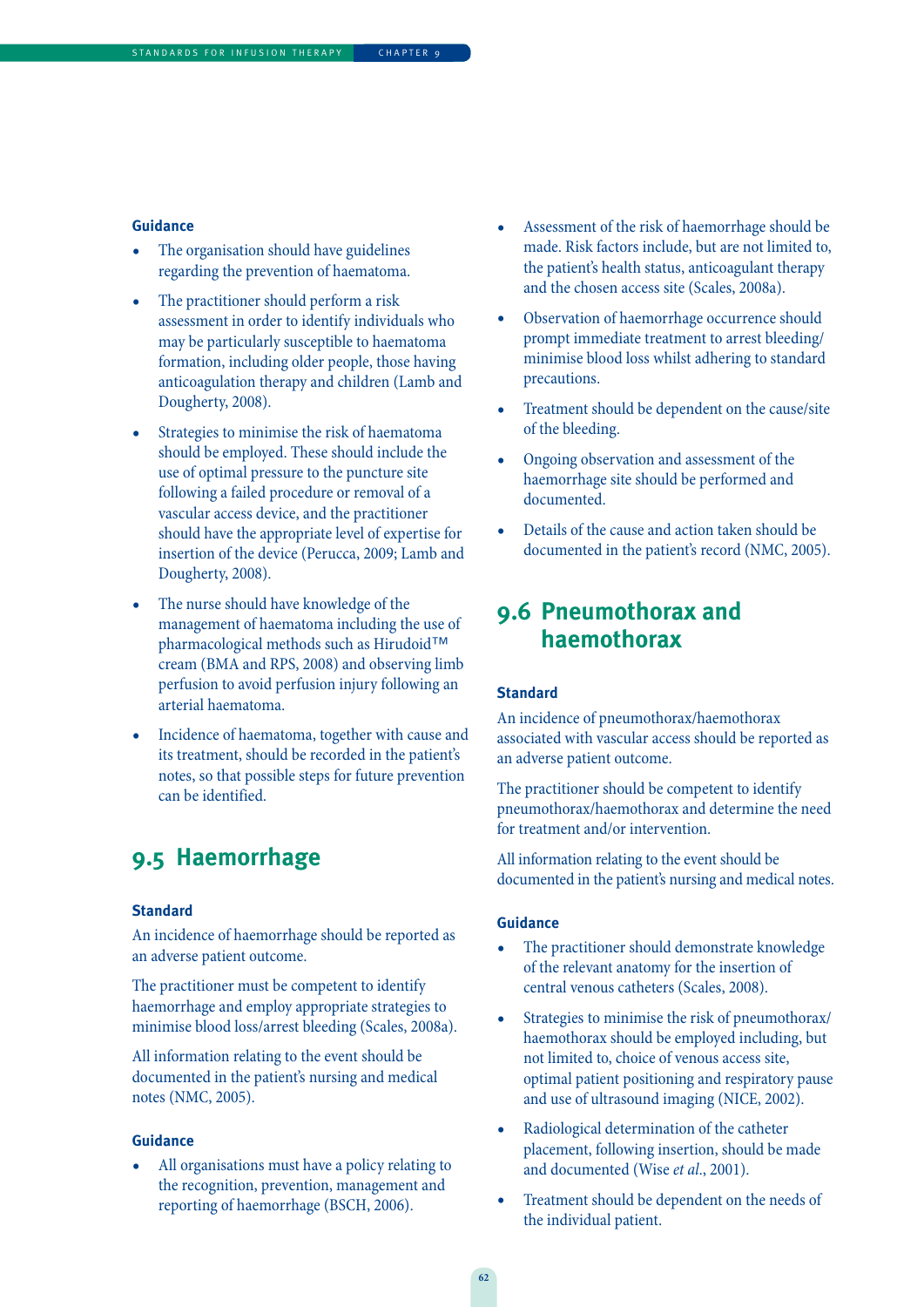• Information relating to the cause, action taken and outcome of the event should be documented in the patient's record (NMC, 2008b).

### **9.7 Cardiac tamponade**

#### **Standard**

An incidence of cardiac tamponade associated with vascular access should be reported as an adverse patient outcome.

The practitioner should be competent to identify the acutely ill patient following a possible tamponade and take appropriate action (NICE, 2007; NPSA, 2007h).

All information relating to the event should be documented in the patient's nursing and medical notes.

#### **Guidance**

- Assessment of the risk of tamponade should be carried out by a skilled professional. Risk factors include, but are not limited to, the patient's health status, anticoagulant therapy, and the procedure being performed. Tamponade is associated with central venous catheters and can occur on insertion or subsequently, particularly if the catheter is placed in the heart chambers (Scales 2008a).
- The practitioner should demonstrate knowledge of the signs and symptoms of tamponade (Smeltzer and Bare, 2000).
- Observation of the signs and symptoms of tamponade occurrence should prompt immediate treatment to relieve cardiac compression (Smeltzer and Bare, 2000).
- Ongoing observation and assessment of the patient should be performed and documented.
- Information relating to the cause, action taken and outcome of the event should be documented in the patient's record (NMC, 2008b).
- Incidence of tamponade, together with the cause, should be recorded so that possible steps for future prevention can be identified.

### **9.8 Air embolus**

#### **Standard**

Measures must be employed to avoid air embolus when inserting, removing and accessing vascular access devices.

The insertion and removal of vascular access devices must be performed by a trained health care professional with the experience, knowledge and skills to perform this procedure.

- A protocol for the insertion, removal and use/ access of vascular access devices should be established in organisational policies and procedures.
- A health care professional with the appropriate training, experience, knowledge and skills should be responsible for the insertion and removal of venous access devices.
- Practitioners caring for patients with vascular access devices should be aware of the potentially lethal complications of air embolus associated with the use of central venous catheters (Heckmann et al., 2000a).
- Practitioners should know how to recognise an air embolism and the action to be taken to manage air embolism (Scales, 2008a).
- The patient should be placed where possible in the Trendelenburg position during insertion of central venous access devices in the large veins in the upper part of the body (Scales, 2008a; Bodenham & Simcock, 2009).
- During the insertion procedure the end of the catheter should be occluded when guidewires or syringes are removed (Scales, 2008a).
- Ideally the patient undergoing elective insertion of a central venous access device insertion should not be hypovolaemic (Scales, 2008a).
- To avoid air embolism during PICC insertion the patient's arm should be kept below the level of the heart (Richardson and Bruso, 1993; Bodenham and Simcock, 2009).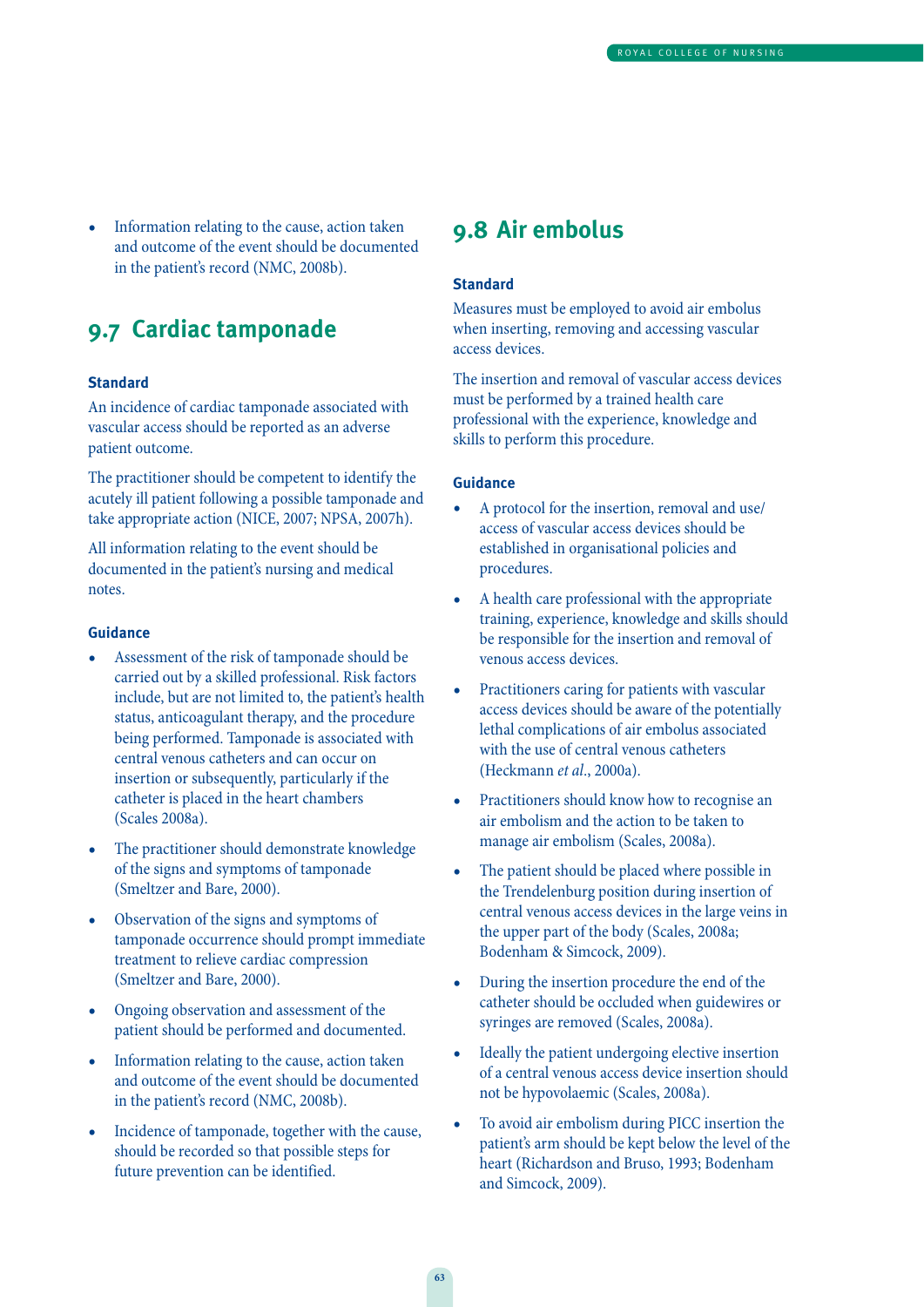- Central venous access devices placed in the large veins in the upper part of the body should be removed with the patient supine or in the Trendelenburg position. The catheter should be removed while the patient performs the Valsalva manoeuvre (forced expiration with the mouth closed) or following inspiration if the patient is unable to perform this technique (Drewett, 2000; Weinstein, 2007; Hopwood, 2008; Scales, 2008a).
- Caution should be used in the removal of vascular access devices, including precautions to prevent air embolism; gentle digital pressure should be applied to the exit site and vein entry site until haemostasis is achieved; and a sterile occlusive, airtight (air-impermeable) dressing should be applied to the access site immediately on catheter removal. The dressing should remain in situ for 72 hours (Drewett, 2000; INS, 2006; Hopwood, 2008; Scales, 2008a).
- Air-in-line detectors should be used to monitor for air bubbles in administration sets when delivered via an electronic infusion device (MDA, 2008a; Lamb and Dougherty 2008).
- Air should be 'purged' from administration sets and extension tubing prior to attachment to a vascular access device (Weinstein, 2007; Lamb and Dougherty, 2008; Hopwood, 2008).
- All equipment used with vascular access devices should be Luer-Lok™ to minimise the risk of disconnection (Weinstein, 2007; Lamb and Dougherty, 2008; Hopwood, 2008).
- The in-line clamp or an external clamp should be used to close the catheter when changing equipment, for example end caps and administration sets (Hopwood, 2008).
- Infusion bags and containers should not be allowed to run dry/empty during an infusion (Weinstein, 2007).

### **9.9 Speedshock/fluid overload**

#### **Standard**

The administration of medication and/or infusion should be performed in accordance with manufacturers' recommendations and the organisation's policy/procedure in order to prevent the development of speedshock and fluid overload (NPSA, 2007b; Hopwood, 2008).

#### **Guidance**

- The nurse administering the medication and/or infusion should have the knowledge of the speed or rate over which to perform administration (Lamb and Dougherty, 2008).
- The nurse should be able to prevent the occurrence and recognise the signs and symptoms of speedshock and overloading (Lamb and Dougherty, 2008).
- Should either occur, the nurse must be able to act accordingly and the doctor should be notified.

### **9.10 Infusion-related bloodstream infections**

#### **Standard**

Blood stream infections are serious infections that increase patient morbidity. They are frequently associated with the use of IV devices and can result in secondary infections such as osteomyelitis and endocarditis.

The nurse should be aware of the risks of infusionrelated bloodstream infections and how to prevent them occurring (Weinstein, 2007).

Nurses should be aware of the signs and symptoms of blood stream infections in order to prompt investigation and action if required.

When an infusion-related infection is suspected, blood samples, the catheter tip, the access site and the infusate (if it is suspected as a source of sepsis) should be cultured using aseptic technique and observing standard precautions (INS, 2006).

- Protocols for the management of septicaemia should be set out in organisational policies and procedures.
- When intrinsic contamination is suspected, the pharmacy, the manufacturer and the MHRA should be notified.
- Consideration should be given to obtaining blood cultures through the suspected device as well as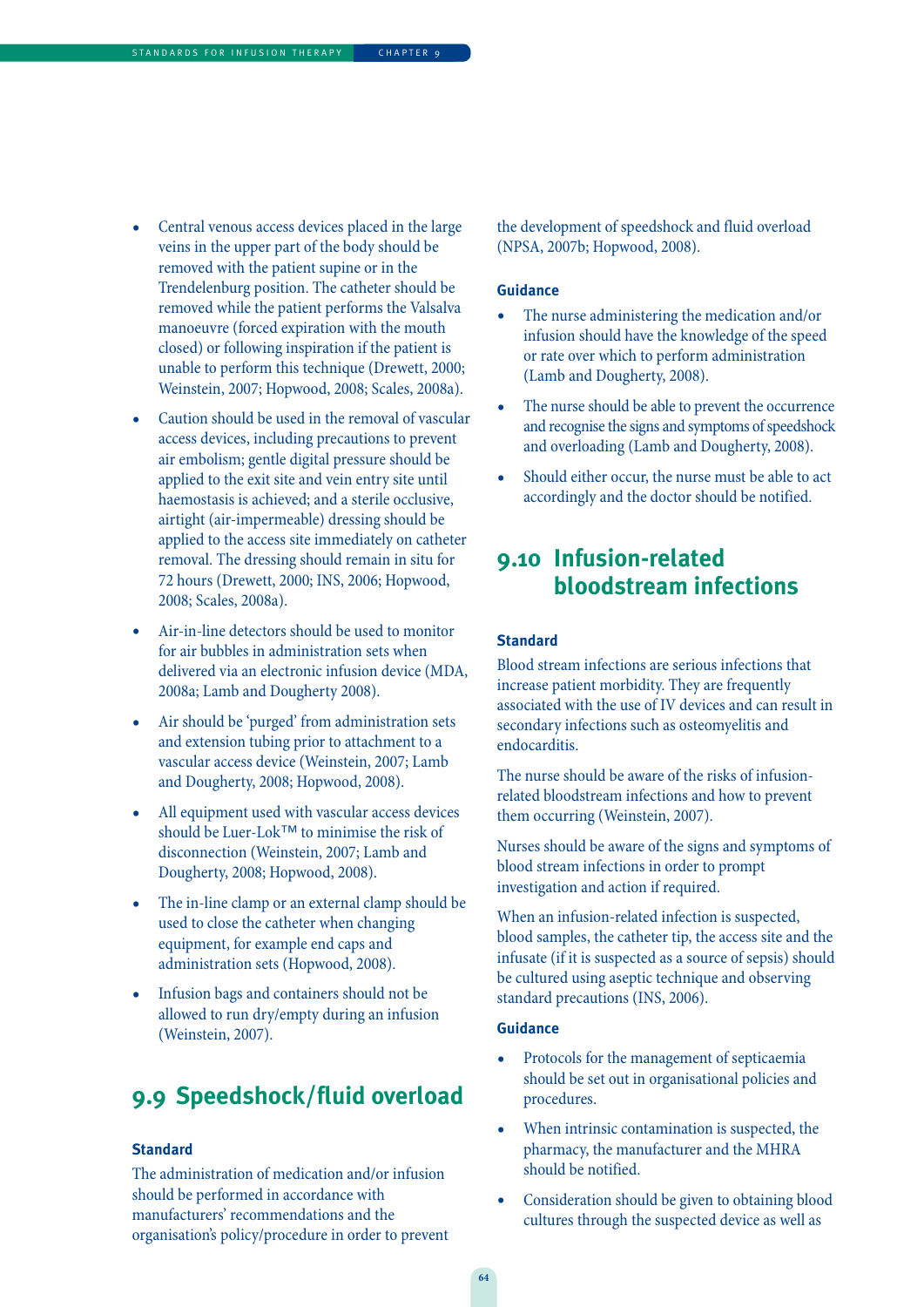via peripheral venepuncture in order to identify and compare the proliferation of infusion-related infection (INS, 2006).

### **9.11 Thrombosis**

#### **Standard**

Thrombosis is the formation of a blood clot within a blood vessel (Weinstein, 2007).

Statistics on incidence, degree, cause and corrective action taken for thrombosis associated with vascular access should be maintained and readily retrievable.

The nurse must be competent to identify peripheral venous thrombosis secondary to peripheral cannulation or drug administration.

The nurse must be competent to identify central venous thrombosis secondary to central venous catheter insertion or treatments related to the access device.

All information relating to the event should be documented in the patient's nursing and medical notes (NMC, 2005).

- Protocols for the management of thrombosis should be set out in organisational policies and procedures.
- The nurse should demonstrate knowledge of the anatomy associated with peripheral and central venous access devices.
- The nurse should demonstrate knowledge of the causative factors related to the development of a thrombosis such as underlying disease, catheter material, tip location, treatment and previous history (Moureau et al., 1999; Vesely, 2003).
- The nurse should be aware of the strategies to minimise the risk of peripheral and central venous thrombosis, e.g. the use of warfarin (Bern et al., 1990; Mayo, 2001a; Couban et al., 2005; Young et al., 2005; Rawson and Newburn-Cook, 2007).
- The nurse should observe for secondary effects, e.g. pulmonary embolism, limb perfusion.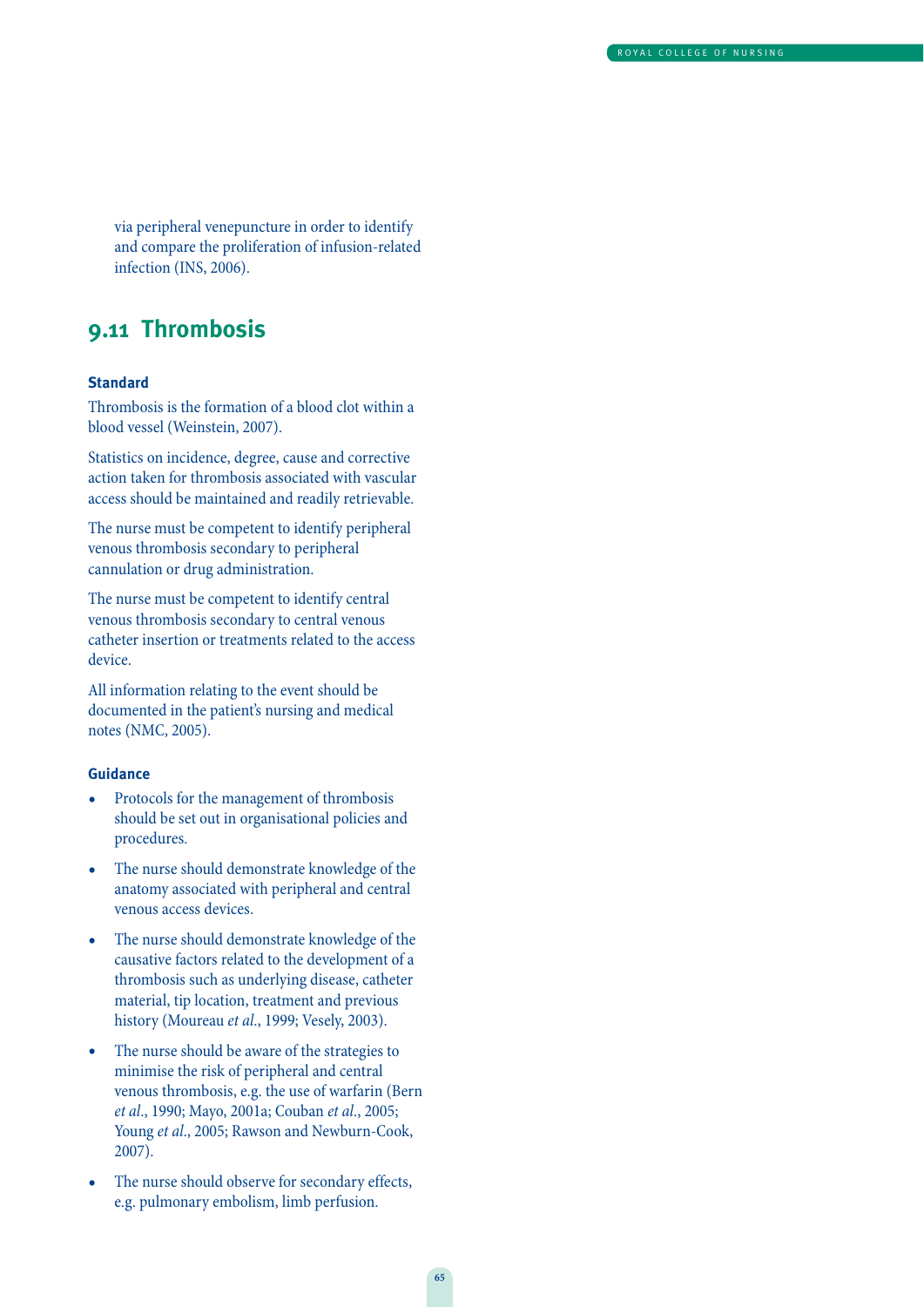### **References**

Acquillo G (2007) Blood transfusion flow rate, JAVA, 12 (4), pp.225-230. (III)

American Heart Association and International Liaison Committee on Resuscitation (2000) Paediatric advanced life support, Resuscitation, 46, pp.343-399. (III)

Archis CA (2000) Does an endoluminal catheter brush improve flows or unblock haemodialysis catheters?, Nephrology, 5, pp.55-58. (III)

Armitage G (2007) Double checking medicines: defence against error or contributory factor?, Journal of Evaluation in Clinical Practice, September pp.1-7. (II)

Audit Commission (1997) Anaesthesia Under Examination. The Efficiency and Effectiveness of Anaesthesia and Pain Relief Services in England and Wales, London: Audit Commission. (III)

Bagnell Reeb H (1998) Diagnosis of central venous access device occlusions: implications for nursing practice, Journal of Intravenous Nursing, 21 (S5), S115-S121. (III)

Bellamy M and Struys M (2007) Anaesthesia for the overweight and obese patient, Oxford: Oxford University Press. (III)

Benumof JL (2001) Obstructive sleep apnea in the adult obese patient: implications for airway management, Journal of Clinical Anesthesia, 13, pp.144-156. (III)

Berger L (2000) The effects of positive pressure devices on catheter occlusions, Journal of Vascular Access Devices, 5 (4), pp.31-33. (III)

Berlin L (2001) Sedation and analgesia in MR imaging, American Journal of Roentgenology, 177, pp.293-296. (III)

Bern MM, Lokich JJ, Wallach SR, and Bothe A (1990) Very low doses of warfarin can prevent thrombosis in central venous catheters: a randomized prospective trial, Annals of Internal Medicine, 112 (6), pp.423-428. (I)

Bishop L (2008) 'Blood transfusion therapy', in Dougherty L and Lamb J (editors) Intravenous therapy in nursing practice, Oxford: Blackwell Publishing. (III)

Bishop L, Dougherty L, Bodenham A, Mansi J, Crowe P, Kibbler C, Shannon M and Treleaven J (2007) Guidelines on the insertion and management of central venous access devices in adults, International journal of Laboratory Hematology, 29, pp.261-278. (III)

Black and Hughes (1997) Venepuncture, Nursing Standard, 11 (41), pp.49-53. (III)

Bodenham AR & Simcock L (2009) 'Complications of central venous access', in Hamilton H & Bodenham AR (eds) Central venous catheters, Oxford: Wiley Blackwell Publishing, chapter 12, pp.175-205. (III)

Booth M (1996) Clinical aspects of CRNA practice: Sedation and monitored anesthesia care, Nursing Clinics of North America, 31 (3), pp.667-682. (III)

Bravery K (2008) 'Paediatric intravenous therapy in practice', in Dougherty L and Lamb J (editors) Intravenous therapy in nursing practice, Oxford: Blackwell Publishing, Chapter 15, pp.401-446. (III)

Bravery K, Dougherty L, Gabriel J, Kayley J, Malster M and Scales K (2006) Audit of peripheral venous cannulae by members of an IV therapy forum, British Journal of Nursing, 15 (22), pp.1244-1249. (III)

Bravery KA and Wright L (1998) Practical considerations of peripheral blood stem cell collection in children with solid tumours, European Journal of Oncology Nursing, 2 (2), pp.123-128. (III)

British Committee for Standards in Haematology (1998) Guidelines for the clinical use of blood cell separators, London: BCSH. (III)

British Committee for Standards in Haematology (1999) Guidelines for the administration of blood and blood components and the management of transfused patients, Transfusion Medicine, 9 (3), pp.227-239.

British Committee for Standards in Haematology (2004) Transfusion guidelines for neonates and older children, British Journal of Haematology, 124, pp.433- 453. (III)

British Committee for Standards in Haematology (2006) Guidelines on the management of massive blood loss, British Journal of Haematology, 135, pp.634-641.

British Committee for Standards in Haematology Blood Transfusion Task Force (2004) Guidelines for the administration of blood and blood components and the management of transfused patients, London: BCSH. (III)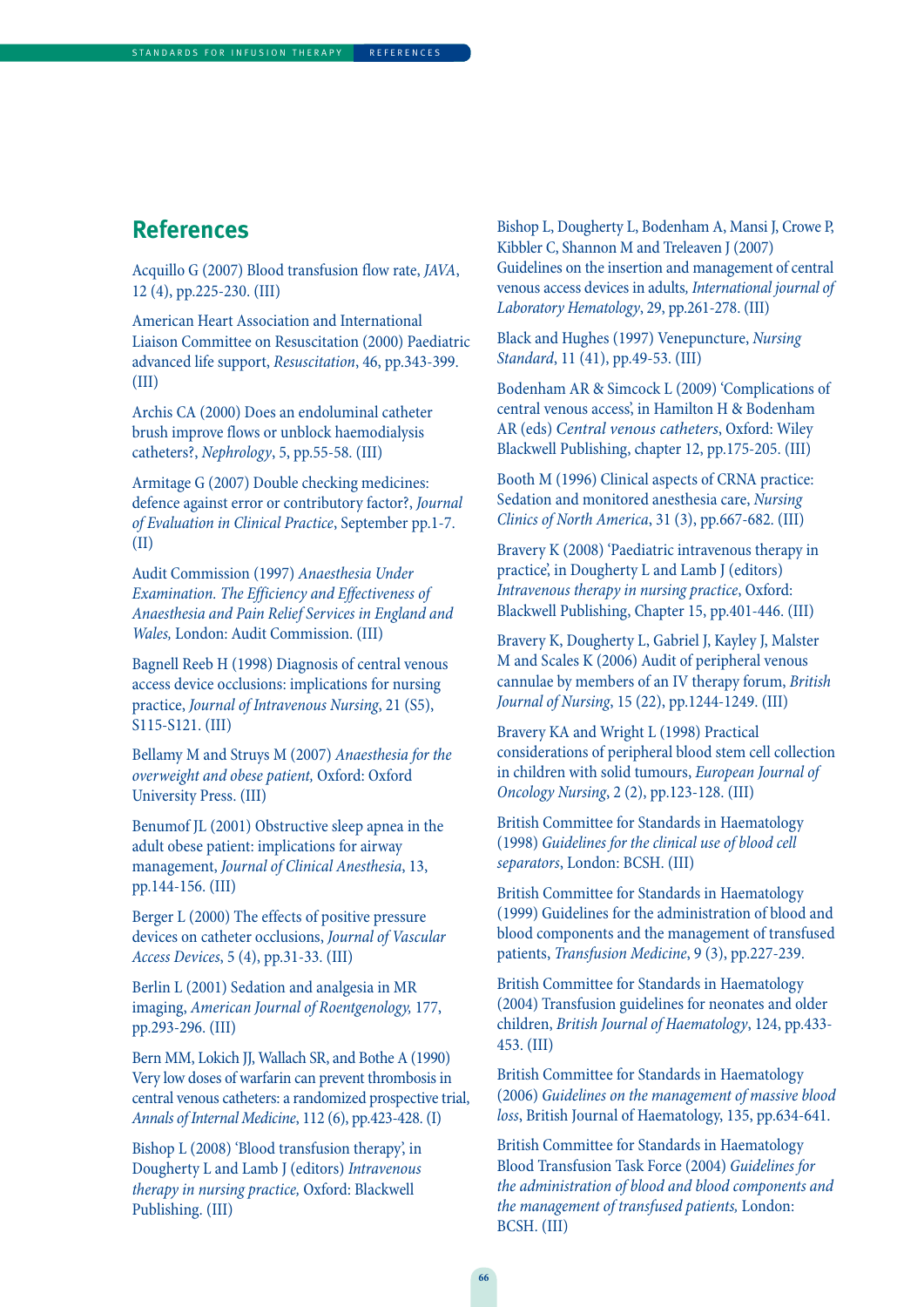British Medical Association and Royal Pharmaceutical Society (2009) British National Formulary, London: BMA and RPS. (III)

British Society of Gastroenterology (BSG) (2003) Safety and sedation during endoscopic procedures www.bsg.org.uk/clinical\_prac/guidelines/sedation/ htm. (Web) Accessed 31.5.05. (III)

Brown J and Larson M (1999) Pain during insertion of peripheral intravenous catheters with and without intradermal lidocaine, Clinical Nurse Specialist, 13 (6), pp.283-5. (II)

Brown SL, Bogner MS, Parmenter CM and Taylor JB (1997) Human error and patient-controlled analgesia pumps, Journal of Intravenous Nursing, 20, pp.311- 316. (III)

Camp Sorrell D (2004) Access device guidelines, recommendations for nursing practice and education (2nd edition), Pittsburgh, Philadelphia: Oncology Nursing Society. (III)

CDC (2002) Guidelines for the prevention of intravascular catheter-related infections, Morbidity and mortality weekly report, 51 (RR-10), S35-S63. (III)

Centres for Disease Control and Prevention (2002) Guidelines for the prevention of intravascular catheter-related infections, Morbidity and mortality weekly report, 51 (RR-10), S35-S63. (I)

Chamberlain MC, Kormanik PA and Barba D (1998) Complications associated with intraventricular chemotherapy in patients with leptomeningeal metastases, Journal of Neurosurgery, 87 (5), pp.694- 699. (II)

Chantler J (2009) 'Applied anatomy of the central veins', in Hamilton H & Bodenham AR (eds) Central venous catheters, Oxford: Wiley Blackwell Publishing, chapter 2, pp.14-33. (III)

Ciano BA (2001) 'Haemodynamic monitoring', in Hankins J, Lonsway RA, Hedrick C and Perdue MB (editors) Infusion therapy in clinical practice (2nd edition), Pennsylvania: WB Saunders, Chapter 23, pp.404-417. (III)

Colagiovanni L (1997) Parenteral nutrition, Nursing Standard, 12 (9), pp.39-45. (III)

Cole T (2006) Risks and benefits of needle use in patients after axillary node surgery, British Journal of Nursing, 15 (18), pp.969-979.

Collins M, Phillips S and Dougherty S (2006) A structured learning programme for venepuncture and cannulation, Nursing Standard, 20 (26), pp.34-40. (III)

Committee on Safety of Medicines (2001) Report to the Committee on Safety of Medicines from the working group on labelling and packaging of medicines, London: Committee on Safety of Medicines. (III)

Conn C (1993) The importance of syringe size when using an implanted vascular access device, Journal of Vascular Access Networks, 3 (1), pp.11-18.

Cooper JB (1996) Is voluntary reporting of critical incidents effective for quality assurance?, Anesthesiology, 53, pp.961-964. (III)

Cornelius P (2000) Intravenous immunoglobulin use in paediatrics patients, IVIG: It's not just for grownups anymore, Journal of intravenous nursing, 22 (4), p.203. (III)

Corrigan, A (2009) Infusion nursing as a speciality, in infusion nursing: an evidence based approach, edited by Alexander, M, Corrigan, A, Gorski, L, Hankins, J & Perucca, R, Saunders Elsevier, St Louis, chapter 1, 1-10 (III)

Cosca PA, Smith S, Chatfield S, Meleason A, Muir CA, Nerantzis S, Petrofsky M and Williams, S (1998) Reinfusion of discard blood from venous access devices, Oncology nursing forum, 25 (6), pp.1073- 1076. (III)

COSHH (2002) Control of substances hazardous to health. London: The Stationery Office. (III)

Coté CJ, Karl HW, Notterman DA, Weinberg JA, and McCloskey C (2000) Adverse sedation events in pediatrics: analysis of medications used for sedation, Pediatrics, 106 (4) October, pp.633-644. (III)

Couban S, Goodyear M, Burnell M, Dolan S, Wasi P, Barnes D, Macleod D, Burton E, Andreon P and Anderson DR (2005) Randomized placebo-controlled study of low-dose warfarin for the prevention of central venous catheter-associated thrombosis in patients with cancer, Journal of Clinical Oncology, 23(18), pp.4063-4069. (I)

Cousins DH, Sabatier B, Begue D, Schmitt C and Hoppe-Tichy T (2005) Medication errors in intravenous drug preparation and administration: a multicentre audit in the UK, Germany and France, Qual Saf Health Care, 14, pp.190-195. (II)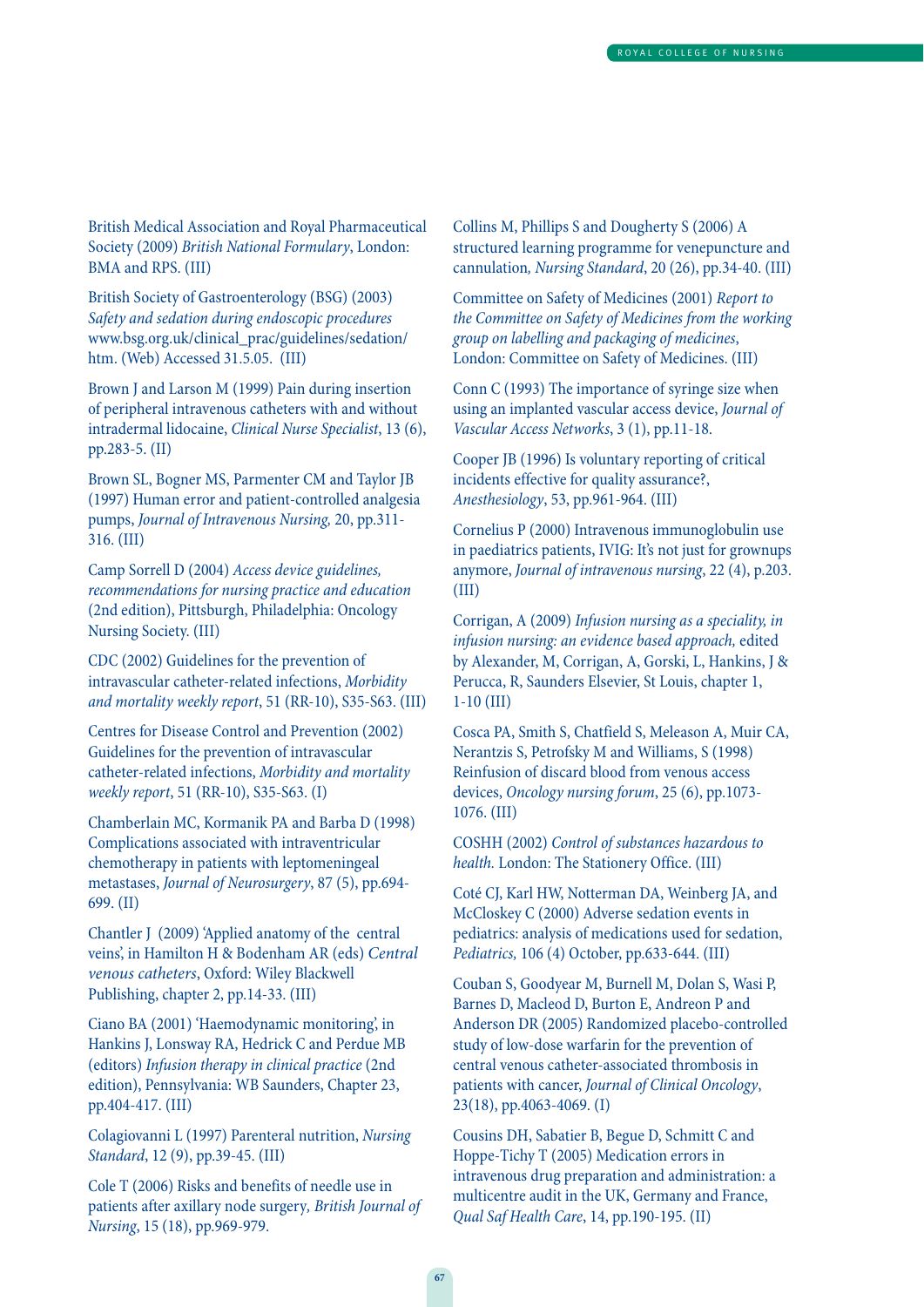CP Pharmaceuticals (1999) How quickly could you act?, Wrexham: CP Pharmaceuticals. (III)

Deitcher SR, Fesen MR, Kiproff PM, Hill PA, Li X, McCluskey ER and Semba CP (2002) Safety and efficacy of alteplase for restoring function in occluded central venous catheters: results of the cardiovascular thrombolytic to open occluded lines trial, Journal of Clinical Oncology, 20 (1), pp.317-324. (I)

Department of Health (1998) A first class service: quality in the new NHS. London: HMSO. (III)

Department of Health (2000a) Manual of cancer standards, London: DH. (III)

Department of Health (2000b) The NHS plan, London: DH. (III)

Department of Health (2001a) Doing less harm, London: DH. (III)

Department of Health (2001b) Good practice in consent implementation guide: Consent to examination or treatment, London: DH. (Web) www.dh.go.uk (Accessed 24.9.07)

Department of Health (2001c) Good practice in consent: achieving the NHS Plan commitment to patient centred consent practice, Health Service Circular 2001/023, London: DH. (III)

Department of Health (2001d) Reference guide to consent for examination or treatment, London: DH. (III)

Department of Health (2002a) Better blood transfusion, appropriate use of blood. HSC 2002/009, London: DH. (III)

Department of Health (2002b) Report of the DH Expert Group: Conscious sedation in termination of pregnancy, London: DH. (III)

Department of Health (2002c) Seeking consent. Working with children, London: DH. (III)

Department of Health (2003a) Standing Dental Advisory Committee: Conscious sedation in the provision of dental care, London: DH. (III)

Department of Health (2003b) Supplementary prescribing by nurses and pharmacists within the NHS in England, a guide to implementation, London: DH.

Department of Health (2003c) Updated National guidance on the safe administration of intrathecal chemotherapy, HSC 2003/010, London: DH. (III)

Department of Health (2003d) Winning ways. Working together to reduce healthcare associated infection in England, London: DH. (III)

Department of Health (2004a) Building a safer NHS for patients. Improving medication safety, London DH. (III)

Department of Health (2004b) CDO's Digest: Conscious sedation in the provision of dental care, May. http://www.dh.gov.uk/ PublicationsAndStatistics'Chief/ DentalOfficersBulletin (Web) Accessed 19.4.08. (III)

Department of Health (2004c) Change in names of certain medicinal substances, London: DH. (PL/ CMO/2004/1,PL/CNO/2004/1, PL/CPHO/2004/2). (III)

Department of Health (2004d) Extending independent nurse prescribing within the NHS in England, a guide to implementation, London: DH.

Department of Health (2004e) Manual for cancer services. Chemotherapy measures, London: DH.

Department of Health (2004f) Manual of Cancer Measures, London: DH. (III)

Department of Health (2005a) Research governance framework for health and social care, London: DH.

Department of Health (2005b) Saving Lives: a delivery programme to reduce healthcare associated infection including MRSA, London: DH. (III)

Department of Health (2005c) The blood safety and quality (amendment) regulations statutory instrument 2005 no 1098, London: The Stationary Office. (III)

Department of Health (2005d) The blood safety and quality regulations statutory instrument 2005 no 50, London: The Stationary Office. (III)

Department of Health (2007a) Better blood transfusion: safe and appropriate use of blood, London: DH.

Department of Health (2007b) Guideline for the appointment of dentists with a special interest (DwSI) in conscious sedation, London: DH/Faculty of General Dental Practice (UK). (III)

Department of Health (2007c) Saving lives: reducing infection, delivering clean and safe care. High impact intervention No 1. Central venous catheter care bundle, London: DH. (III)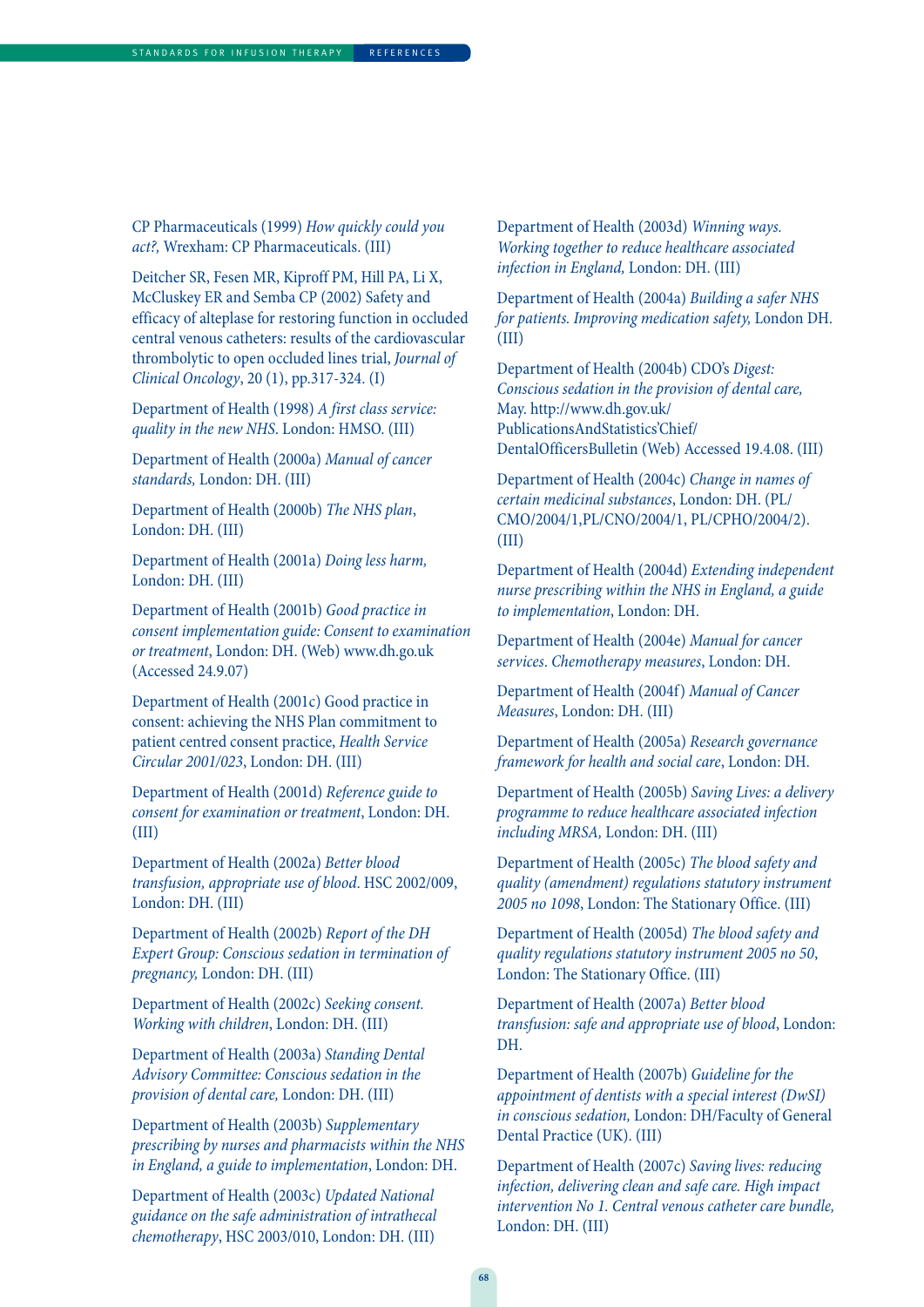Department of Health (2007d) Saving lives: high impact intervention no. 2.Peripheral intravenous cannula care bundle, London: DH. (III)

Department of Health (2007e) Saving lives, reducing infection, delivery of clean and safe care: Taking blood cultures. A summary of best practice, London: DH.

Department of Health Core Prescribing Group and National Practitioner Programme (2006) Medicines Matters: a guide to mechanisms for the prescribing, supply and administration of medicines. London: DH. (III)

Dobson PM, Boyle M and Lowenthal M (2004) Home intravenous antibiotic therapy and allergic drug reactions, Journal of Infusion Nursing, 27 (6), pp.425- 430. (III)

Dougherty L (2006) Central venous access devices. Care and management, Oxford: Blackwell Publishing. (III)

Dougherty L (2008a) 'Obtaining peripheral access', in Dougherty L and Lamb J (editors) Intravenous therapy in nursing practice (2nd edition), Oxford: Blackwell Publishing. (III)

Dougherty L (2008b) Infiltration and Extravasation, British Journal of Nursing, 17 (14), pp.896-901.

Dougherty L and Watson J (2008). 'Vascular access devices', in Dougherty L and Lister S (editors) The Royal Marsden Hospital Manual of clinical nursing procedures (7th edition), Oxford: Blackwell Publishing, Chapter 44. (III)

Drewett S (2009) 'Removal of central venous access', in Hamilton H & Bodenham AR (eds) Central venous catheters, Oxford: Wiley Blackwell Publishing, chapter 15, pp.238-246. (III)

Drewett SR (2000). Central venous catheter removal, British Journal of Nursing, 9 (22), pp.2304-6, p.2308, p.2310. (III)

Ellis J (2000) Sharing the evidence: clinical practice benchmarking to improve continuously the quality of care, Journal of Advanced Nursing, 32 (1), pp.215-225. (III)

ESPGHAN (2005) Venous access, Journal of Pediatric Gastroenterology and Nutrition, (41), S54-S62. (III)

EU Council Directive 93/68/EEC. (III)

European Oncology Nursing Society (2007) Extravasation guidelines, Brussels: EONS.

European Resuscitation Council (ERC) (2000) European Resuscitation Council guidelines 2000 for advanced paediatric life support, Resuscitation, 48, pp.231-324. (III)

Fabian B (2000) IV complications: infiltration, Journal of Intravenous Nursing, 23 (4), pp.229-231.

Fetzer SJ (2002) Reducing venepuncture and intravenous insertion pain with eutectic mixture of local anesthetic: a meta analysis, Nursing Research, 51, pp.119-124. (I)

Finlay T (2008) 'Safe administration and management of peripheral intravenous therapy', in Dougherty L and Lamb J (editors) Intravenous therapy in nursing practice (2nd edition), Oxford: Blackwell Publishing. (III)

Foundation for the Accreditation of Cellular Therapy, Joint Accreditation Committee ISCT-EBMT (2007) Cellular therapy product collection, processing, and administration accreditation manual (3rd edition) FACT-JACIE. (Web) Available from http://www. factwebsite.org Accessed 30.03.08.

Frey A and Schears GJ (2006) Why are we stuck on tape and suture? Journal of Infusion Nursing, 29 (1), pp.34-38.

Frey AM (2001) Drawing labs from venous access devices. Paper presented at National Association of Vascular Access Networks Conference, Alexandria. (III)

Frey AM (2007) 'Pediatric intravenous therapy', in Weinstein SM (editor) Plumer's principles and practice of infusion therapy (8th edition), Philadelphia: Lippincott Williams and Wilkins. (III)

Fry C and Anholt D (2001) Local anaesthetic prior to insertion of a PICC, Journal of Intravenous Nursing, 24 (6), pp.404-408. (III)

Fullbrook S (2007) Infection Control legislation for medical devices, Nursing Standard, 22 (13), pp.51-54.

Gabriel J (2000) Patients' impressions of PICCs, Journal of vascular access devices, Winter, pp.26-29. (II)

Gabriel J (2001) PICC securement: minimising potential complications, Nursing Standard, 15 (43), pp.42-44. (III)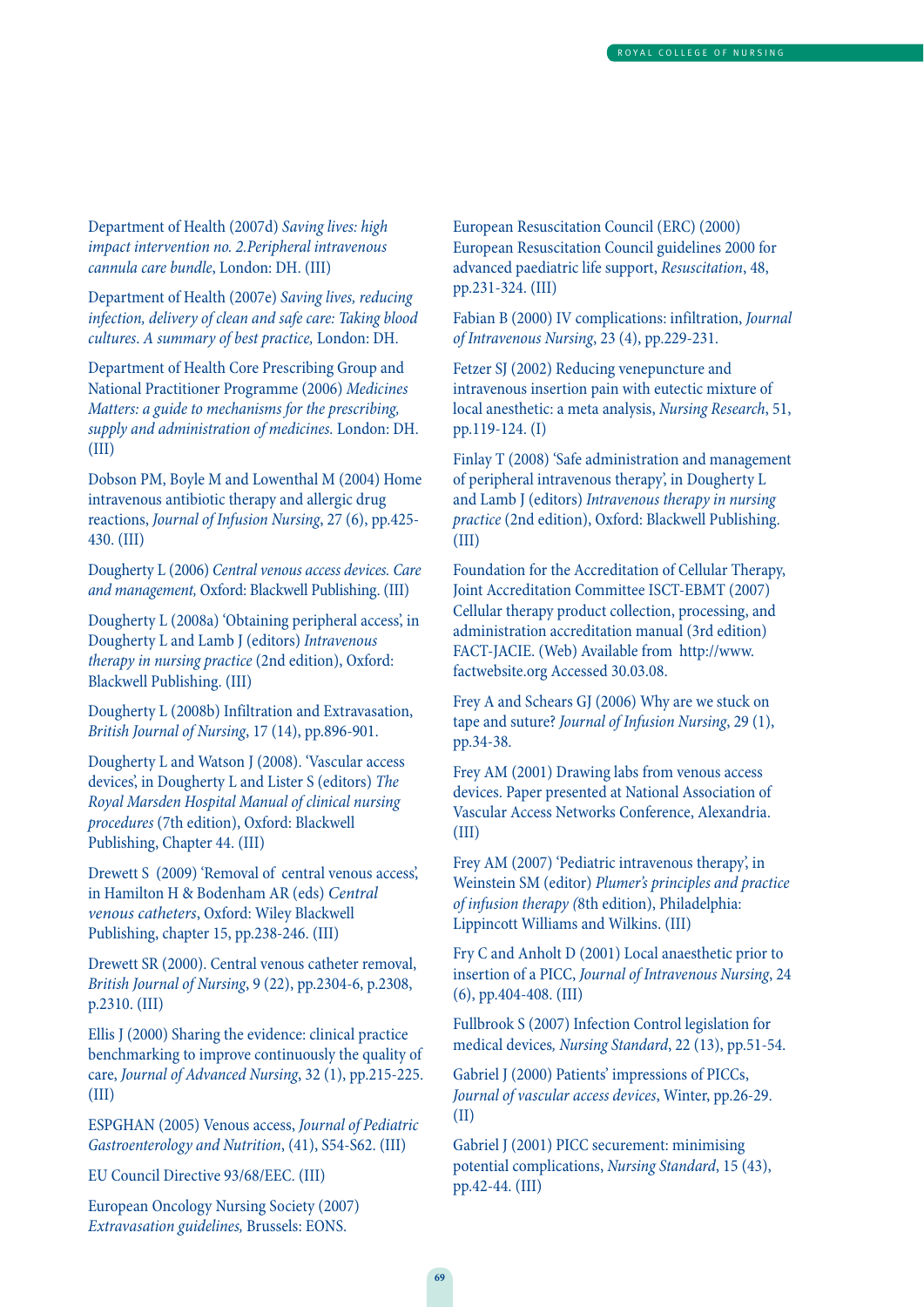Gabriel J (2006) 'Vascular access', in Grundy M (editor) Nursing in Haematology Oncology, Edinburgh: Balilliere Tindall Elsevier. (III)

Gabriel J (2008) 'Long-term central venous access', in Dougherty L and Lamb J (editors) Intravenous therapy in nursing practice, Oxford: Blackwell Publishing. (III)

Gabriel J, Bravery K, Dougherty L, Kayley J, Malster M, Scales K (2005) Vascular access: indications and implications for patient care, Nursing Standard, 19 (26), March, pp.45-54. (III)

Galinkin JL, Rose JB, Harris K and Watcha MF (2002) Lidocaine iontophoresis versus eutectic mixture of local anaesthetics (EMLA) for IV placement in children, Anaesthesia and analgesia, 94 (6), pp.1484- 1488. (II)

Gallant P and Schultz AA (2006) Evaluation of a visual phlebitis scale for determining appropriate discontinuation of peripheral intravenous catheters, Journal of Infusion Nursing, 29 (6), pp.338-345. (III)

Gillies D, O'Riordan L, Wallen M, Rankin K, Morrison A and Nagy S (2004) Timing of intravenous administration set changes: a systematic review, Infection Control and Hospital Epidemiology 25(3), pp.240-250. (II)

Goetz AM (1998) Complications related to intravenous midline catheter usage, Journal of Intravenous Nursing, 21 (2), pp.76-80.

Golder M, Chan CL, O'Shea S, Corbett K, Chrystie IL and French G (2000) Potential risk of cross-infection during peripheral-venous access by contamination of tourniquets, The Lancet, 355 (9197), p.44. (III)

Goodman M (2005) 'Chemotherapy: principles of administration', in Goodman M, Hanson Frogge M and Henke Yarbro C (editors) Cancer nursing (6th edition), Sudbury, MA: Jones and Bartlett. (III)

Goodwin M and Carlson I (1993) The peripherally inserted catheter: a retrospective look at three years of insertions, Journal of Intravenous Nursing, 16 (2), pp.92-103. (II)

Gray A, Hearnshaw K, Izatt C, Kirwan M, Murray S and Shreeve K (2007) Safe transfusion of blood, Nursing Standard, 21 (51), pp.40-47. (III)

Great Ormond Street Hospital (2007) Intraosseous access. Clinical guideline. London: GOSH. (III)

Greenfield SM, Webster GJM, Vicary FR (1997) Editorial: Drinking before sedation, The Lancet, 314, p.162. (III)

Griffiths V (2007) Midline catheters: indications, complications and maintenance, Nursing Standard, 22 (11), pp.48 57. (III)

Grune F, Schrappe M, Basten J, Wenchel HM, Tual E, Stutzer H (2004) Phlebitis rate and time kinetics of short intravenous catheters, Infection, 32 (1), pp.30- 32. (II)

Hadaway L (2002) Why fluid escapes from the vein, Nursing, 32 (8), pp.36-43.

Hadaway L (2006) Infiltration and extravasation from vascular access devices, Oral presentation 20<sup>th</sup> Annual Conference of Association of Vascular Access (AVA), Indianapolis USA, September. (III)

Hadaway LC (1998) Major thrombotic and nonthrombotic complications, Journal of Intravenous Nursing, 21 (5S), S143-S160. (III)

Haire W and Sniecinski I (1994) 'Venous access, anticoagulation, and patient care during apheresis', in Kessinger A and McMannis JD (editors) Practical considerations of apheresis in peripheral blood stem cell transplantation, Lakewood, Colorado: COBE BCT, Inc. (III)

Haire WD (2000) Use of alteplase, Journal of Vascular Access Devices, 5 (2), pp.28-36. (III)

Hamilton H (2000) Selecting the correct intravenous device nursing assessment, British Journal of Nursing, 9 (15), pp.968-978. (III)

Hamilton H (2009) 'Patient examination and assessment choice of devices', in Hamilton H & Bodenham AR (eds) Central venous catheters, Oxford: Wiley Blackwell Publishing, chapter 3, pp.34- 56. (III)

Hanchett M (1999) The emerging science of IV securement Journal of Vascular Access Devices, 4 (3), pp.9-14. (III)

Handley AJ, Koster R, Monsieurs K, Perkins GD, Davies S and Bossaert L (2005) European resuscitation guidelines for adult advanced life support 2005, Journal of European Resuscitation Council, 37, pp.81-90. (III)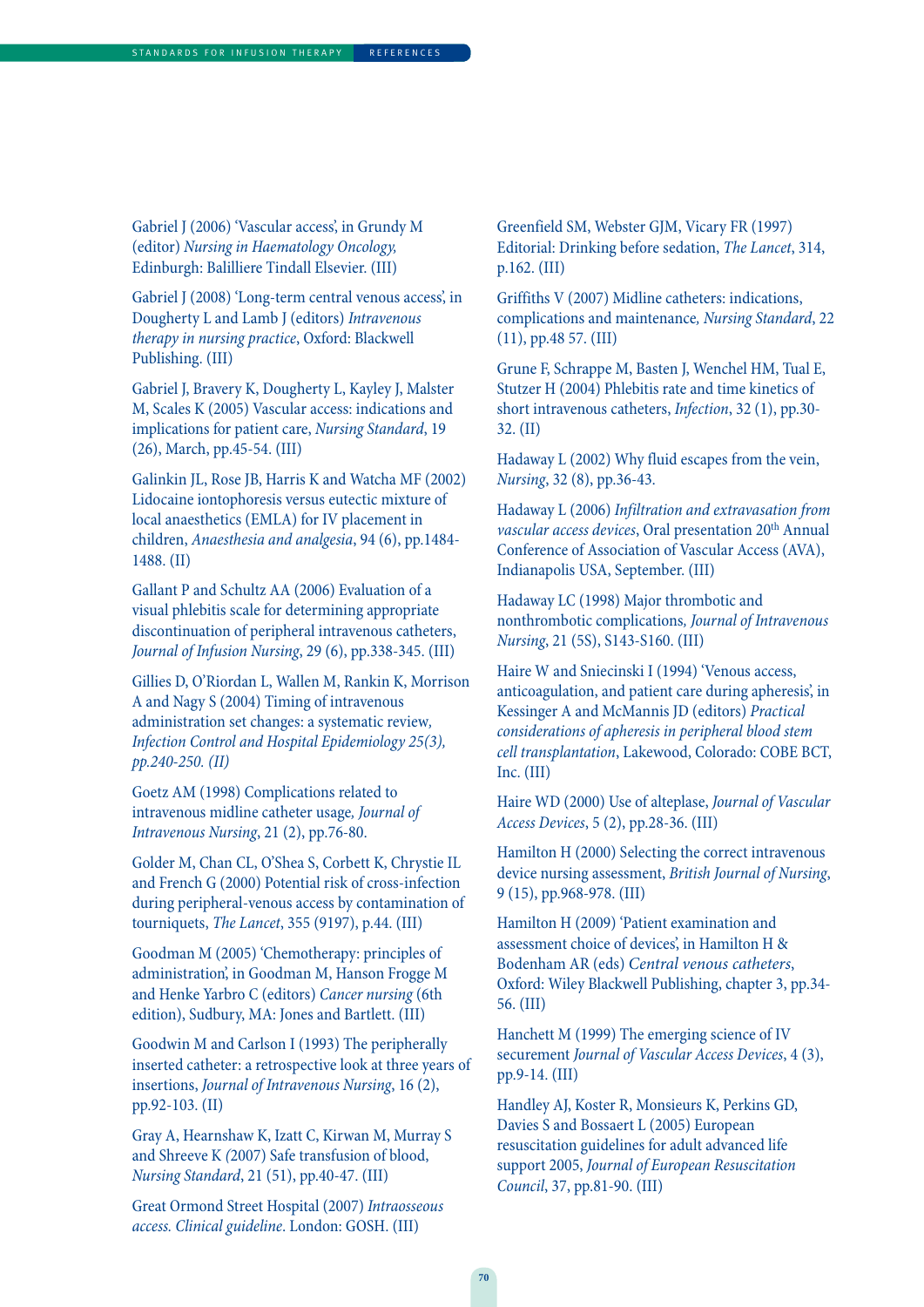Hanrahan A and Reutter l (1997) A critical review of the literature on sharps injuries, Journal of advanced nursing, 25, pp.144-154. (III)

Hanvey N (2008) 'Transfusion of blood and blood products', in Dougherty L and Lister S The Royal Marsden Hospital Manual of clinical nursing procedures (7<sup>th</sup> edition), Oxford: Blackwell Publishing. (III)

Harkreader H (2000) Fundamentals of Nursing, Philadelphia: WB Saunders, chapter 30. (III)

Hart S (2008a) 'Aseptic technique', in Dougherty L and Lister S (editors) The Royal Marsden Hospital Manual of clinical nursing procedures (7th edition), Oxford: Blackwell Publishing. (III)

Hart S (2008b) 'Infection control in intravenous therapy', in Dougherty L and Lamb J (editors) Intravenous therapy in nursing practice  $(2<sup>nd</sup>$  edition), Oxford: Blackwell Publishing. (III)

Hawthorn J and Redmond K (1998) Pain: Causes and Management, Oxford: Blackwell Science. (III)

Health Protection Agency (2008) Eye of the needle. United Kingdom Surveillance of Significant Occupational Exposures to Bloodborne Viruses in Healthcare Workers, London: HPA.

Health and Safety Executive (2003) Safe handling of cytotoxic drugs, London: HSE. (III)

Health Service Advisory Committee (1999) Safe disposal of clinical waste, London: HMSO. (III)

Heckler G (2005) Illustrated Guide for Vascular Access, California: Heckler. (III)

Heckmann JG, Lang CJG, Kindler K, Huk W, Erbguth FJ and Neundorfer B (2000) Neurologic manifestations of cerebral air embolism as a complication of central venous catheterisation, Critical care medicine, 28 (5), pp.1621-1625. (III)

Henry L (1997) Parenteral Nutrition, Professional Nurse, 13(1), pp.39-42. (III)

Hinds PS, Quargnenti A, Gattuso J, Srivastava DK, Tong X, Penn L, West N, Cathey P, Hawkins D, Wilimas J, Starr M and Head D (2002) Comparing the results of coagulation tests on blood drawn by venipuncture and through heparinised tunnelled venous access devices in paediatric patients with cancer, Oncology nursing forum, 29 (3), p.477. (II)

Hinds PS, Wentz T, Hughes W, Pearson T, Sims A, Mason B, Pratt M and Austin BA (1991) An investigation of the safety of the blood reinfusion step used with tunnelled venous access devices in children with cancer, Journal of Paediatric Oncology Nursing, 8 (4), pp.159-164. (I)

Holmes KR (1998) Comparison or push-pull versus discard method from central venous catheters for blood testing, Journal of Intravenous Nursing, 21 (2), pp.282-285. (II)

Hopwood L (2008) 'Drug administration general principles', in Dougherty L and Lister S (editors) The Royal Marsden Hospital Manual of clinical nursing procedures (7th edition), Oxford: Blackwell Publishing. (III)

HSE (2002) HSE successfully prosecutes University College London Hospitals NHS Trust, HSE Press Release E111:02 - 12 June 2002 (web). www.hse.gov. uk/press/2002/e02111.htm (Accessed 08/10/08)

Hutton A and Christie I (2001) Misconnection misadventure, Anaesthesia, 56 (10), pp.1022-1023. (III)

Hyde L (2008) 'Legal aspects of IV Therapy', in Dougherty L and Lamb J (editors) Intravenous therapy in nursing practice (2nd edition), Blackwell Publishing: Oxford. (III)

Hyde L & Dougherty L (2008) 'Cytotoxic drugs: handling and administration', in Dougherty L and Lister S (editors) The Royal Marsden Hospital Manual of clinical nursing procedures (7th edition), Oxford: Blackwell Publishing. (III)

Hypodermoclysis Working Group (1998) Hypodermoclysis: guidelines on the Technique, Wrexham: CP Pharmaceuticals. (III)

Infection Prevention Society (2000) Guidelines for preventing intravascular catheter-related infections. Bathgate: Fitwise Publication. (III)

Infection Prevention Society (2003) Reducing sharps injury – prevention and risk management, Bathgate: IPS. (III)

Infusion Nurses Society (2006) Infusion nursing standards of practice, Cambridge, MA: INS and Becton Dickinson. (III)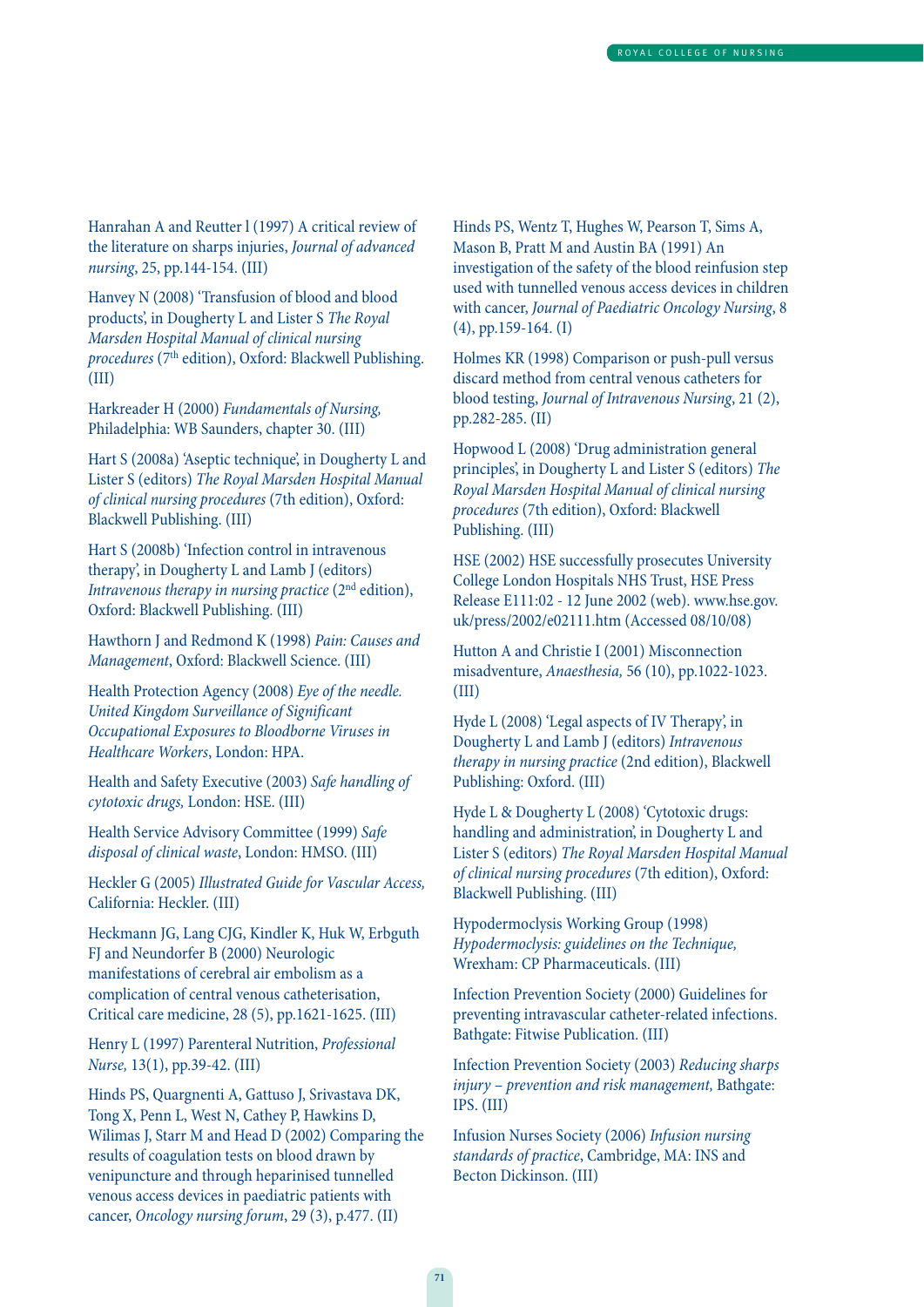International Liaison Committee On Resuscitation (2006) Consensus on science with treatment recommendations for pediatric and neonatal patients: pediatric basic and advanced life support, Pediatrics, 117 (5), e.955-977.

Ives F (2009) 'Catheter design and materials', in Hamilton H & Bodenham AR (eds) Central venous catheters, Oxford: Wiley Blackwell Publishing, chapter 4, pp.57-77. (III)

Jackson A (1998) Infection control: a battle in vein infusion phlebitis, Nursing Times, 94 (4), pp.68-71. (III)

Jeanes A & Green J (2001) Nail art: a review of current infection control issues, Journal of Hospital Infection, 49, pp.139-142. (III)

Kaler W and Chinn R (2007) Successful disinfection of needleless access ports: a matter of time and friction, JAVA, 12 (3), pp.140-142. (II)

Karavelis A, Foroglou G, Selviaridis P and Fountzilas G (1996) Intraventricular administration of morphine for control of intractable cancer pain in 90 patients, Neurosurgery, 39 (1), pp.57-62. (III)

Kayley J (2003) An overview of community intravenous therapy, Journal of Vascular Access Devices, 8 (2), pp.22-26. (III)

Kayley J (2008) 'Intravenous therapy in the community', in Dougherty L and Lamb J (eds.) Intravenous therapy in nursing practice (2nd edition), Oxford: Blackwell Publishing. (III)

Kayley J & Finlay T (2003) Vascular access devices used for patients in the community, Community Practitioner, 76 (6), pp.228-231. (III)

Keller CA (1994) Method of drawing blood samples through central venous catheters in paediatric patients undergoing bone marrow transplant, Oncology nursing forum, 21, pp.879-884. (II)

Kelly C, Dumenko L, McGregor E and McHutchion E (1992) A change in flushing protocol of CVCs, Oncology nursing forum, 19 (4), pp. 599-605. (II)

King's Fund (1992) A Positive Approach to Nutrition: Report of the working party on the role of enteral and parenteral feeding in hospital and home, London: King's Fund. (III)

Kosier MB and Minkler P (1999) Nursing management of patients with an implanted Ommaya reservoir, Clinical Journal of Oncology Nursing, 3 (2), pp.63-67. (III)

Krzywda ED (1999) Predisposing factors, prevention and management of central venous catheter occlusions, Journal of Intravenous Nursing, 22 (supplement), S11-S17. (III)

Lai KK (1998) Safety of prolonging peripheral cannula and IV tubing use from 72 hours to 96 hours, American Journal of Infection Control, 26, pp.66-70. (II)

Lamb J and Dougherty L (2008) 'Local and systemic complications of intravenous therapy', in Dougherty L and Lamb J (editors) Intravenous therapy in nursing practice (2nd edition), Oxford: Blackwell Publishing. (III)

Lander JA and Weltman BJ (2006) EMLA and amethocaine for reduction of children's pain associated with needle insertion, The Cochrane Database of Systematic Reviews 3(CD004236). (I)

Laurence AS (2000) Sedation, safety and MRI, The British Journal of Radiology, 73, p.575-577. (III)

Lavery I and Ingram P (2005) Venepuncture: best practice, Nursing Standard, 19 (49), pp.55-65. (III)

Lavis M (1999) Pre-hospital adult intraosseous infusion, Pre-hospital immediate care, 3, pp.89-92. (III)

Lee D, Remington KM and Petteway SR (2000) Production of intravenous immunoglobulin and other plasma-derived products: focus on pathogen safety, Journal of Intravenous Nursing, 23, (5S), S18-S22. (III)

Lenhart C (2000) Prevention vs. treatment of vascular access devices occlusions, Journal of Vascular Access Devices, 5 (4), pp.34-35. (III)

London Standing Conference (2002) Standards of care external central venous catheters in adults, London: LSC. (III)

Lonsway RA (2001) 'IV therapy in the home', in Hankins J, Lonsway RA, Hedrick C and Perdue MB (editors) Infusion therapy in clinical practice (2nd edition), Pennsylvania: WB Saunders, pp.501-534. (III)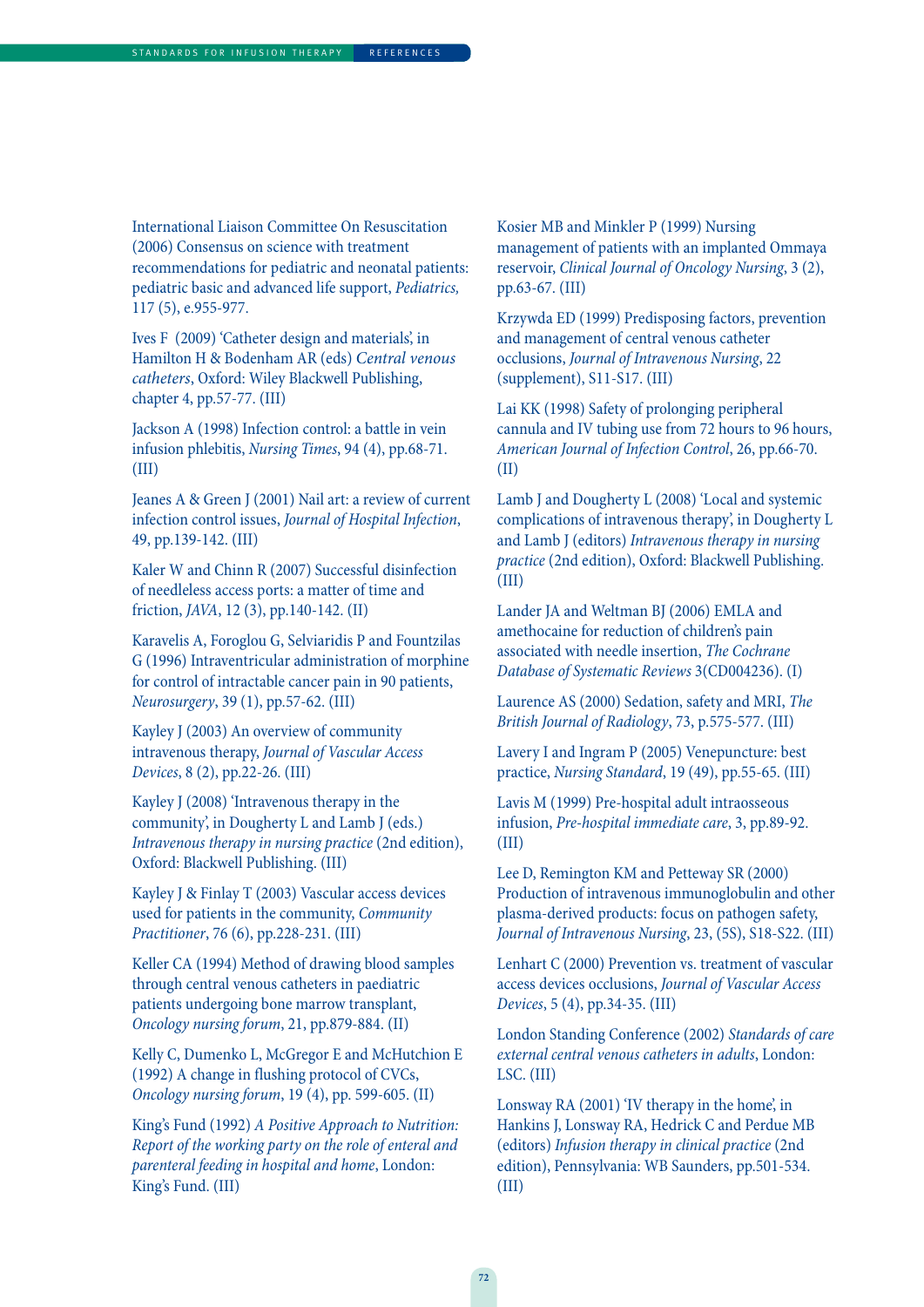Lum P (2004) A new formula based measurement guide for optimal positioning of central venous catheter, JAVA, 9 (2), pp.80-86. (III)

Macklin D (2003) Phlebitis A painful complication of peripheral IV catheterisation that may be prevented, AJN, 103 (2), pp.55-60. (III)

Maki D (2002) The promise of novel technology for prevention of intravascular device- related bloodstream infection, NAVAN Conference presentation, San Diego, September 2002. (III)

Maki DG, Ringer M and Alvaro CJ (1991) Prospective randomised trial of povidone-iodine alcohol, and chlorhexidine for prevention of infection associated with central venous and arterial catheters, The Lancet, 338, pp.339-43. (I)

Malak OA, Mossad BS and Mekhail NA (2001) Management of epidural abscess after continuous epidural catheter infusion, Pain Practice, 1 (2), pp.183-186. (III)

Manley L (1989) Intraosseous infusion: a lifesaving technique that should be used more widely, Journal of Intravenous Nursing, 12, pp.367-368. (III)

MARCH Guidelines (2007) Management and awareness of risks of cytotoxic handling (Web.) Available from http://www.marchguidelines.com. (Accessed 01/06/09).

Markovich MB (2006) Central venous catheter tip placement: determination of posterior malposition-a case study, Journal of the Association for Vascular Access, 11 (2), pp.85-89.

Marriot P, Laasch HU, Wilbraham L, Marriot A, England RE, Martin DF (2004) Conscious sedation for endoscopic interventional gastrointestinal procedures: meeting patients' expectations, missing the standard, Clinical Radiology, 59 (2) pp.180-185. (III)

Marx M (1995) The management of the difficult peripherally inserted central venous catheter line removal, Journal of Intravenous Nursing, 18 (5), pp.246-249. (III)

Mayo DJ (2001a) Catheter-related thrombosis, Journal of Vascular Access Devices, 5 (2), pp.10-20. (III)

Mayo DJ (2001b) Reflux in vascular access devices – a manageable problem, Journal of Vascular Access Devices, 6 (4), pp.39-40. (III)

Mayo DJ, Dimond EP, Framer W and McDonald KH (1996) Discard volumes necessary for clinically useful coagulation studies from heparinised Hickman® catheters, Oncology nursing forum, 23 (4), pp.671-675. (II)

McClelland DBL (2007) Handbook of transfusion medicine (4th edition), London: Stationery Office. (III)

McQuay H (1999) Opioids in pain management, The Lancet, 353, pp.2229-2232. (III)

McQuay H and Moore A (1998) An Evidence-based Resource for Pain Relief, Oxford: Oxford University Press. (III)

Medical Devices Agency (2000) Single use medical devices: implications and consequences of reuse, Device bulletin, 04, London: DH. (III)

Medical Devices Agency (2003) Device bulletin. Infusion systems, MDA DB2003 (02). (III)

Medicines and Healthcare Products Regulatory Agency (2003) Best practice guidance on labelling and packaging of medicines, MHRA guidance note No. 25, London: MHRA. (III)

Medicines and Healthcare products Regulatory Agency (2005a) Medical Device Alert on all brands of needle free intra vascular connectors, MDA/2005/030, issued 17 May 2005, London: MHRA. (III)

Medicines and Healthcare Products Regulatory Agency (2005b) Product information: changing substance names from BANs to rINNs, London: MHRA. Available from: www.mhra.gov.uk (Accessed 01/06/09) (Web) (III).

Medicines and Healthcare products Regulatory Agency (2005c) Right lines: guidance on using implantable vascular access ports. London: MHRA.

Medicines and Healthcare products Regulatory Agency (2006) Sterilization, disinfection and cleaning of medical equipment: guidance on decontamination from the microbiology advisory committee to the Department of Health, MAC manual, part 3 Procedures, London: MHRA. Available from: www. mhra.gov.uk. (III)

Medicines and Healthcare products Regulatory Agency (2007a) Intravenous (IV) infusion lines; all brands, MDA /2007/089, London: NHRA. (III)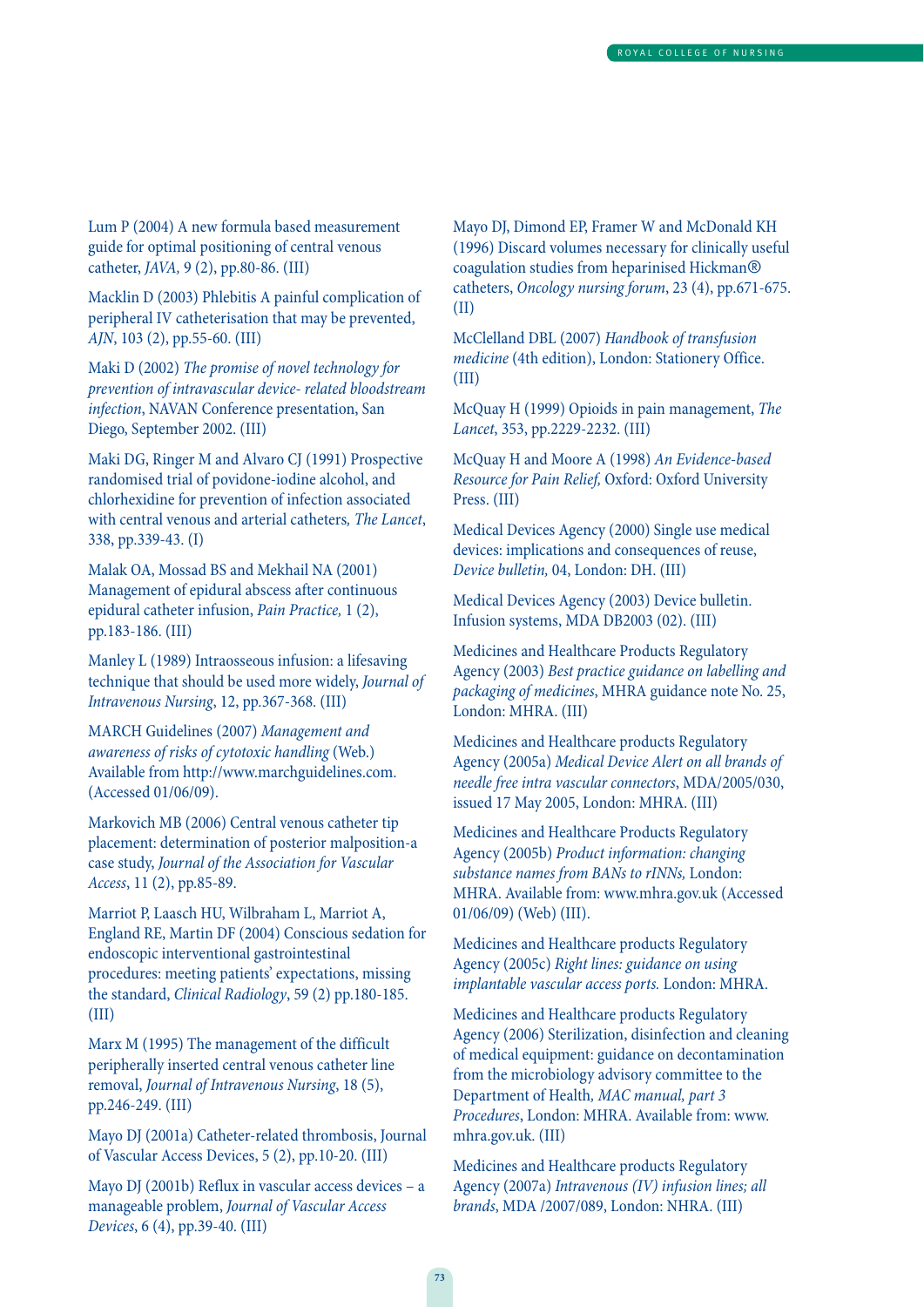Medicines and Healthcare Products Regulatory Agency (2007b) The CE Mark Bulletin no.2 September, London: MHRA.

Medicines and Healthcare Products Regulatory Agency (2008a) Device Alert MDA 2008/01 and Device Bulletin DB 2008(01) reporting Adverse Incidents and Disseminating Medical Device Alerts, London: MHRA. (III)

Medicines and Healthcare Products Regulatory Agency (2008b) Device in practice, a guide for professionals in health and social care, London: MHRA. (III)

Medicines and Healthcare products Regulatory Agency (2008)c Needle free intravascular connectors. All brands. MDA/2008/016, issued 18 March 2008, London: MDA. (III)

Miller JM, Rudkin GE, Hitchcock M (1997) Practical Anaesthesia and Analgesia for Day Surgery, Oxford: Bios Scientific. (III)

Mitten T (2001) Subcutaneous drug infusions; a review of problems and solutions, Int J Palliat Nurs, 7(2), pp.75-85. (III)

Morton NS (1998) Acute Paediatric Pain Management, London: Harcourt Brace (III)

Moureau N and Zonderman A (2000) Does it always have to hurt? Journal of Intravenous Nursing, 23 (4), pp.213-219. (III)

Moureau N, McKinnon B and Douglas C (1999) Multidisciplinary management of thrombotic catheter occlusions in vascular access devices, Journal of Vascular Access Devices, 4 (2), pp.22-29. (III)

Murray W and Glenister H (2001) How to use medical devices safely, Nursing Times, 97 (43), pp.36-38. (III)

National Audit Office (2005) A safer place for patients: learning to improve patient safety, London: NAO. (III)

National Blood service (2005) Guidelines for the blood transfusion services in the UK ( $7<sup>th</sup>$  edition), London: NBS. (III)

National Collaborating Centre for acute care (2006) Nutritional support in adults: oral nutrition support, enteral feeding and parenteral nutrition, London: National Collaborating Centre for Acute Care. www.Rcseng.ac.uk/publications (Web) (Accessed 01/06/09).

National Guideline Clearing House (NGC) (2004) Guidelines for conscious sedation and monitoring during gastrointestinal endoscopy. http//www. guidelines.gov/summary (Web) (Accessed 01/06/09). (III)

National Patient Safety Agency (2003) Risk analysis of infusion devices, NPSA: London. (III)

National Patient Safety Agency (2004) Seven steps to patient safety, London: NPSA. (III)

National Patient Safety Agency (2006) Safer Practice Notice 14 Right patient, right blood, London: NPSA. (III)

National Patient Safety Agency (2007a) Administration of injectable medicines competence 3, London: NPSA. (III)

National Patient Safety Agency (2007b) Alert 20 Promoting the safer use of injectable medicines, London: NPSA. Agency Ref: NPSA/2007/20. (III)

National Patient Safety Agency (2007c) Monitoring of injectable medicines competence 4, London: NPSA. (III)

National Patient Safety Agency (2007d) Patient safety alert 21: Safer practice with epidural injections and infusions, London: NPSA. Available from: npsa.nhs.uk (Accessed 01/06/09) (Web) (III).

National Patient Safety Agency (2007e) Preparation of injectable medicines competence 2, London: NPSA. (III)

National Patient Safety Agency (2007f) Promoting the safer use of injectable medicines. Multi-professional safer practice standards for: prescribing, preparing and administering injectable medicines in clinical areas, London: NPSA. Available from: npsa.nhs.uk (Accessed 01/06/09) (Web) (III).

National Patient Safety Agency (2007g) Promoting the safer use of injectable medicines. A template standard operating procedure for: prescribing, preparing and administering injectable medicines in clinical areas, London: NPSA.

National Patient Safety Agency (2007h) Quarterly national reporting and learning system data summary Oct – Dec 2006, London: NPSA. (III)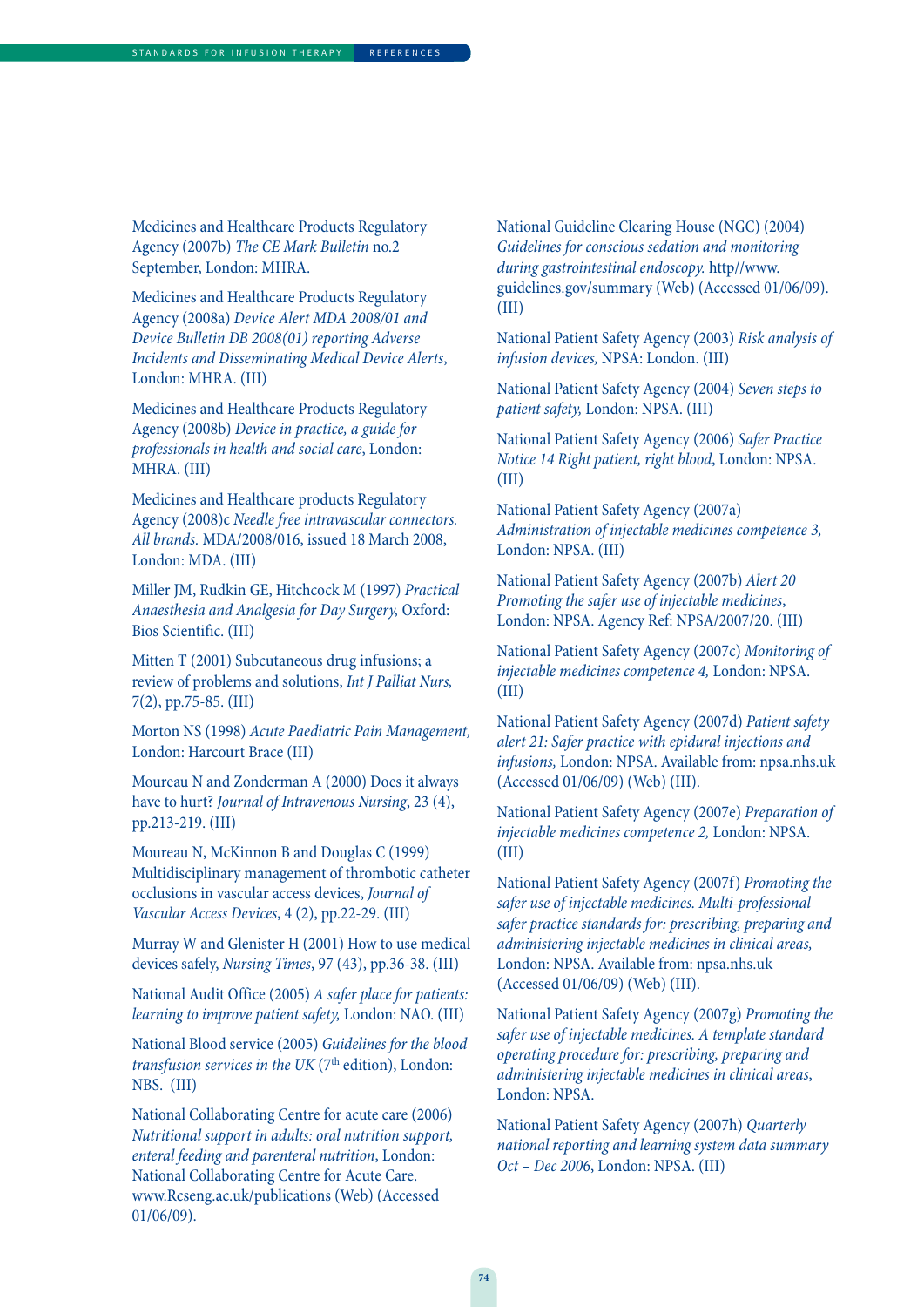National Patient Safety Agency (2007i) Recognising and responding appropriately to early signs of deterioration in hospitalised patients, London: NPSA. (III)

National Patient Safety Agency (2007j) Workforce competence statement. Administration of injectable medicines, London: NPSA. (III)

National Patient Safety Agency (2007k) Workforce competence statement. Monitoring the administration of injectable medicines, London: NPSA. (III)

National Patient Safety Agency (2008) Using Vinca Alkaloid minibags (adult/ adolescent units) NPSA/2008/RRR004; 11th August 2008. London: NPSA.

NCEPOD (2004a) Report ch5 Sedation: Assessment www.ncepod.org.uk/2004report/sedation.patient monitoring.htm (Web) (Accessed 01/06/09). (III)

NCEPOD (2004b) Report ch8 Sedation: Monitoring, www.ncepod.org.uk/2004report/sedation.patient monitoring.htm (Web) (Accessed 01/06/09). (III)

NHS Employers (2007) 'Needlestick Injury', in The Healthy Workplaces Handbook, section 4, chapter 34, London: NHS Employers. (III)

NHS Quality Improvement Scotland (2004) Postoperative pain management – best practice statement, Edinburgh: NHS QIS. (III)

NHSE (2001) National guidance on the safe administration on intrathecal chemotherapy, HSC 2001/022, London: DH. (III)

NICE (2002) Ultrasound imaging for central venous catheter placement, London: DH. (I)

NICE (2003) Infection control: prevention of healthcare-associated infection in primary and community care (clinical guidelines 2), London: NICE. (I)

NICE (2007) Quick reference guide. Acutely ill patients in hospital : recognition of and response to acute illness in adults in hospital, CG50, London: NICE. (III)

Nightingale CE, Norman A, Cunningham D, Young J, Webb A and Filshie J (1997) A prospective analysis of 949 long term central venous access catheters for ambulatory chemotherapy in patients with gastrointestinal malignancy, European Journal of Cancer, 33 (3), pp.398-403. (II)

Nobel-Adams R (1995) Dehydration: subcutaneous fluid administration, British Journal of Nursing, 4(9), pp.488-494. (III)

Nolet BR (2000) Office and clinic-based ambulatory infusion programs: opportunities for the infusion nurse, Journal of Intravenous Nursing, 23 (5S), S32- S41. (III)

North and Mid Hants Local Research Ethics Committee (2002) Definition. (III)

Nugent K, Chernecky C and Macklin D (2002) Using focus groups to evaluate patient's involvement in decision-making, Journal of vascular access devices, Summer, pp.33-37. (II)

Nursing and Midwifery Council (2002) The NMC Code of Professional Conduct, London: NMC.

Nursing and Midwifery Council (2005) Records and Record Keeping, London: NMC. (III)

Nursing and Midwifery Council (2006a) A-Z advice sheet. Research and audit, London: NMC.(III)

Nursing and Midwifery Council (2006b) Standards for proficiency for Nurse and Midwife Prescribers, London: NMC.

Nursing and Midwifery Council (2008a) Standards for medicines management, London: NMC. (III)

Nursing and Midwifery Council (2008b) The code: standards of conduct, performance and ethics for nurses and midwives, London: NMC.

Perucca R (2009) Peripheral vascular access devices in infusion nursing: an evidence based approach, edited by Alexander, M, Corrigan, A, Gorski, L, Hankins, J & Perucca, R, Saunders, Elsevier, St Louis, chapter 23, 456-479. (III)

Peterson B, (2002) Stepping into the future: who will care for healthcare? Presentation at the NAVAN Conference, San Diego, September. (III)

Pickstone M (2000) Using the technology triangle to assess the safety of technology-controlled clinical procedures in critical care, International Journal of Intensive Care, Summer, pp.90-96. (III)

Pinto KM (1994) Accuracy of coagulation values obtained from a heparinised central venous catheter, Oncology nursing forum, 21 (3), pp.573-575. (II)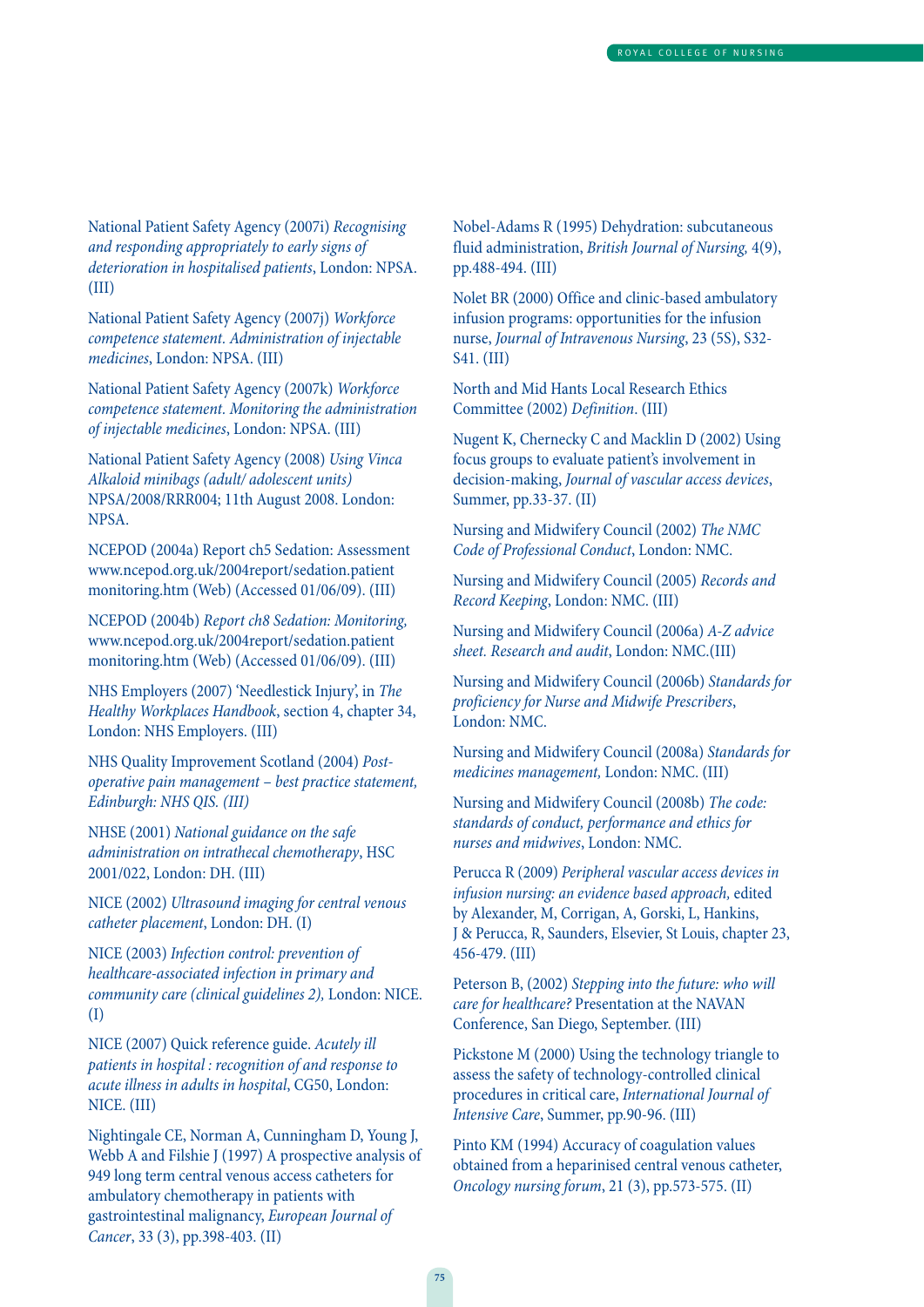Polovich M, Whitford JM and Olsen M (2009) Cancer chemotherapy guidelines and recommendations for practice (3rd edition), Pittsburgh: Oncology Nursing Press. (III)

Ponec D, Irwin D, Haire WD, Hill PA, Li X and McCluskey ER (2001) Recombinant tissue plasminogen activator (alteplase) for restoration of flow in occluded central venous access devices: a double blind placebo controlled trial – the cardiovascular thrombolytic to open occluded lines (COOL) efficacy trial, Journal of Vascular and Interventional Radiology,12, pp.951-955. (I)

Portenoy RK and Lesage P (1999) Management of cancer pain, The Lancet, 353, pp.1695-1700. (III)

Pratt RJ, Pellowe C, Wilson JA, Loveday HP, Harper PJ, Jones SRLJ, McDougall C and Wilcox MH (2007) epic 2: national evidence-based guidelines for preventing healthcare-associated infections in NHS hospitals in England, Journal of Hospital Infection, 655 (suppl): S1-S64. (III).

Quinn C (2000) Infusion devices: risks, functions and management, Nursing Standard, 14 (26), pp.35-41. (III)

Quinn C (2008) 'Intravenous flow control and infusion devices', in Dougherty L and Lamb J (editors) Intravenous therapy in nursing practice (2nd edition), Oxford: Blackwell Publishing. (III)

Rawson KM and Newburn-Cook CV (2007) The use of low dose warfarin as prophylaxis for central venous catheter thrombosis in patients with cancer: a meta analysis, Oncology Nursing Forum, 34 (5), pp.1037- 1043. (I)

Reed T and Phillips S (1996) Management of central venous catheters: occlusion and repairs, Journal of Intravenous Nursing, 19, pp.289-294. (III)

Reschreiter H and Kapila A (2006) Sedation in adults, Surgery, 24 (10), pp.342-345. (III)

Resuscitation Council (UK) (2005) Resuscitation guidelines (Web) Available from: http://resus.org.uk (Accessed 17 December 2007). (III)

Rhodes B and Sorensen SH (2004) Apheresis. An overview of procedures and need for vascular access devices, Journal of the Association for Vascular Access, 9 (2), pp.218-220. (III).

Richardson D and Bruso P (1993) Vascular access devices – management of common complications, Journal of Intravenous Nursing, 16 (1), pp.44-49. (III)

Rowley S and Laird H (2006) 'Aseptic non touch technique: in Practices', in Trigg E and Mohammed TA (editors) Children's Nursing: Guidelines for Hospital and Community (2nd edition), Churchill Livingstone: Edinburgh. (III)

Royal College of Anaesthetists (2001) Implementing and ensuring safe sedation practice for healthcare procedures in adults London: RCA. (III)

Royal College of Anaesthetists (2004) Good practice in the management of continuous epidural analgesia in the hospital setting, London: RCA. (III)

Royal College of Anaesthetists and the Pain Society (2003) Pain management services: good practice, London: RCOA. (III).

Royal College of Nursing (1998) Clinical Practice Guidelines – the administration of cytotoxic chemotherapy, London: RCN. (III)

Royal College of Nursing (2001) Administering intravenous therapy to children in the community setting. Guidance for nursing staff, London: RCN. (III)

Royal College of Nursing (2005a) Good practice in infection prevention and control. Guidance for nursing staff, London: RCN. (III)

Royal College of Nursing (2005b) Right blood, right patient, right time, London: RCN. (III)

Royal College of Nursing (2007a) Research ethics. RCN guidance for nurses, London: RCN.(III)

Royal College of Nursing (2007b) Safe management of health care waste. RCN guidance, London: RCN. (III)

Royal College of Nursing (2007c) Understanding benchmarking. RCN guidance for nursing staff working with children and young people, London: RCN. (III)

Royal College of Nursing (2009) Needlestick injuries. The point of prevention, London: RCN.

Royal College of Pathologists, Royal College of Physicians, The Primary Immunodeficiency Association (1995) Consensus document for the diagnosis and management of patients with primary antibody deficiencies. London: Royal College of Pathologists. (III)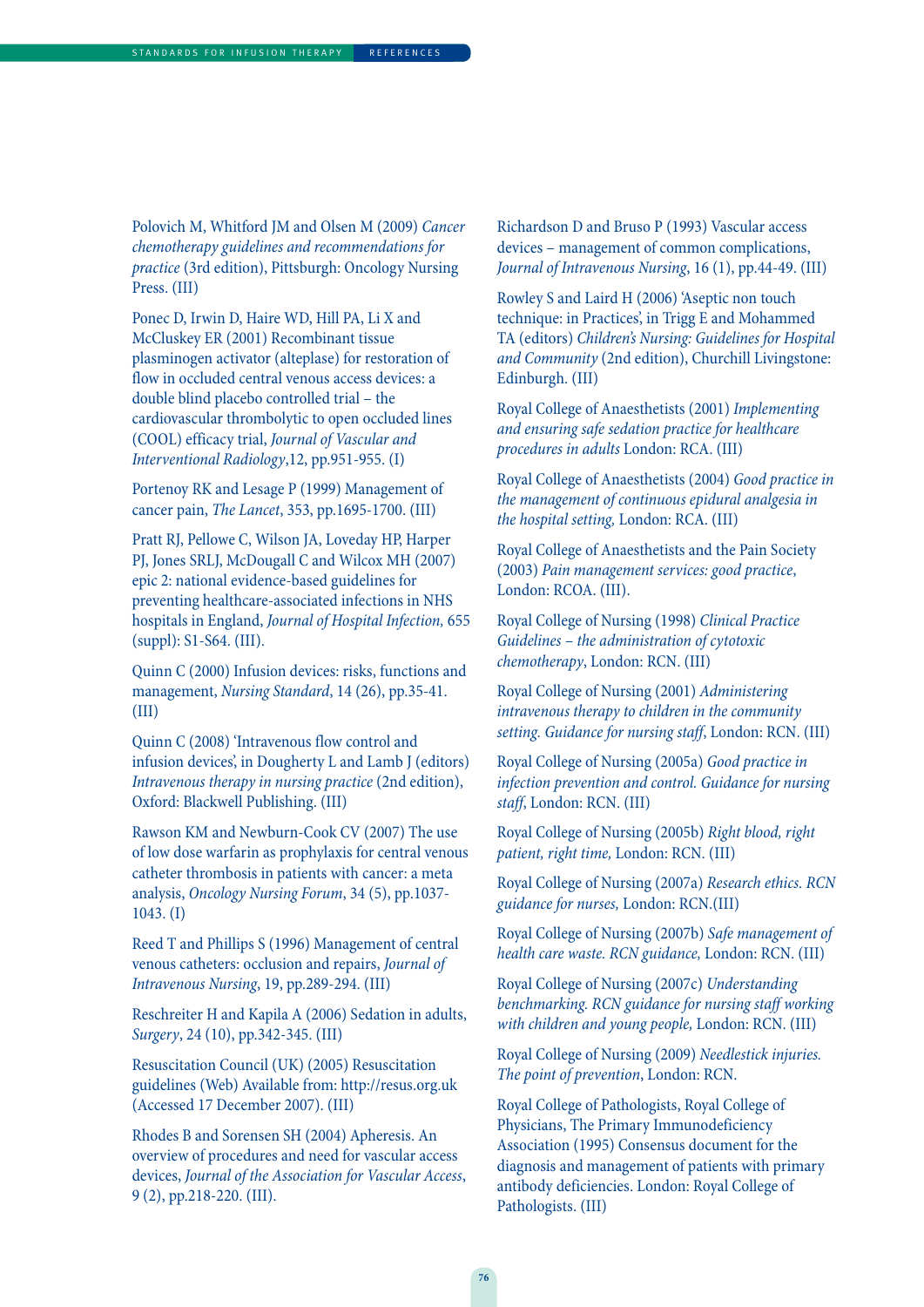Royal College of Physicians (1996) Guidelines on the practice of ethics of London committees in medical research involving human subjects, London: RCP. (III)

Royal College of Radiologists (2003) Safe sedation, analgesia and anaesthesia within the radiology department, London: RCR. Ref: BFCR(03)4 (III)

Rummel MA, Donnelly PJ and Fortenbaugh CC (2001) Clinical evaluation of a positive pressure device to prevent central venous catheter occlusion: results of a pilot study, Clinical journal of oncology nursing, 5 (6), pp.261-5. (III)

Ryder M (2001) The role of biofilm in vascular catheter-related infections, New developments in vascular disease, 2 (2), pp.15-25. (III)

Sandberg DI, Bilsky MH, Souweidane MM, Bzdil J, Gutin PH (2000) Ommaya reservoirs for the treatment of leptomeningeal metastases, Neurosurgery, 47 (1), pp.49-55. (III)

Sansivero GE (1998) Venous anatomy and physiology. Considerations for vascular access device placement and function, Journal of Intravenous Nursing, 21 (5), (supplement), pp.107-114. (III)

Sarpal N (2008) 'Drug administration – Infusion Devices', in Dougherty L and Lister S (editors) The Royal Marsden Hospital Manual of clinical nursing procedures (7th edition), Oxford: Blackwell Publishing. (III)

Sax H, Allegranzi B, Uckay I, Larson E, Boyce J and Pittet D (2007) My five moments for hand hygiene: a user-centred design approach to understand, train, monitor and report hand hygiene, Journal of Hospital Infection, 67, pp.9-21.

Scales K (2005) Vascular access: a guide to peripheral venous cannulation, Nursing Standard, 19 (49), pp.48- 52. (III).

Scales K (2008a) 'Vascular access in the acute care setting', in Dougherty L and Lamb J (editors) Intravenous therapy in nursing practice (2nd edition), Oxford: Blackwell Publishing. (III)

Scales K (2008b) A practical guide to venepuncture and blood sampling, Nursing Standard, 22 (29), pp.29-36.

Schears GJ (2005) The benefits of a catheter securement device on reducing patient complications, Managing Hospital Infection, 5 (2), pp.14-20. (III)

Schears GJ (2006) Summary of product trials for 10,164 patients comparing an intravenous stabilizing device to tape, Journal of Infusion Nursing, 29 (4), pp.225-229.

Schleis T (2000) The financial, operational, and clinical management of intravenous immunoglobulin administration, Journal of Intravenous Nursing, 23 (5S), S23-S31. (III)

Schofield P (1995) Using assessment tools to help patients in pain, Professional Nurse, 10, pp.703-706. (III)

Schulmeister L (2007) Extravasation Management, Seminars in Oncology Nursing, 23 (3), pp.184-190.

Schulmeister L (2009) Vesicant chemotherapy the management of extravasation, Cancer Nursing Practice, 8 (3), pp.34-37.

Scottish Intercollegiate Guidelines Network (2004) Safe sedation of children undergoing diagnostic and therapeutic procedures, Edinburgh: SIGN. www.sign. ac.uk Accessed 19.4.08. (III)

Secola R (1997) Paediatric blood cell transplantation, Seminars in oncology nursing, 13 (3), pp.184-193. (III)

Seemann S and Reinhardt A (2000) Blood sample collection from a peripheral catheter system compared with phlebotomy, Journal of Intravenous Nursing, 23 (5), pp.290-297. (II)

Serious Hazards of Transfusion (2004) Introduction to SHOT, Manchester: SHOT. Toolkit available from www.shot-uk.org (III)

Shaw C (2008) 'Parenteral Nutrition', in Dougherty L and Lamb J (editors) Intravenous Therapy in Nursing Practice (2ndedition), Oxford: Blackwell Publishing. (III)

Shelton BK, Griffin JM and Goldman FD (2006) Immune globulin IV therapy: optimizing care of patients in the oncology setting, Oncology Nursing Forum, 33 (5), pp.911-921. (III).

Smeltzer SC and Bare BG (Editors) (2000) Brunner and Suddarth's Textbook of Medical-Surgical Nursing, Philadelphia: Lippincott, Williams & Wilkins 9<sup>th</sup> edition. (III)

Smith MF (1998) Emergency access in paediatrics, Journal of Intravenous Nursing, 21 (3), pp.149-152. (III)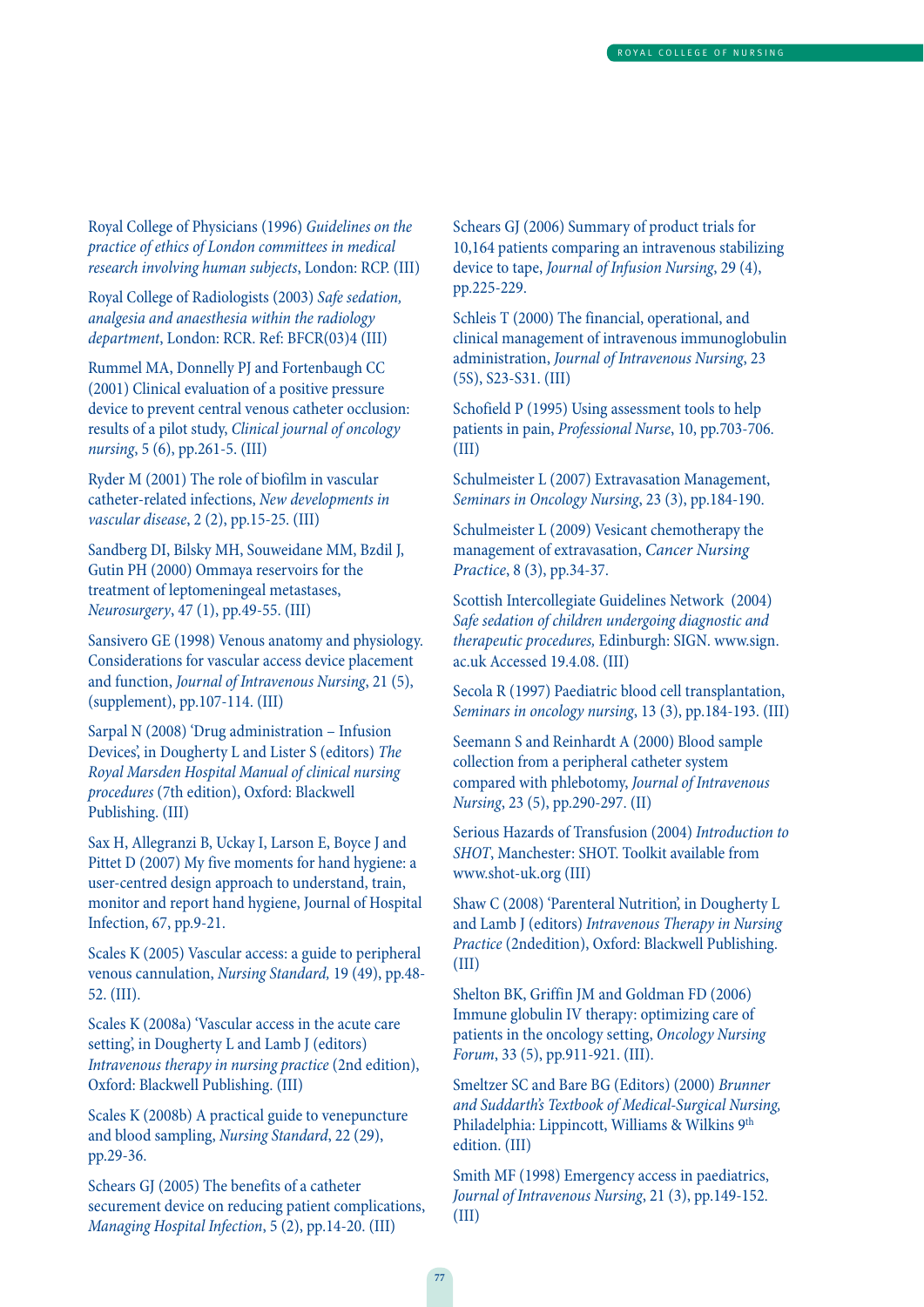Spiers AF, Taylor KH, Joanes DN and Girdler NM (2001) A randomised, double-blind, placebocontrolled, comparative study of topical skin analgesics and the anxiety and discomfort associated with venous cannulation, British Dental Journal, April 28, 190 (8), pp.444-449. (I)

Stanley A (2002) 'Managing complications of chemotherapy administration', in Allwood M, Stanley A and Wright P (editors) The Cytotoxics Handbook (4th edition), Oxford: Radcliffe Medical Press, Chapter 6, pp.119-194. (III)

Stannard CF and Booth S (1998) Churchill's Pocketbook of Pain, Edinburgh: Churchill Livingstone. (III)

Stark S, MacHale A, Lennon E and Shaw L (2002) Benchmarking: implementing the process in practice, Nursing Standard, 16 (35), pp.39-42. (III)

Sutton CD, Garcea G, Pollard C, Berry DP & Dennison AR (2005) The introduction of a nutrition clinical nurse specialist results in reduction in the rate of catheter sepsis, Clinical Nutrition, 24 (2), pp.220-3. (II)

Swenson MR (2000) Autoimmunity and immunotherapy, Journal of Intravenous Nursing, 23 (5S), S8-S13. (III)

Taverner T (2003) A regional pain management audit, Nursing Times, 99(8), pp.34-37. (III)

Taxis K and Barber N (2003) Ethnographic study incidence and severity of intravenous drug errors, British Medical Journal, 326, pp.684-7. (II)

Timoney JPA, Malkin MG, Leone DM, Groeger JS, Heaney ML, Keefe DL, Klang M, Lucarelli CD, Muller RJ, Eng SL, Connor M, Small TN, Brown AE and Saltz B (2002) Safe and effective use of alteplase for the clearance of occluded central venous access devices, Journal of Clinical Oncology, 20 (7), pp.1918-22. (II)

Torre M (2002) Subcutaneous infusion: non metal cannulae vs. metal butterfly needles, Br J Community Nurs 7 (7), pp.365-369. (III)

Trent immunology and Allergy Consortium (2007) The compendium of immunology. Consensus guidelines of the Trent Immunology & Allergy Consortium (TRIAC). Available from http://www.ukpin.org.uk/ guidelinescurrent.html (Web) Accessed 30 March 2008. (III)

Trissel LA (2006) Drug stability and compatibility issues in drug delivery. Handbook on injectable drugs (14th edition), Bethesda, MD: American Society of Health-System Pharmacists. (III)

Turk D and Okifuji A (1999) Assessment of patients' reporting of pain: an integrated perspective, The Lancet, 353, pp.1784-1788. (III)

UK Blood safety and Quality Regulations (2005) Statutory Instrument 2005/50 and Statutory Instrument 2005/1098. (III)

UK Health Departments (1998) Guidance for clinical healthcare workers: protection against infection with bloodborne viruses, London: HMSO. (III)

UKCC (1992) The Scope of Professional Practice, London: UKCC. (III)

UKPIN Primary Immunodeficiency network (2005) Home IV therapy guidelines (web) www.ukpin.org.uk. (Accessed 01/06/09).

United Kingdom Oncology Nursing Society (2008) Antracycline extravasation management guidelines, London: UKONS.

United Kingdom Primary Immunodeficiency Network (2004) Notes for helping with informed consent for immunoglobulin therapy. Potential transmission of infectious agents. Available from http://www.ukpin.org.uk/guidelines-current.html (Web) (Accessed 01/06/09).(III)

United Kingdom Primary Immunodeficiency Network (2005) UKPIN home therapy guidelines, Newcastle: UKPIN. Available from http://www.ukpin. org.uk/guidelines-current.html (Web). (Accessed 01/06/09). (III)

Vesely TM (2003) Central venous catheter tip position: A continuing controversy, Journal of Cardiovascular & Interventional radiology, 14 (5), pp.527-534. (III)

Weekes CE, Elia M and Emery PW (2004) The development, validation and reliability of a nutrition screening tool based on the recommendations of the British Association for Parenteral and Enteral Nutrition, Clinical Nutrition (23) pp.1104-1112. (II)

Weinstein SM (2007) Plumer's principles and practice of infusion therapy (8th edition), Philadelphia: Lippincott Williams and Wilkins. (III)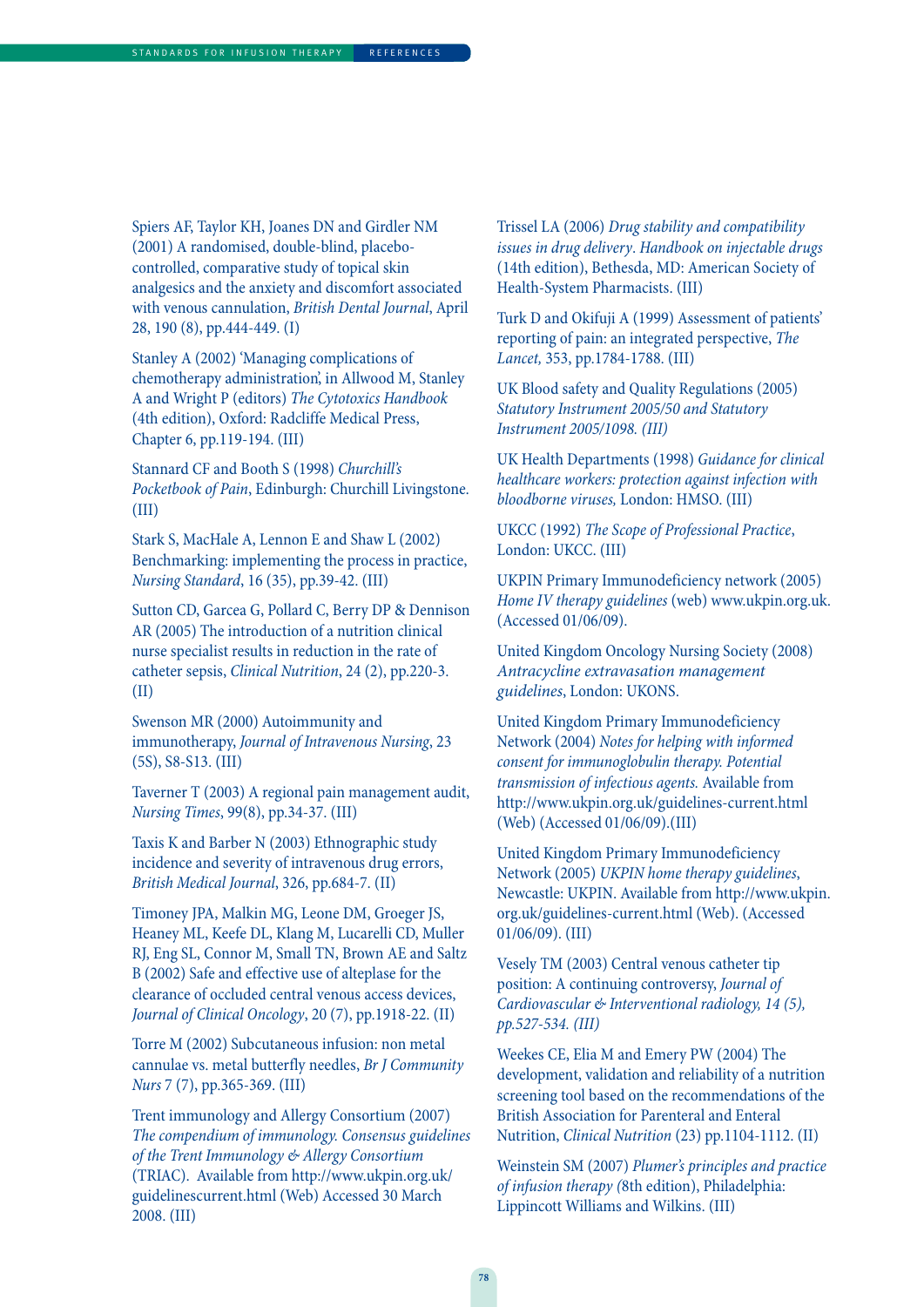West AL (1998) Alternate routes of administration, Journal of Intravenous Nursing, 21 (4), pp.221-231. (III)

Whittington Z (2008) 'Pharmacological aspects of intravenous therapy', in Dougherty L and Lamb J (editors) Intravenous therapy in nursing practice, Oxford: Blackwell Publishing. (III)

Wigfull J and Welchew E (1999) Acute pain service audit, Anaesthesia, 64, p.299. (III)

Wigfull J and Welchew E (2001) Survey of 1057 patients receiving postoperative patient-controlled epidural analgesia, Anaesthesia, 56 (1), p.70-77. (III)

Wilkie D, Williams AR, Grevstad P, and Mekwa J (1995) Coaching persons with lung cancer to report sensory pain, Cancer Nursing, 18(1), pp.7-15. (III)

Wise M, Richardson D and Lum P (2001) Catheter tip position: a sign of things to come, Journal of Vascular Access Devices, 6 (2), pp.18-27. (III)

Witt B (2008) 'Venepuncture', in Dougherty L and Lister S (editors) The Royal Marsden Hospital Manual of clinical nursing procedures (7th edition), Oxford: Blackwell Publishing. (III)

Young AM, Begum G, Billingham LJ, Hughes AI, Kerr DJ, Rea D, Stanley A, Sweeney K and Wheatley K (2005) WARP – A multicentre prospective randomised controlled trial (RCT) of thrombosis prophylaxis with warfarin in cancer patients with central venous catheters (CVCs), Journal of Clinical Oncology, 2005 ASCO Annual Meeting Proceedings, 23(16S), (June 1 Supplement), 2005: LBA8004. (I)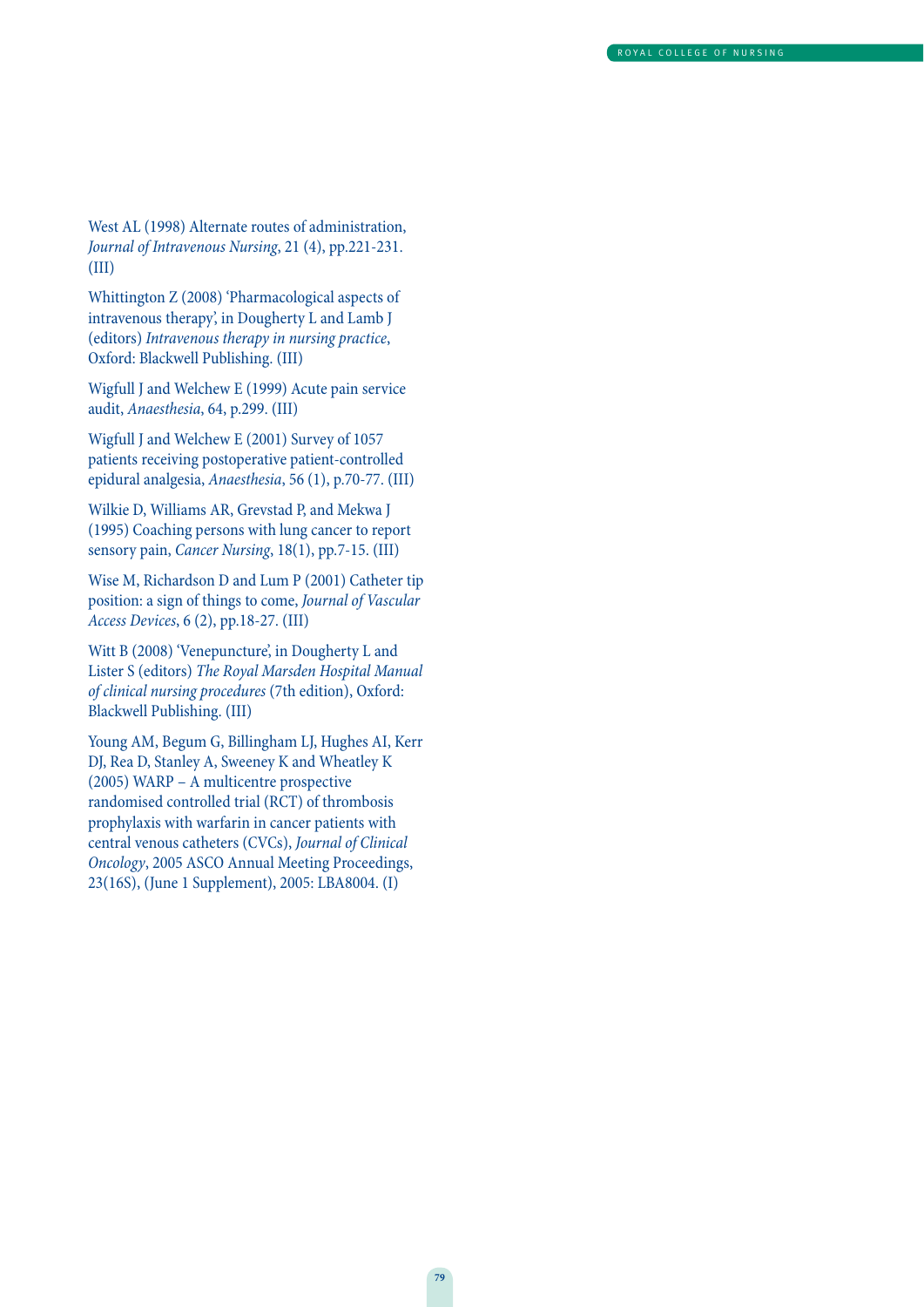### **Appendix 1: Phlebitis scale**

#### **Policy statement**

All patients with an intravenous peripheral access device in place, must have the IV site checked at least daily for signs of infusion phlebitis. The subsequent score and action(s) taken (if any) must be documented.

The cannula site must also be observed when:

- bolus injections are administered
- IV flow rates are checked or altered
- solution containers are changed.

The incidence of infusion phlebitis varies, the following Good Practice Points may assist in reducing the incidence of infusion phlebitis:

- observe cannula site at least daily
- secure cannula with a proven intravenous dressing
- replace loose, contaminated dressings
- cannula must be inserted away from joints whenever possible
- aseptic technique must be followed
- consider re-siting the cannula every 72-96 hours
- plan and document continuing care
- use the smallest gauge cannula most suitable for the patient's need
- replace the cannula at the first indication of infusion phlebitis (stage 2 on the VIP Score).



**80**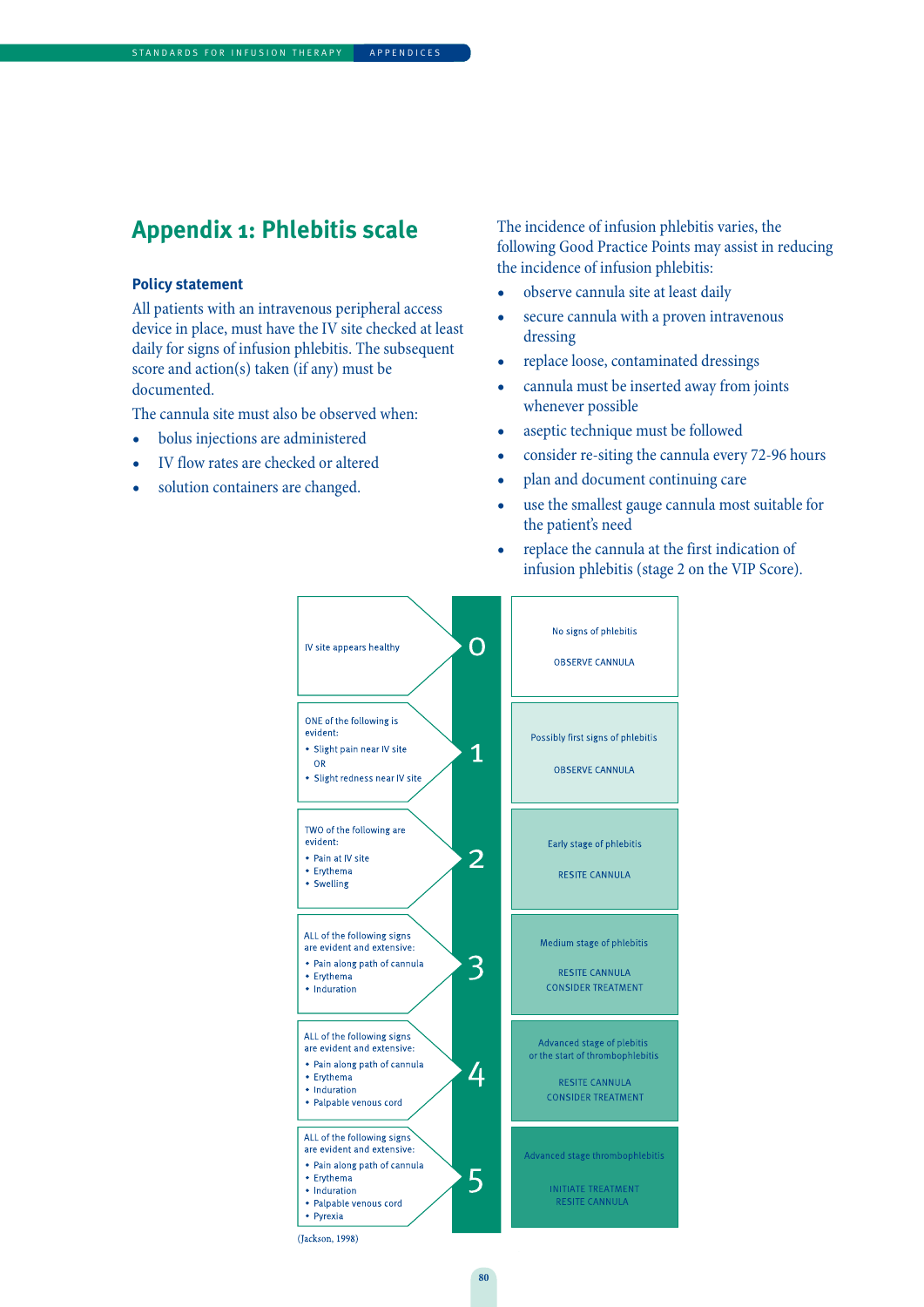# **Appendix 2: Infiltration scale**

| Grade          | Clinical criteria                                                                                                                                                                                                                                                                                                    |
|----------------|----------------------------------------------------------------------------------------------------------------------------------------------------------------------------------------------------------------------------------------------------------------------------------------------------------------------|
| $\theta$       | • No symptoms                                                                                                                                                                                                                                                                                                        |
| 1              | • Skin blanched<br>• Oedema <1 inch $(2.5cm)$ in any direction<br>• Cool to touch<br>• With or without pain                                                                                                                                                                                                          |
| $\overline{2}$ | • Skin blanched<br>• Oedema 1–6 inches (2.5cm–15cm) in any direction<br>• Cool to touch<br>• With or without pain                                                                                                                                                                                                    |
| $\overline{3}$ | • Skin blanched, translucent<br>• Gross oedema $>6$ inches (15cm) in any direction<br>• Cool to touch<br>• Mild to moderate pain<br>• Possible numbness                                                                                                                                                              |
| 4              | • Skin blanched, translucent<br>• Skin tight, leaking<br>• Skin discoloured, bruised, swollen<br>• Gross oedema $>6$ inches (15cm) in any direction<br>• Deep pitting tissue oedema<br>• Circulatory impairment<br>• Moderate to severe pain<br>• Infiltration of any amount of blood product, irritant, or vesicant |

(INS**,** 2006)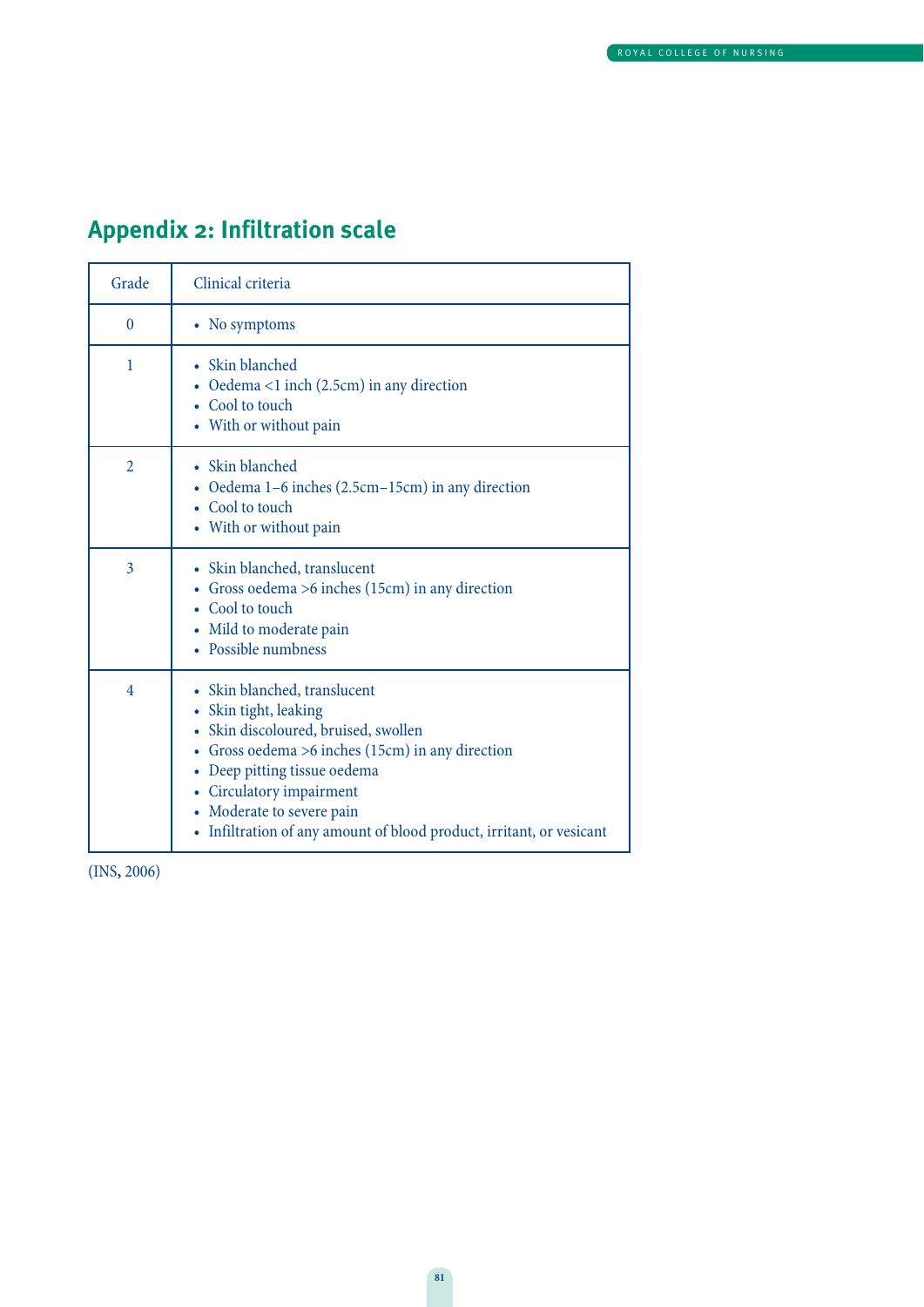## **Appendix 3: Calculation formulae**

#### **Drug calculation**

| <b>WANT</b>              | X            | Stock        |
|--------------------------|--------------|--------------|
| <b>GOT</b>               |              |              |
| What you WANT            | $\mathbf{x}$ | Stock        |
| What you've GOT          |              |              |
| <b>Gravity flow</b>      |              |              |
| <b>VOLUME</b>            | X            | Drops per ml |
| <b>TIME</b>              |              | 60           |
| VOLUME in ml             | X            | Drops per ml |
| <b>HOURS</b> of infusion |              | 60           |

# **Appendix 4: Useful organisations**

#### **The National Patient Safety Agency**

The National Patient Safety Agency (NPSA) is a special health authority created to co-ordinate nationwide efforts to report and, more importantly, to learn from, adverse events and near misses occurring in the NHS. The NPSA will play a key role in raising standards of patient care and making them consistent across the country by implementing a national reporting system encouraging staff, patients and carers to report mistakes. This information will enable the NPSA to initiate preventive measures so that the whole country can learn from each case, and improve patient safety throughout the NHS. As well as making sure events are reported in the first instance, the NPSA will promote a more open and fair culture in the health service, encouraging NHS staff to report incidents without fear of personal reprimand.

The NPSA will promote patient safety by:

- establishing and managing a national reporting and learning system for adverse events and near misses
- assimilating safety-related information from other organisations
- designing solutions that prevent harm
- setting targets and monitoring progress
- promoting research
- advising ministers and others on patient safety issues
- promoting an open and fair culture in the NHS
- developing memoranda of understanding with other key health care organisations that have an interest or involvement in patient safety.

Contact details: National Patient Safety Agency 4–8 Maple Street London W1T 5HD Telephone: +44 (0)20 7927 9500 Fax: +44 (0)20 7927 9501 Email: enquiries@npsa.nhs.uk Web: www.npsa.nhs.uk

#### **MHRA**

The Medicines and Health care Products Regulatory Agency (MHRA) is the government agency which is responsible for ensuring that medicines and medical devices work, and are acceptably safe. It also oversees the safety and quality of human blood and blood components. The MHRA encourages nurses and other health care professionals to report problems with medicines, medical devices or blood products so that they can be investigated and any necessary action taken. Details of how to report, including on-line reporting and important safety information is available via the MHRA website. www.mhra.gov.uk

The agency can also be contacted on 020 7084 2000.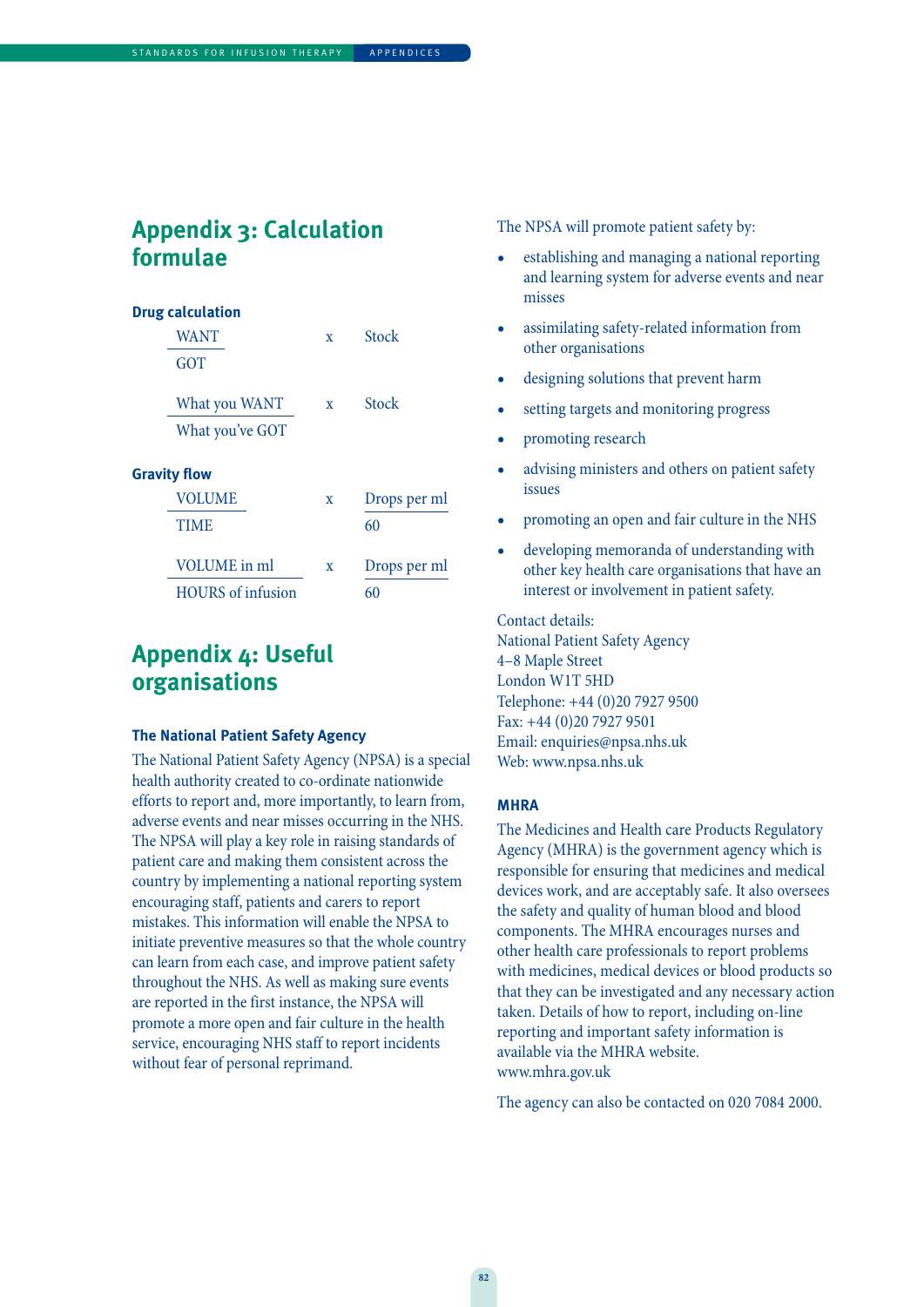### **Appendix 5: Algorithm persistant withdrawal occlusion**

i.e. fluids can be infused freely by gravity but blood cannot be withdrawn from the catheter (London Standing Committee 2000)

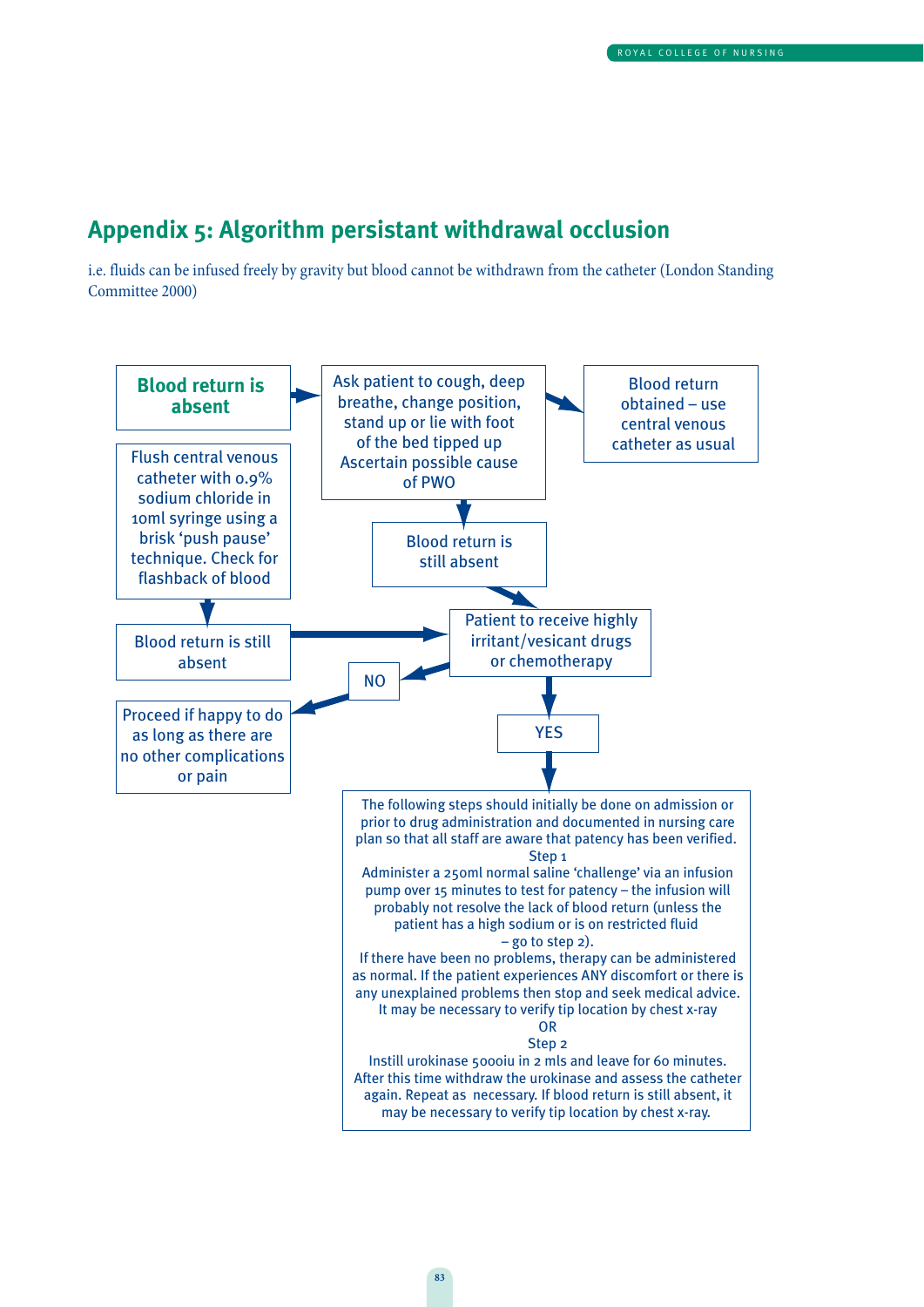# **Appendix 6: Vein Diagrams**

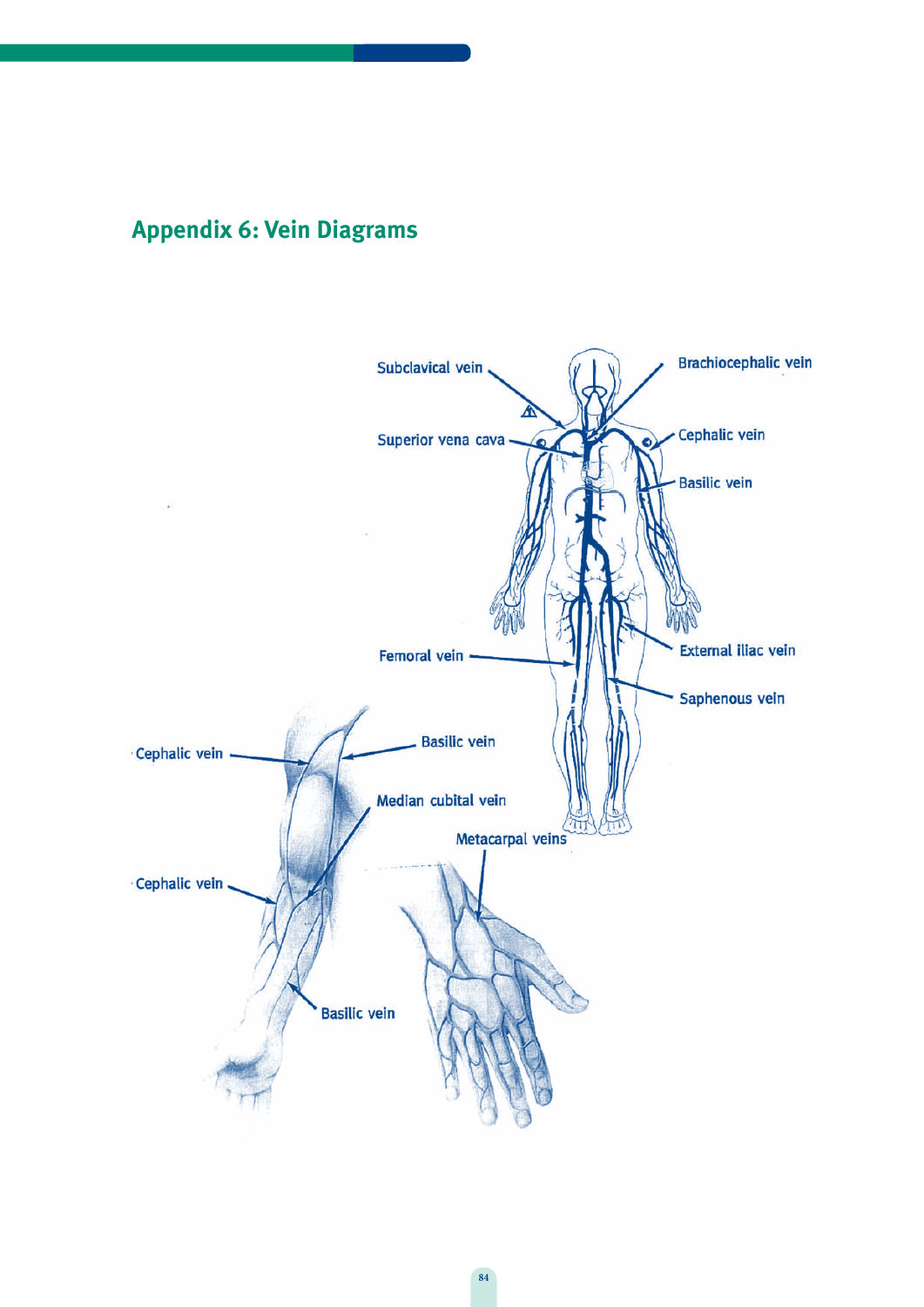## **Appendix 7: Examples of audit tools that can be used for infusion therapy**

Key audit criteria identified in the guidelines for preventing infections associated with the use of central venous access devices and standard principles for preventing health care-associated infections in hospital and other acute settings (Pratt *et al.*, 2007):

- high-impact interventions 1 and 2 review tools
- RCN Intravenous Therapy Forum audit tool for peripheral venous cannula
- Infection Control Nurses Association audit tool for IV insertion and management and audit tool for organisational structures for IV management (ICNA, 2001).

#### **Other resources**

National Institute for Clinical Excellence (2002) Principles for best practice in clinical audit. Oxford: Radcliffe Medical Press Ltd.

## **Appendix 8: Issues in clinical practice**

#### **Checking for blood return to confirm patency prior to the administration of medications and/or solutions.**

This issue has been the subject of much discussion and debate both before and since the publication of the RCN Standards for infusion therapy in 2003 and again in 2005. The Standards state that "the nurse should aspirate the catheter and check for blood return to confirm patency prior to the administration of medications and/or solution" (INS, 2006). There is a very useful algorithm (Appendix 4 to follow, if blood cannot be withdrawn from the catheter but fluids can be infused freely by gravity (Dougherty, 2006).

This issue is particularly challenging for nurses working in the community as they do not have medical and nursing colleagues readily available to ask for advice if they are unable to get a blood return. Therefore whilst checking for blood return prior to the administration of medication and/or infusions is best practice generally, and essential if vesicant drugs are to be administered, there are also a number of

other equally important issues that should be taken into account:

- **1. Information provided about the VAD**
- The exact position of the catheter tip should be known and documented.
- Whether the hospital has ever been able to get a blood return from the catheter.
- Information about the VAD including possible complications and the signs and symptoms of these.

#### **2. A thorough patient assessment should be carried out each time a nurse visits to administer any IV medication and/or infusion. This should include:**

- asking the patient if they have any pain, discomfort, swelling in the area of the VAD or if they are experiencing any new/different symptoms
- asking the patient if they have pulled or caught the catheter
- measuring the length of the external portion of the catheter at each visit to ensure it remains the same, and documenting the length
- checking the exit site and surrounding area to ensure there is no visible swelling, exudate, redness or signs of infection.

#### **3. Knowing about the medication/infusion that is to be administered:**

- is the drug a vesicant or hyperosmolar solution?
- what is the pH and osmolarity of the drug?
- how should it be given, i.e. via a centrally placed catheter? (Kayley and Finlay, 2003).

It is important that all the relevant information and each patient assessment is clearly documented even if nothing abnormal is detected. If the community nurse is concerned about any aspect of the assessment then advice should be sought from the referring hospital unit or community IV specialist nurse (if appropriate). If a routine flush to maintain patency of the VAD is being carried out, then there is no requirement to routinely withdraw blood and discard it prior to flushing (except prior to blood sampling, but not blood cultures).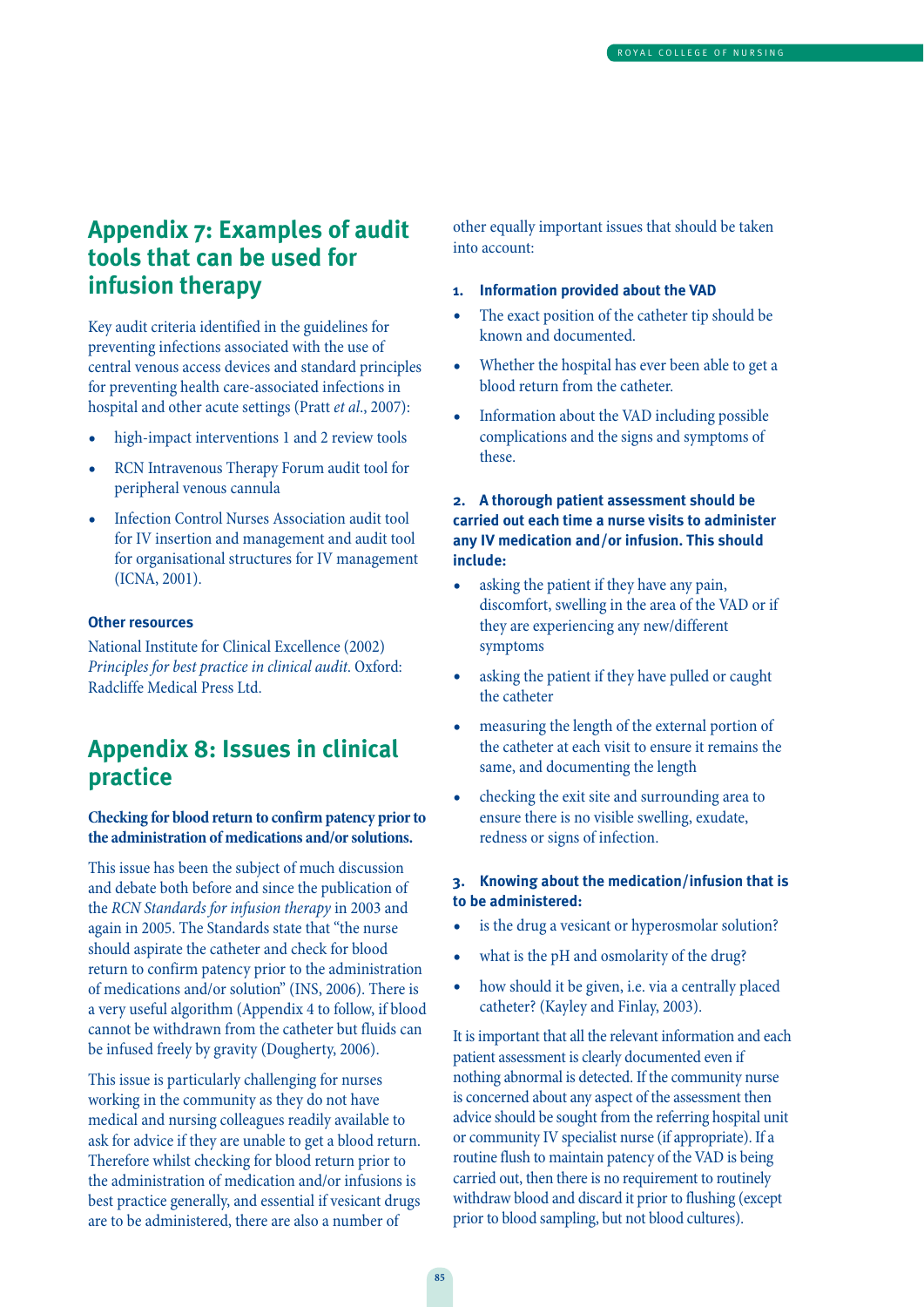## **Appendix 9: Glossary**

**Air embolism:** Presence of air in the vascular system. Venous air embolism may occur during insertion, use or maintenance of a central venous catheter and after catheter disconnection and removal (Heckmann et al., 2000). Symptoms of air embolism include shortness of breath, altered consciousness, visual disturbance, hemiparesis, chest pain and a low cardiac output state.

**Allen's test:** Test performed on radial artery prior to arterial puncture to ascertain adequate arterial perfusion.

**Ambulatory infusion device:** Electronic infusion device specifically designed to be worn on the body to promote patient mobility and independence.

**Amino acids:** Organic components of protein.

**Ampoule:** Hermetically sealed glass medication container which must be broken at the neck to access the medication.

**Anastomosis:** Surgical formation of a passage between two normally distant structures, for example two blood vessels.

**Anti-free-flow administration set:** An administration set that stops when removed from the infusion device, yet allows gravity flow when the user manipulates the regulatory mechanism.

**Antimicrobial:** Preventing or destroying the growth and development of micro-organisms.

**Apheresis:** Apheresis involves the separation and subsequent collection of one or more blood components. Apheresis procedures include platelet depletion, therapeutic plasma exchange, red cell exchange, rapid red cell transfusion, white blood cell (mononuclear cell or polymorphonuclear cell) procedures and peripheral blood stem cell procedures.

**Arterial pressure monitoring:** Monitoring of arterial pressure through an in-dwelling arterial catheter connected to an electronic monitor.

**Arteriovenous (AV) fistula:** Surgical procedure to join an artery to a vein in order to create an internal site for haemodialysis access. Over time the pressure from the arterial blood entering the vein will cause the vein to enlarge in order to accommodate fistula needles.

**Aseptic technique:** Mechanisms employed to reduce potential contamination.

**Bacteria:** Micro-organisms that may be nonpathogenic (normal flora) or pathogenic (diseasecausing).

**Body surface area:** Surface area of the body expressed in square metres. Used in calculating paediatric dosage, managing burn patients and determining radiation and chemotherapy dosage.

**Bolus:** Concentrated medication and/or solution given rapidly over a short period of time.

**Cannula:** Hollow tube made of silastic, rubber, plastic or metal, used for accessing the body.

**Cardiac tamponade:** The effusion of blood, air or pus into the pericardial sac, causing compression of the heart.

**Catheter:** Tube for injecting or evacuating fluids.

**Catheter dislodgement:** Movement of the catheter into and out of the insertion site. Causes of catheter dislodgement include inappropriate securement of the catheter, and motion of the extremity, neck or shoulder. Catheter dislodgement may cause occlusion of the catheter and lead to a change in the catheter tip location. Signs and symptoms of catheter dislodgement include changes in the external length of the catheter, clinical signs of local catheter infection, and inability to flush or infuse via the catheter.

**Central venous catheter:** Catheter inserted into a centrally located vein with the tip residing in the vena cava; permits intermittent or continuous infusion and/or access into the venous system.

**Chemical incompatibility:** Change in the molecular structure or pharmacological properties of a substance that may or may not be visually observed.

**Closed system:** Administration system with no mechanism for external entry after initial set-up and assembly.

**Colour coding:** System developed by manufacturers that identifies products and medications by the use of a colour system. Colour code systems are not standardised. Each manufacturer uses different colour code systems.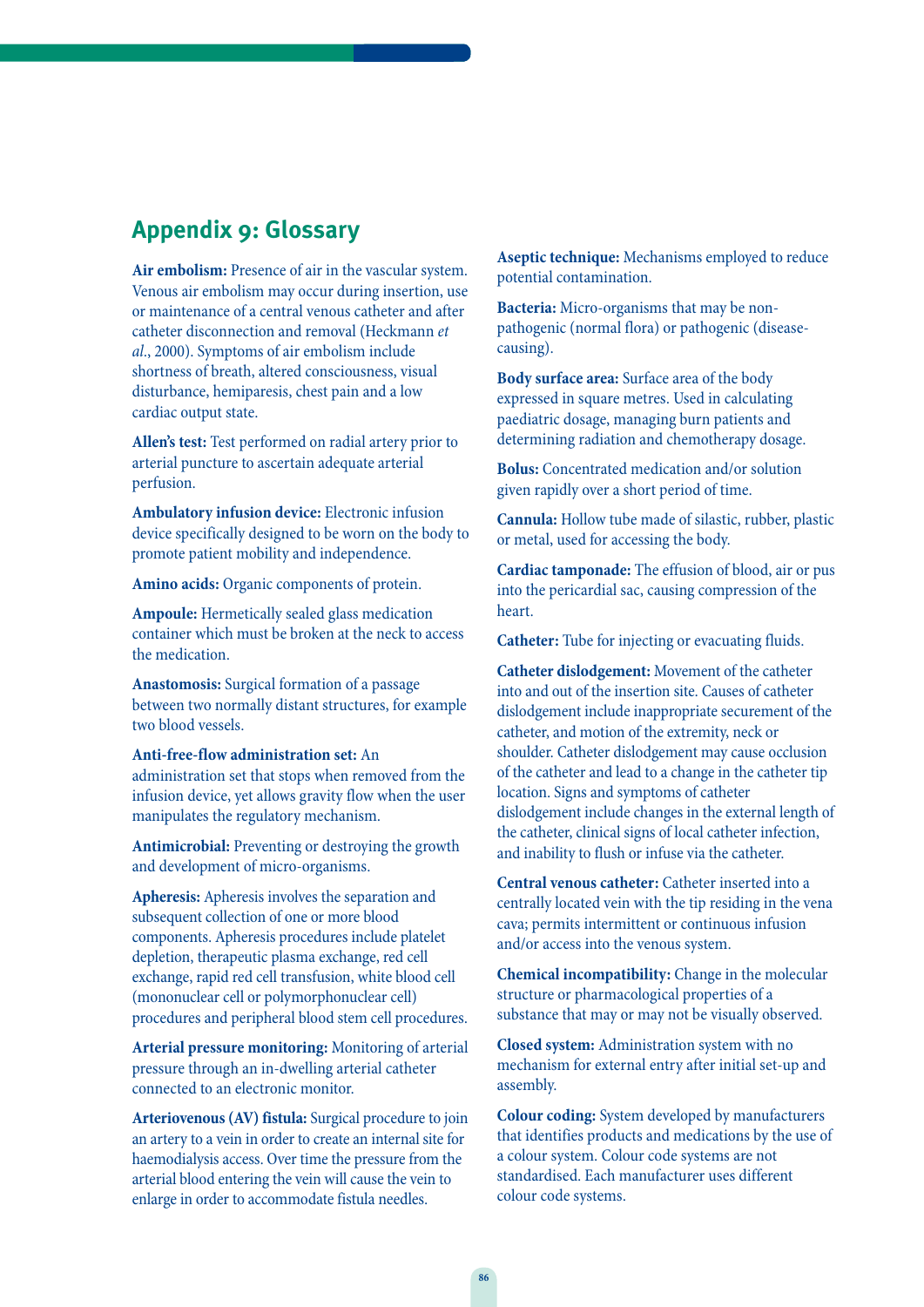**Compatibility:** Capability to be mixed and administered without undergoing undesirable chemical and/or physical changes or loss of therapeutic action.

**Conscious sedation:** Minimally depressed level of consciousness in which the patient retains the ability to maintain a patent airway independently and continuously, and to respond appropriately to physical stimulation and verbal commands. The drugs, doses and techniques used are not intended to produce loss of consciousness.

**Contamination:** Introduction or transference of pathogens or infectious material from one source to another.

**Criteria:** Relevant, measurable indicators.

**Critical or adverse incident:** An event or omission arising during clinical care and causing physical or psychological injury to a patient.

**Cross-contamination:** Movement of pathogens from one source to another.

**Curative:** Having healing or remedial properties.

**Cutdown:** Surgical procedure for locating a vein or artery.

**Delivery system:** Product that allows for the administration of medication. The system can be integral or can have component parts and includes all products used in the administration, from the solution container to the catheter.

**Disinfectant:** Agent that eliminates all microorganisms except spores.

**Distal:** Furthest from the centre or midline of the body or trunk, or furthest from the point of attachment; the opposite of proximal.

**Distention:** An increase in size because of pressure from within; stretching or inflation.

**Document:** Written or printed record containing original, official or legal information.

**Documentation:** Record in written or printed form, containing original, official or legal information.

**Dome:** Plastic component used in haemodynamic monitoring.

**Electronic infusion device (EID):** Electronic instrument, either a pump (that is, positive pressure) or controller (that is, gravity-fed), used to regulate the flow rate of the prescribed therapy; often referred to as an electronic flow-control device.

**Embolus:** Mass of undissolved matter present in blood or lymphatic vessel. Embolus may be solid, liquid or gaseous.

**Epidemiology:** Study of the distribution and determinants of health-related states and events in populations; defines and explains the relationship between host, agent and environment.

**Epidural space:** Space superior to the dura mater of the brain and the spinal cord and inferior to the ligamentum flavum.

**Epithelialised:** Grown over with epithelial cells; said of a wound or catheter site.

**Erythema:** Redness of skin along vein track that results from vascular irritation or capillary congestion in response to irritation; may be a precursor to phlebitis.

**Extravasation:** Inadvertent infiltration of vesicant solution or medication into surrounding tissue; rated by a standard scale.

**Extrinsic contamination:** Contamination that occurs after the manufacturing process of a product.

**Fat emulsion (lipid emulsion):** Combination of liquid, lipid and an emulsifying system suitable for intravenous use.

**Filter:** Special porous device used to prevent the passage of air or other undesired substances; product design determines size of substances retained.

**Fluid overload:** A fluid and electrolyte imbalance caused by the volume of fluid infusion into a patient.

**Free flow:** Non-regulated, inadvertent administration of fluid.

**Grade:** Degree of standing or value.

**Haemodynamic pressure monitoring:** General term for determining the functional status of the cardiovascular system as it responds to acute stress such as myocardial infarction and cardiogenic or septic shock. A pulmonary artery catheter is used to directly measure intracardiac pressure changes, cardiac output, blood pressure and heart rate.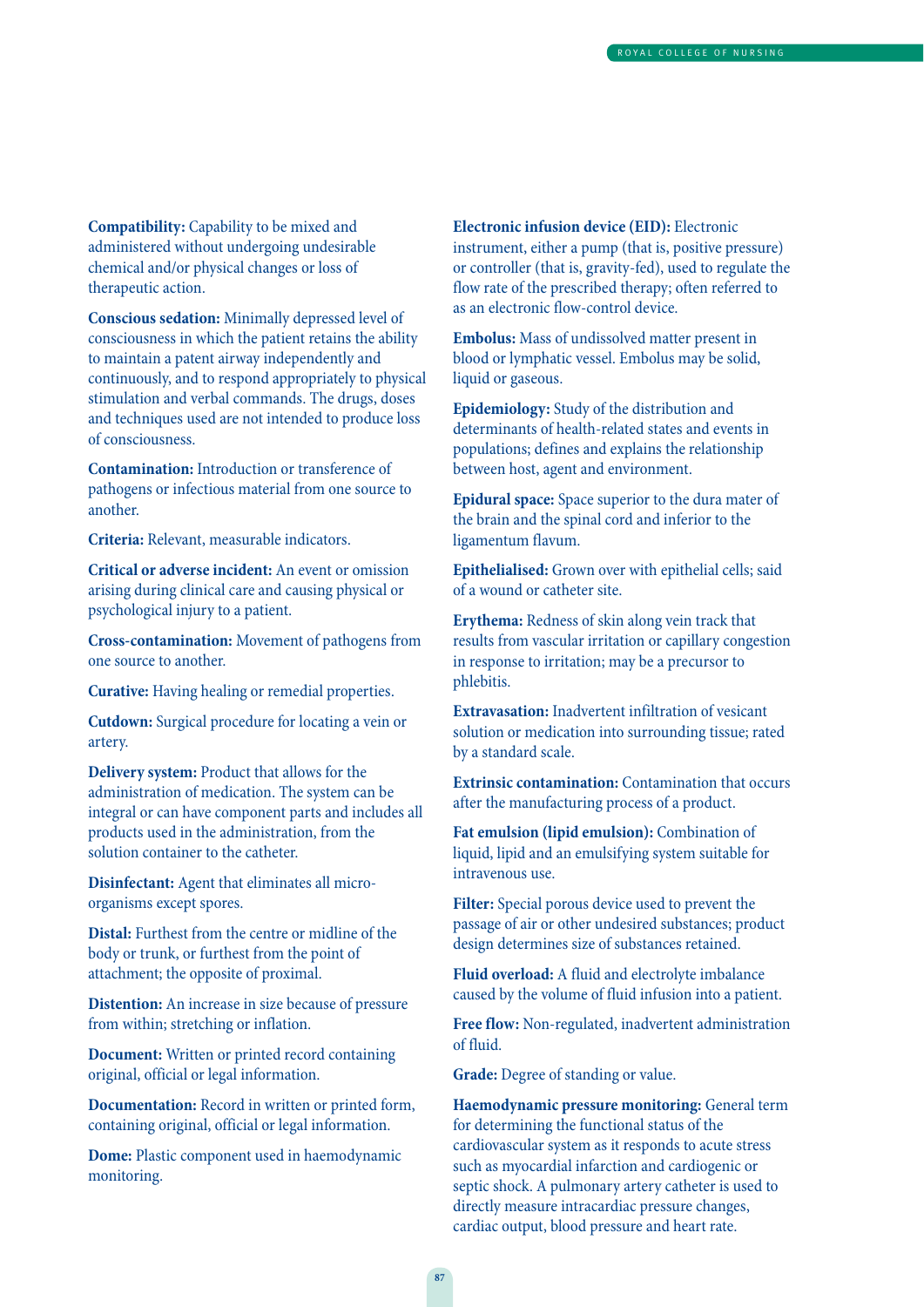**Haemolysis:** Destruction of the membrane of the red blood cells resulting in the liberation of haemoglobin, which diffuses into the surrounding fluid.

**Haemostasis:** Arrest of bleeding or of circulation.

**Haemothorax:** The presence of blood in the pleural space.

**Hypertonic:** Solution of higher osmotic concentration than that of a reference solution or of an isonic solution; having a concentration greater than the normal tonicity of plasma.

**Hypodermoclysis:** Injection of fluids into the subcutaneous tissues to supply the body with liquids quickly.

**Hypotonic:** Solution of lower osmotic concentration than that of a reference solution or of an isotonic solution; having a concentration less than the normal tonicity of plasma.

**Immunocompromised:** Having an immune system with reduced capability to react to pathogens or tissue damage.

**Immunoglobulin therapy:** Intravenous immunoglobulin (IVIG) has been used in the treatment of primary and secondary antibody deficiencies for more than 20 years. IVIG has also been used to treat a variety of autoimmune or allergic diseases. IVIG is produced from human blood plasma pooled from many individual donations. Both the plasma donor and the donation are screened for clinically significant viruses. During production of IVIG, steps are taken to inactivate or remove any infectious agents (Lee et al., 2000). The mechanism of IVIG action is unknown. IVIG is usually administered on a monthly basis but can be given every two to three weeks.

**Implanted port:** A catheter surgically placed into a vessel or body cavity and attached to a reservoir located under the skin.

**Implanted pump:** A catheter surgically placed into a vessel or body cavity and attached to a reservoir located under the skin that contains a pumping mechanism for continuous medication administration.

**Incompatible:** Incapable of being mixed or used simultaneously without undergoing chemical or physical changes or producing undesirable effects. **Infection:** Presence and growth of a pathogenic micro-organism.

**Infiltration:** Inadvertent administration of a nonvesicant solution or medication into surrounding tissue; rated by a standard scale.

**Infusate:** Parenteral solution administered into the vascular or non-vascular systems; infusion.

**Injection access site:** Resealable cap or other configuration designed to accommodate needles or needle-less devices for administration of solutions into the vascular system.

**Intact system:** A closed infusion system.

**Intermittent intravenous therapy:** Intravenous therapy administered at prescribed intervals with periods of infusion cessation.

**Intraosseous:** Within the bone substance. The intraosseous route is an alternative for intravenous access in the critically ill or injured patient. This route is used for emergency drug administration, fluid resuscitation and access to the vascular system in situations where conventional routes cannot be utilised or would cause delays in treatment. The intraosseous access needle consists of a needle and stylet such as a standard bone marrow needle. The intraosseous access needle is advanced through the skin to the bony cortex where the needle is further advanced into the marrow cavity. The stylet is then removed prior to use. Any drug administered intravenously can be given via the intraosseous route.

**Intrathecal:** Within the spinal canal.

**Intrathecal chemotherapy:** The administration of cytotoxic drugs into the central nervous system via the cerebrospinal fluid by means of a lumbar puncture. Used in the treatment of leukaemia and lymphoma. Only thiotepa, cytarabine, methotrexate, hydrocortisone and interferon may be administered by this route.

**Intraventricular access device:** The Ommaya reservoir is an implanted ventricular access device that enables the delivery of drugs directly into the central nervous system. The Ommaya reservoir consists of a mushroom-shaped, self-sealing silicone port that is placed subcutaneously underneath a scalp flap, usually in the frontal region. A ventricular catheter is attached to the reservoir and inserted into the lateral ventricle to provide access to the cerebrospinal fluid.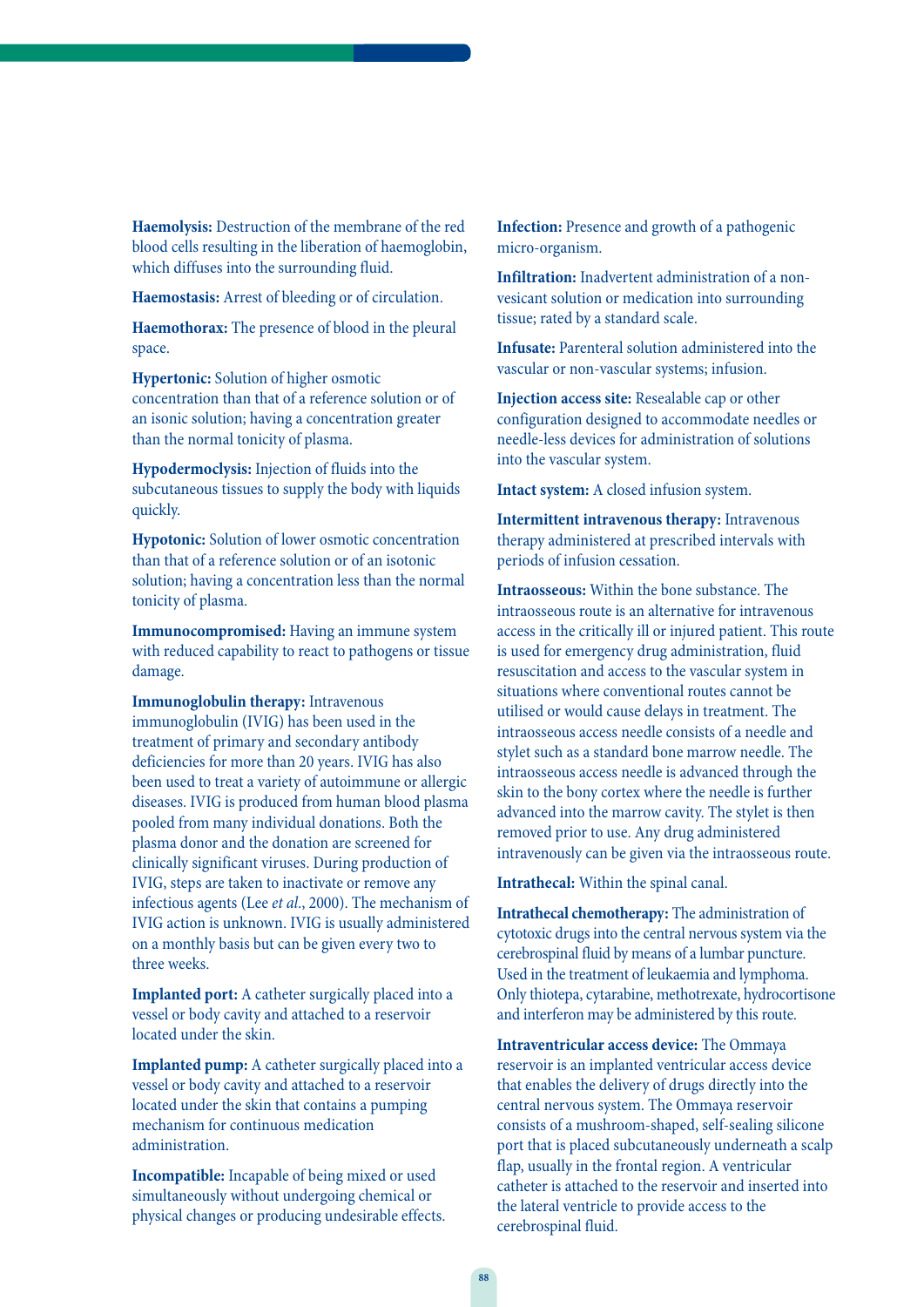**Intrinsic contamination:** Contamination that occurs during the manufacturing process of a product.

**Investigational drug:** Drug undergoing investigation for a specific use via a clinical trial to determine its safety and effectiveness in humans.

**Irritant:** Agent capable of producing discomfort or pain at the venepuncture site or along the internal lumen of the vein.

**Isolation:** Separation of potentially infectious individuals for the period of communicability to prevent or limit direct or indirect transmission of the infectious agent.

**Isotonic:** Having the same osmotic concentration as the solution with which it is compared (that is, plasma).

**Laminar flow hood:** Contained workstation with filtered air flow; assists in preventing bacterial contamination and collection of hazardous chemical fumes in the work area.

**Lipid emulsion:** See fat emulsion.

**Lumen:** Interior space of a tubular structure, such as a blood vessel or catheter.

**Lymphoedema:** Swelling caused by obstruction of the lymphatic vessel(s).

**Manual flow-control device:** Manually operated device to control the flow rate of the infusion.

**Maximal barrier protection:** Equipment and clothing used to avoid exposure to pathogens, including mask, gown, protection eyewear, cap, sterile gloves, sterile drapes and towels.

**Medical act:** Procedure performed by a licensed physician.

**Microabrasion:** Superficial break in skin integrity that may predispose the patient to infection.

**Microaggregate:** Microscopic collection of particles such as platelets, leukocytes and fibrin that occurs in stored blood.

**Microaggregate blood filter:** Filter that removes microaggregates and reduces the occurrence of nonhaemolytic febrile reactions.

Micron ( $\mu$ ): Unit of length equal to one-millionth of a metre, or one-thousandth of a millimetre.

**Micro-organism:** Minute living body not perceptible to the naked eye.

**Midline catheter:** A midline catheter is a device that is inserted via the antecubital veins and advanced into the veins of the upper arm but not extending past the axilla (usually about 20cm in length).

**Milliosmole (mOsm):** One-thousandth of an osmole; osmotic pressure equal to one- thousandth of the molecular weight of a substance divided by the number of ions that the substance forms in a litre of solution.

**Morbidity rate:** Number of infected individuals or cases of disease in relation to a specific population.

**Mortality rate:** Death rate; ratio of number of deaths in a population to number of individuals in that population.

**Multiple-dose vial:** Medication bottle that is hermetically sealed with a rubber stopper and is designed to be used more than once.

**Needle-less system:** Substitute for a needle or a sharp access catheter, available in various designs, for example blunt, recessed and valve.

**Needlestick injury:** Needlestick injuries are wounds caused by needles that accidentally puncture the skin. Needlestick injuries are a hazard for people who work with needles and other sharps equipment. These injuries can occur at any time when people use, handle or dispose of needles. When not disposed of properly, needles can become concealed in linen or waste and injure other workers who encounter them unexpectedly. Needlestick injuries transmit infectious diseases, especially bloodborne viruses.

**Non-permeable:** Able to maintain integrity.

**Non-vesicant:** Intravenous medication that generally does not cause tissue damage or sloughing if injected outside a vein.

**Occluded:** Blocked because of precipitation of infusate, clot formation or anatomic compression.

**Osmolality:** Characteristic of a solution determined by the ionic concentration of the dissolved substances per unit of solvent; measured in milliosmoles per kilogram.

**Osmolarity:** Number of osmotically active particles in a solution.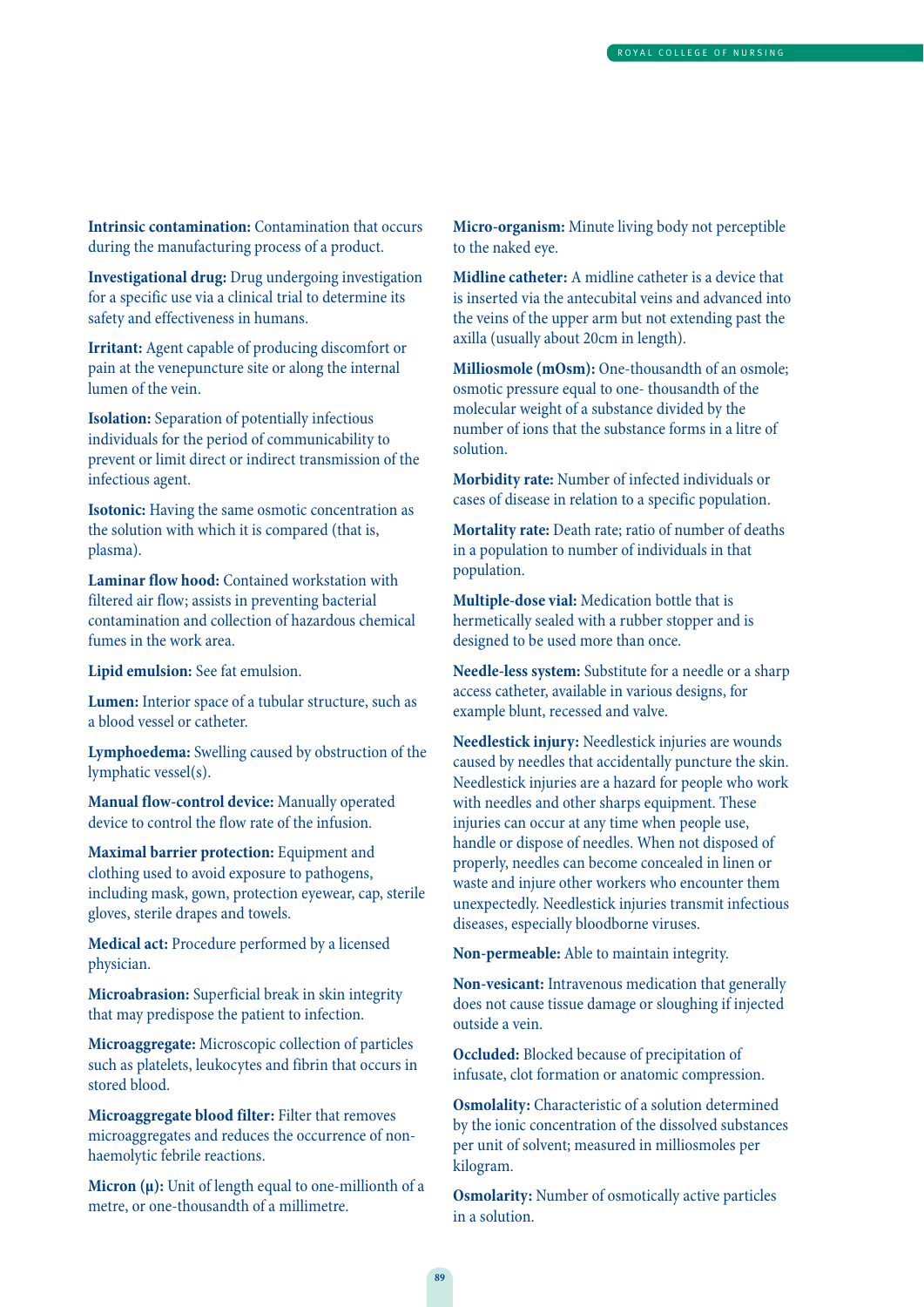**Outcome:** Interpretation of documented results.

**Palliative:** Relieving or alleviating without curing.

**Palpable cord:** Vein that is rigid and hard to the touch.

**Palpation:** Examination by application of the hands or fingers to the external surface of the body in order to detect evidence of disease or abnormalities in the various organs.

**Parenteral:** Administered by any route other than the alimentary canal, for example by the intravenous, subcutaneous, intramuscular or mucosal routes.

**Parenteral nutrition:** Intravenous provision of total nutritional needs for a patient who is unable to take appropriate amounts of food enterally; typical components include carbohydrates, proteins and/or fats, as well as additives such as electrolytes, vitamins and trace elements.

**Particulate matter:** Matter relating to or composed of fine particles.

**Pathogen:** Micro-organism or substance capable of producing disease.

**Peripherally inserted central catheter (PICC):** Soft, flexible, central venous catheter inserted into an extremity and advanced until the tip is positioned in the lower third of the superior vena cava.

**pH:** Degree of acidity or alkalinity of a substance.

**Pharmacology:** Concerns the actions of medicines in the body.

**Pharmaceutics:** Concerns the formulation, manufacture/preparation, stability and packaging of medicines.

**Phlebitis:** Inflammation of a vein; may be accompanied by pain, erythema, oedema, streak formation and/or palpable cord; rated by a standard scale.

**Phlebotomy:** Withdrawal of blood from a vein.

**Physical incompatibility:** Undesirable change that is visually observed within a solution.

**PICC:** See Peripherally inserted central catheter.

**Pneumothorax:** The presence of air between the pleura.

**Policy:** Written statement describing a course of action; intended to guide decision-making.

**Positive pressure:** Constant, even force within a catheter lumen that prevents reflux of blood; achieved by clamping while injecting or by withdrawing the needle from the catheter while injecting.

**Post-infusion phlebitis:** Inflammation of the vein occurring after the infusion has been terminated and the catheter removed, usually identified within 48 hours after removal.

**Pounds per square inch (PSI):** Measurement of pressure. One PSI equals  $50 \text{mmHg}$  or  $68 \text{cm H}_2\text{O}$ .

**Preservative-free:** Containing no added substance capable of inhibiting bacterial contamination.

**Procedure:** Written statement of steps required to complete an action.

**Process:** Actual performance and observation of performance based on compliance with policies, procedures and professional standards.

**Product integrity:** Condition of an intact, uncompromised product suitable for intended use.

**Proximal:** Closest to the centre or midline of the body or trunk, or nearer to the point of attachment; the opposite of distal.

**Psychomotor:** Characterising behaviours that place primary emphasis on the various degrees of physical skills and dexterity as they relate to the thought process.

**Purulent:** Containing or producing pus.

**Push:** Manual administration of medication under pressure.

**Quality assurance/performance improvement:** An ongoing, systematic process for monitoring, evaluating and problem solving.

**Radiopaque:** Impenetrable to X-rays or other forms of radiation; detectable by radiographic examination.

**Risk management:** Process that centres on identification, analysis, treatment and evaluation of real and potential hazards.

**Safety device system:** Engineered physical attribute of a device that effectively reduces the risk of bloodborne pathogen exposure.

**Scale:** Tool to measure gradations.

**Sclerosis:** Thickening and hardening of the layers in the wall of the vessel.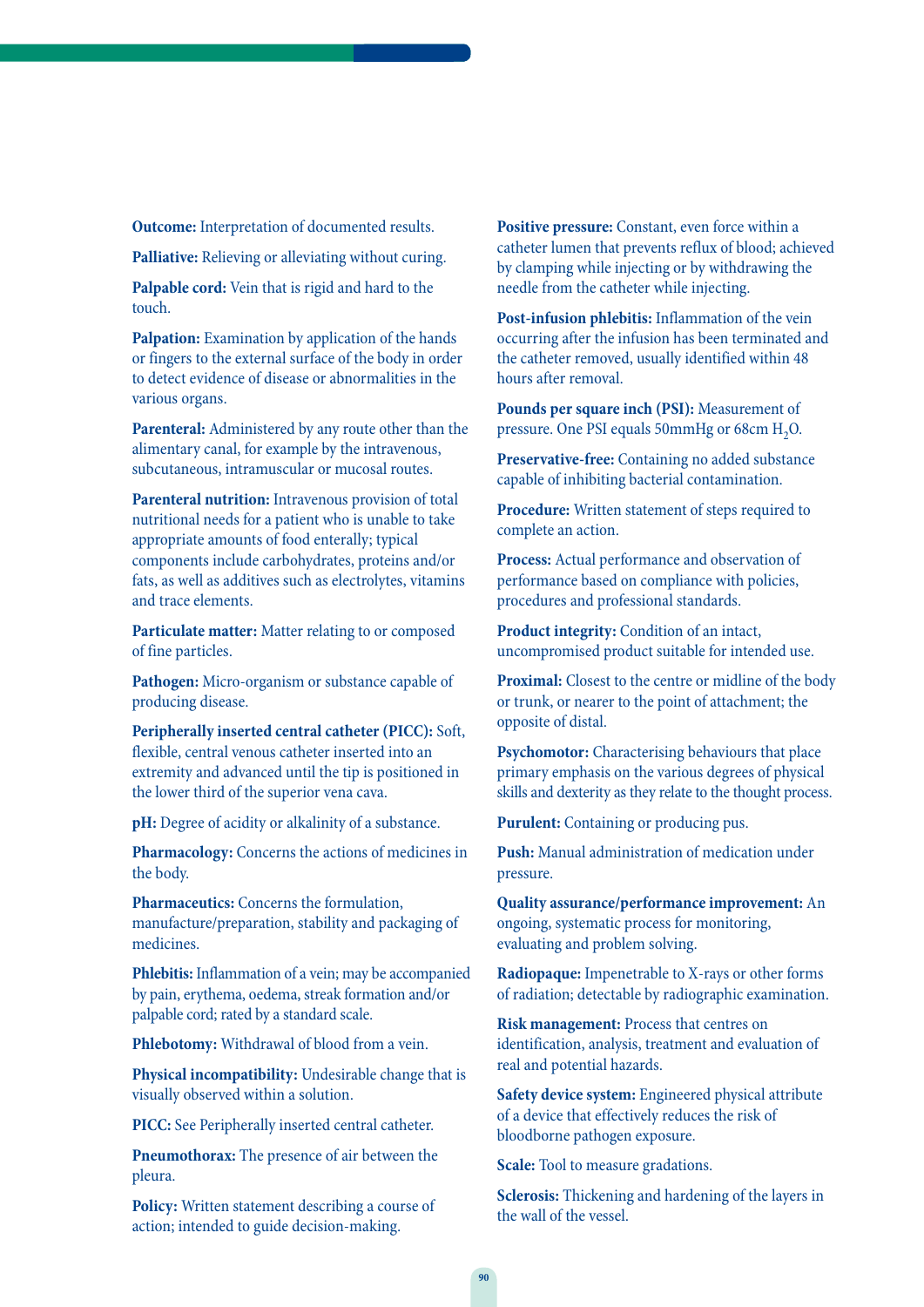**Semi-quantitative culture technique:** Laboratory protocol for isolating and identifying microorganisms.

**Sepsis:** Presence of infectious micro-organisms or their toxins in the bloodstream.

**Sharps:** Objects in the health care setting that can be reasonably anticipated to penetrate the skin and to result in an exposure incident, including but not limited to needle devices, scalpels, lancets, broken glass or broken capillary tubes.

**Single-use vial:** Medication bottle that is hermetically sealed with a rubber stopper and is intended for onetime use.

**Site protection material:** Material used to protect an infusion catheter insertion site.

**Skin-tunnelled catheter:** Vascular access device whose proximal end is tunnelled subcutaneously from the insertion site and brought out through the skin at an exit site.

**Speedshock:** The rapid uncontrolled administration of a drug, where symptoms occur as a result of the speed with which medication is administered rather than the volume of drug/fluid. This can therefore occur even with small volumes.

**Standard:** Authoritative statement enunciated and promulgated by the profession by which the quality of practice, service or education can be judged.

**Standard precautions:** Guidelines designed to protect workers with occupational exposure to bloodborne pathogens.

**Statistics:** Systematic collection, organisation, analysis and interpretation of numerical data.

**Sterile:** Free from living organisms.

**Stylet:** Rigid metal object within a catheter designed to facilitate insertion.

**Surfactant:** Surface-active agent that lowers the surface tension of fluid.

**Surveillance:** Active, systematic, ongoing observation of the occurrence and distribution of disease within a population and the events or conditions that alter the risk of such occurrence.

**Tamper-proof:** Unable to be altered.

**Thrombolytic agent:** Pharmacological agent capable of dissolving blood clots.

**Thrombophlebitis:** Inflammation of the vein in conjunction with formation of a blood clot (thrombus).

**Thrombosis:** Formation, development or existence of a blood clot within the vascular system.

**Transfusion therapy:** A transfusion consists of the administration of whole blood or any of its components to correct or treat a clinical abnormality.

**Transducer:** Device that converts one form of energy to another.

**Transparent semi-permeable membrane (TSM):** Sterile, air-permeable dressing that allows visual inspection of the skin surface beneath it; waterresistant.

**Vesicant:** Agent capable of causing injury when it escapes from the intended vascular pathway into surrounding tissue.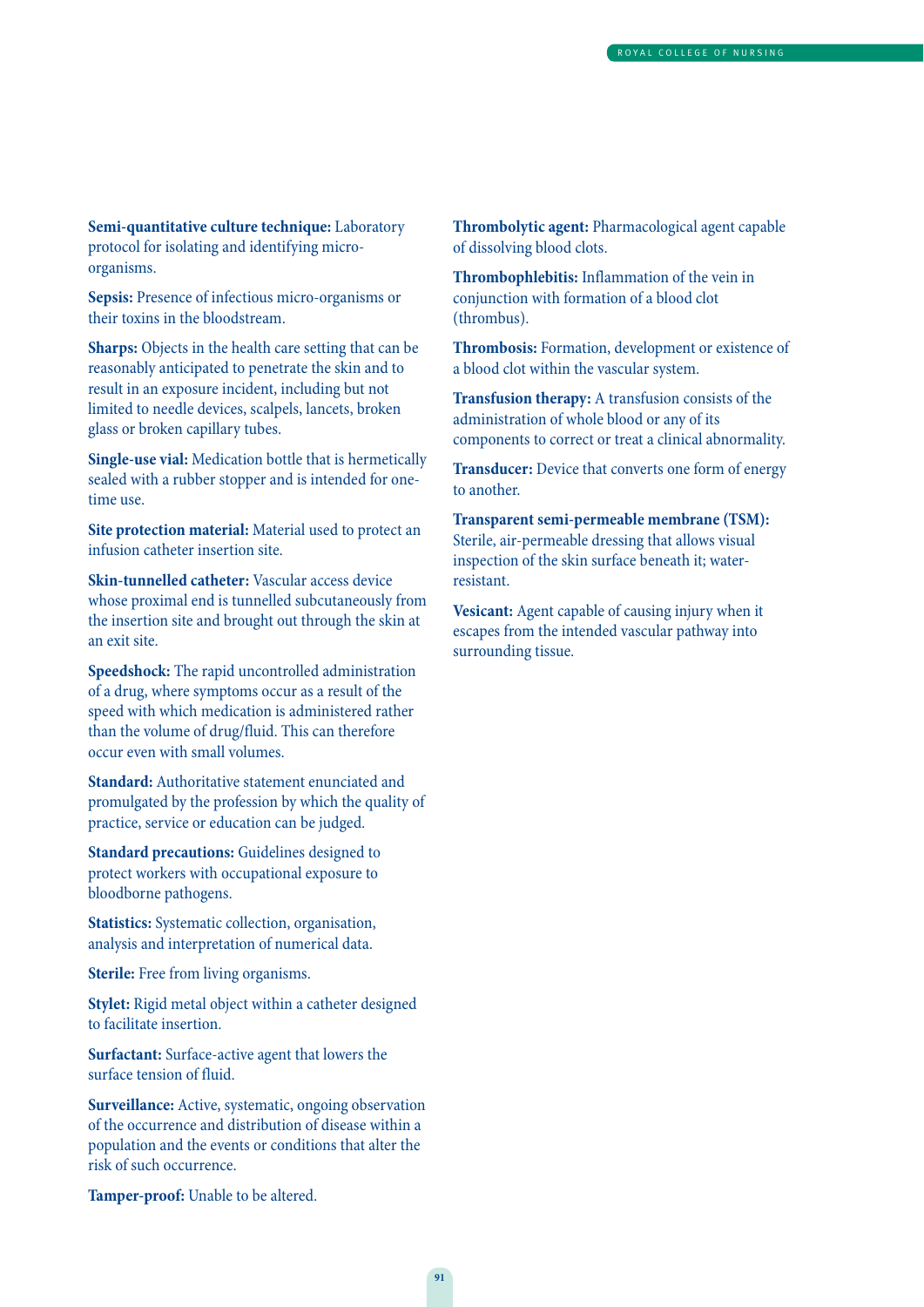# **Appendix 10: Index**

| A                                  |            |
|------------------------------------|------------|
| Add-on devices                     | 19         |
| Administration                     |            |
| medication                         | 45         |
| solution                           | 45         |
| Administration set                 | 23         |
| add-on devices                     | 19         |
| blood and blood component          | 24         |
| frequency of change                | 23, 24, 25 |
| haemodynamic and arterial pressure |            |
| monitoring                         | 24         |
| parenteral nutrition               | 24         |
| primary continuous                 | 23         |
| primary intermittent               | 23, 24     |
| secondary continuous               | 23         |
| Air embolism                       | 63         |
| Algorithm                          |            |
| persistent withdrawal occlusion    | 83         |
| Apheresis                          |            |
| donor                              | 57         |
| therapeutic                        | 57         |
| Arteriovenous (AV) fistulas        | 39         |
| Audit                              | 15         |

### **B**

| Benchmarking       | 15 |
|--------------------|----|
| Blood              |    |
| administration set | 23 |
| return             | 33 |
| sampling           | 58 |
| transfusion        | 49 |
| warmer             |    |

### **C**

| <b>Calculations</b> | 82 |
|---------------------|----|
| Cannula             | 26 |
| Caps                | 11 |
| Cardiac tamponade   | 63 |
| Caregiver education | 8  |
| Catheter            |    |
| arterial            | 27 |
| central             | 27 |
| clearance           | 34 |
| epidural            | 53 |
| exchange            | 37 |
| haemodialysis       | 39 |
|                     |    |

| implanted ports/pumps          | 28     |
|--------------------------------|--------|
| intrapleural                   | 39     |
| midline                        | 28     |
| non-thrombotic occlusion       | 34     |
| non-tunnelled                  | 27     |
| peripheral                     | 28     |
| peripherally inserted central  | 28     |
| placement                      | 30     |
| removal                        | 35     |
| repair                         | 38     |
| selection                      | 28     |
| site care                      | 33     |
| site preparation               | 30     |
| stabilisation                  | 31     |
| thrombotic occlusion           | 34     |
| tunnelled                      | 28     |
| Chemotherapy                   | 45, 46 |
| Cleaning of reusable equipment | 13     |
| Clearance                      | 34     |
| Clinical incident reporting    | 15     |
| Compatibility                  | 12     |
| Complications                  | 60     |
| air embolism                   | 63     |
| cardiac tamponade              | 63     |
| extravasation                  | 61     |
| haematoma                      | 61     |
| haemorrhage                    | 62     |
| infiltration                   | 60     |
| phlebitis                      | 60     |
| pneumothorax/haemothorax       | 62     |
| scale                          | 81     |
| septicaemia                    | 64     |
| speed shock and fluid overload | 64     |
| Conscious sedation             | 51, 52 |
| Consent                        | 6      |
| Cutdowns                       | 40     |
| D                              |        |
| Device selection               | 28     |
| arterial                       | 29     |
| arteriovenous fistulas         | 39     |
| central                        | 27     |
| epidural                       | 53, 54 |
| implanted ports/pumps          | 28     |
| intraosseous                   | 40, 41 |

intraventricular

intrathecal 45<br>intraventricular 43

peripherally inserted central 26 subcutaneous 42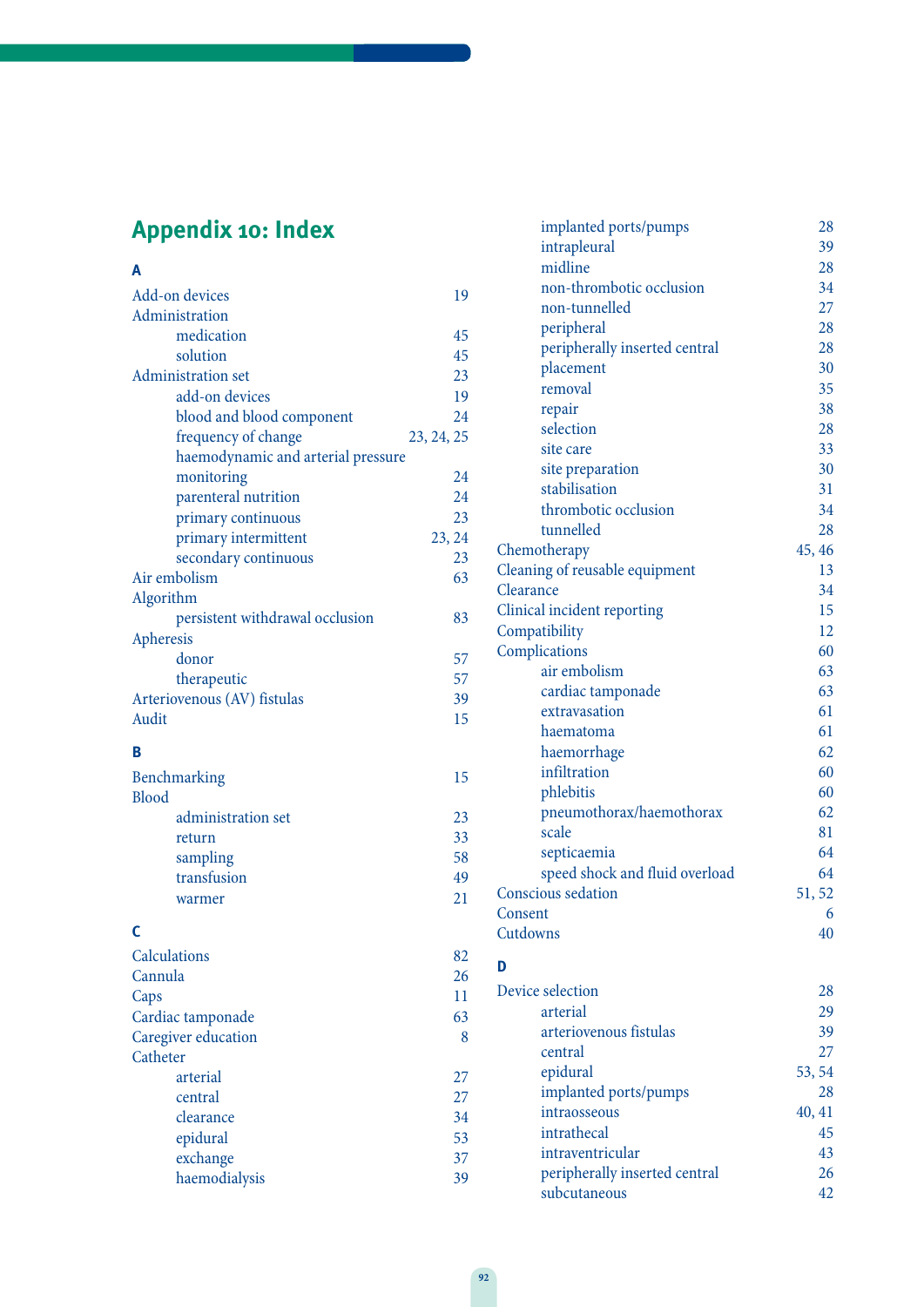| Dislodgement                    | 37       | I                                      |                |
|---------------------------------|----------|----------------------------------------|----------------|
| Disposal                        |          | Immunoglobulin                         | 55             |
| hazardous materials             | 13       | Implanted ports/pumps                  | 28, 29         |
| hazardous waste                 | 13       | Infection control                      | 9              |
| sharps                          | 13       | cleaning and sterilisation of reusable |                |
| Documentation                   | 14       | equipment                              | 13             |
| labelling                       | 14       | hand-washing                           | 10             |
| <b>Dressings</b>                | 32       | personal protective equipment          | 9,10           |
| Е                               |          | Infiltration                           | 60             |
|                                 |          | Injection and access caps/ports        |                |
| <b>Educational requirements</b> | 7        | accessing                              | 22             |
| Epidural                        | 53       | changing                               | 22             |
| Evidence-based practice         | 5        | disinfection of                        | 22             |
| Exchange                        | 37       | Intraosseous                           | 40             |
| <b>Expiry dates</b>             | 12       | Intrapleural                           | 39             |
| Extravasation                   | 41, 61   | Intrathecal                            | 45             |
| Eye protection                  | 11       | Intraventricular                       | 43             |
| F                               |          | L                                      |                |
| Facemasks                       | 11       | Laminar flow hood                      | 11             |
| Filters                         |          | Latex allergy                          | 23             |
| blood                           | 19       | Local anaesthetic                      | 29             |
| lipid                           | 19       | injectable                             | 29             |
| non-lipid                       | 19       | topical                                | 29             |
| Flow-control devices            | 20       |                                        |                |
| electronic infusion             | 20, 21   | M                                      |                |
| manual flow-control             | 20       | Medication administration              | 45             |
| Fluid                           |          | Midline                                | 26             |
| overload                        | 64<br>21 | N                                      |                |
| warmer                          |          |                                        | 13             |
| Flushing<br>frequency           | 33, 34   | Needle disposal                        |                |
| solutions                       | 34       | $\mathbf 0$                            |                |
| technique                       | 33, 34   | Occlusion                              | 34             |
|                                 |          | Oncology                               | 46             |
| G                               |          |                                        |                |
| Gloves                          | 10, 11   | P                                      |                |
| Gowns                           | 11       | Parenteral nutrition                   | 24             |
|                                 |          | Patient                                |                |
| н                               |          | assessment                             | 5              |
| Haemodialysis                   | 39       | controlled analgesia (PCA)             | 47             |
| Haemorrhage                     | 62       | education                              | 8              |
| Haemothorax                     | 62       | involvement                            | $\overline{4}$ |
| Hair removal                    | 29       | Persistent withdrawal occlusion (PWO)  | 83             |
| Hand-washing                    | 10       | Personal protective equipment          | 10             |
| Hazardous materials             | 13       | Phlebitis                              | 60,80          |
| Hypodermoclysis                 | 42       | Plastic aprons                         | 11             |
|                                 |          | Pneumothorax                           | 62             |
|                                 |          | Product                                |                |
|                                 |          | defect reporting                       | 14             |
|                                 |          | requirements                           | 14             |